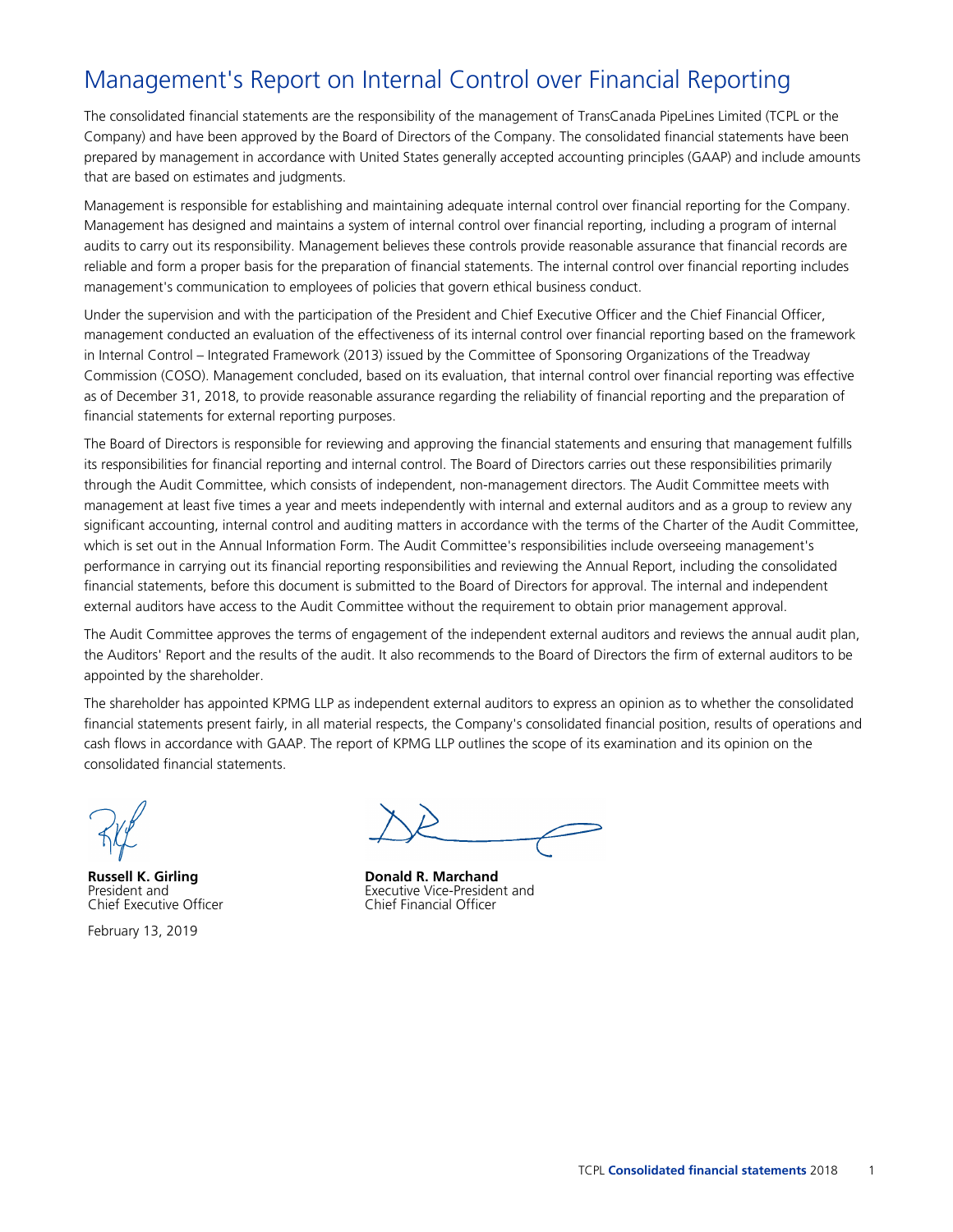# Report of Independent Registered Public Accounting Firm

# **To the Shareholders of TransCanada PipeLines Limited**

# **Opinion on the Consolidated Financial Statements**

We have audited the accompanying consolidated balance sheets of TransCanada PipeLines Limited (the Company) as of December 31, 2018, and 2017, the related consolidated statements of income, comprehensive income, cash flows and equity for each of the years in the three-year period ended December 31, 2018, and the related notes (collectively, the consolidated financial statements). In our opinion, the consolidated financial statements present fairly, in all material respects, the financial position of the Company as of December 31, 2018, and 2017, and the results of its operations and its cash flows for each of the years in the three‑year period ended December 31, 2018, in conformity with U.S. generally accepted accounting principles.

# **Basis for Opinion**

These consolidated financial statements are the responsibility of the Company's management. Our responsibility is to express an opinion on these consolidated financial statements based on our audits. We are a public accounting firm registered with the Public Company Accounting Oversight Board (United States) (PCAOB) and are required to be independent with respect to the Company in accordance with the U.S. federal securities laws and the applicable rules and regulations of the Securities and Exchange Commission and the PCAOB.

We conducted our audits in accordance with the standards of the PCAOB. Those standards require that we plan and perform the audit to obtain reasonable assurance about whether the consolidated financial statements are free of material misstatement, whether due to error or fraud. The Company is not required to have, nor were we engaged to perform, an audit of its internal control over financial reporting. As part of our audits, we are required to obtain an understanding of internal control over financial reporting but not for the purpose of expressing an opinion on the effectiveness of the Company's internal control over financial reporting. Accordingly, we express no such opinion.

Our audits included performing procedures to assess the risks of material misstatement of the consolidated financial statements, whether due to error or fraud, and performing procedures that respond to those risks. Such procedures included examining, on a test basis, evidence regarding the amounts and disclosures in the consolidated financial statements. Our audits also included evaluating the accounting principles used and significant estimates made by management, as well as evaluating the overall presentation of the consolidated financial statements. We believe that our audits provide a reasonable basis for our opinion.

 $KPMG_{LIP}$ 

Chartered Professional Accountants

We have served as the Company's auditor since 1956.

Calgary, Canada February 13, 2019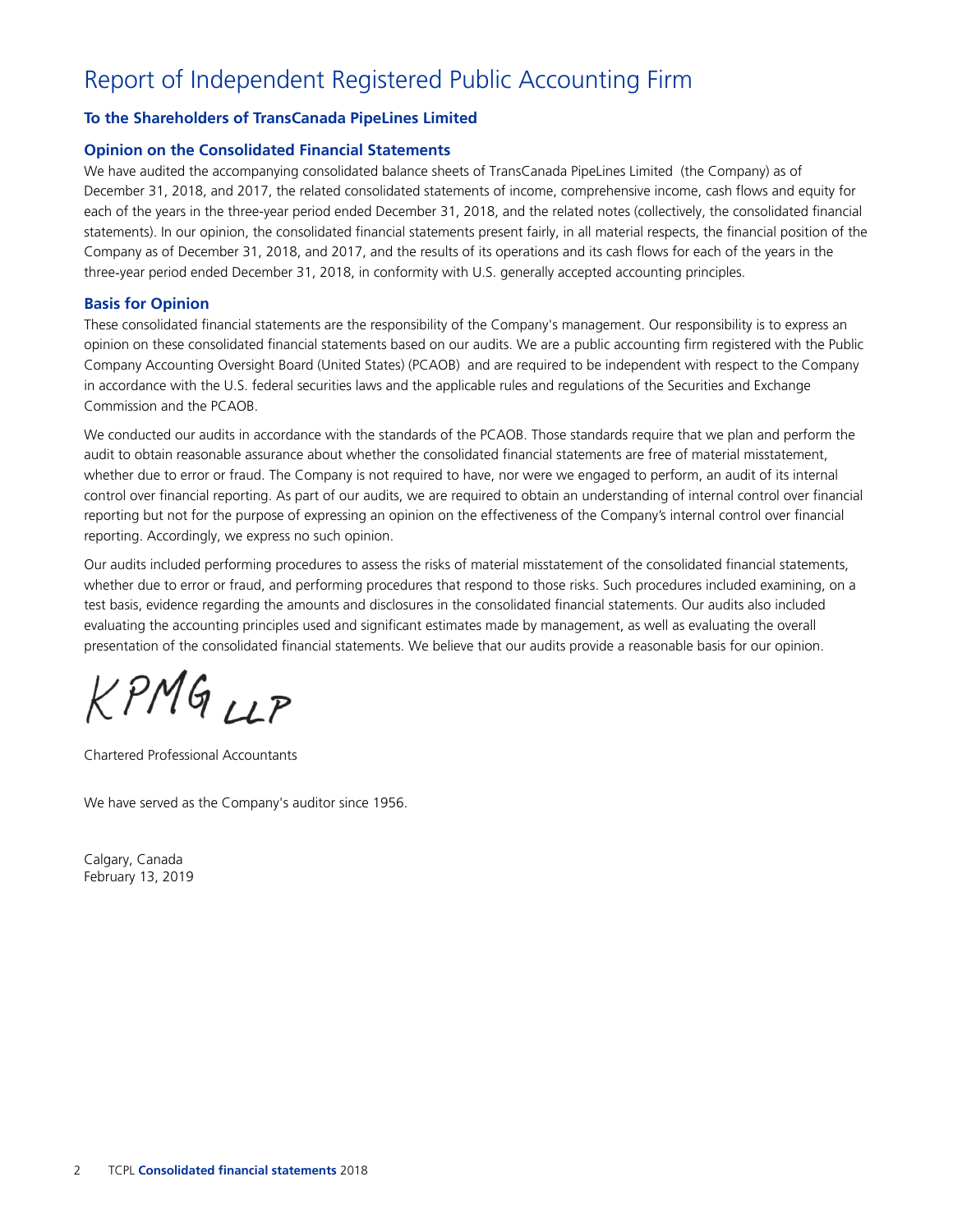# Consolidated statement of income

| year ended December 31                                                |        |        |        |
|-----------------------------------------------------------------------|--------|--------|--------|
| (millions of Canadian \$)                                             | 2018   | 2017   | 2016   |
| <b>Revenues</b> (Note 5)                                              |        |        |        |
| Canadian Natural Gas Pipelines                                        | 4,038  | 3,693  | 3,682  |
| U.S. Natural Gas Pipelines                                            | 4,314  | 3,584  | 2,526  |
| Mexico Natural Gas Pipelines                                          | 619    | 570    | 378    |
| Liquids Pipelines                                                     | 2,584  | 2,009  | 1,755  |
| Energy                                                                | 2,124  | 3,593  | 4,206  |
|                                                                       | 13,679 | 13,449 | 12,547 |
| <b>Income from Equity Investments (Note 9)</b>                        | 714    | 773    | 514    |
| <b>Operating and Other Expenses</b>                                   |        |        |        |
| Plant operating costs and other                                       | 3,591  | 3,906  | 3,861  |
| Commodity purchases resold                                            | 1,488  | 2,382  | 2,172  |
| Property taxes                                                        | 569    | 569    | 555    |
| Depreciation and amortization                                         | 2,350  | 2,055  | 1,939  |
| Goodwill and other asset impairment charges (Notes 8, 11 and 12)      | 801    | 1,257  | 1,388  |
|                                                                       | 8,799  | 10,169 | 9,915  |
| Gain/(Loss) on Assets Held for Sale/Sold (Note 25)                    | 170    | 631    | (833)  |
| <b>Financial Charges</b>                                              |        |        |        |
| Interest expense (Note 17)                                            | 2,379  | 2,137  | 1,927  |
| Allowance for funds used during construction                          | (526)  | (507)  | (419)  |
| Interest income and other                                             | 78     | (183)  | (117)  |
|                                                                       | 1,931  | 1,447  | 1,391  |
| <b>Income before Income Taxes</b>                                     | 3,833  | 3,237  | 922    |
| Income Tax Expense/(Recovery) (Note 16)                               |        |        |        |
| Current                                                               | 316    | 149    | 157    |
| Deferred                                                              | 254    | 548    | 192    |
| Deferred - U.S. Tax Reform and 2018 FERC Actions                      | (167)  | (804)  |        |
|                                                                       | 403    | (107)  | 349    |
| <b>Net Income</b>                                                     | 3,430  | 3,344  | 573    |
| Net (loss)/income attributable to non-controlling interests (Note 19) | (185)  | 238    | 252    |
| Net Income Attributable to Controlling Interests and to Common Shares | 3,615  | 3,106  | 321    |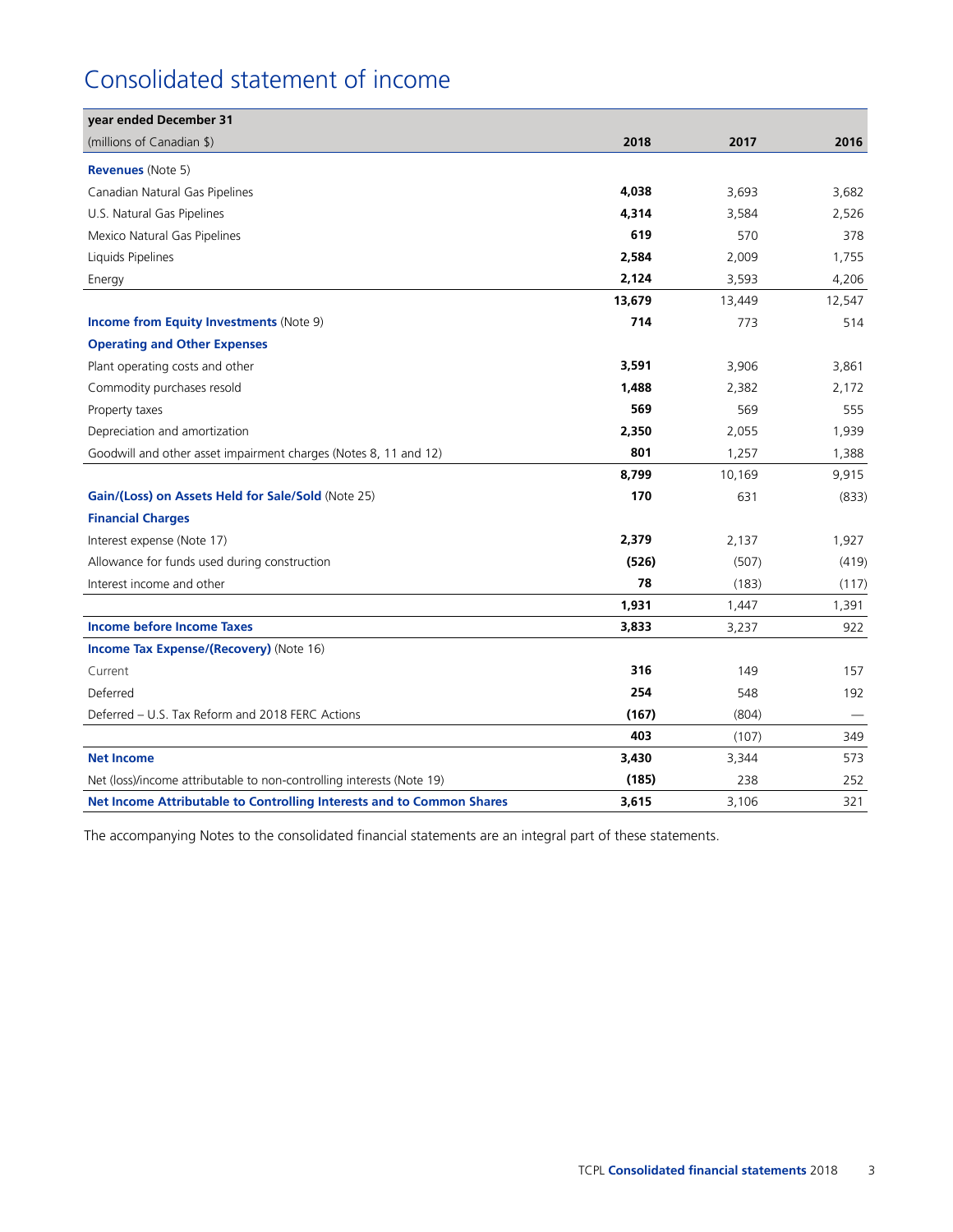# Consolidated statement of comprehensive income

| year ended December 31                                                                               |       |       |      |
|------------------------------------------------------------------------------------------------------|-------|-------|------|
| (millions of Canadian \$)                                                                            | 2018  | 2017  | 2016 |
| <b>Net Income</b>                                                                                    | 3,430 | 3,344 | 573  |
| Other Comprehensive Income/(Loss), Net of Income Taxes                                               |       |       |      |
| Foreign currency translation gains and losses on net investment in foreign operations                | 1,358 | (749) | 3    |
| Reclassification of foreign currency translation gains on disposal of foreign operations             |       | (77)  |      |
| Change in fair value of net investment hedges                                                        | (42)  |       | (10) |
| Change in fair value of cash flow hedges                                                             | (10)  | 3     | 30   |
| Reclassification to net income of gains and losses on cash flow hedges                               | 21    | (2)   | 42   |
| Unrealized actuarial gains and losses on pension and other post-retirement benefit<br>plans          | (114) | (11)  | (26) |
| Reclassification of actuarial gains and losses on pension and other post-retirement<br>benefit plans | 15    | 16    | 16   |
| Other comprehensive income/(loss) on equity investments                                              | 86    | (106) | (87) |
| Other comprehensive income/(loss) (Note 21)                                                          | 1,314 | (926) | (32) |
| <b>Comprehensive Income</b>                                                                          | 4,744 | 2,418 | 541  |
| Comprehensive (loss)/income attributable to non-controlling interests                                | (13)  | 83    | 241  |
| <b>Comprehensive Income Attributable to Controlling Interests and to Common</b><br><b>Shares</b>     | 4,757 | 2,335 | 300  |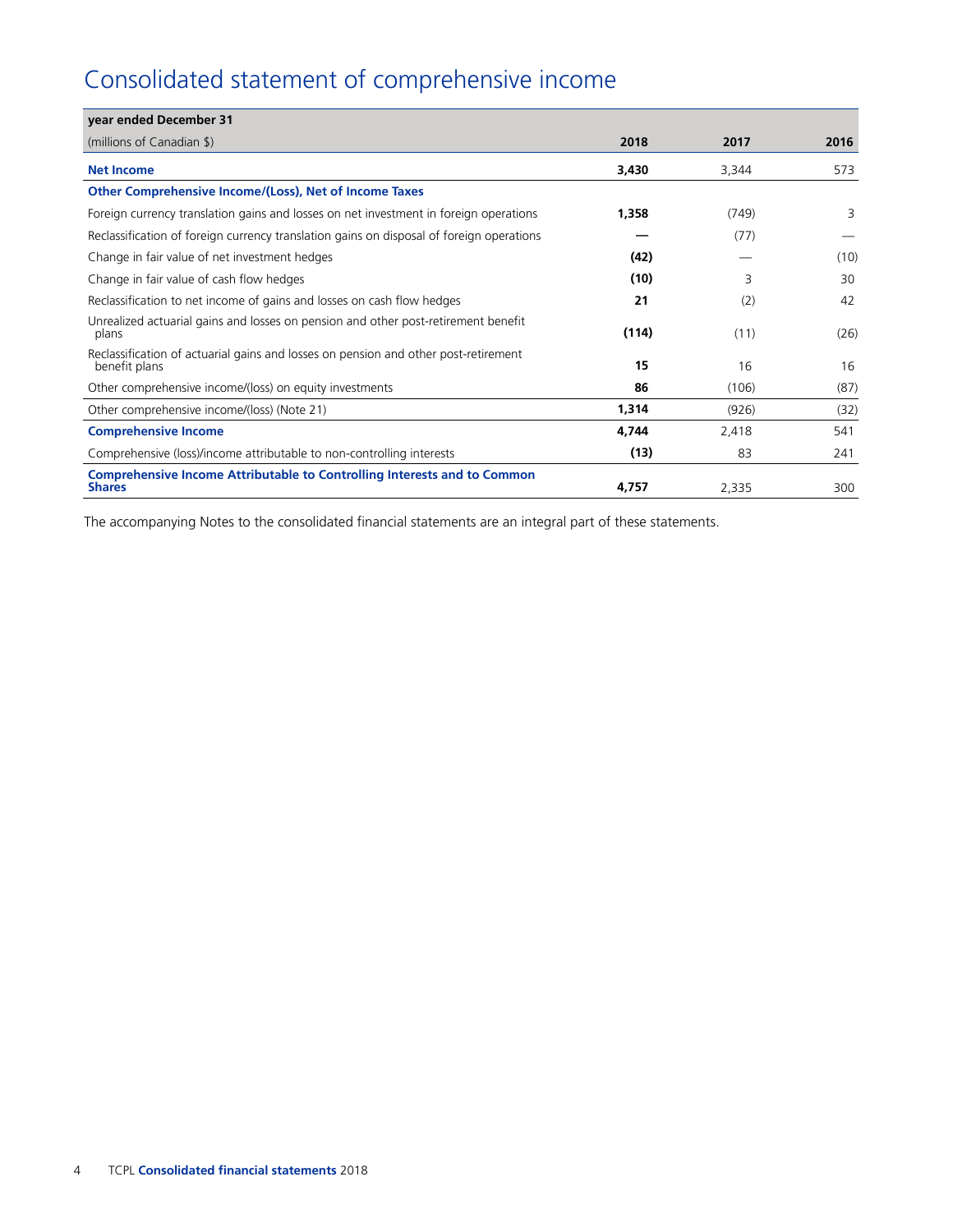# Consolidated statement of cash flows

| year ended December 31                                                          |           |          |           |
|---------------------------------------------------------------------------------|-----------|----------|-----------|
| (millions of Canadian \$)                                                       | 2018      | 2017     | 2016      |
| <b>Cash Generated from Operations</b>                                           |           |          |           |
| Net income                                                                      | 3,430     | 3,344    | 573       |
| Depreciation and amortization                                                   | 2,350     | 2,055    | 1,939     |
| Goodwill and other asset impairment charges (Notes 8, 11 and 12)                | 801       | 1,257    | 1,388     |
| Deferred income taxes (Note 16)                                                 | 254       | 548      | 192       |
| Deferred income taxes - U.S. Tax Reform and 2018 FERC Actions (Note 16)         | (167)     | (804)    |           |
| Income from equity investments (Note 9)                                         | (714)     | (773)    | (514)     |
| Distributions received from operating activities of equity investments (Note 9) | 985       | 970      | 844       |
| Employee post-retirement benefits funding, net of expense (Note 22)             | (35)      | (64)     | (3)       |
| (Gain)/loss on assets held for sale/sold (Note 25)                              | (170)     | (631)    | 833       |
| Equity allowance for funds used during construction                             | (374)     | (362)    | (253)     |
| Unrealized losses/(gains) on financial instruments                              | 220       | (149)    | (149)     |
| Other                                                                           | (40)      | 43       | 55        |
| (Increase)/decrease in operating working capital (Note 24)                      | (99)      | (272)    | 251       |
| Net cash provided by operations                                                 | 6,441     | 5,162    | 5,156     |
| <b>Investing Activities</b>                                                     |           |          |           |
| Capital expenditures (Note 4)                                                   | (9, 418)  | (7, 383) | (5,007)   |
| Capital projects in development (Note 4)                                        | (496)     | (146)    | (295)     |
| Contributions to equity investments (Notes 4 and 9)                             | (1,015)   | (1,681)  | (765)     |
| Acquisitions, net of cash acquired                                              |           |          | (13,608)  |
| Proceeds from sales of assets, net of transaction costs                         | 614       | 4,683    | 6         |
| Reimbursement of costs related to capital projects in development (Note 12)     | 470       | 634      |           |
| Other distributions from equity investments (Note 9)                            | 121       | 362      | 727       |
| Deferred amounts and other                                                      | (293)     | (168)    | 159       |
| Net cash used in investing activities                                           | (10, 017) | (3,699)  | (18, 783) |
| <b>Financing Activities</b>                                                     |           |          |           |
| Notes payable issued/(repaid), net                                              | 817       | 1,038    | (329)     |
| Long-term debt issued, net of issue costs                                       | 6,238     | 3,643    | 12,333    |
| Long-term debt repaid                                                           | (3,550)   | (7,085)  | (7, 153)  |
| Junior subordinated notes issued, net of issue costs                            |           | 3,468    | 1,549     |
| Advances from affiliate                                                         | 1,066     | 193      | 4,523     |
| Dividends on common shares                                                      | (2, 419)  | (2, 121) | (1,612)   |
| Distributions to non-controlling interests                                      | (225)     | (283)    | (279)     |
| Common shares issued                                                            | 845       | 780      | 4,661     |
| Partnership units of TC PipeLines, LP issued, net of issue costs                | 49        | 225      | 215       |
| Common units of Columbia Pipeline Partners LP acquired                          |           | (1, 205) |           |
| Net cash provided by/(used in) financing activities                             | 2,821     | (1, 347) | 13,908    |
| <b>Effect of Foreign Exchange Rate Changes on Cash and Cash Equivalents</b>     | 73        | (39)     | (127)     |
| (Decrease)/Increase in Cash and Cash Equivalents                                | (682)     | 77       | 154       |
| <b>Cash and Cash Equivalents</b>                                                |           |          |           |
|                                                                                 |           | 967      |           |
| Beginning of year                                                               | 1,044     |          | 813       |
| <b>Cash and Cash Equivalents</b>                                                |           |          |           |
| End of year                                                                     | 362       | 1,044    | 967       |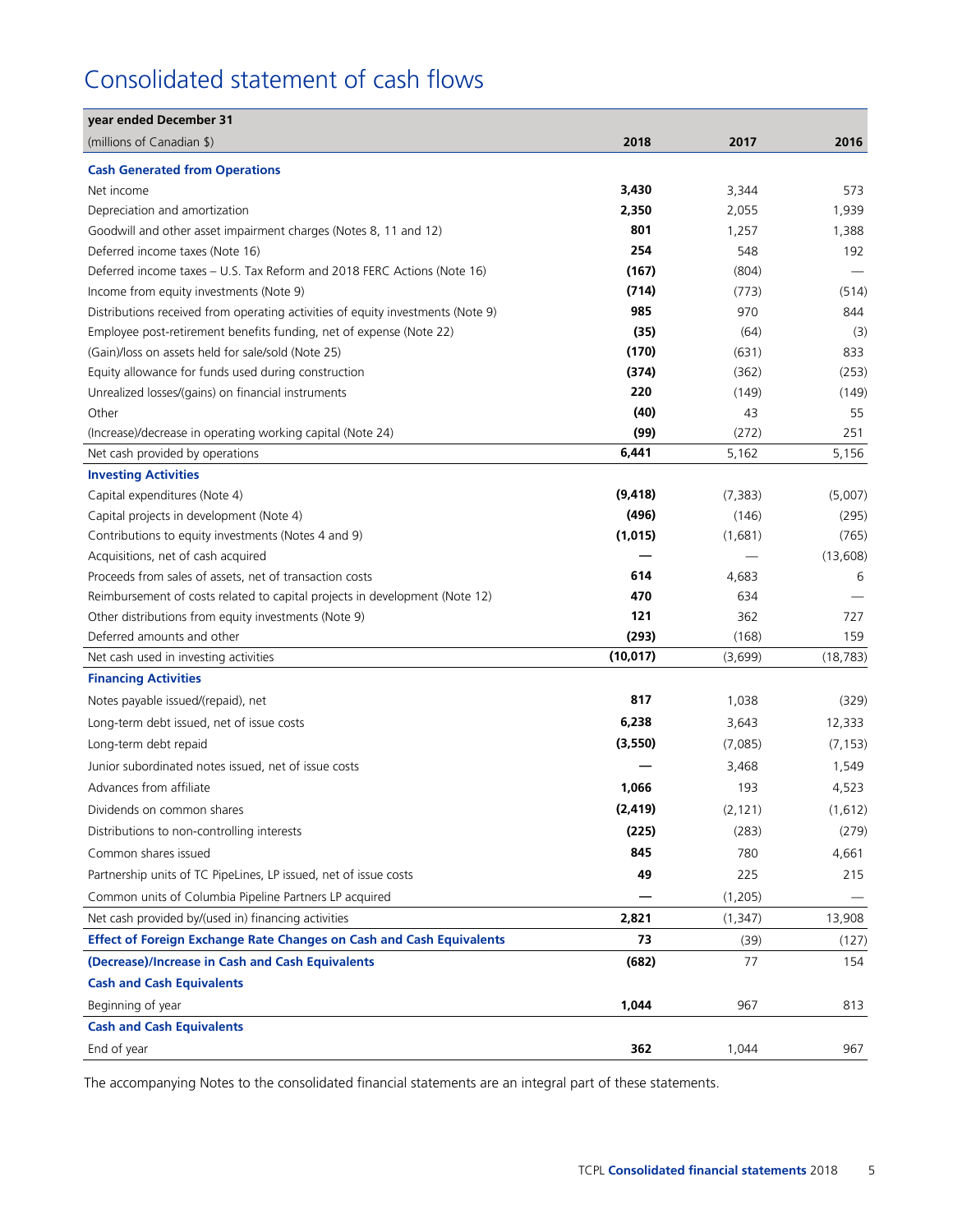# Consolidated balance sheet

| at December 31                                   |                                        |              |              |
|--------------------------------------------------|----------------------------------------|--------------|--------------|
| (millions of Canadian \$)                        |                                        | 2018         | 2017         |
| <b>ASSETS</b>                                    |                                        |              |              |
| <b>Current Assets</b>                            |                                        |              |              |
| Cash and cash equivalents                        |                                        | 362          | 1,044        |
| Accounts receivable                              |                                        | 2,548        | 2,537        |
| Inventories                                      |                                        | 431          | 378          |
| Assets held for sale (Note 6)                    |                                        | 543          |              |
| Other (Note 7)                                   |                                        | 1,180        | 691          |
|                                                  |                                        | 5,064        | 4,650        |
| <b>Plant, Property and Equipment (Note 8)</b>    |                                        | 66,503       | 57,277       |
| <b>Equity Investments (Note 9)</b>               |                                        | 7,113        | 6,366        |
| <b>Regulatory Assets (Note 10)</b>               |                                        | 1,548        | 1,376        |
| <b>Goodwill (Note 11)</b>                        |                                        | 14,178       | 13,084       |
| Loan Receivable from Affiliate (Note 9)          |                                        | 1,315        | 919          |
| <b>Intangible and Other Assets (Note 12)</b>     |                                        | 1,887        | 1,423        |
| <b>Restricted Investments</b>                    |                                        | 1,207        | 915          |
|                                                  |                                        | 98,815       | 86,010       |
| <b>LIABILITIES</b>                               |                                        |              |              |
| <b>Current Liabilities</b>                       |                                        |              |              |
| Notes payable (Note 13)                          |                                        | 2,762        | 1,763        |
| Accounts payable and other (Note 14)             |                                        | 5,426        | 4,071        |
| Dividends payable                                |                                        | 633          | 552          |
| Due to affiliate (Note 28)<br>Accrued interest   |                                        | 3.617<br>646 | 2.551<br>605 |
| Current portion of long-term debt (Note 17)      |                                        | 3,462        | 2,866        |
|                                                  |                                        | 16,546       | 12,408       |
| <b>Regulatory Liabilities (Note 10)</b>          |                                        | 3,930        | 4,321        |
| <b>Other Long-Term Liabilities (Note 15)</b>     |                                        | 1,008        | 727          |
| <b>Deferred Income Tax Liabilities (Note 16)</b> |                                        | 6,026        | 5,403        |
| Long-Term Debt (Note 17)                         |                                        | 36,509       | 31,875       |
| <b>Junior Subordinated Notes (Note 18)</b>       |                                        | 7,508        | 7,007        |
|                                                  |                                        | 71,527       | 61,741       |
| <b>EQUITY</b>                                    |                                        |              |              |
| Common shares, no par value (Note 20)            |                                        | 22,606       | 21,761       |
| Issued and outstanding:                          | December 31, 2018 - 887 million shares |              |              |
|                                                  | December 31, 2017 - 872 million shares |              |              |
| Additional paid-in capital                       |                                        | 20           |              |
| Retained earnings                                |                                        | 3,613        | 2,387        |
| Accumulated other comprehensive loss (Note 21)   |                                        | (606)        | (1,731)      |
| <b>Controlling Interests</b>                     |                                        | 25,633       | 22,417       |
| Non-controlling interests (Note 19)              |                                        | 1,655        | 1,852        |
|                                                  |                                        | 27,288       | 24,269       |
|                                                  |                                        | 98,815       | 86,010       |

**Commitments, Contingencies and Guarantees** (Note 26) **Corporate Restructuring Costs** (Note 27) **Variable Interest Entities** (Note 29) **Subsequent Event** (Note 30)

**Russell K. Girling,** Director **John E. Lowe,** Director

AF Lawr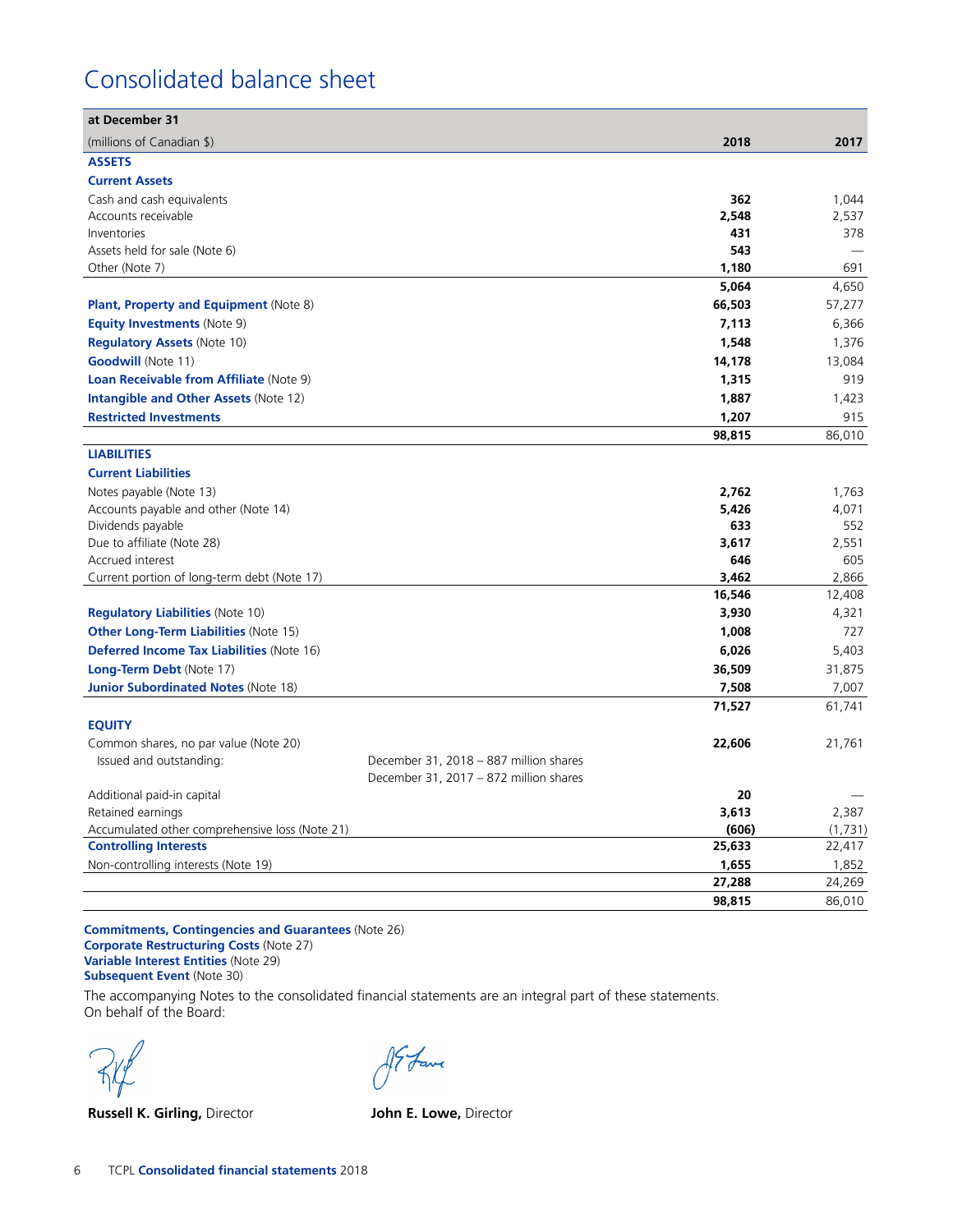# Consolidated statement of equity

| year ended December 31                                                                    |                |          |          |
|-------------------------------------------------------------------------------------------|----------------|----------|----------|
| (millions of Canadian \$)                                                                 | 2018           | 2017     | 2016     |
| <b>Common Shares (Note 20)</b>                                                            |                |          |          |
| Balance at beginning of year                                                              | 21,761         | 20,981   | 16,320   |
| Proceeds from shares issued                                                               | 845            | 780      | 4,661    |
| Balance at end of year                                                                    | 22,606         | 21,761   | 20,981   |
| <b>Additional Paid-In Capital</b>                                                         |                |          |          |
| Balance at beginning of year                                                              |                | 211      | 210      |
| Issuance of stock options                                                                 | 13             | 12       | 15       |
| Dilution from TC PipeLines, LP units issued                                               | $\overline{ }$ | 26       | 24       |
| Asset drop-downs to TC PipeLines, LP                                                      |                | (202)    | (38)     |
| Columbia Pipeline Partners LP acquisition                                                 |                | (171)    |          |
| Reclassification of additional paid-in capital deficit to retained earnings               |                | 124      |          |
| Balance at end of year                                                                    | 20             |          | 211      |
| <b>Retained Earnings</b>                                                                  |                |          |          |
| Balance at beginning of year                                                              | 2,387          | 1,577    | 2,989    |
| Net income attributable to controlling interests                                          | 3,615          | 3,106    | 321      |
| Common share dividends                                                                    | (2,501)        | (2, 184) | (1,733)  |
| Adjustment related to income tax effects of asset drop-downs to TC PipeLines, LP (Note 3) | 95             |          |          |
| Reclassification of AOCI to retained earnings resulting from U.S. Tax Reform (Note 3)     | 17             |          |          |
| Adjustment related to employee share-based payments                                       |                | 12       |          |
| Reclassification of additional paid-in capital deficit to retained earnings               |                | (124)    |          |
| Balance at end of year                                                                    | 3.613          | 2,387    | 1.577    |
| <b>Accumulated Other Comprehensive Loss</b>                                               |                |          |          |
| Balance at beginning of year                                                              | (1,731)        | (960)    | (939)    |
| Other comprehensive income/(loss) attributable to controlling interests (Note 21)         | 1,142          | (771)    | (21)     |
| Reclassification of AOCI to retained earnings resulting from U.S. Tax Reform (Note 3)     | (17)           |          |          |
| Balance at end of year                                                                    | (606)          | (1,731)  | (960)    |
| <b>Equity Attributable to Controlling Interests</b>                                       | 25,633         | 22,417   | 21,809   |
| <b>Equity Attributable to Non-Controlling Interests</b>                                   |                |          |          |
| Balance at beginning of year                                                              | 1,852          | 1,726    | 1.717    |
| Net (loss)/income attributable to non-controlling interests                               | (185)          | 238      | 252      |
| Other comprehensive income/(loss) attributable to non-controlling interests               | 172            | (155)    | (11)     |
| Issuance of TC PipeLines, LP units                                                        |                |          |          |
| Proceeds, net of issue costs                                                              | 49             | 225      | 215      |
| Decrease in TCPL's ownership of TC PipeLines, LP                                          | (9)            | (41)     | (40)     |
| Distributions declared to non-controlling interests                                       | (224)          | (280)    | (279)    |
| Reclassification from/(to) common units subject to rescission or redemption (Note 19)     |                | 106      | (1, 179) |
| Impact of Columbia Pipeline Partners LP acquisition                                       |                | 33       |          |
| Acquisition of non-controlling interests in Columbia Pipeline Partners LP                 |                |          | 1,051    |
| Balance at end of year                                                                    | 1,655          | 1,852    | 1,726    |
| <b>Total Equity</b>                                                                       | 27,288         | 24,269   | 23,535   |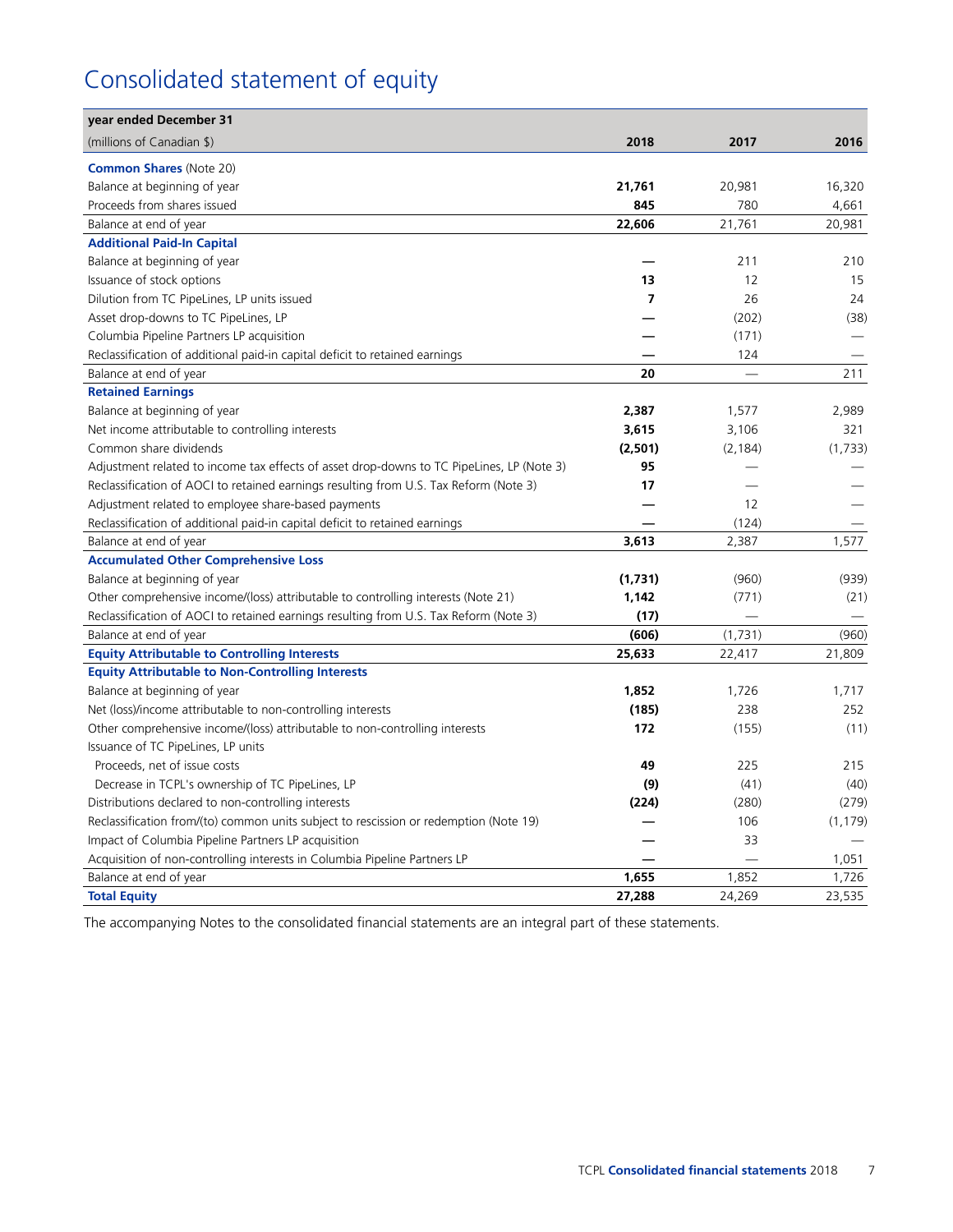# Notes to consolidated financial statements

# **1. DESCRIPTION OF TCPL'S BUSINESS**

TransCanada PipeLines Limited (TCPL or the Company) is a leading North American energy infrastructure company which operates in five business segments, Canadian Natural Gas Pipelines, U.S. Natural Gas Pipelines, Mexico Natural Gas Pipelines, Liquids Pipelines and Energy, each of which offers different products and services. The Company also has a Corporate segment, consisting of corporate and administrative functions that provide governance, financing and other support to the Company's business segments. The Company is a wholly-owned subsidiary of TransCanada Corporation (TransCanada).

# **Canadian Natural Gas Pipelines**

The Canadian Natural Gas Pipelines segment consists of the Company's investments in 40,686 km (25,281 miles) of regulated natural gas pipelines.

#### **U.S. Natural Gas Pipelines**

The U.S. Natural Gas Pipelines segment consists of the Company's investments in 50,199 km (31,192 miles) of regulated natural gas pipelines, 535 Bcf of regulated natural gas storage facilities, midstream and other assets.

### **Mexico Natural Gas Pipelines**

The Mexico Natural Gas Pipelines segment consists of the Company's investments in 1,670 km (1,038 miles) of regulated natural gas pipelines.

#### **Liquids Pipelines**

The Liquids Pipelines segment consists of the Company's investments in 4,874 km (3,030 miles) of crude oil pipeline systems which connect Alberta and U.S. crude oil supplies to U.S. refining markets in Illinois, Oklahoma and Texas.

#### **Energy**

The Energy segment primarily consists of the Company's investments in 10 power generation facilities and 118 Bcf of non-regulated natural gas storage facilities. These include assets in Alberta, Ontario, Québec, New Brunswick and Arizona. At December 31, 2018, the Coolidge generating station is classified as Assets held for sale. Refer to Note 6, Assets held for sale, for further information.

# **2. ACCOUNTING POLICIES**

The Company's consolidated financial statements have been prepared by management in accordance with U.S. generally accepted accounting principles (GAAP). Amounts are stated in Canadian dollars unless otherwise indicated.

## **Basis of Presentation**

These consolidated financial statements include the accounts of TCPL and its subsidiaries. The Company consolidates variable interest entities (VIEs) for which it is considered to be the primary beneficiary as well as voting interest entities in which it has a controlling financial interest. To the extent there are interests owned by other parties, these interests are included in noncontrolling interests. TCPL uses the equity method of accounting for joint ventures in which the Company is able to exercise joint control and for investments in which the Company is able to exercise significant influence. TCPL records its proportionate share of undivided interests in certain assets. Certain prior year amounts have been reclassified to conform to current year presentation.

#### **Use of Estimates and Judgments**

In preparing these consolidated financial statements, TCPL is required to make estimates and assumptions that affect both the amount and timing of recording assets, liabilities, revenues and expenses since the determination of these items may be dependent on future events. The Company uses the most current information available and exercises careful judgment in making these estimates and assumptions. Some of the estimates and judgments the Company has to make have a material impact on the consolidated financial statements, but they do not involve significant subjectivity or uncertainty. Others also have a material impact but the assumptions underlying these accounting estimates also relate to matters that are highly uncertain at the time the estimate or judgment is made or are subjective.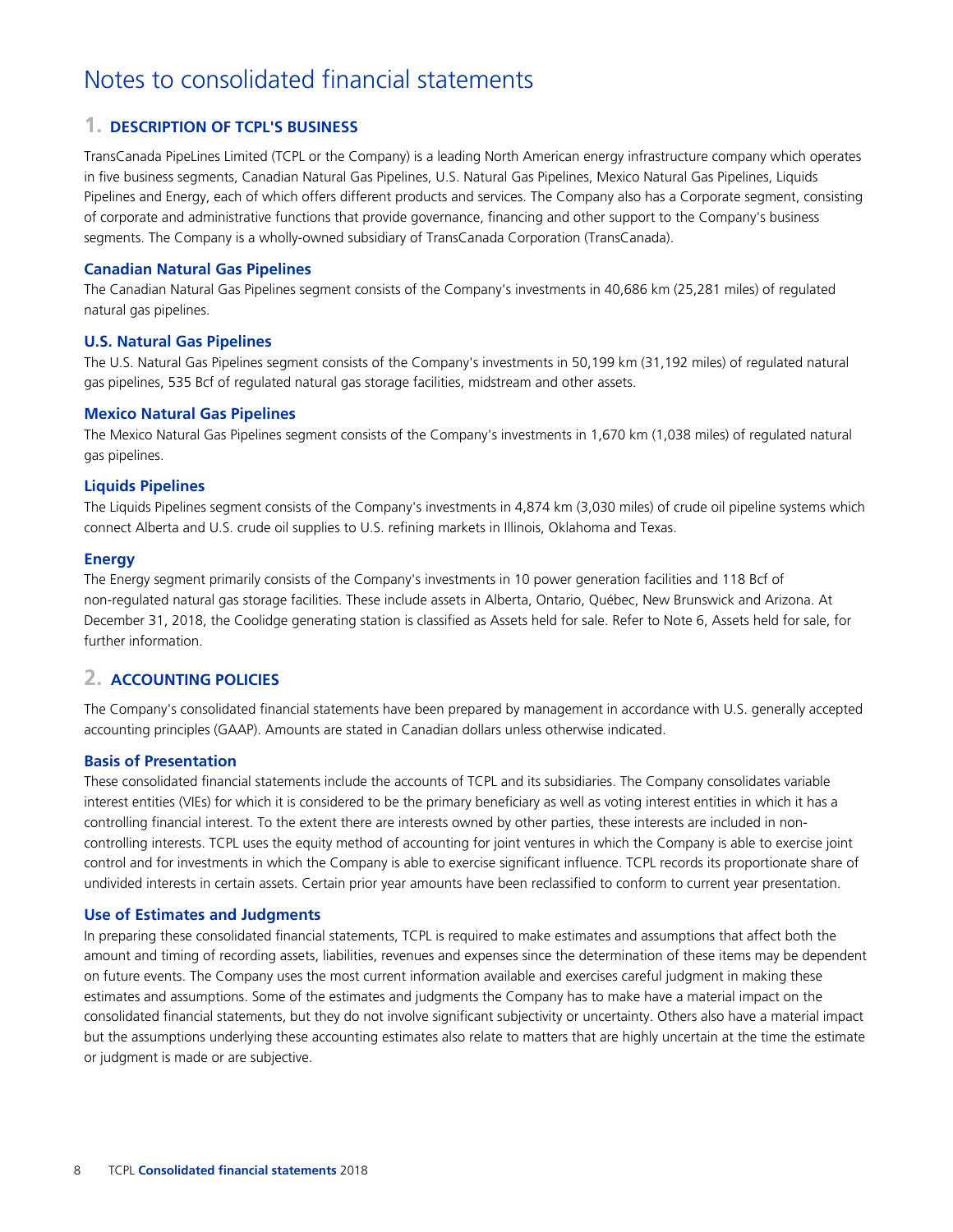Significant estimates and judgments used in the preparation of the consolidated financial statements that involve assumptions that are highly uncertain or subjective include, but are not limited to:

- fair value of plant, property and equipment and equity investments (Notes 8 and 9)
- fair value of goodwill (Note 11)
- fair value of intangible assets (Note 12) and
- fair value of assets and liabilities acquired in a business combination (Note 25).

Significant estimates and judgments used in the preparation of the consolidated financial statements that are provided by an independent expert or do not involve assumptions that are highly uncertain or subjective include, but are not limited to:

- depreciation rates of plant, property and equipment (Note 8)
- carrying value of regulatory assets and liabilities (Note 10)
- carrying value of asset retirement obligations (Note 15)
- provisions for income taxes, including U.S. Tax Reform (Note 16)
- assumptions used to measure retirement and other post-retirement obligations (Note 22)
- fair value of financial instruments (Note 23) and
- provisions for commitments, contingencies, guarantees (Note 26) and restructuring costs (Note 27).

Actual results could differ from these estimates.

# **Regulation**

Certain Canadian, U.S. and Mexico natural gas pipeline and storage assets are regulated with respect to construction, operations and the determination of tolls. In Canada, regulated natural gas pipelines and liquids pipelines are subject to the authority of the National Energy Board (NEB), the Alberta Energy Regulator (AER) or the B.C. Oil and Gas Commission (OGC). In the U.S., regulated natural gas pipelines, liquids pipelines and regulated natural gas storage assets are subject to the authority of the Federal Energy Regulatory Commission (FERC). In Mexico, regulated natural gas pipelines are subject to the authority of the Energy Regulatory Commission (CRE). Rate-regulated accounting (RRA) standards may impact the timing of the recognition of certain revenues and expenses in TCPL's rate-regulated businesses which may differ from that otherwise recognized in non-rate-regulated businesses to appropriately reflect the economic impact of the regulators' decisions regarding revenues and tolls. Regulatory assets represent costs that are expected to be recovered in customer rates in future periods and regulatory liabilities represent amounts that are expected to be returned to customers through future rate-setting processes. An asset qualifies for the use of RRA when it meets three criteria:

- a regulator must establish or approve the rates for the regulated services or activities
- the regulated rates must be designed to recover the cost of providing the services or products and
- it is reasonable to assume that rates set at levels to recover the cost can be charged to (and collected from) customers because of the demand for services or products and the level of direct or indirect competition.

TCPL's businesses that apply RRA currently include Canadian, U.S. and Mexico natural gas pipelines, and regulated U.S. natural gas storage. RRA is not applicable to the Company's liquids pipelines as the regulators' decisions regarding operations and tolls on those systems generally do not have an impact on timing of recognition of revenues and expenses. Once in operation, the Coastal GasLink pipeline is not expected to apply RRA.

#### **Revenue Recognition**

#### **Canadian Natural Gas Pipelines**

#### *Capacity Arrangements and Transportation*

Revenues from the Company's Canadian natural gas pipelines are generated from contractual arrangements for committed capacity and from the transportation of natural gas. Revenues earned from firm contracted capacity arrangements are recognized ratably over the term of the contract regardless of the amount of natural gas that is transported. Transportation revenues for interruptible or volumetric-based services are recognized when the service is performed.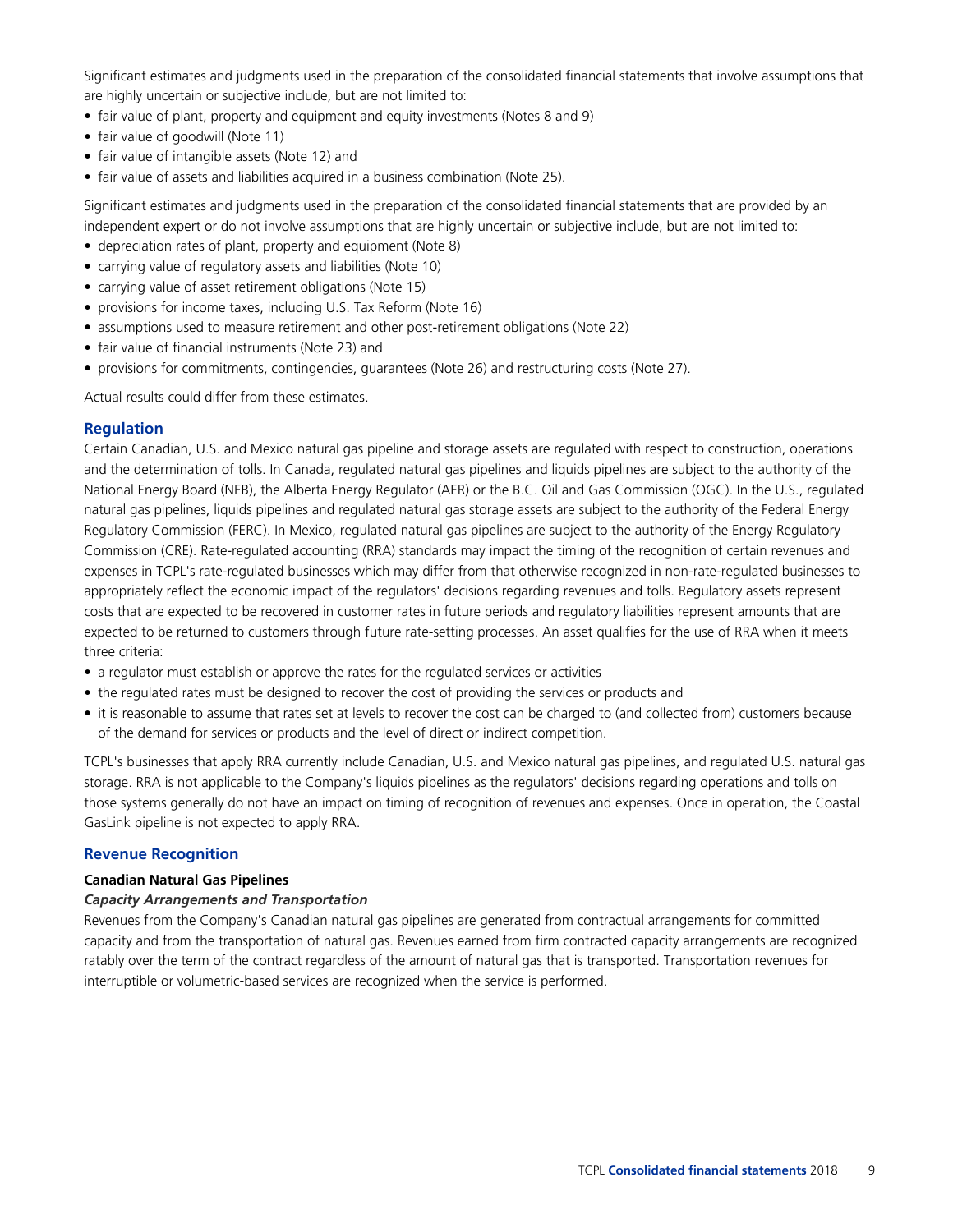Revenues from the Company's Canadian natural gas pipelines are subject to regulatory decisions by the NEB. The tolls charged on these pipelines are based on revenue requirements designed to recover the costs of providing natural gas capacity for transportation services, which includes a return of and on capital, as approved by the NEB. The Company's Canadian natural gas pipelines are generally not subject to risks related to variances in revenues and most costs. These variances are generally subject to deferral treatment and are recovered or refunded in future tolls. Revenues recognized prior to an NEB decision on rates for that period reflect the NEB's last approved return on equity (ROE) assumptions. Adjustments to revenues are recorded when the NEB decision is received. Canadian natural gas pipelines' revenues are invoiced and received on a monthly basis. The Company does not take ownership of the natural gas that it transports for customers.

#### **U.S. Natural Gas Pipelines**

#### *Capacity Arrangements and Transportation*

Revenues from the Company's U.S. natural gas pipelines are generated from contractual arrangements for committed capacity and from the transportation of natural gas. Revenues earned from firm contracted capacity arrangements are generally recognized ratably over the term of the contract regardless of the amount of natural gas that is transported. Transportation revenues for interruptible or volumetric-based services are recognized when the service is performed.

The Company's U.S. natural gas pipelines are subject to FERC regulations and, as a result, a portion of revenues collected may be subject to refund if invoiced during an interim period when a rate proceeding is ongoing. Allowances for these potential refunds are recognized using management's best estimate based on the facts and circumstances of the proceeding. Any allowances that are recognized during the proceeding process are refunded or retained at the time a regulatory decision becomes final. U.S. natural gas pipelines' revenues are invoiced and received on a monthly basis. The Company does not take ownership of the natural gas that it transports for customers.

#### *Natural Gas Storage and Other*

Revenues from the Company's regulated U.S. natural gas storage services are generated mainly from firm committed capacity storage contracts. The performance obligation in these contracts is the reservation of a specified amount of capacity for storage including specifications with regards to the amount of natural gas that can be injected or withdrawn on a daily basis. Revenues are recognized ratably over the contract period for firm committed capacity regardless of the amount of natural gas that is stored, and when gas is injected or withdrawn for interruptible or volumetric-based services. Natural gas storage services revenues are invoiced and received on a monthly basis. The Company does not take ownership of the natural gas that it stores for customers.

Revenues from the Company's midstream natural gas services, including gathering, treating, conditioning, processing, compression and liquids handling services, are generated from contractual arrangements and are recognized ratably over the term of the contract. The Company also owns mineral rights associated with certain natural gas storage facilities. These mineral rights can be leased or contributed to producers of natural gas in return for a royalty interest which is recognized when natural gas and associated liquids are produced. Midstream natural gas service revenues are invoiced and received on a monthly basis. The Company does not take ownership of the natural gas for which it provides midstream services.

#### **Mexico Natural Gas Pipelines**

#### *Capacity Arrangements and Transportation*

Revenues from the Company's Mexico natural gas pipelines are primarily collected based on CRE-approved negotiated firm capacity contracts and are generally recognized ratably over the term of the contract. Transportation revenues related to interruptible or volumetric-based services are recognized when the service is performed. Mexico natural gas pipelines' revenues are invoiced and received on a monthly basis. The Company does not take ownership of the natural gas that it transports for customers.

#### **Liquids Pipelines**

#### *Capacity Arrangements and Transportation*

Revenues from the Company's liquids pipelines are generated mainly from providing customers with firm capacity arrangements to transport crude oil. The performance obligation in these contracts is the reservation of a specified amount of capacity together with the transportation of crude oil on a monthly basis. Revenues earned from these arrangements are recognized ratably over the term of the contract regardless of the amount of crude oil that is transported. Revenues for interruptible or volumetric-based services are recognized when the service is performed. Liquids pipelines' revenues are invoiced and received on a monthly basis. The Company does not take ownership of the crude oil that it transports for customers.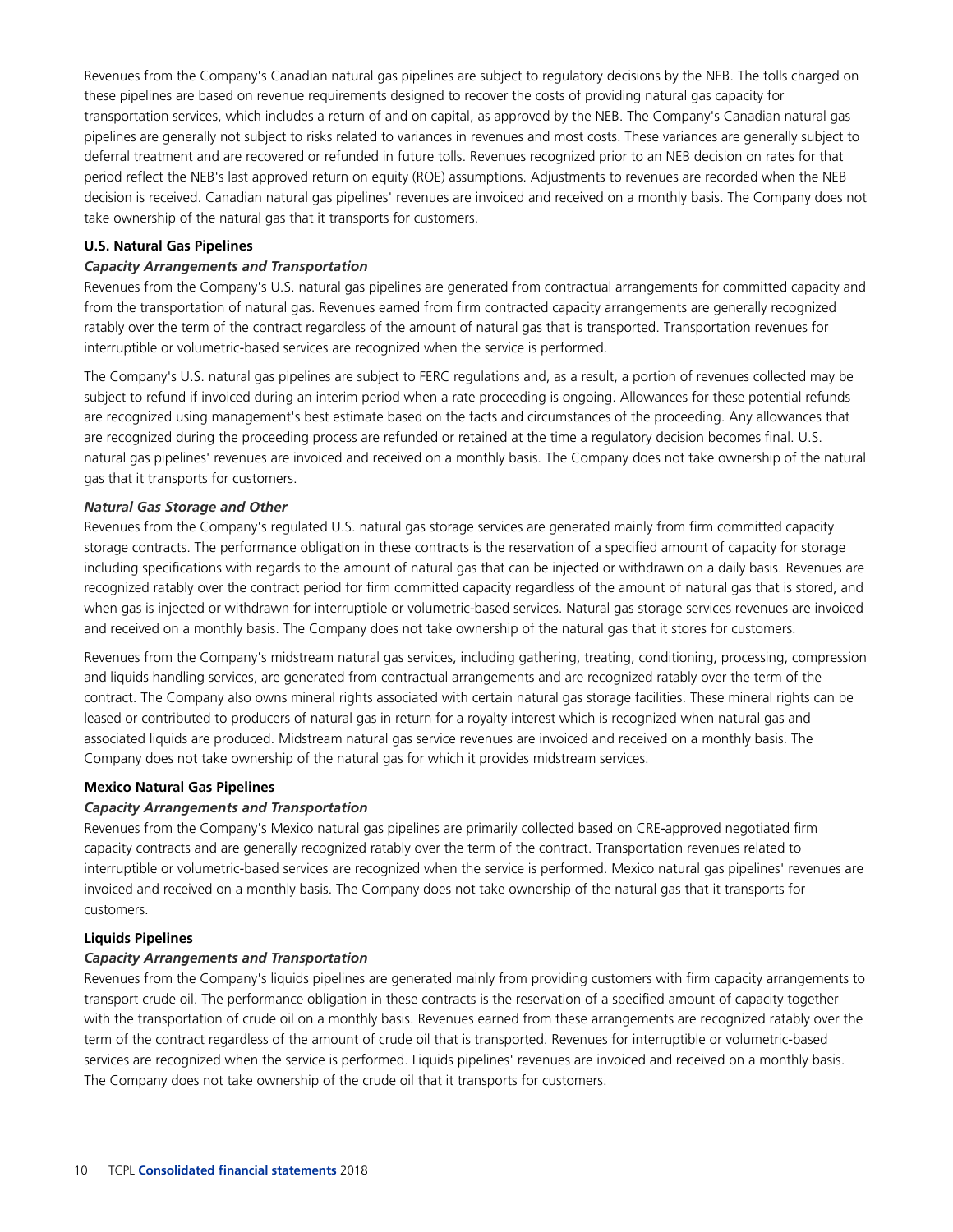# **Energy**

## *Power Generation*

Revenues from the Company's Energy business are primarily derived from long-term contractual commitments to provide power capacity to meet the demands of the market, and from the sale of electricity to both centralized markets and to customers. Power generation revenues also include revenues from the sale of steam to customers. Revenues and capacity payments are recognized as the services are provided and as electricity and steam is delivered. Power generation revenues are invoiced and received on a monthly basis.

## *Natural Gas Storage and Other*

Non-regulated natural gas storage contracts include park, loan and term storage arrangements. Revenues are recognized as the services are provided. Term storage revenues are invoiced and received on a monthly basis. Revenues earned from the sale of proprietary natural gas are recognized in the month of delivery. Revenues from ancillary services are recognized as the service is provided. The Company does not take ownership of the natural gas that it stores for customers.

# **Cash and Cash Equivalents**

The Company's Cash and cash equivalents consist of cash and highly liquid short-term investments with original maturities of three months or less and are recorded at cost, which approximates fair value.

# **Inventories**

Inventories primarily consist of materials and supplies including spare parts and fuel, crude oil in transit and natural gas inventory in storage. Inventories are carried at the lower of cost and net realizable value.

# **Assets Held for Sale**

The Company classifies assets as held for sale when management approves and commits to a formal plan to actively market a disposal group and expects the sale to close within the next twelve months. Upon classifying an asset as held for sale, the asset is recorded at the lower of its carrying amount or its estimated fair value, net of selling costs, and any losses are recognized in net income. Once an asset is classified as held for sale, depreciation expense is no longer recorded.

# **Plant, Property and Equipment**

## **Natural Gas Pipelines**

Plant, property and equipment for natural gas pipelines is carried at cost. Depreciation is calculated on a straight-line basis once the assets are ready for their intended use. Pipeline and compression equipment are depreciated at annual rates ranging from one per cent to seven per cent, and metering and other plant equipment are depreciated at various rates reflecting their estimated useful lives. The cost of major overhauls of equipment is capitalized and depreciated over the estimated service lives of the overhauls. The cost of regulated natural gas pipelines includes an allowance for funds used during construction (AFUDC) consisting of a debt component and an equity component based on the rate of return on rate base approved by regulators. AFUDC is reflected as an increase in the cost of the assets in plant, property and equipment with a corresponding credit recognized in Allowance for funds used during construction in the Consolidated statement of income. The equity component of AFUDC is a non-cash expenditure. Interest is capitalized during construction of non-regulated natural gas pipelines.

Regulated natural gas storage base gas, which is valued at cost, represents gas volumes that are maintained to ensure adequate reservoir pressure exists to deliver natural gas held in storage. Base gas is not depreciated.

When regulated natural gas pipelines retire plant, property and equipment from service, the original book cost is removed from the gross plant amount and recorded as a reduction to accumulated depreciation. Costs incurred to remove plant, property and equipment from service, net of any salvage proceeds, are also recorded in accumulated depreciation.

#### *Midstream and Other*

Plant, property and equipment for midstream assets is carried at cost. Depreciation is calculated on a straight-line basis once the assets are ready for their intended use. Gathering and processing facilities are depreciated at annual rates ranging from 1.7 per cent to 2.5 per cent, and other plant and equipment are depreciated at various rates. When these assets are retired from plant, property and equipment, the original book cost and related accumulated depreciation are derecognized and any gain or loss is recorded in net income.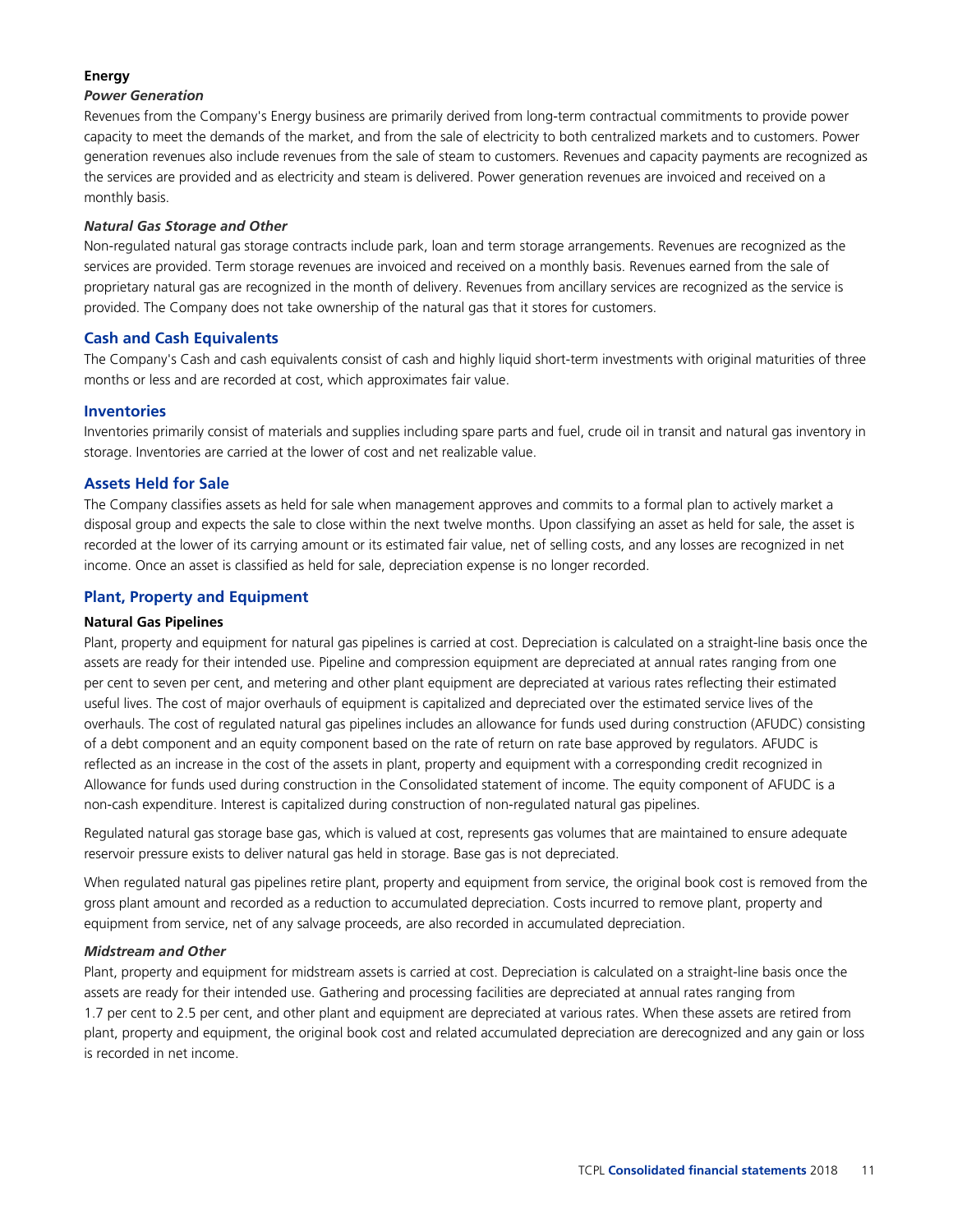The Company participates as a working interest partner in the development of certain Marcellus and Utica acreage. The working interest allows the Company to invest in drilling activities in addition to receiving a royalty interest in well production. The Company uses the successful efforts method of accounting for natural gas and crude oil resulting from its portion of drilling activities. Capitalized well costs are depleted based on the units of production method.

#### **Liquids Pipelines**

Plant, property and equipment for liquids pipelines is carried at cost. Depreciation is calculated on a straight-line basis once the assets are ready for their intended use. Pipeline and pumping equipment are depreciated at annual rates ranging from two per cent to 2.5 per cent, and other plant and equipment are depreciated at various rates. The cost of these assets includes interest capitalized during construction. When liquids pipelines retire plant, property and equipment from service, the original book cost and related accumulated depreciation are derecognized and any gain or loss is recorded in net income.

#### **Energy**

Plant, property and equipment for Energy assets are recorded at cost and, once the assets are ready for their intended use, depreciated by major component on a straight-line basis over their estimated service lives at average annual rates ranging from two per cent to 20 per cent. Other equipment is depreciated at various rates. The cost of major overhauls of equipment is capitalized and depreciated over the estimated service lives of the overhauls. Interest is capitalized on facilities under construction. When these assets are retired from plant, property and equipment, the original book cost and related accumulated depreciation are derecognized and any gain or loss is recorded in net income.

Non-regulated natural gas storage base gas, which is valued at original cost, represents gas volumes that are maintained to ensure adequate reservoir pressure exists to deliver gas held in storage. Base gas is not depreciated.

#### **Corporate**

Corporate plant, property and equipment is recorded at cost and depreciated on a straight-line basis over its estimated useful life at average annual rates ranging from three per cent to 20 per cent.

## **Capitalized Project Costs**

The Company capitalizes project costs once advancement of the project to a construction stage is probable or costs are otherwise likely to be recoverable. The Company also capitalizes interest costs for non-regulated projects in development and AFUDC for regulated projects in development. Capital projects in development are included in Intangible and other assets on the Consolidated balance sheet. These represent larger projects that generally require regulatory or other approvals before physical construction can begin. Once approvals are received, projects are moved to Plant, property and equipment under construction.

#### **Impairment of Long-Lived Assets**

The Company reviews long-lived assets such as plant, property and equipment, equity investments and capital projects in development for impairment whenever events or changes in circumstances indicate the carrying value may not be recoverable. If the total of the estimated undiscounted future cash flows that are estimated for an asset within Plant, property and equipment, or the estimated selling price of any long-lived asset, is less than the carrying value of an asset, an impairment loss is recognized for the excess of the carrying value over the estimated fair value of the asset.

#### **Acquisitions and Goodwill**

The Company accounts for business combinations using the acquisition method of accounting and, accordingly, the assets and liabilities of the acquired entities are primarily measured at their estimated fair values at the date of acquisition. The excess of the fair value of the consideration transferred over the estimated fair value of the net assets acquired is classified as goodwill. Goodwill is not amortized and is tested for impairment on an annual basis or more frequently if events or changes in circumstances indicate that it might be impaired. The annual review for goodwill impairment is performed at the reporting unit level which is one level below the Company's operating segments. The Company can initially assess qualitative factors to determine whether events or changes in circumstances indicate that goodwill might be impaired and if the Company concludes that it is not more likely than not that the fair value of the reporting unit is greater than its carrying value, the Company will then perform the quantitative goodwill impairment test. The Company can elect to proceed directly to the quantitative goodwill impairment test for any of its reporting units. If the quantitative goodwill impairment test is performed, the Company compares the fair value of the reporting unit to its carrying value, including its goodwill. If the carrying value of a reporting unit including its goodwill exceeds its fair value, goodwill impairment is measured at the amount by which the reporting unit's carrying value exceeds its fair value.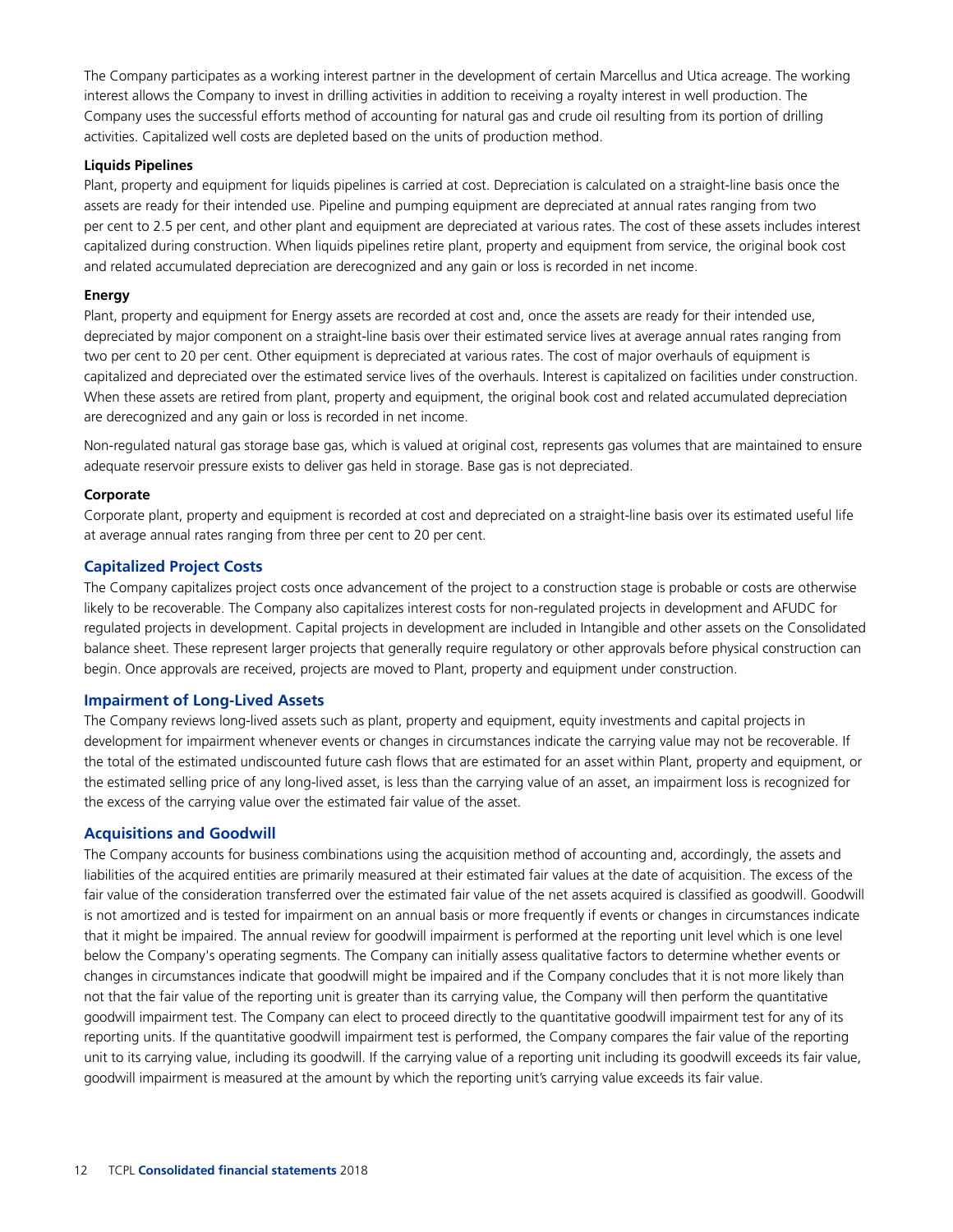## **Loans and Receivables**

Loans receivable from affiliates and accounts receivable are measured at cost.

### **Power Purchase Arrangements**

A power purchase arrangement (PPA) is a long-term contract for the purchase or sale of power on a predetermined basis. TCPL has PPAs for the sale of power that are accounted for as operating leases where TCPL is the lessor. During 2016, the Company terminated its Alberta PPAs under which it purchased power and recorded an impairment charge. Prior to their termination, substantially all of these PPAs were also accounted for as operating leases, where TCPL was the lessee, and initial payments to acquire these PPAs were recognized in Intangible and other assets and amortized on a straight-line basis over the term of the contracts. A portion of these PPAs was subleased to third parties under terms and conditions similar to the PPAs, and was also accounted for as operating leases with the margin earned from the subleases recorded in Revenues. Refer to Note 12, Intangible and other assets, for further information.

#### **Restricted Investments**

The Company has certain investments that are restricted as to their withdrawal and use. These restricted investments are classified as available for sale and are recorded at fair value on the Consolidated balance sheet.

As a result of the NEB's Land Matters Consultation Initiative (LMCI), TCPL is required to collect funds to cover estimated future pipeline abandonment costs for all NEB regulated Canadian pipelines. Funds collected are placed in trusts that hold and invest the funds and are accounted for as restricted investments. LMCI restricted investments may only be used to fund the abandonment of the NEB regulated pipeline facilities, therefore, a corresponding regulatory liability is recorded on the Consolidated balance sheet. The Company also has other restricted investments that have been set aside to fund insurance claim losses to be paid by the Company's wholly-owned captive insurance subsidiary.

#### **Income Taxes**

The Company uses the asset and liability method of accounting for income taxes. This method requires the recognition of deferred income tax assets and liabilities for future tax consequences attributable to differences between the financial statement carrying amounts of existing assets and liabilities and their respective tax bases. Deferred income tax assets and liabilities are measured using enacted tax rates at the balance sheet date that are anticipated to apply to taxable income in the years in which temporary differences are expected to be reversed or settled. Changes to these balances are recognized in net income in the period which they occur, except for changes in balances related to regulated natural gas pipelines which are deferred until they are refunded or recovered in tolls, as permitted by the regulator. Deferred income tax assets and liabilities are classified as non-current on the Consolidated balance sheet.

Canadian income taxes are not provided on the unremitted earnings of foreign investments that the Company does not intend to repatriate in the foreseeable future.

#### **Asset Retirement Obligations**

The Company recognizes the fair value of a liability for asset retirement obligations (ARO) in the period in which it is incurred, when a legal obligation exists and a reasonable estimate of fair value can be made. The fair value is added to the carrying amount of the associated asset and the liability is accreted through charges to Operating and other expenses.

For those AROs that the Company records, the following assumptions are used:

- when the asset is expected to be retired
- the scope and cost of abandonment and reclamation activities that are required and
- appropriate inflation and discount rates.

The Company has recorded AROs related to its non-regulated natural gas storage operations, mineral rights and power generation facilities. The scope and timing of asset retirements related to most of the Company's natural gas pipelines and liquids pipelines is indeterminable because the Company intends to operate them as long as there is supply and demand. As a result, the Company has not recorded an amount for ARO related to these assets, with the exception of certain abandoned facilities and certain facilities expected to be retired as part of an ongoing modernization program that will improve system integrity and enhance service reliability and flexibility on its Columbia Gas pipeline.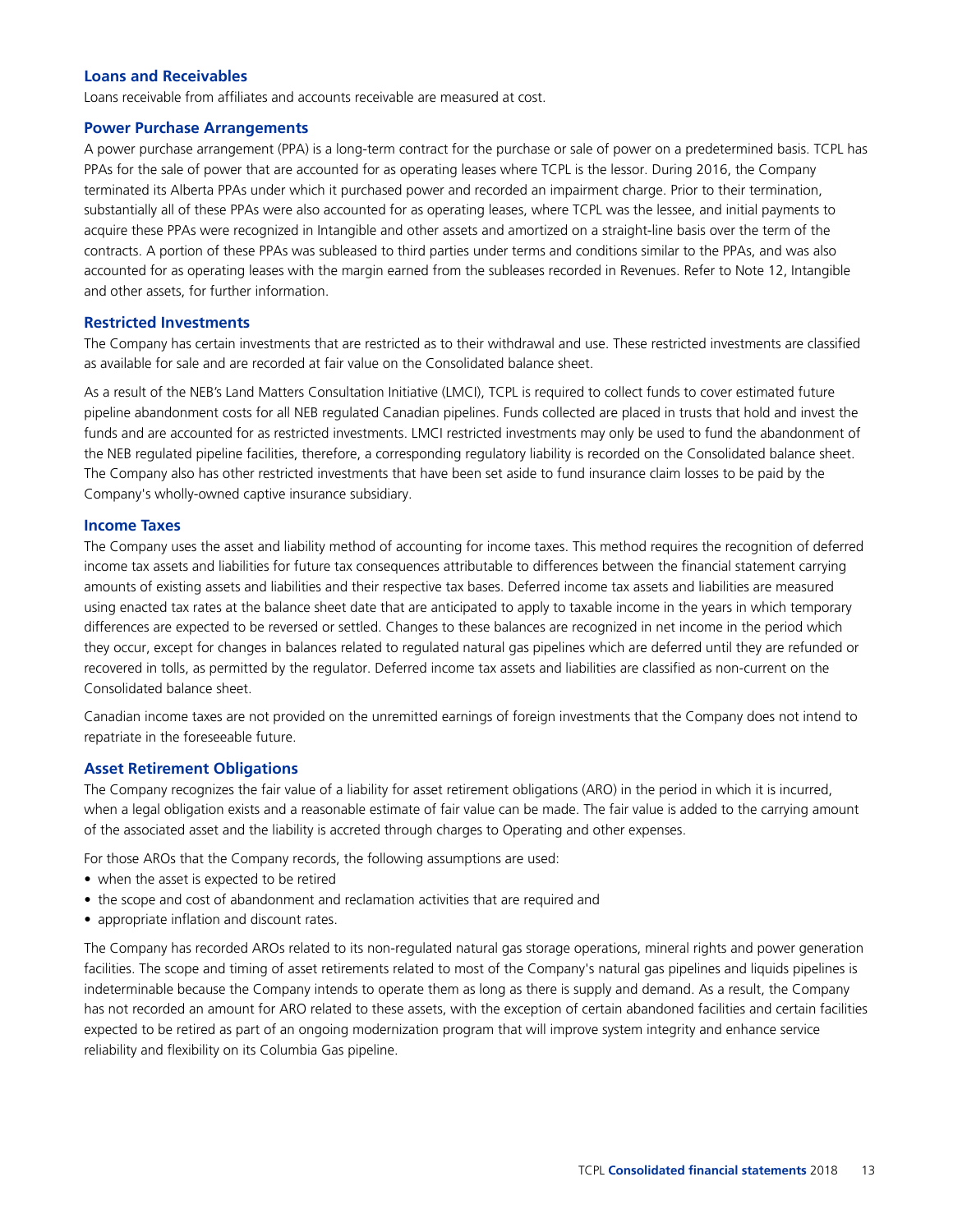## **Environmental Liabilities**

The Company records liabilities on an undiscounted basis for environmental remediation efforts that are likely to occur and where the cost can be reasonably estimated. These estimates, including associated legal costs, are based on available information using existing technology and enacted laws and regulations, and are subject to revision in future periods based on actual costs incurred or new circumstances. Amounts expected to be recovered from other parties, including insurers, are recorded as an asset separate from the associated liability.

Emission allowances or credits purchased for compliance are recorded on the Consolidated balance sheet at historical cost and expensed when they are utilized or cancelled/retired by government agencies. Compliance costs are expensed when incurred. Allowances granted to or internally generated by TCPL are not attributed a value for accounting purposes. When required, TCPL accrues emission liabilities on the Consolidated balance sheet upon the generation or sale of power using the best estimate of the amount required to settle the obligation. Allowances and credits not used for compliance are sold and any gain or loss is recorded in Revenues.

#### **Stock Options and Other Compensation Programs**

TransCanada's Stock Option Plan permits options for the purchase of TransCanada common shares to be awarded to certain employees, including officers. Stock options granted are recorded using the fair value method. Under this method, compensation expense is measured at the grant date based on the fair value as calculated using a binomial model and is recognized on a straightline basis over the vesting period with an offset to Additional paid-in capital. TCPL records the compensation expense associated with these stock options.

The Company has medium-term incentive plans, under which payments are made to eligible employees. The expense related to these incentive plans is accounted for on an accrual basis. Under these plans, benefits vest when certain conditions are met, including the employees' continued employment during a specified period and achievement of specified corporate performance targets.

#### **Employee Post-Retirement Benefits**

The Company sponsors defined benefit pension plans (DB Plans), defined contribution plans (DC Plans), a savings plan and other post-retirement benefit plans. Contributions made by the Company to the DC Plans and savings plan are expensed in the period in which contributions are made. The cost of the DB Plans and other post-retirement benefits received by employees is actuarially determined using the projected benefit method pro-rated based on service, and management's best estimate of expected plan investment performance, salary escalation, retirement age of employees and expected health care costs.

The DB Plans' assets are measured at fair value at December 31 of each year. The expected return on the DB Plans' assets is determined using market-related values based on a five-year moving average value for all of the DB Plans' assets. Past service costs are amortized over the expected average remaining service life of the employees. Adjustments arising from plan amendments are amortized on a straight-line basis over the average remaining service life of employees active at the date of amendment. The Company recognizes the overfunded or underfunded status of its DB Plans as an asset or liability, respectively, on its Consolidated balance sheet and recognizes changes in that funded status through Other comprehensive income (OCI) in the year in which the change occurs. The excess of net actuarial gains or losses over 10 per cent of the greater of the benefit obligation and the market-related value of the DB Plans' assets, if any, is amortized out of Accumulated other comprehensive income (AOCI) and into net income over the expected average remaining service life of the active employees. When the restructuring of a benefit plan gives rise to both a curtailment and a settlement, the curtailment is accounted for prior to the settlement.

For certain regulated operations, post-retirement benefit amounts are recoverable through tolls as benefits are funded. The Company records any unrecognized gains or losses or changes in actuarial assumptions related to these post-retirement benefit plans as either regulatory assets or liabilities. The regulatory assets or liabilities are amortized on a straight-line basis over the expected average remaining service life of active employees.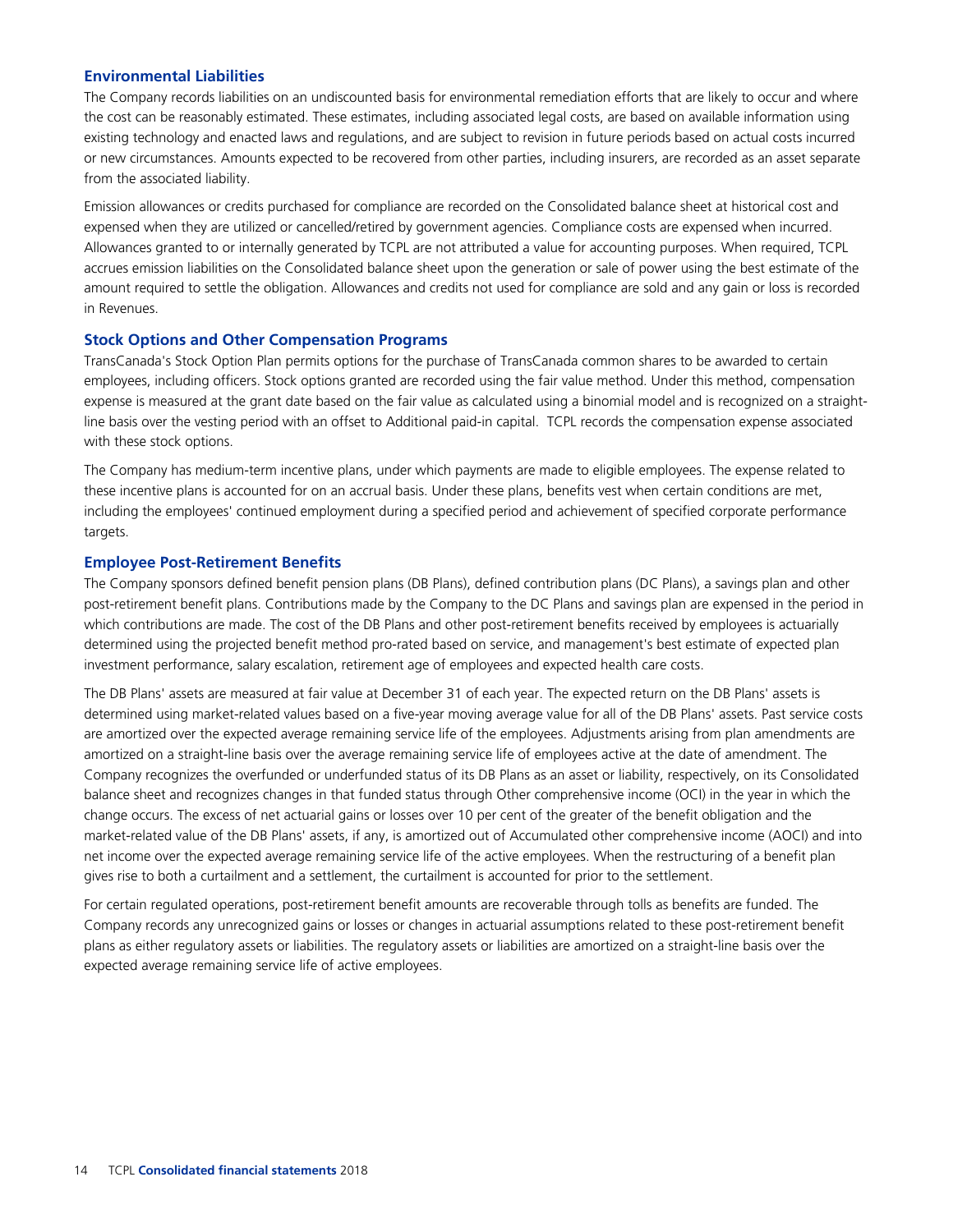## **Foreign Currency Transactions and Translation**

Foreign currency transactions are those transactions whose terms are denominated in a currency other than the currency of the primary economic environment in which the Company or reporting subsidiary operates. This is referred to as the functional currency. Transactions denominated in foreign currencies are translated into the functional currency using the exchange rate prevailing at the date of the transaction. Monetary assets and liabilities denominated in foreign currencies are translated to the functional currency using the rate of exchange in effect at the balance sheet date whereas non-monetary assets and liabilities are translated at the historical rate of exchange in effect on the date of the transaction. Exchange gains and losses resulting from translation of monetary assets and liabilities are recorded in net income except for exchange gains and losses of the foreign currency debt related to Canadian regulated natural gas pipelines, which are deferred until they are refunded or recovered in tolls, as permitted by the NEB.

Gains and losses arising from translation of foreign operations' functional currencies to the Company's Canadian dollar reporting currency are reflected in OCI until the operations are sold, at which time the gains and losses are reclassified to net income. Asset and liability accounts are translated at the period-end exchange rates while revenues, expenses, gains and losses are translated at the exchange rates in effect at the time of the transaction. The Company's U.S. dollar-denominated debt and certain derivative hedging instruments have been designated as a hedge of the net investment in foreign subsidiaries and, as a result, the unrealized foreign exchange gains and losses on the U.S. dollar denominated debt are also reflected in OCI.

#### **Derivative Instruments and Hedging Activities**

All derivative instruments are recorded on the Consolidated balance sheet at fair value, unless they qualify for and are designated under a normal purchase and normal sales exemption, or are considered to meet other permitted exemptions.

The Company applies hedge accounting to arrangements that qualify for and are designated for hedge accounting treatment. This includes fair value and cash flow hedges and hedges of foreign currency exposures of net investments in foreign operations. Hedge accounting is discontinued prospectively if the hedging relationship ceases to be effective or the hedging or hedged items cease to exist as a result of maturity, expiry, sale, termination, cancellation or exercise.

In a fair value hedging relationship, the carrying value of the hedged item is adjusted for changes in fair value attributable to the hedged risk and these changes are recognized in net income. Changes in the fair value of the hedged item, to the extent that the hedging relationship is effective, are offset by changes in the fair value of the hedging item, which are also recorded in net income. Changes in the fair value of foreign exchange and interest rate fair value hedges are recorded in Interest income and other and Interest expense, respectively. If hedge accounting is discontinued, the carrying value of the hedged item is no longer adjusted and the cumulative fair value adjustments to the carrying value of the hedged item are amortized to net income over the remaining term of the original hedging relationship.

In a cash flow hedging relationship, the change in the fair value of the hedging derivative is recognized in OCI. When hedge accounting is discontinued, the amounts recognized previously in AOCI are reclassified to Revenues, Interest expense and Interest income and other, as appropriate, during the periods when the variability in cash flows of the hedged item affects net income or as the original hedged item settles. Gains and losses on derivatives are reclassified immediately to net income from AOCI when the hedged item is sold or terminated early, or when it becomes probable that the anticipated transaction will not occur.

In hedging the foreign currency exposure of a net investment in a foreign operation, the foreign exchange gains and losses on the hedging instruments are recognized in OCI. The amounts recognized previously in AOCI are reclassified to net income in the event the Company reduces its net investment in a foreign operation.

In some cases, derivatives do not meet the specific criteria for hedge accounting treatment. In these instances, the changes in fair value are recorded in net income in the period of change.

The recognition of gains and losses on derivatives for Canadian natural gas regulated pipelines exposures is determined through the regulatory process. Gains and losses arising from changes in the fair value of derivatives accounted for as part of RRA, including those that qualify for hedge accounting treatment, are refunded or recovered through the tolls charged by the Company. As a result, these gains and losses are deferred as regulatory assets or regulatory liabilities and are refunded to or collected from ratepayers in subsequent years when the derivative settles.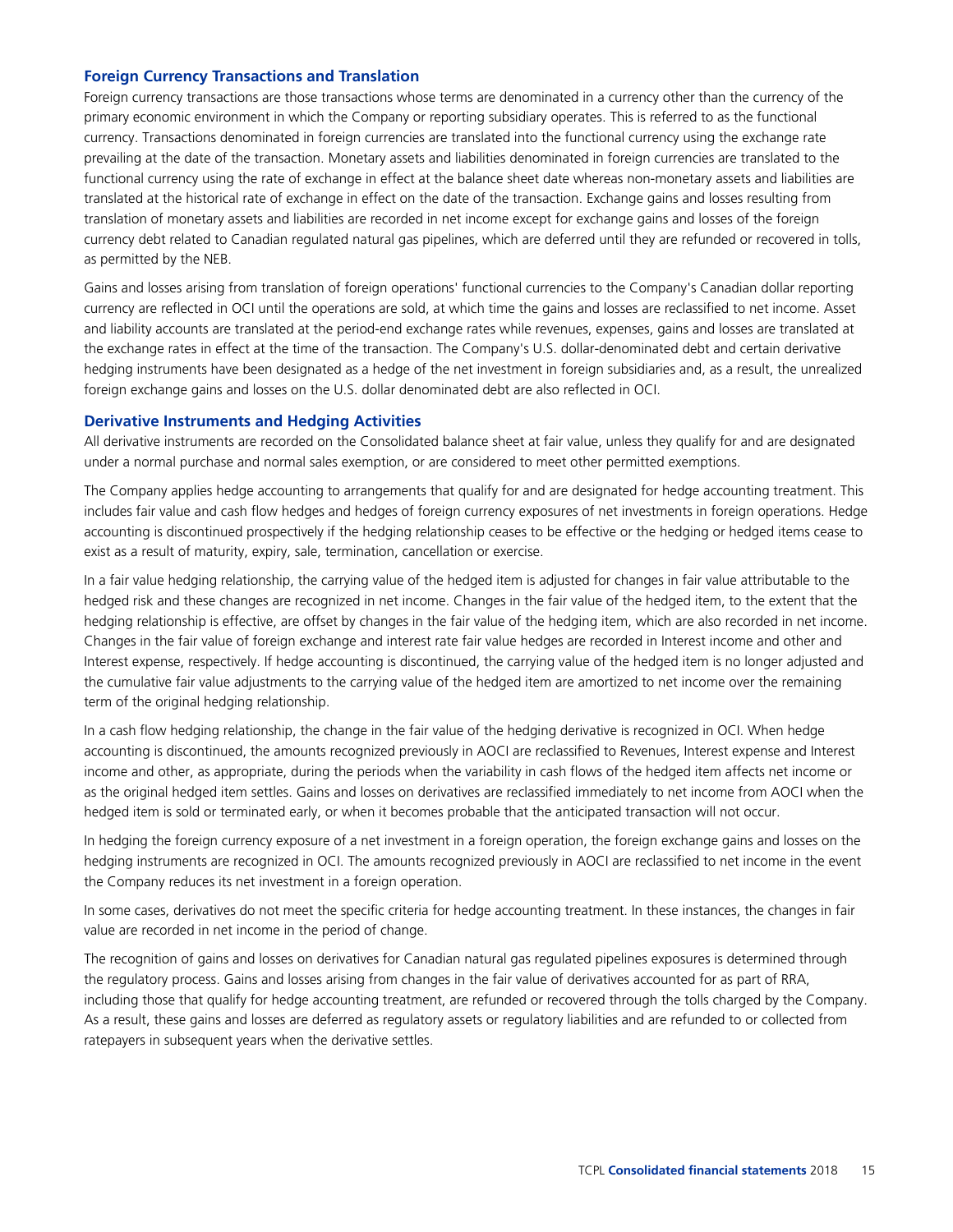Derivatives embedded in other financial instruments or contracts (host instrument) are recorded as separate derivatives. Embedded derivatives are measured at fair value if their economic characteristics are not clearly and closely related to those of the host instrument, their terms are the same as those of a stand-alone derivative and the total contract is not held for trading or accounted for at fair value. When changes in the fair value of embedded derivatives are measured separately, they are included in net income.

## **Long-Term Debt Transaction Costs and Issuance Costs**

The Company records long-term debt transaction costs and issuance costs as a deduction from the carrying amount of the related debt liability and amortizes these costs using the effective interest method for all costs except those related to the Canadian natural gas regulated pipelines, which continue to be amortized on a straight-line basis in accordance with the provisions of regulatory tolling mechanisms.

## **Guarantees**

Upon issuance, the Company records the fair value of certain guarantees entered into by the Company on behalf of a partially-owned entity or by partially-owned entities for which contingent payments may be made. The fair value of these guarantees is estimated by discounting the cash flows that would be incurred by the Company if letters of credit were used in place of the guarantees as appropriate in the circumstances. Guarantees are recorded as an increase to Equity investments or Plant, property and equipment and a corresponding liability is recorded in Other long-term liabilities. The release from the obligation is recognized either over the term of the guarantee or upon expiration or settlement of the guarantee.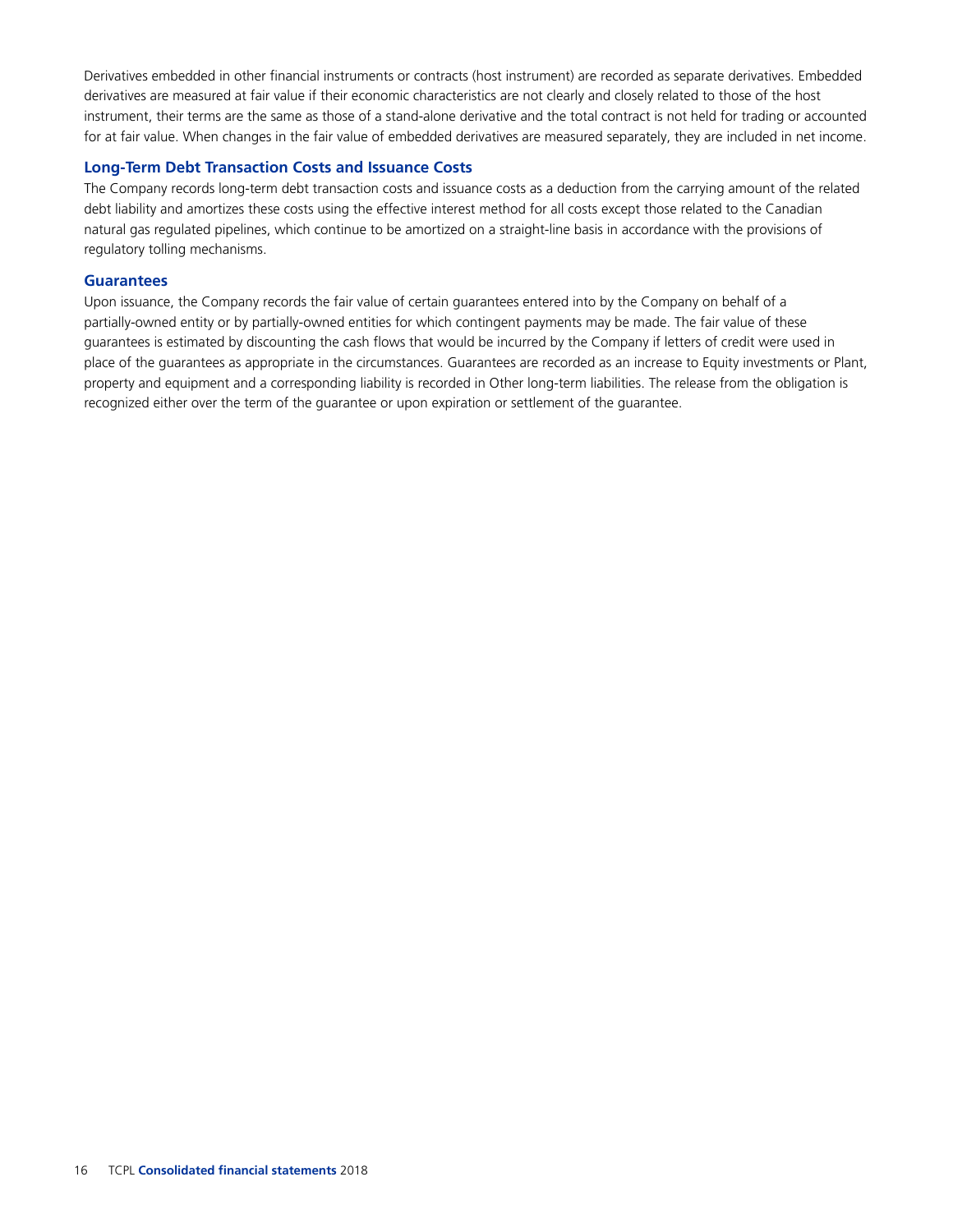# **3. ACCOUNTING CHANGES**

# **Changes in Accounting Policies for 2018**

#### **Revenue from contracts with customers**

In 2014, the FASB issued new guidance on revenue from contracts with customers. The new guidance requires that an entity recognize revenue from these contracts in accordance with a prescribed model. This model is used to depict the transfer of promised goods or services to customers in amounts that reflect the total consideration to which it expects to be entitled during the term of the contract in exchange for those promised goods or services. Goods or services that are promised to a customer are referred to as the Company's "performance obligations." The total consideration to which the Company expects to be entitled can include fixed and variable amounts. The Company has variable revenue that is subject to factors outside the Company's influence, such as market prices, actions of third parties and weather conditions. The Company considers this variable revenue to be "constrained" as it cannot be reliably estimated, and therefore recognizes variable revenue when the service is provided.

The new guidance also requires additional disclosures about the nature, amount, timing and uncertainty of revenue recognition and related cash flows.

The Company's accounting policies related to revenue recognition have not substantially changed as a result of adopting the new guidance on revenue from contracts with customers. Results reported for 2018 reflect the application of the new guidance, while the 2017 and 2016 comparative results were prepared and reported under previous revenue recognition guidance which is referred to herein as "legacy U.S. GAAP." Under legacy U.S. GAAP, revenues were recognized when the risk, rewards, and benefits were transferred to the customer by the Company providing the goods or services under the contract, in an amount the Company expected to collect from the customer.

Under the new guidance applied in 2018, revenues are recognized when the Company satisfies its performance obligations by transferring control of the promised goods or services to its customers, in an amount that reflects the consideration the Company expects to be entitled to in exchange for those goods or services. The Company has elected to utilize a practical expedient to recognize revenues from its U.S. and certain Mexico natural gas pipelines contracts as customers are invoiced. The new guidance was effective January 1, 2018, was applied using the modified retrospective transition method, and did not result in any material differences in the amount and timing of revenue recognition. Refer to Note 5, Revenues, for further information related to the impact of adopting the new guidance.

#### **Financial instruments**

In January 2016, the FASB issued new guidance on the accounting for equity investments and financial liabilities. The new guidance changes the income statement effect of equity investments and the recognition of changes in the fair value of financial liabilities when the fair value option is elected. The new guidance also requires the Company to assess valuation allowances for deferred tax assets related to available for sale debt securities in combination with their other deferred tax assets. This new guidance was effective January 1, 2018 and did not have a material impact on the Company's consolidated financial statements.

#### **Income taxes**

In October 2016, the FASB issued new guidance on the income tax effects of intra-entity transfers of assets other than inventory. The new guidance requires the recognition of deferred and current income taxes for intra-entity asset transfers when the transfer occurs. The new guidance was effective January 1, 2018, was applied using a modified retrospective approach, and resulted in an adjustment to retained earnings of \$95 million.

In February 2018, the FASB issued new guidance that allows a reclassification from AOCI to retained earnings for stranded tax effects resulting from U.S. Tax Reform. This guidance can be applied either in the period of adoption or retrospectively to each period (or periods) in which the effect of the change is recognized. This new guidance is effective January 1, 2019, however, early adoption is permitted. The Company elected to early adopt this guidance effective fourth quarter 2018 and used a portfolio approach for releasing the income tax effects from AOCI to retained earnings. The Company applied this guidance retrospectively, at the beginning of the period of adoption, resulting in an adjustment to retained earnings of \$17 million.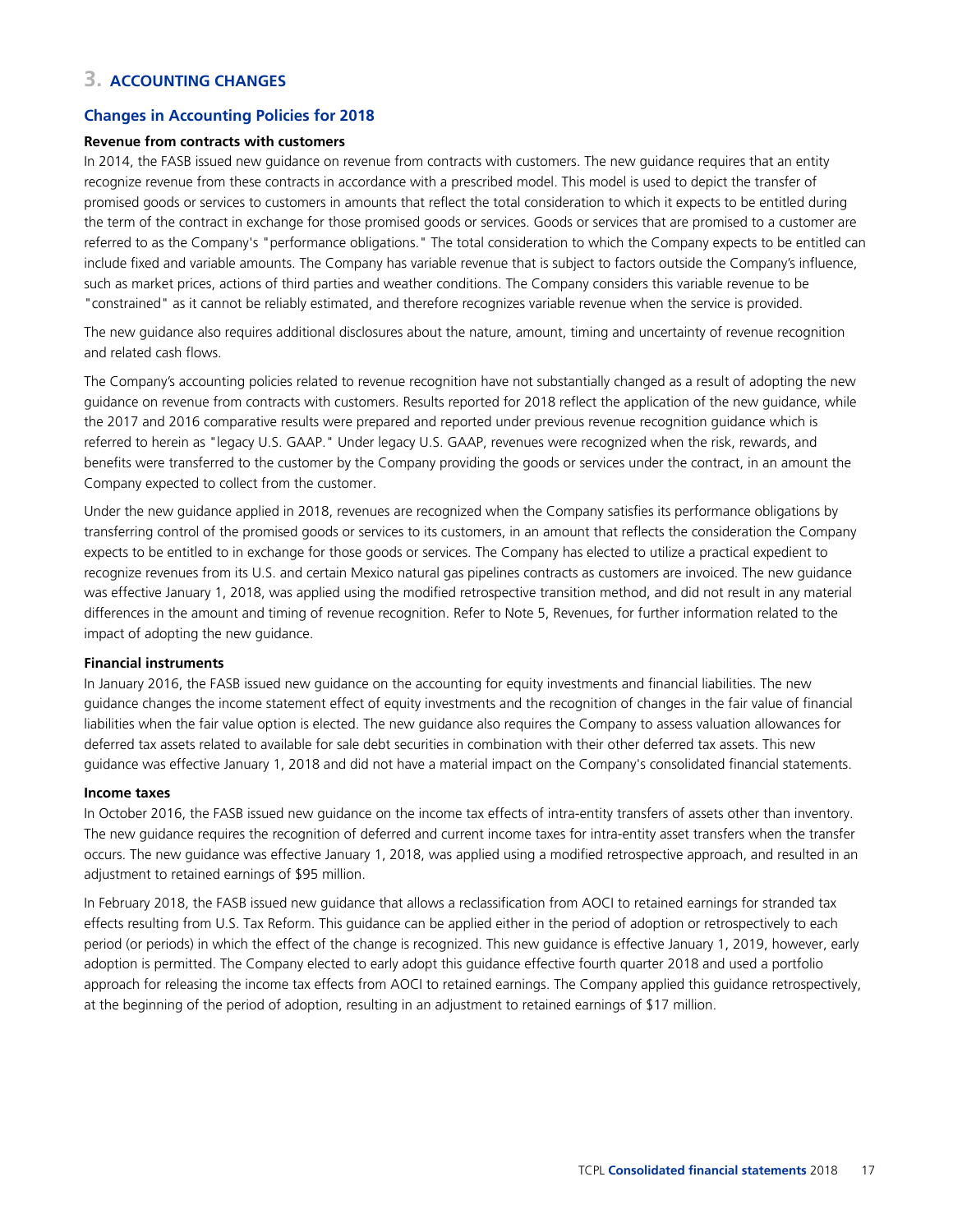### **Restricted cash**

In November 2016, the FASB issued new guidance on restricted cash and cash equivalents on the statement of cash flows. The new guidance requires that the statement of cash flows explain the change during the period in the total cash and cash equivalents balance, and amounts generally described as restricted cash or restricted cash equivalents. Restricted cash and cash equivalents will be included with cash and cash equivalents when reconciling the beginning of period and end of period total amounts on the statement of cash flows. This new guidance was effective January 1, 2018, was applied retrospectively, and did not have an impact on the Company's consolidated financial statements.

#### **Employee post-retirement benefits**

In March 2017, the FASB issued new guidance that requires entities to disaggregate the current service cost component from the other components of net benefit cost and present it with other current compensation costs for related employees in the income statement. The new guidance also requires that the other components of net benefit cost be presented elsewhere in the income statement and excluded from income from operations if such a subtotal is presented. In addition, the new guidance makes changes to the components of net benefit cost that are eligible for capitalization. Entities must use a retrospective transition method to adopt the requirement for separate presentation in the income statement of the components of net benefit cost, and a prospective transition method to adopt the change to capitalization of benefit costs. This new guidance was effective January 1, 2018 and did not have a material impact on the Company's consolidated financial statements.

#### **Hedge accounting**

In August 2017, the FASB issued new guidance making more financial and non-financial hedging strategies eligible for hedge accounting. The new guidance also amends the presentation requirements relating to the change in fair value of a derivative and requires additional disclosures including cumulative basis adjustments for fair value hedges and the effect of hedging on individual line items in the statement of income. This new guidance is effective January 1, 2019 with early adoption permitted. This new guidance, which the Company elected to adopt effective January 1, 2018, was applied prospectively and did not have a material impact on the Company's consolidated financial statements.

#### **Derecognition of Nonfinancial Assets**

In February 2017, the FASB issued new guidance that clarifies the scope provisions of nonfinancial assets and how to allocate consideration to each distinct asset. The FASB also amended the guidance for derecognition of a distinct nonfinancial asset in partial sale transactions. This new guidance was effective January 1, 2018, was applied using the modified retrospective transition method and did not have a material impact on the Company's consolidated financial statements.

#### **Goodwill impairment**

In January 2017, the FASB issued new guidance on simplifying the test for goodwill impairment by eliminating Step 2 of the impairment test, which is the requirement to calculate the implied fair value of goodwill to measure the impairment charge. Instead, entities will record an impairment charge based on the excess of a reporting unit's carrying amount over its fair value. This new guidance is effective January 1, 2020 with early adoption permitted. The Company elected to adopt this guidance effective fourth quarter 2018 as it simplified goodwill impairment testing. The guidance was applied prospectively and used in the 2018 annual goodwill impairment test.

#### **Future Accounting Changes**

#### **Leases**

In February 2016, the FASB issued new guidance on the accounting for leases. The new guidance amends the definition of a lease such that, in order for an arrangement to qualify as a lease, the lessee is required to have both (1) the right to obtain substantially all of the economic benefits from the use of the asset and (2) the right to direct the use of the asset. The new guidance also establishes a right-of-use (ROU) model that requires a lessee to recognize a ROU asset and corresponding lease liability on the balance sheet for all leases with a term longer than 12 months. Lessees will classify leases as finance or operating, with classification affecting the pattern of expense recognition in the statement of income. The new guidance does not make extensive changes to lessor accounting. The Company currently expects that substantially all of its leases where the Company is the lessor will continue to be classified as operating leases under the new standard.

In January 2018, the FASB issued an optional practical expedient, to be applied upon transition, to omit the evaluation of land easements not previously accounted for as leases that existed or expired prior to the entity's adoption of the new lease guidance. An entity that elects this practical expedient is required to apply it consistently to all of its existing or expired land easements not previously accounted for as leases. The Company will apply this practical expedient upon transition to the new standard.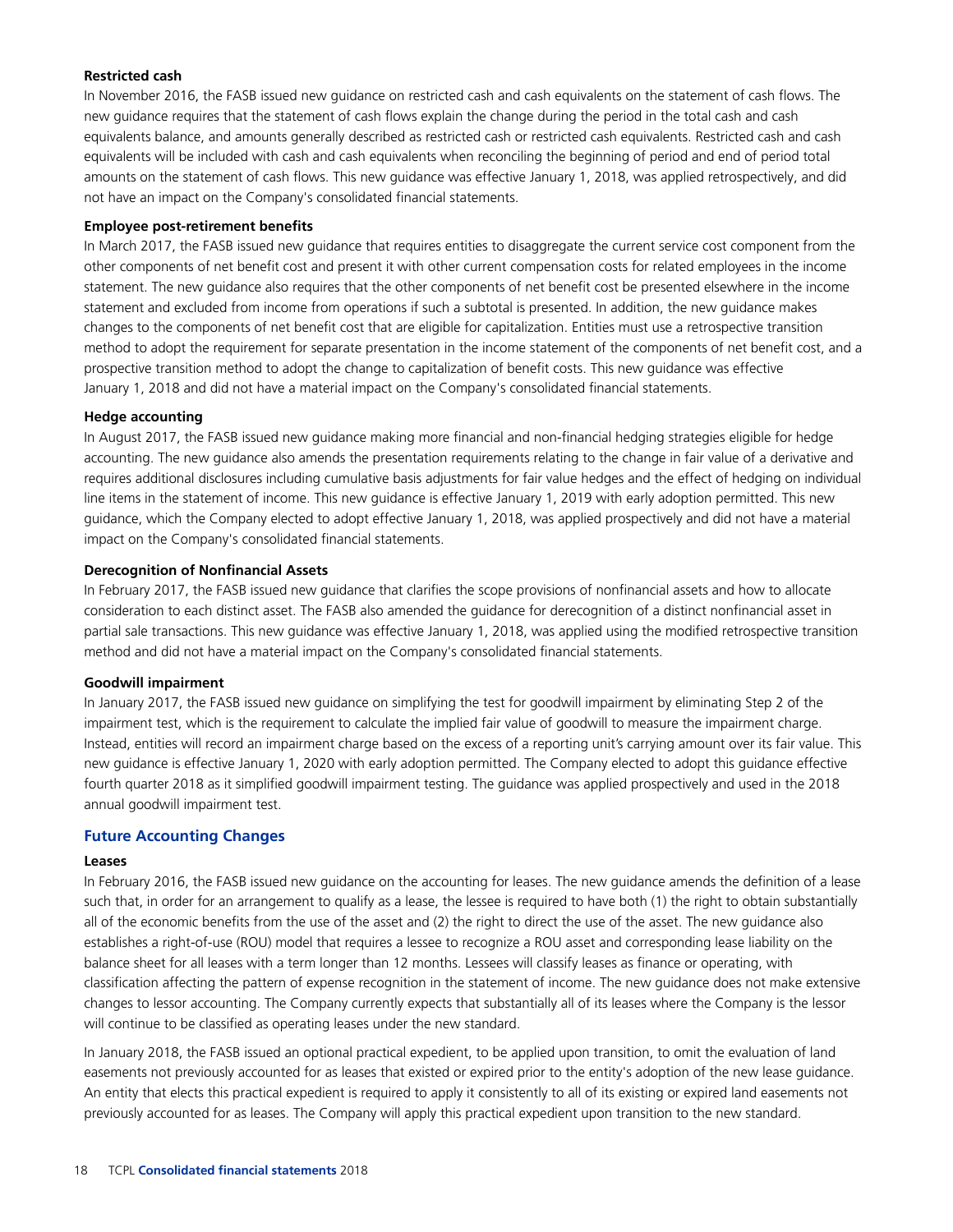The new guidance is effective January 1, 2019, with early adoption permitted. The Company will adopt the new standard on its effective date. A modified retrospective transition approach is required, applying the new standard to all leases existing at the date of initial application being January 1, 2019. In July 2018, the FASB issued a transition option allowing entities to not apply the new guidance, including disclosure requirements, to the comparative periods they present in their financial statements in the year of adoption. The Company will apply this transition option and use the effective date as the date of initial application. Consequently, financial information will not be updated and disclosures required under the new standard will not be provided for dates and periods before January 1, 2019.

The Company will elect the package of practical expedients which permits entities not to reassess prior conclusions about lease identification, lease classification and initial direct costs under the rules of the new standard.

The Company believes that the most significant effects of adoption will relate to the recognition of new ROU assets and lease liabilities on the Company's balance sheet for its operating leases and providing significant new disclosures about the Company's leasing activities. The guidance will not impact the Company's income statement. On adoption, the Company will recognize ROU assets of approximately \$606 million and additional operating lease liabilities of approximately \$600 million based on the present value of the remaining minimum lease payments for existing operating leases. The new standard also provides practical expedients for a Company's ongoing accounting. The Company will elect the short-term lease recognition exemption for all eligible leases. This means, for those leases that qualify, the Company will not recognize ROU assets or lease liabilities. The Company will also elect the practical expedient to not separate lease and non-lease components for all leases for which the Company is the lessee and for facility and liquids tank terminals for which the Company is the lessor.

#### **Measurement of credit losses on financial instruments**

In June 2016, the FASB issued new guidance that significantly changes how entities measure credit losses for most financial assets and certain other financial instruments that are not measured at fair value through net income. The new guidance amends the impairment model of financial instruments basing it on expected losses rather than incurred losses. These expected credit losses will be recognized as an allowance rather than as a direct write down of the amortized cost basis. The new guidance is effective January 1, 2020 and will be applied using a modified retrospective approach. The Company is currently evaluating the impact of the adoption of this guidance and has not yet determined the effect on its consolidated financial statements.

#### **Fair value measurement**

In August 2018, the FASB issued new guidance that amends certain disclosure requirements for fair value measurements. This new guidance is effective January 1, 2020, however, early adoption of certain or all requirements is permitted. The Company is currently evaluating the timing and impact of adoption of this guidance and has not yet determined the effect on its consolidated financial statements.

#### **Defined benefit plans**

In August 2018, the FASB issued new guidance which amends and clarifies disclosure requirements related to DB pension and other post retirement benefit plans. This new guidance is effective January 1, 2021, and will be applied on a retrospective basis, however early adoption is permitted. The Company is currently evaluating the timing and impact of the adoption of this guidance and has not yet determined the effect on its consolidated financial statements.

#### **Implementation costs of cloud computing arrangements**

In August 2018, the FASB issued new guidance requiring an entity in a hosting arrangement that is a service contract to follow the guidance for internal-use software to determine which implementation costs should be capitalized as an asset and which costs should be expensed. The guidance also requires the entity to amortize the capitalized implementation costs of a hosting arrangement over the term of the arrangement. This guidance is effective January 1, 2020, however, early adoption is permitted. This guidance can be applied either retrospectively or prospectively to all implementation costs incurred after the date of adoption. The Company is currently evaluating the timing and impact of adoption of this guidance and has not yet determined the effect on its consolidated financial statements.

## **Consolidation**

In October 2018, the FASB issued new guidance for determining whether fees paid to decision makers and service providers are variable interests for indirect interests held through related parties under common control. This new guidance is effective January 1, 2020, and will be applied on a retrospective basis, however early adoption is permitted. The Company is currently evaluating the timing and impact of the adoption of this guidance and has not yet determined the effect on its consolidated financial statements.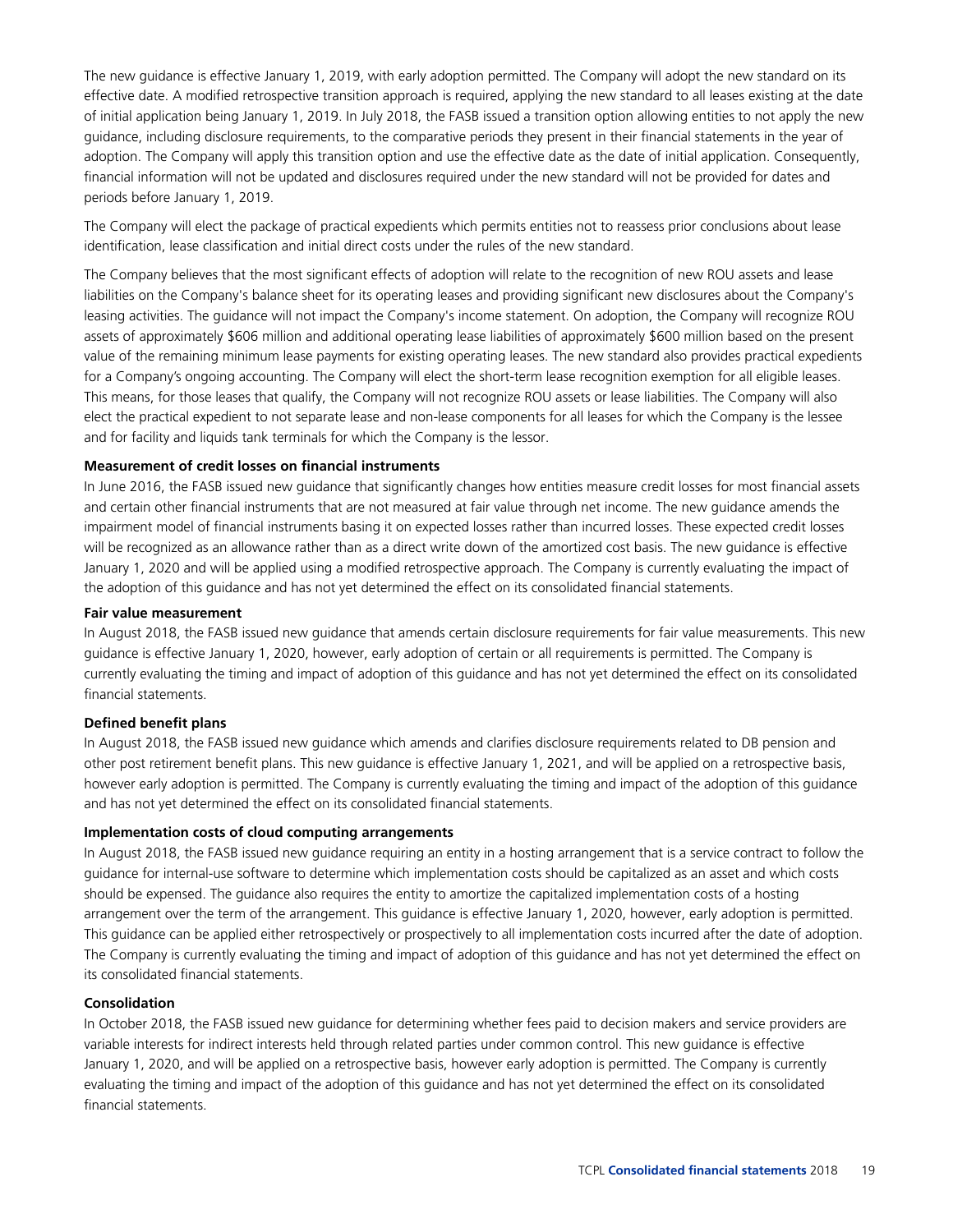# **4. SEGMENTED INFORMATION**

| vear ended December 31, 2018                                          | Canadian<br><b>Natural Gas</b> | U.S.<br><b>Natural Gas</b> | <b>Mexico</b><br><b>Natural Gas</b> | <b>Liquids</b>   |               |                               |              |
|-----------------------------------------------------------------------|--------------------------------|----------------------------|-------------------------------------|------------------|---------------|-------------------------------|--------------|
| (millions of Canadian \$)                                             | <b>Pipelines</b>               | <b>Pipelines</b>           | <b>Pipelines</b>                    | <b>Pipelines</b> | <b>Energy</b> | Corporate <sup>1</sup>        | <b>Total</b> |
| Revenues                                                              | 4,038                          | 4,314                      | 619                                 | 2,584            | 2,124         |                               | 13,679       |
| Intersegment revenues                                                 |                                | 162                        |                                     |                  | 56            | $(218)^2$                     |              |
|                                                                       | 4,038                          | 4.476                      | 619                                 | 2,584            | 2,180         | (218)                         | 13,679       |
| Income from equity investments                                        | 12                             | 256                        | 22                                  | 64               | 355           | $\overline{\mathbf{3}}$<br>5. | 714          |
| Plant operating costs and other                                       | (1, 405)                       | (1, 368)                   | (34)                                | (630)            | (313)         | $\overline{2}$<br>159         | (3,591)      |
| Commodity purchases resold                                            |                                |                            |                                     |                  | (1,488)       |                               | (1,488)      |
| Property taxes                                                        | (266)                          | (199)                      |                                     | (98)             | (6)           |                               | (569)        |
| Depreciation and amortization                                         | (1, 129)                       | (664)                      | (97)                                | (341)            | (119)         |                               | (2,350)      |
| Goodwill and other asset impairment charges                           |                                | (801)                      |                                     |                  |               |                               | (801)        |
| Gain on sale of assets                                                |                                |                            |                                     |                  | 170           |                               | 170          |
| <b>Segmented earnings/(losses)</b>                                    | 1,250                          | 1,700                      | 510                                 | 1,579            | 779           | (54)                          | 5,764        |
| Interest expense                                                      |                                |                            |                                     |                  |               |                               | (2,379)      |
| Allowance for funds used during construction                          |                                |                            |                                     |                  |               |                               | 526          |
| Interest income and other <sup>3</sup>                                |                                |                            |                                     |                  |               |                               | (78)         |
| Income before income taxes                                            |                                |                            |                                     |                  |               |                               | 3,833        |
| Income tax expense                                                    |                                |                            |                                     |                  |               |                               | (403)        |
| <b>Net income</b>                                                     |                                |                            |                                     |                  |               |                               | 3,430        |
| Net loss attributable to non-controlling interests                    |                                |                            |                                     |                  |               |                               | 185          |
| Net income attributable to controlling interests and to common shares |                                |                            |                                     |                  |               |                               | 3,615        |
| <b>Capital spending</b>                                               |                                |                            |                                     |                  |               |                               |              |
| Capital expenditures                                                  | 2.442                          | 5.591                      | 463                                 | 110              | 767           | 45                            | 9.418        |
| Capital projects in development                                       | 36                             | 1                          |                                     | 459              |               |                               | 496          |
| Contributions to equity investments                                   |                                | 179                        | 334                                 | 12               | 490           | —                             | 1,015        |
|                                                                       | 2,478                          | 5,771                      | 797                                 | 581              | 1,257         | 45                            | 10,929       |

1 Includes intersegment eliminations.

2 The Company records intersegment sales at contracted rates. For segmented reporting, these transactions are included as Intersegment revenues in the segment providing the service and Plant operating costs and other in the segment receiving the service. These transactions are eliminated on consolidation. Intersegment profit is recognized when the product or service has been provided to third parties or otherwise realized.

3 Income from equity investments includes foreign exchange gains on the Company's inter-affiliate loan with Sur de Texas. The offsetting foreign exchange losses on the inter-affiliate loan are included in Interest income and other. The peso-denominated loan to the Sur de Texas joint venture represents the Company's proportionate share of long-term debt financing for this joint venture. Refer to Note 9, Equity investments, for further information.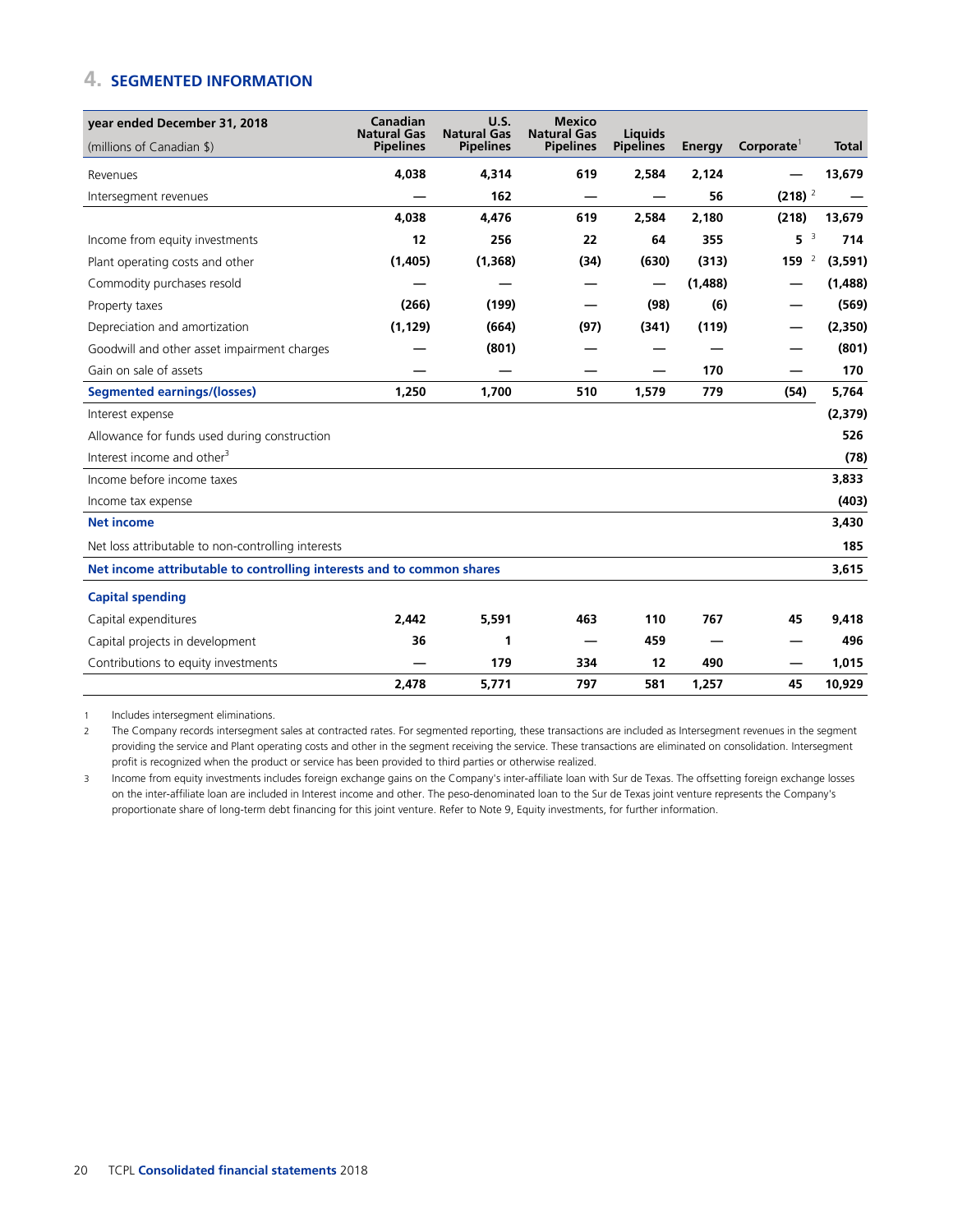| year ended December 31, 2017                                          | Canadian<br><b>Natural Gas</b> | U.S.<br><b>Natural Gas</b> | <b>Mexico</b><br><b>Natural Gas</b> | <b>Liquids</b>                    |          |                               |              |
|-----------------------------------------------------------------------|--------------------------------|----------------------------|-------------------------------------|-----------------------------------|----------|-------------------------------|--------------|
| (millions of Canadian \$)                                             | <b>Pipelines</b>               | <b>Pipelines</b>           | <b>Pipelines</b>                    | <b>Pipelines</b>                  | Energy   | Corporate <sup>1</sup>        | <b>Total</b> |
| Revenues                                                              | 3,693                          | 3,584                      | 570                                 | 2,009                             | 3,593    |                               | 13,449       |
| Intersegment revenues                                                 |                                | 51                         |                                     |                                   |          | $(51)^2$                      |              |
|                                                                       | 3,693                          | 3,635                      | 570                                 | 2,009                             | 3,593    | (51)                          | 13,449       |
| Income/(loss) from equity investments                                 | 11                             | 240                        | (9)                                 | (3)                               | 471      | $\overline{\mathbf{3}}$<br>63 | 773          |
| Plant operating costs and other                                       | (1,300)                        | (1,340)                    | (42)                                | (623)                             | (550)    | $(51)^2$                      | (3,906)      |
| Commodity purchases resold                                            |                                |                            |                                     | $\overbrace{\phantom{123221111}}$ | (2, 382) |                               | (2, 382)     |
| Property taxes                                                        | (260)                          | (181)                      |                                     | (89)                              | (39)     |                               | (569)        |
| Depreciation and amortization                                         | (908)                          | (594)                      | (93)                                | (309)                             | (151)    |                               | (2,055)      |
| Goodwill and other asset impairment charges                           |                                |                            |                                     | (1,236)                           | (21)     |                               | (1, 257)     |
| Gain on sale of assets                                                |                                |                            |                                     |                                   | 631      | $\hspace{0.05cm}$             | 631          |
| <b>Segmented earnings/(losses)</b>                                    | 1,236                          | 1,760                      | 426                                 | (251)                             | 1,552    | (39)                          | 4,684        |
| Interest expense                                                      |                                |                            |                                     |                                   |          |                               | (2, 137)     |
| Allowance for funds used during construction                          |                                |                            |                                     |                                   |          |                               | 507          |
| Interest income and other <sup>3</sup>                                |                                |                            |                                     |                                   |          |                               | 183          |
| Income before income taxes                                            |                                |                            |                                     |                                   |          |                               | 3,237        |
| Income tax recovery                                                   |                                |                            |                                     |                                   |          |                               | 107          |
| <b>Net income</b>                                                     |                                |                            |                                     |                                   |          |                               | 3,344        |
| Net income attributable to non-controlling interests                  |                                |                            |                                     |                                   |          |                               | (238)        |
| Net income attributable to controlling interests and to common shares |                                |                            |                                     |                                   |          |                               | 3,106        |
| <b>Capital spending</b>                                               |                                |                            |                                     |                                   |          |                               |              |
| Capital expenditures                                                  | 2,106                          | 3,712                      | 833                                 | 341                               | 350      | 41                            | 7,383        |
| Capital projects in development                                       | 75                             |                            |                                     | 71                                |          |                               | 146          |
| Contributions to equity investments                                   |                                | 118                        | 1,121                               | 117                               | 325      |                               | 1,681        |
|                                                                       | 2,181                          | 3,830                      | 1,954                               | 529                               | 675      | 41                            | 9,210        |

1 Includes intersegment eliminations.

2 The Company records intersegment sales at contracted rates. For segmented reporting, these transactions are included as Intersegment revenues in the segment providing the service and Plant operating costs and other in the segment receiving the service. These transactions are eliminated on consolidation. Intersegment profit is recognized when the product or service has been provided to third parties or otherwise realized.

3 Income/(loss) from equity investments includes foreign exchange gains on the Company's inter-affiliate loan with Sur de Texas. The offsetting foreign exchange losses on the inter-affiliate loan are included in Interest income and other. The peso-denominated loan to the Sur de Texas joint venture represents the Company's proportionate share of long-term debt financing for this joint venture. Refer to Note 9, Equity investments, for further information.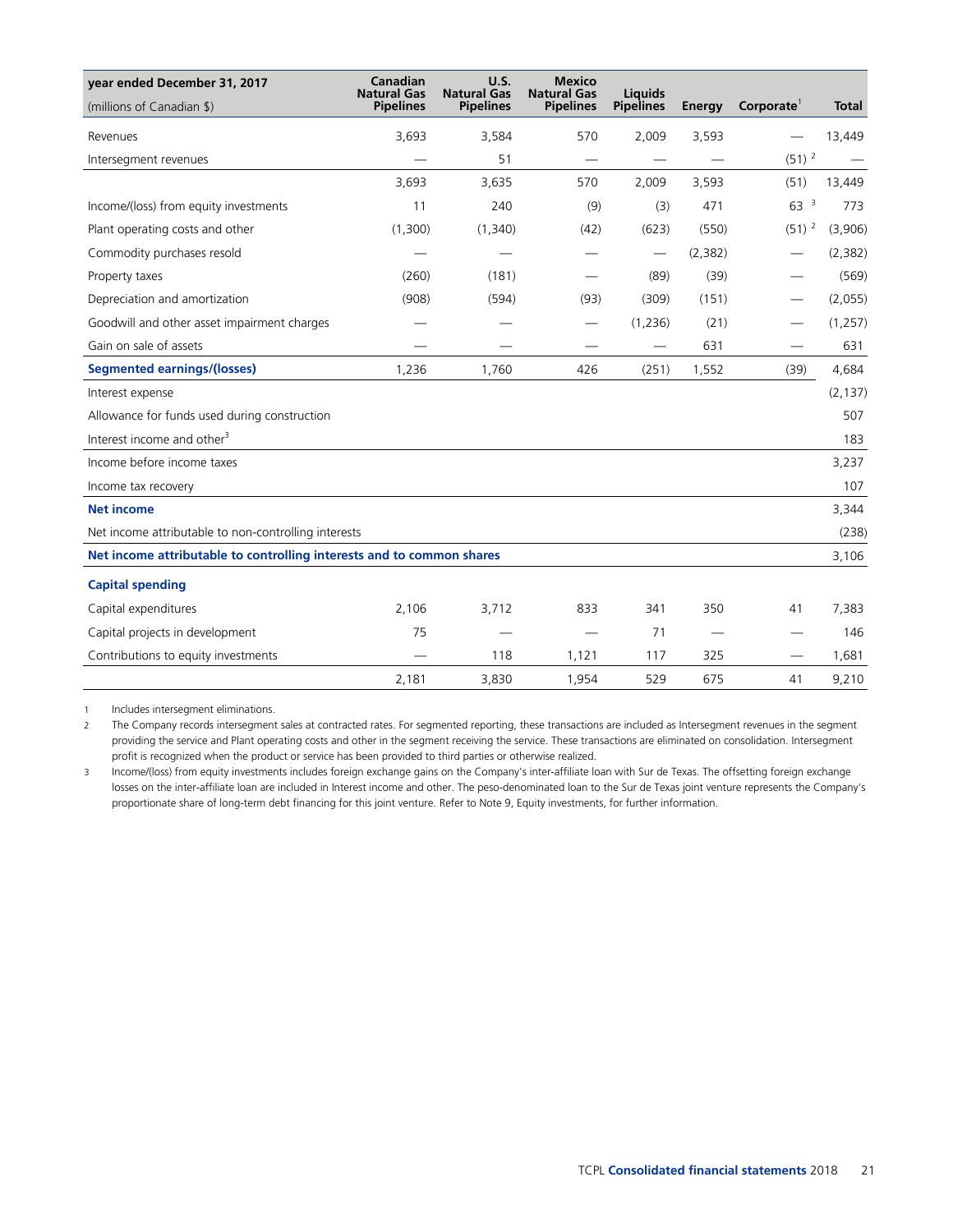| year ended December 31, 2016                                          | Canadian<br><b>Natural Gas</b> | U.S.<br><b>Natural Gas</b> | <b>Mexico</b><br><b>Natural Gas</b> | <b>Liquids</b>   |          |                        |          |
|-----------------------------------------------------------------------|--------------------------------|----------------------------|-------------------------------------|------------------|----------|------------------------|----------|
| (millions of Canadian \$)                                             | <b>Pipelines</b>               | <b>Pipelines</b>           | <b>Pipelines</b>                    | <b>Pipelines</b> | Energy   | Corporate <sup>1</sup> | Total    |
| Revenues                                                              | 3,682                          | 2,526                      | 378                                 | 1,755            | 4,206    |                        | 12,547   |
| Intersegment revenues                                                 |                                | 56                         |                                     |                  |          | $(56)$ <sup>2</sup>    |          |
|                                                                       | 3,682                          | 2,582                      | 378                                 | 1,755            | 4,206    | (56)                   | 12,547   |
| Income/(loss) from equity investments                                 | 12                             | 214                        | (3)                                 | (1)              | 292      |                        | 514      |
| Plant operating costs and other                                       | (1, 245)                       | (1,057)                    | (43)                                | (568)            | (884)    | $(64)$ <sup>2</sup>    | (3,861)  |
| Commodity purchases resold                                            |                                |                            |                                     | $\qquad \qquad$  | (2, 172) |                        | (2, 172) |
| Property taxes                                                        | (267)                          | (120)                      |                                     | (88)             | (80)     |                        | (555)    |
| Depreciation and amortization                                         | (875)                          | (425)                      | (45)                                | (292)            | (302)    |                        | (1,939)  |
| Goodwill and other asset impairment charges                           |                                |                            |                                     |                  | (1,388)  |                        | (1,388)  |
| Loss on assets held for sale/sold                                     |                                | (4)                        |                                     |                  | (829)    |                        | (833)    |
| <b>Segmented earnings/(losses)</b>                                    | 1,307                          | 1,190                      | 287                                 | 806              | (1, 157) | (120)                  | 2,313    |
| Interest expense                                                      |                                |                            |                                     |                  |          |                        | (1, 927) |
| Allowance for funds used during construction                          |                                |                            |                                     |                  |          |                        | 419      |
| Interest income and other                                             |                                |                            |                                     |                  |          |                        | 117      |
| Income before income taxes                                            |                                |                            |                                     |                  |          |                        | 922      |
| Income tax expense                                                    |                                |                            |                                     |                  |          |                        | (349)    |
| <b>Net income</b>                                                     |                                |                            |                                     |                  |          |                        | 573      |
| Net income attributable to non-controlling interests                  |                                |                            |                                     |                  |          |                        | (252)    |
| Net income attributable to controlling interests and to common shares |                                |                            |                                     |                  |          |                        | 321      |
| <b>Capital spending</b>                                               |                                |                            |                                     |                  |          |                        |          |
| Capital expenditures                                                  | 1,372                          | 1,517                      | 944                                 | 668              | 473      | 33                     | 5,007    |
| Capital projects in development                                       | 153                            |                            |                                     | 142              |          |                        | 295      |
| Contributions to equity investments                                   |                                | 5                          | 198                                 | 327              | 235      |                        | 765      |
|                                                                       | 1,525                          | 1,522                      | 1,142                               | 1,137            | 708      | 33                     | 6,067    |

1 Includes intersegment eliminations.

2 The Company records intersegment sales at contracted rates. For segmented reporting, these transactions are included as Intersegment revenues in the segment providing the service and Plant operating costs and other in the segment receiving the service. These transactions are eliminated on consolidation. Intersegment profit is recognized when the product or service has been provided to third parties or otherwise realized.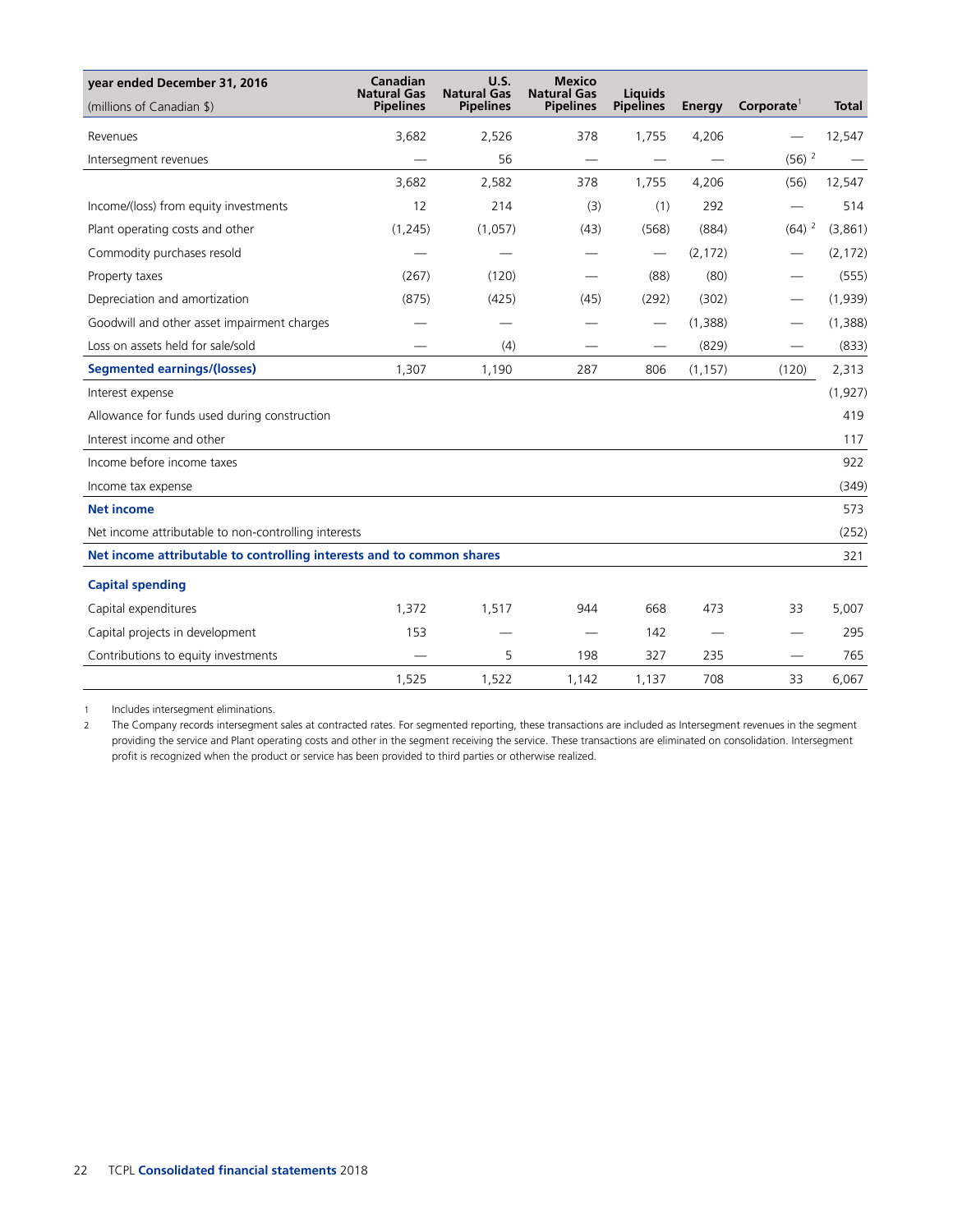| at December 31                 |        |        |
|--------------------------------|--------|--------|
| (millions of Canadian \$)      | 2018   | 2017   |
| <b>Total Assets by segment</b> |        |        |
| Canadian Natural Gas Pipelines | 18,407 | 16,904 |
| U.S. Natural Gas Pipelines     | 44,115 | 35,898 |
| Mexico Natural Gas Pipelines   | 7,058  | 5,716  |
| Liquids Pipelines              | 17,352 | 15,438 |
| Energy                         | 8,475  | 8,503  |
| Corporate                      | 3,408  | 3,551  |
|                                | 98,815 | 86,010 |

# **Geographic Information**

| year ended December 31               |        |        |        |
|--------------------------------------|--------|--------|--------|
| (millions of Canadian \$)            | 2018   | 2017   | 2016   |
| <b>Revenues</b>                      |        |        |        |
| Canada - domestic                    | 4,187  | 3,618  | 3,697  |
| Canada - export                      | 1,075  | 1,255  | 1,177  |
| United States                        | 7,798  | 8,006  | 7,295  |
| Mexico                               | 619    | 570    | 378    |
|                                      | 13,679 | 13,449 | 12,547 |
|                                      |        |        |        |
| at December 31                       |        |        |        |
| (millions of Canadian \$)            |        | 2018   | 2017   |
| <b>Plant, Property and Equipment</b> |        |        |        |
| Canada                               |        | 23,226 | 21,632 |
| United States                        |        | 37,385 | 30,693 |
| Mexico                               |        | 5,892  | 4,952  |
|                                      |        | 66,503 | 57,277 |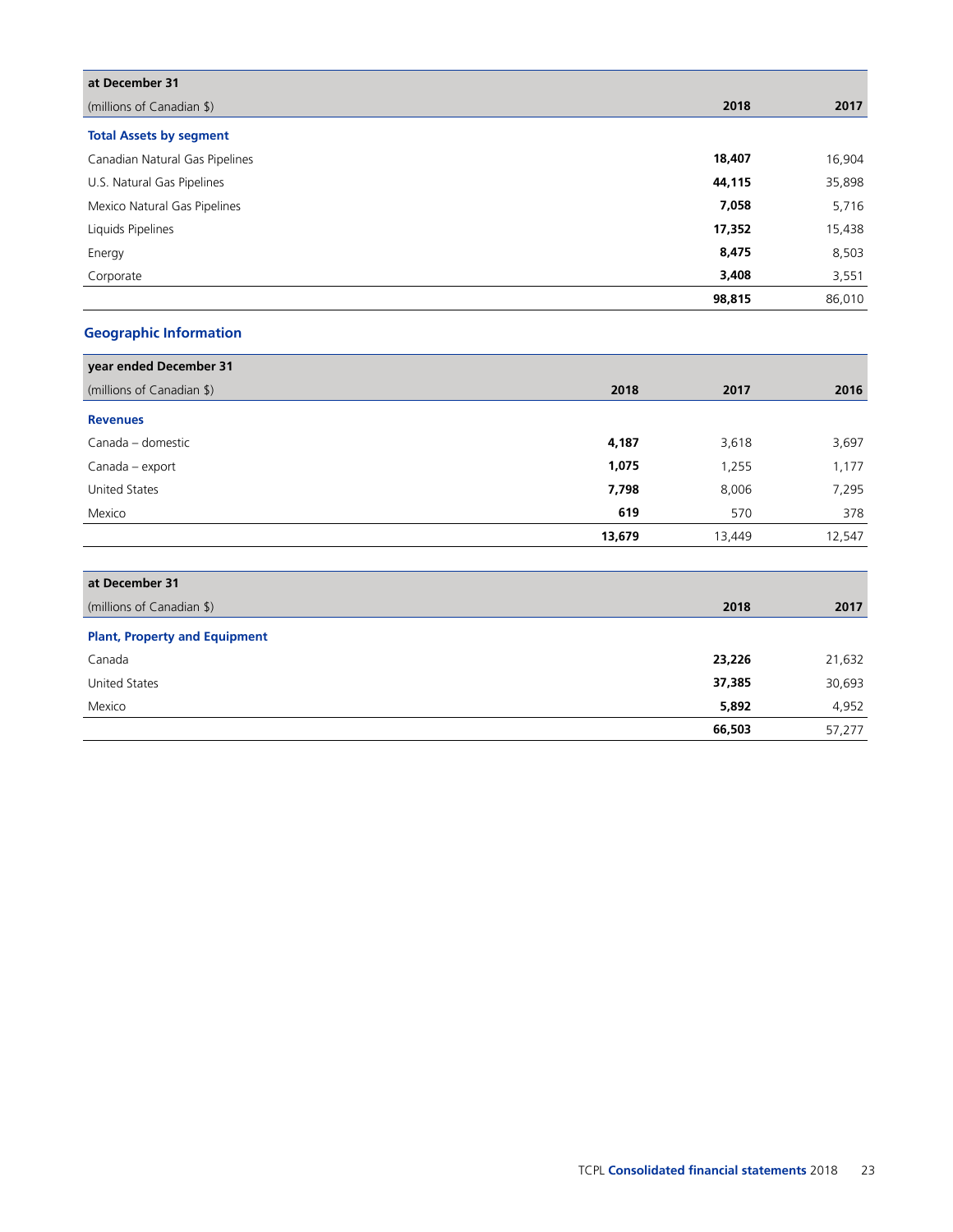# **5. REVENUES**

On January 1, 2018, the Company adopted new FASB guidance on revenue from contracts with customers using the modified retrospective transition method for all contracts that were in effect on the date of adoption. Results reported for 2018 reflect the application of the new guidance, while the 2017 and 2016 comparative results were prepared and reported under previous revenue recognition guidance which is referred to herein as "legacy U.S. GAAP."

# **Disaggregation of Revenues**

The following tables summarizes total Revenues for the year ended December 31, 2018.

| (millions of Canadian \$)                | Canadian<br><b>Natural</b><br>Gas<br><b>Pipelines</b> | U.S.<br><b>Natural</b><br>Gas<br><b>Pipelines</b> | <b>Mexico</b><br><b>Natural</b><br>Gas<br><b>Pipelines</b> | <b>Liquids</b><br><b>Pipelines</b> | Energy | <b>Total</b> |
|------------------------------------------|-------------------------------------------------------|---------------------------------------------------|------------------------------------------------------------|------------------------------------|--------|--------------|
| Revenues from contracts with customers   |                                                       |                                                   |                                                            |                                    |        |              |
| Capacity arrangements and transportation | 4,038                                                 | 3,549                                             | 614                                                        | 2.079                              |        | 10,280       |
| Power generation                         |                                                       |                                                   |                                                            |                                    | 1.771  | 1,771        |
| Natural gas storage and other            |                                                       | 654                                               | 5                                                          | 3                                  | 81     | 743          |
|                                          | 4,038                                                 | 4,203                                             | 619                                                        | 2,082                              | 1,852  | 12,794       |
| Other revenues <sup>1,2</sup>            |                                                       | 111                                               |                                                            | 502                                | 272    | 885          |
|                                          | 4,038                                                 | 4.314                                             | 619                                                        | 2.584                              | 2.124  | 13.679       |

1 Other revenues include income from the Company's marketing activities, financial instruments and lease arrangements within each operating segment. Income from lease arrangements includes certain long term PPAs, as well as certain liquids pipelines capacity and transportation arrangements. These arrangements are not in the scope of the new guidance, therefore, revenues related to these contracts are excluded from revenues from contracts with customers. Refer to Note 23, Risk management and financial instruments, for further information on income from financial instruments.

2 Other revenues from U.S. Natural Gas Pipelines include the amortization of the net regulatory liabilities resulting from U.S. Tax Reform. Refer to Note 16, Income taxes, for further information.

Revenues from contracts with customers are recognized net of any taxes collected from customers which are subsequently remitted to governmental authorities. The Company's contracts with customers include natural gas and liquids pipelines capacity arrangements and transportation contracts, power generation contracts, natural gas storage and other contracts.

# **Financial Statement Impact of Adopting Revenue from Contracts with Customers**

The Company adopted the new guidance using the modified retrospective transition method. As a practical expedient under this transition method, the Company is not required to analyze completed contracts at the date of adoption. As a result, of adopting the new guidance, the Company made the adjustments described below on January 1, 2018.

# **Capacity Arrangements and Transportation**

For certain natural gas pipeline capacity contracts, amounts are invoiced to the customer in accordance with the terms of the contract, however, the related revenues are recognized when the Company satisfies its performance obligation to provide committed capacity ratably over the term of the contract. This difference in timing between revenue recognition and amounts invoiced creates a contract asset or contract liability under the new revenue recognition guidance. Under legacy U.S. GAAP, these differences were recorded as Accounts receivable. Under the new guidance, contract assets are included in Other current assets and Intangibles and other assets and contract liabilities are included in Accounts payable and other and Other long-term liabilities.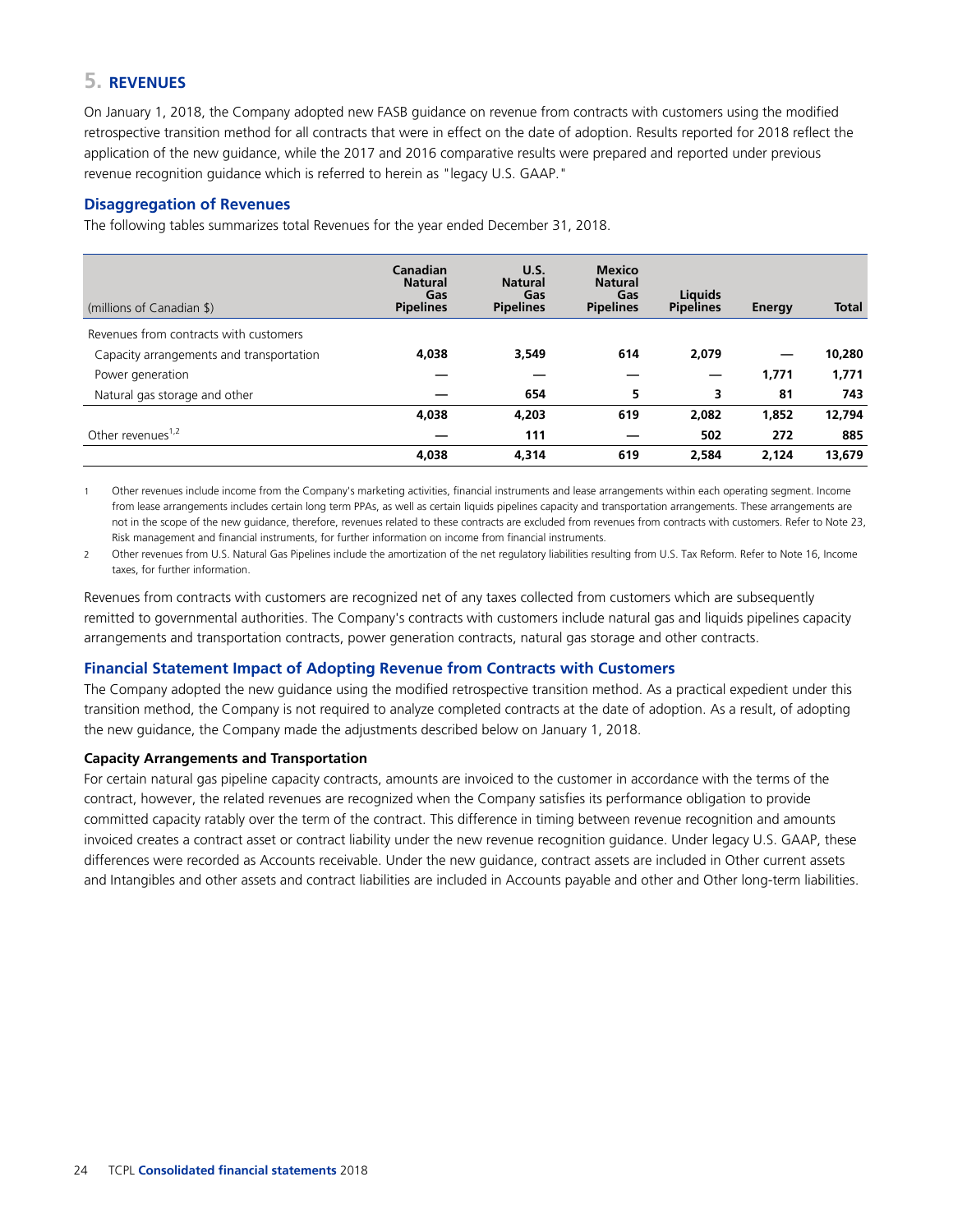# **Impact of New Revenue Recognition Guidance on Date of Adoption**

The following table illustrates the impact of the adoption of the new revenue recognition guidance on the Company's previously reported consolidated balance sheet line items:

| (millions of Canadian \$)               | As reported<br>December 31, 2017 | Adjustment | <b>January 1, 2018</b> |
|-----------------------------------------|----------------------------------|------------|------------------------|
| <b>Current Assets</b>                   |                                  |            |                        |
| Accounts receivable                     | 2,537                            | (62)       | 2,475                  |
| Other                                   | 691                              | 79         | 770                    |
| <b>Current Liabilities</b>              |                                  |            |                        |
| Accounts payable and other <sup>2</sup> | 4.071                            | 17         | 4,088                  |

1 Adjustment relates to contract assets previously included in Accounts receivable.

2 Adjustment relates to contract liabilities previously included in Accounts receivable.

### **Pro-forma Financial Statements under Legacy U.S. GAAP**

As required by the new revenue recognition guidance, the following tables illustrate the pro-forma impact on the affected line items on the Consolidated balance sheet, as at December 31, 2018, using legacy U.S. GAAP:

|                           | December 31, 2018 |                                        |
|---------------------------|-------------------|----------------------------------------|
| (millions of Canadian \$) | As reported       | Pro-forma using<br>legacy U.S.<br>GAAP |
| <b>Current Assets</b>     |                   |                                        |
| Accounts receivable       | 2,548             | 2,707                                  |
| Other                     | 1,180             | 1,021                                  |

## **Contract Balances**

| (millions of Canadian \$)                   | December 31, 2018 | <b>January 1, 2018</b> |
|---------------------------------------------|-------------------|------------------------|
| Receivables from contracts with customers   | 1.684             | 1,736                  |
| Contract assets <sup>1</sup>                | 159               | 79                     |
| Long-term contract assets <sup>2</sup>      | 21                |                        |
| Contract liabilities <sup>3</sup>           | 11                | 17                     |
| Long-term contract liabilities <sup>4</sup> | 121               |                        |

1 Recorded as part of Other current assets on the Consolidated balance sheet.

2 Recorded as part of Intangibles and other assets on the Consolidated balance sheet.

3 Comprised of deferred revenue recorded in Accounts payable and other on the Consolidated balance sheet. During the year ended December 31, 2018, \$17 million of revenue was recognized that was included in the contract liability at the beginning of the year.

4 Comprised of deferred revenue recorded in Other long-term liabilities on the Consolidated balance sheet.

Contract assets and long-term contract assets primarily relate to the Company's right to revenues for services completed but not invoiced at the reporting date on long-term committed capacity natural gas pipelines contracts. The change in contract assets is primarily related to the transfer to Accounts receivable when these rights become unconditional and the customer is invoiced, as well as the recognition of additional revenues that remain to be invoiced. Contract liabilities and long-term contract liabilities primarily relate to force majeure fixed capacity payments received on long-term capacity arrangements in Mexico.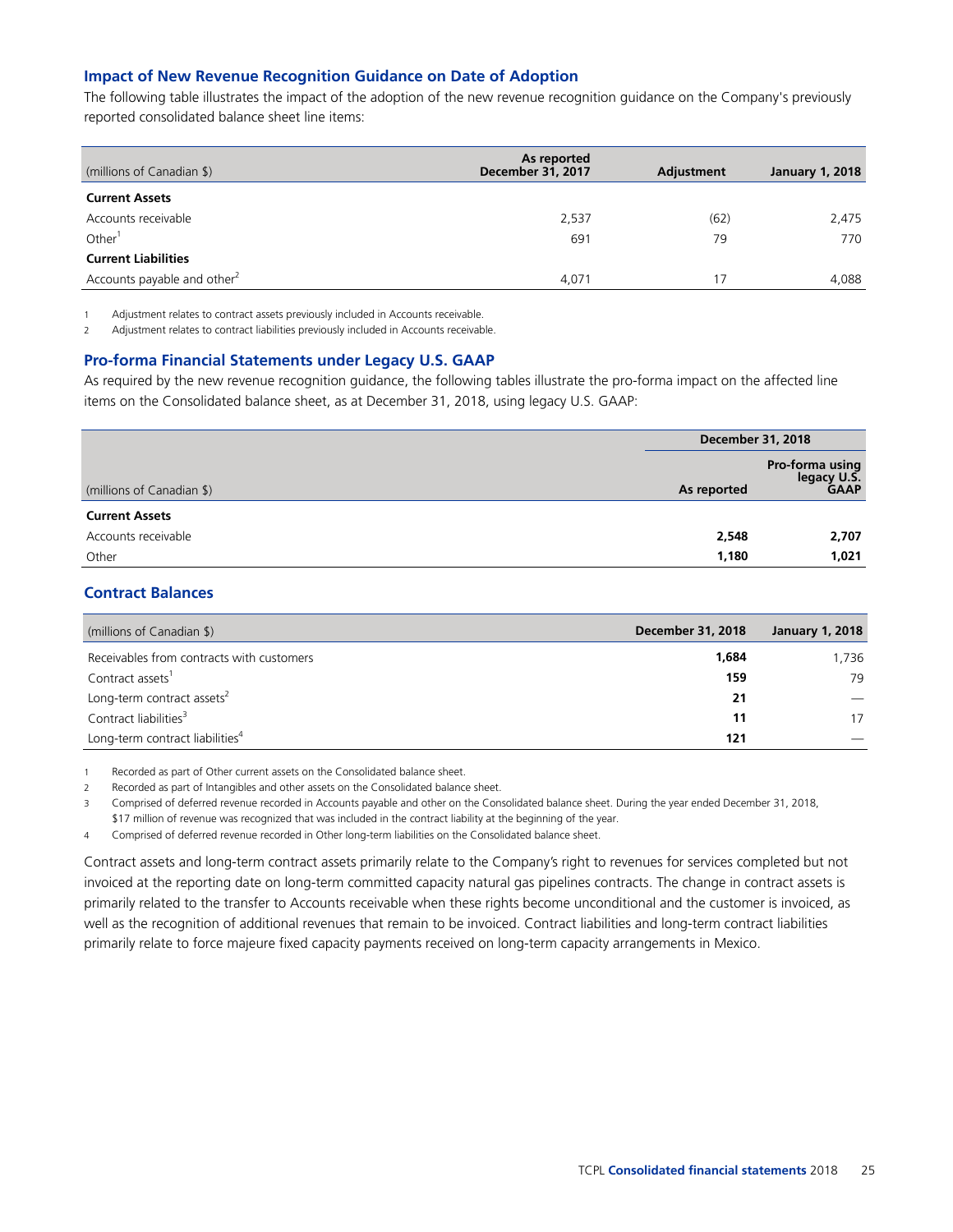# **Future Revenues from Remaining Performance Obligations**

As required by the new revenue recognition guidance, the following provides disclosure on future revenues allocated to remaining performance obligations representing contracted revenues that have not yet been recognized. Certain contracts that qualify for the use of one of the following practical expedients are excluded from the future revenues disclosures:

- 1. The original expected duration of the contract is one year or less.
- 2. The Company recognizes revenue from the contract that is equal to the amount invoiced, where the amount invoiced represents the value to the customer of the service performed to date. This is referred to as the "right to invoice" practical expedient.
- 3. The variable revenue generated from the contract is allocated entirely to a wholly unsatisfied performance obligation or to a wholly unsatisfied promise to transfer a distinct good or service that forms part of a single performance obligation in a series. A single performance obligation in a series occurs when the promises under a contract are a series of distinct services that are substantially the same and have the same pattern of transfer to the customer over time.

The following provides a discussion of the transaction price allocated to future performance obligations as well as practical expedients used by the Company.

# **Capacity Arrangements and Transportation**

As at December 31, 2018, future revenues from long-term pipeline capacity arrangements and transportation contracts extending through 2043 are approximately \$30.1 billion, of which approximately \$6.0 billion is expected to be recognized in 2019.

Future revenues from long-term capacity arrangements and transportation contracts do not include constrained variable revenues or arrangements to which the right to invoice practical expedient has been applied. As a result, these amounts are not representative of potential total future revenues expected from these contracts.

Future revenues from the Company's Canadian natural gas pipelines' regulated firm capacity contracts include fixed revenues for the time periods that tolls under current rate settlements are in effect, which is approximately one to three years. Many of these contracts are long-term in nature and revenues from the remaining performance obligations that extend beyond the current rate settlement term are considered to be fully constrained since future tolls remain unknown. Revenues from these contracts will be recognized once the performance obligation to provide capacity has been satisfied and the regulator has approved the applicable tolls. In addition, the Company considers interruptible transportation service revenues to be variable revenues since volumes cannot be estimated. These variable revenues are recognized on a monthly basis when the Company satisfies the performance obligation and have been excluded from the future revenues disclosure as the Company applies the practical expedient related to variable revenues to these contracts. The future variable revenues earned under these contracts are allocated entirely to unsatisfied performance obligations at December 31, 2018.

The Company also applies the right to invoice practical expedient to all of its U.S. and certain of its Mexico regulated natural gas pipeline capacity arrangements and flow-through revenues. Revenues from regulated capacity arrangements are recognized based on current rates and flow-through revenues are earned from the recovery of operating expenses. These revenues are recognized on a monthly basis as the Company performs the services and are excluded from future revenues disclosures.

Revenues from liquids pipelines capacity arrangements have a variable component based on volumes transported. As a result, these variable revenues are excluded from the future revenues disclosures as the Company applies the practical expedient related to variable revenues to these contracts. The future variable revenues earned under these contracts are allocated entirely to unsatisfied performance obligations at December 31, 2018.

### **Power Generation**

The Company has long-term power generation contracts extending through 2030. Revenues from power generation have a variable component related to market prices that are subject to factors outside the Company's influence. These revenues are considered to be fully constrained and are recognized on a monthly basis when the Company satisfies the performance obligation. The Company applies the practical expedient related to variable revenues to these contracts. As a result, future revenues from these contracts are excluded from the disclosures.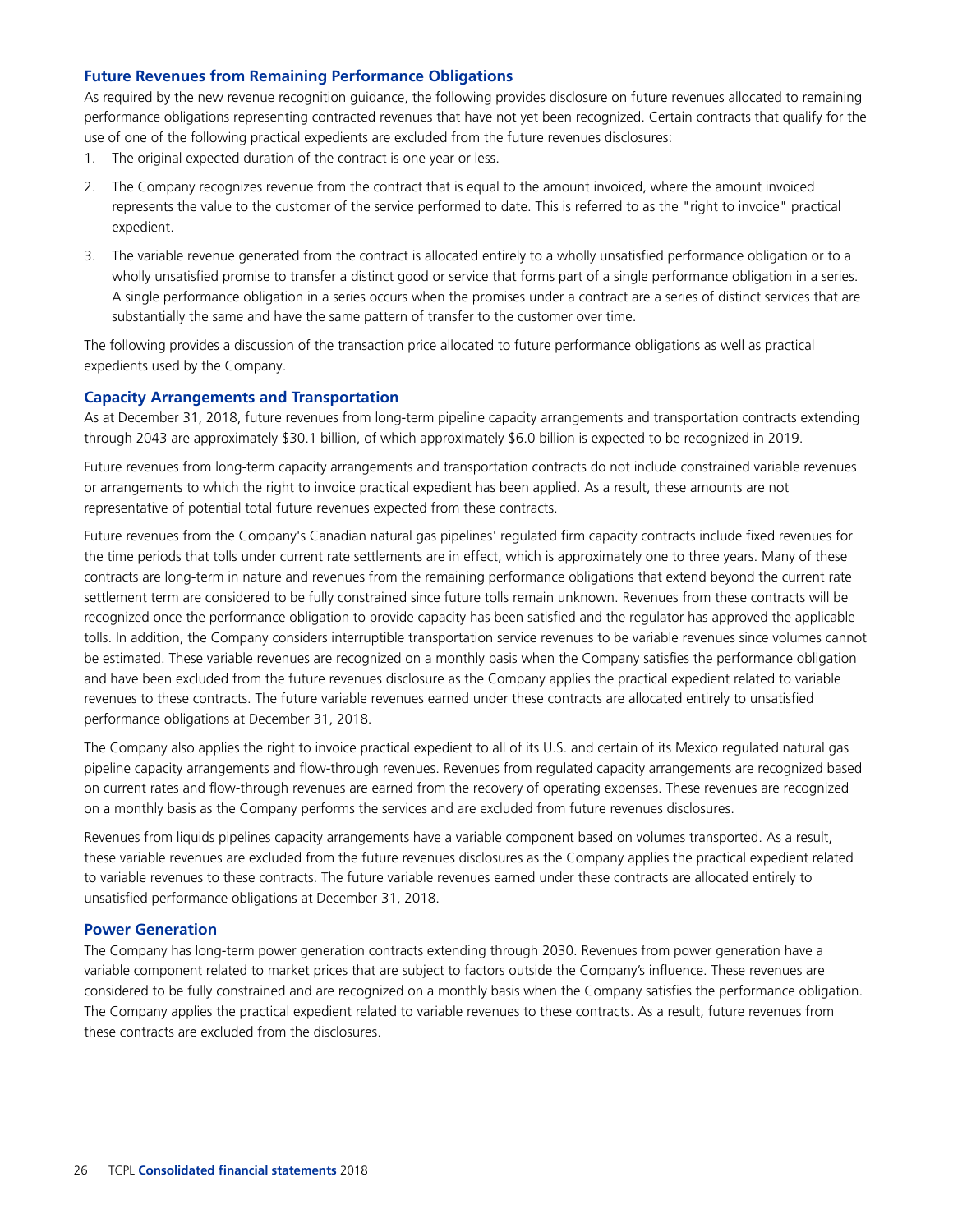### **Natural Gas Storage and Other**

As at December 31, 2018, future revenues from long-term natural gas storage and other contracts extending through 2033 are approximately \$1.2 billion, of which approximately \$283 million is expected to be recognized in 2019. The Company applies the practical expedients related to contracts that are for a duration of one year or less and where it recognizes variable consideration, and therefore excludes the related revenues from the future revenues disclosure. As a result, this amount is lower than the potential total future revenues from these contracts.

# **6. ASSETS HELD FOR SALE**

#### **Coolidge Generating Station**

On December 14, 2018, TCPL entered into an agreement to sell its Coolidge generating station in Arizona to SWG Coolidge Holdings, LLC for approximately US\$465 million, subject to timing of the close and related adjustments. In January 2019, pursuant to the terms of the Coolidge PPA, Salt River Project Agriculture Improvement and Power District, the counterparty to this arrangement, exercised their right of first refusal on this sale.

The sale will result in an estimated gain of approximately \$65 million (\$50 million after tax) including the impact of an estimated \$10 million of foreign currency translation gains. This gain will be recognized upon closing of the sale transaction, which is expected to occur mid-2019.

At December 31, 2018, the related assets and liabilities were classified as held for sale in the Energy segment as follows:

| (millions of Canadian \$)                                      |     |
|----------------------------------------------------------------|-----|
| Assets held for sale                                           |     |
| Accounts receivable                                            | -6  |
| Plant, property and equipment                                  | 537 |
| Total assets held for sale                                     | 543 |
| Liabilities related to assets held for sale                    |     |
| Other long-term liabilities                                    | (3) |
| Total liabilities related to assets held for sale <sup>1</sup> | (3) |

1 Included in Accounts payable and other on the Consolidated balance sheet.

# **7. OTHER CURRENT ASSETS**

| at December 31                               |       |      |
|----------------------------------------------|-------|------|
| (millions of Canadian \$)                    | 2018  | 2017 |
| Fair value of derivative contracts (Note 23) | 737   | 332  |
| Contract assets (Note 5)                     | 159   |      |
| Regulatory assets (Note 10)                  | 83    | 23   |
| Cash provided as collateral                  | 55    | 99   |
| Prepaid expenses                             | 41    | 109  |
| Other                                        | 105   | 128  |
|                                              | 1,180 | 691  |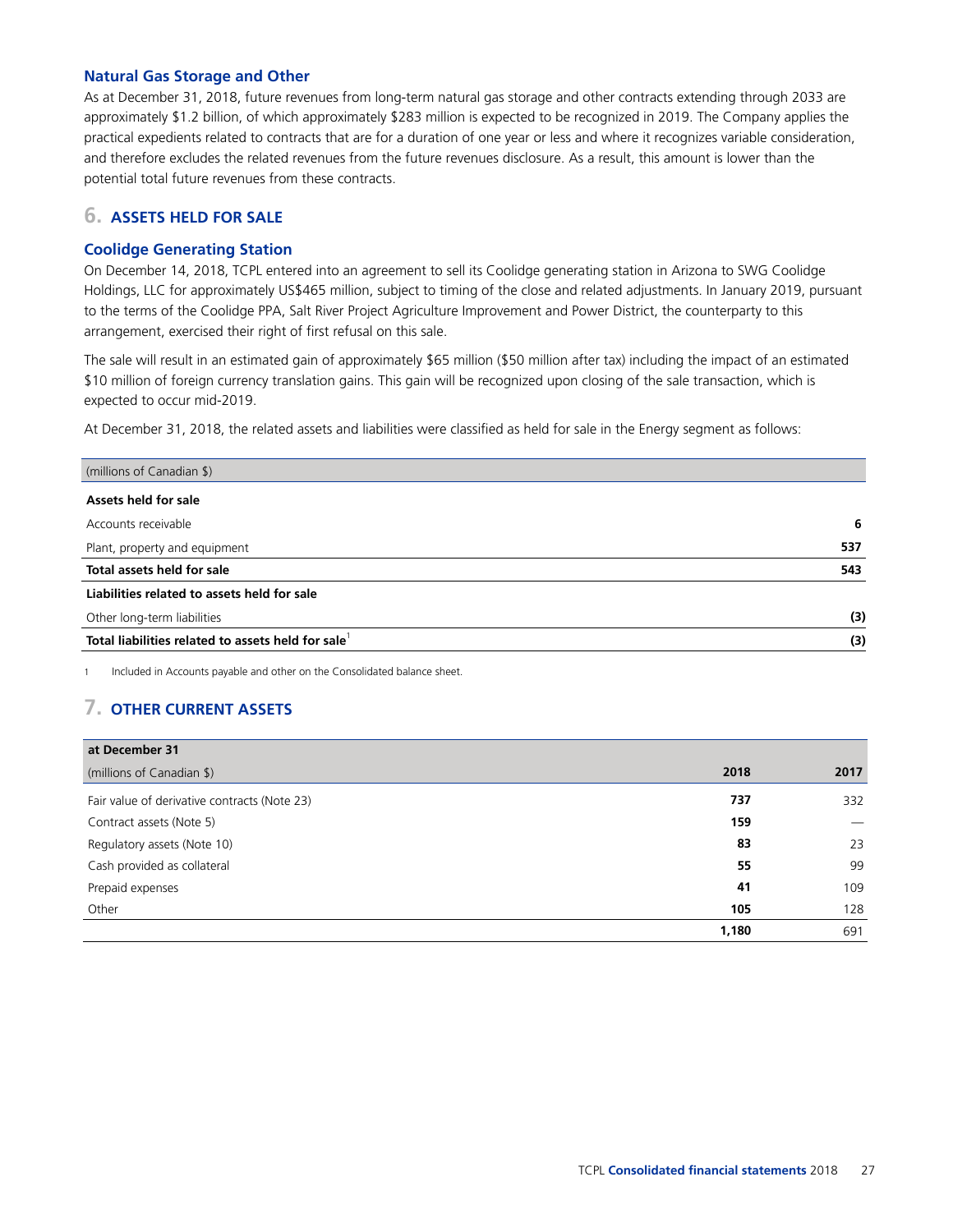# **8. PLANT, PROPERTY AND EQUIPMENT**

|                                                   |        | 2018                |                   |        | 2017                |                   |
|---------------------------------------------------|--------|---------------------|-------------------|--------|---------------------|-------------------|
| at December 31                                    |        | <b>Accumulated</b>  | <b>Net</b>        |        | <b>Accumulated</b>  | <b>Net</b>        |
| (millions of Canadian \$)                         | Cost   | <b>Depreciation</b> | <b>Book Value</b> | Cost   | <b>Depreciation</b> | <b>Book Value</b> |
| <b>Canadian Natural Gas Pipelines</b>             |        |                     |                   |        |                     |                   |
| NGTL System                                       |        |                     |                   |        |                     |                   |
| Pipeline                                          | 10,764 | 4,500               | 6,264             | 10,153 | 4,190               | 5,963             |
| Compression                                       | 3,289  | 1,677               | 1,612             | 3,021  | 1,593               | 1,428             |
| Metering and other                                | 1,247  | 613                 | 634               | 1,188  | 569                 | 619               |
|                                                   | 15,300 | 6,790               | 8,510             | 14,362 | 6,352               | 8,010             |
| Under construction                                | 2,111  |                     | 2,111             | 940    |                     | 940               |
|                                                   | 17,411 | 6,790               | 10,621            | 15,302 | 6,352               | 8,950             |
| Canadian Mainline                                 |        |                     |                   |        |                     |                   |
| Pipeline                                          | 10,077 | 6,777               | 3,300             | 9,763  | 6,455               | 3,308             |
| Compression                                       | 3.642  | 2,656               | 986               | 3,605  | 2,499               | 1,106             |
| Metering and other                                | 652    | 241                 | 411               | 655    | 207                 | 448               |
|                                                   | 14,371 | 9,674               | 4,697             | 14,023 | 9,161               | 4,862             |
| Under construction                                | 149    |                     | 149               | 156    |                     | 156               |
|                                                   | 14,520 | 9,674               | 4,846             | 14,179 | 9,161               | 5,018             |
| Other Canadian Natural Gas Pipelines <sup>1</sup> |        |                     |                   |        |                     |                   |
| Other                                             | 1,842  | 1,420               | 422               | 1,815  | 1,363               | 452               |
| Under construction                                | 124    |                     | 124               | 4      |                     | 4                 |
|                                                   | 1,966  | 1,420               | 546               | 1,819  | 1,363               | 456               |
|                                                   | 33,897 | 17,884              | 16,013            | 31,300 | 16,876              | 14,424            |
| <b>U.S. Natural Gas Pipelines</b>                 |        |                     |                   |        |                     |                   |
| Columbia Gas                                      |        |                     |                   |        |                     |                   |
| Pipeline                                          | 6,711  | 251                 | 6,460             | 3,550  | 125                 | 3,425             |
| Compression                                       | 2,932  | 132                 | 2,800             | 1,547  | 64                  | 1,483             |
| Metering and other                                | 2,884  | 75                  | 2,809             | 2,306  | 37                  | 2,269             |
|                                                   | 12,527 | 458                 | 12,069            | 7,403  | 226                 | 7,177             |
| Under construction                                | 4,347  |                     | 4,347             | 3,332  |                     | 3,332             |
|                                                   | 16,874 | 458                 | 16,416            | 10,735 | 226                 | 10,509            |
| ANR                                               |        |                     |                   |        |                     |                   |
| Pipeline                                          | 1,600  | 443                 | 1,157             | 1,427  | 365                 | 1,062             |
| Compression                                       | 1,978  | 388                 | 1,590             | 1,582  | 286                 | 1,296             |
| Metering and other                                | 1,217  | 324                 | 893               | 961    | 268                 | 693               |
|                                                   | 4,795  | 1,155               | 3,640             | 3,970  | 919                 | 3,051             |
| Under construction                                | 272    |                     | 272               | 358    |                     | 358               |
|                                                   | 5,067  | 1,155               | 3,912             | 4,328  | 919                 | 3,409             |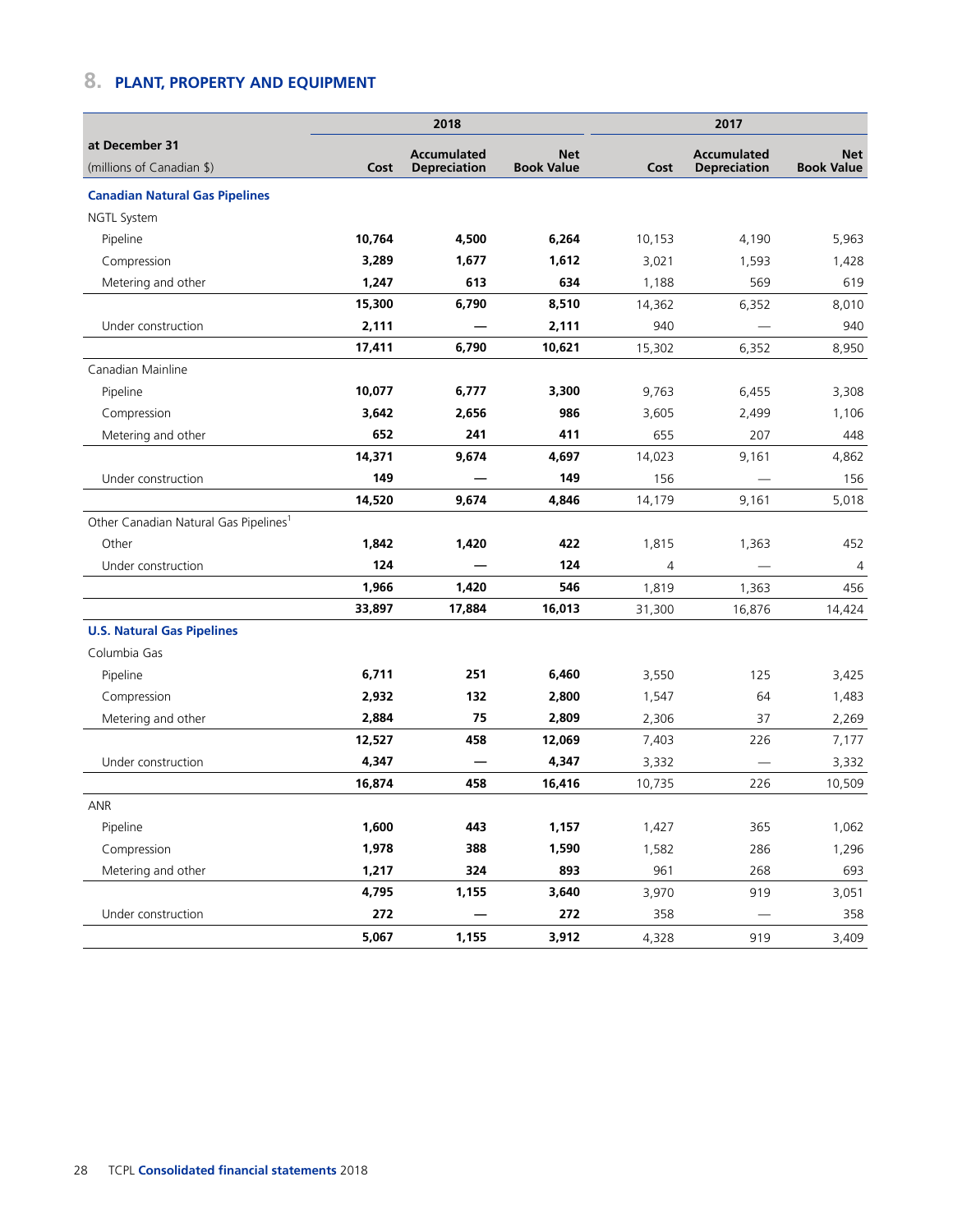|                                             |                | 2018                                      |                                 |                | 2017                                      |                                 |
|---------------------------------------------|----------------|-------------------------------------------|---------------------------------|----------------|-------------------------------------------|---------------------------------|
| at December 31<br>(millions of Canadian \$) | Cost           | <b>Accumulated</b><br><b>Depreciation</b> | <b>Net</b><br><b>Book Value</b> | Cost           | <b>Accumulated</b><br><b>Depreciation</b> | <b>Net</b><br><b>Book Value</b> |
| Other U.S. Natural Gas Pipelines            |                |                                           |                                 |                |                                           |                                 |
| <b>GTN</b>                                  | 2,322          | 951                                       | 1,371                           | 2,107          | 822                                       | 1,285                           |
| Great Lakes                                 | 2,180          | 1,251                                     | 929                             | 1,988          | 1,113                                     | 875                             |
| Columbia Gulf                               | 1,753          | 74                                        | 1,679                           | 1,115          | 37                                        | 1,078                           |
| Midstream                                   | 1,212          | 91                                        | 1,121                           | 1,085          | 54                                        | 1,031                           |
| Other <sup>2</sup>                          | 1,190          | 474                                       | 716                             | 1,950          | 574                                       | 1,376                           |
|                                             | 8,657          | 2,841                                     | 5,816                           | 8,245          | 2,600                                     | 5,645                           |
| Under construction                          | 846            |                                           | 846                             | 699            |                                           | 699                             |
|                                             | 9,503          | 2,841                                     | 6,662                           | 8,944          | 2,600                                     | 6,344                           |
|                                             | 31,444         | 4,454                                     | 26,990                          | 24,007         | 3,745                                     | 20,262                          |
| <b>Mexico Natural Gas Pipelines</b>         |                |                                           |                                 |                |                                           |                                 |
| Pipeline                                    | 3.172          | 301                                       | 2,871                           | 2,872          | 214                                       | 2,658                           |
| Compression                                 | 506            | 41                                        | 465                             | 448            | 30                                        | 418                             |
| Metering and other                          | 640            | 91                                        | 549                             | 573            | 65                                        | 508                             |
|                                             | 4,318          | 433                                       | 3,885                           | 3,893          | 309                                       | 3,584                           |
| Under construction                          | 1,990          |                                           | 1,990                           | 1,368          |                                           | 1,368                           |
|                                             | 6,308          | 433                                       | 5,875                           | 5,261          | 309                                       | 4,952                           |
| <b>Liquids Pipelines</b>                    |                |                                           |                                 |                |                                           |                                 |
| Keystone Pipeline System                    |                |                                           |                                 |                |                                           |                                 |
| Pipeline                                    | 9,780          | 1,271                                     | 8,509                           | 9,002          | 992                                       | 8,010                           |
| Pumping equipment                           | 1,065          | 184                                       | 881                             | 1,022          | 152                                       | 870                             |
| Tanks and other <sup>3</sup>                | 3,598          | 488                                       | 3,110                           | 3,314          | 385                                       | 2,929                           |
|                                             | 14,443         | 1,943                                     | 12,500                          | 13,338         | 1,529                                     | 11,809                          |
| Under construction <sup>4</sup>             | 18             |                                           | 18                              | 456            |                                           | 456                             |
|                                             | 14,461         | 1,943                                     | 12,518                          | 13,794         | 1,529                                     | 12,265                          |
| Intra-Alberta Pipelines <sup>5</sup>        |                |                                           |                                 |                |                                           |                                 |
| Pipeline                                    | 762            | 22                                        | 740                             | 748            | 3                                         | 745                             |
| Pumping equipment                           | 104            | 3                                         | 101                             | 104            |                                           | 104                             |
| Tanks and other                             | 291            | 8                                         | 283                             | 259            | 1                                         | 258                             |
|                                             | 1,157          | 33                                        | 1,124                           | 1,111          | 4                                         | 1,107                           |
| Under construction                          | 84             |                                           | 84                              | 47             |                                           | 47                              |
|                                             | 1,241          | 33                                        | 1,208                           | 1,158          | 4                                         | 1,154                           |
|                                             | 15,702         | 1,976                                     | 13,726                          | 14,952         | 1,533                                     | 13,419                          |
| <b>Energy</b><br>Natural Gas <sup>6</sup>   |                |                                           |                                 |                |                                           |                                 |
| Wind <sup>7</sup>                           | 2,062          | 708                                       | 1,354                           | 2,645          | 743                                       | 1,902                           |
|                                             | 741            | 169                                       | 572                             | 673<br>734     | 204                                       | 469                             |
| Natural Gas Storage and Other               |                |                                           |                                 |                | 156                                       | 578                             |
| Under construction                          | 2,803<br>1,735 | 877                                       | 1,926<br>1,735                  | 4,052<br>1,028 | 1,103                                     | 2,949                           |
|                                             | 4,538          | 877                                       | 3,661                           | 5,080          | 1,103                                     | 1,028<br>3,977                  |
| Corporate                                   | 448            | 210                                       | 238                             | 411            | 168                                       | 243                             |
|                                             | 92,337         | 25,834                                    | 66,503                          | 81,011         | 23,734                                    | 57,277                          |
|                                             |                |                                           |                                 |                |                                           |                                 |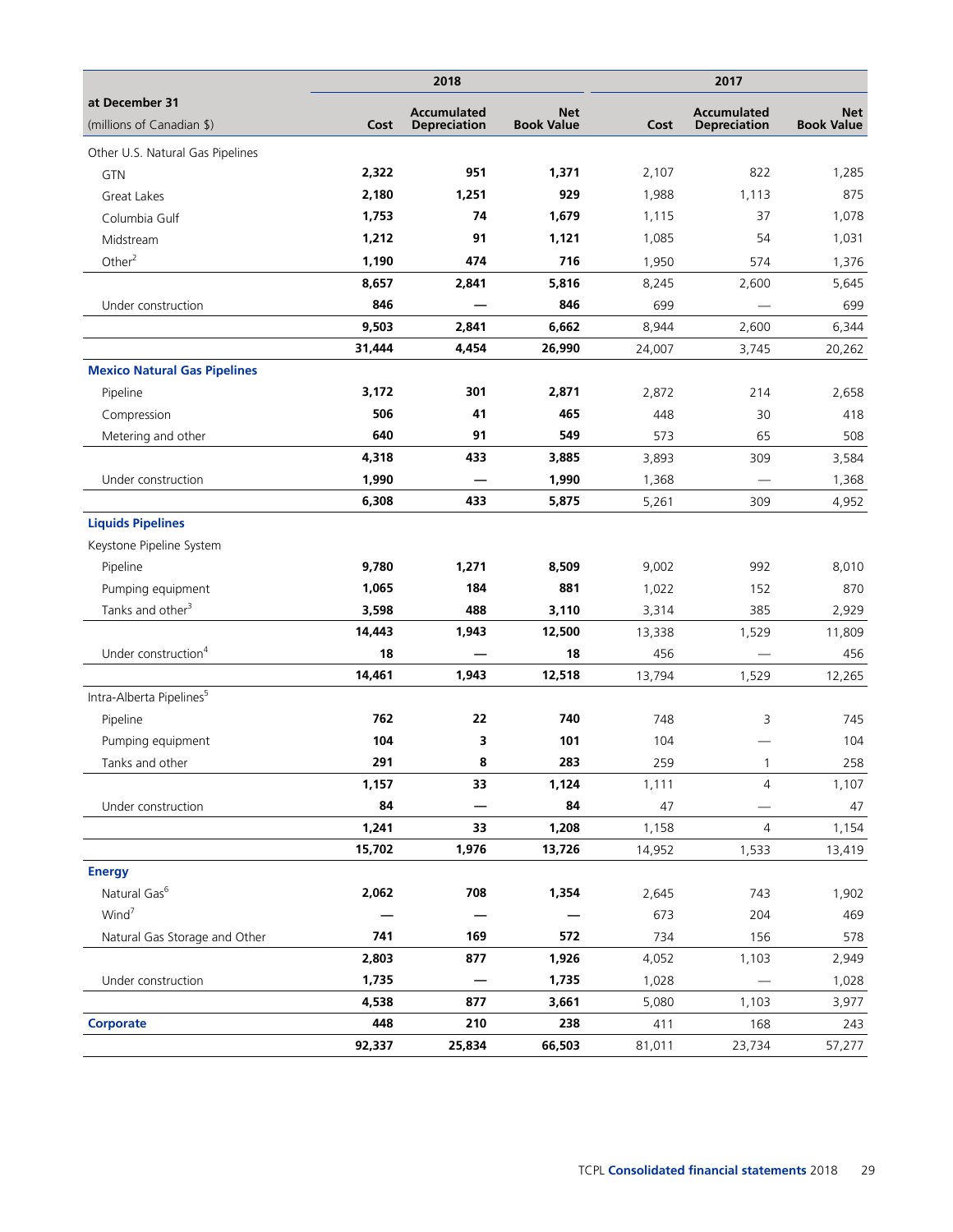- 1 Includes Foothills, Ventures LP, Great Lakes Canada and Coastal GasLink.
- 2 Includes Portland, North Baja, Tuscarora and Crossroads as well as Bison for 2017. Bison's remaining carrying value was fully impaired at December 31, 2018.
- 3 Includes tanks that are accounted for as operating leases. The cost and accumulated depreciation of these facilities were \$194 million and \$23 million, respectively, at December 31, 2018 (2017 – \$184 million and \$19 million, respectively), while revenues of \$15 million were recognized in 2018 (2017 – \$16 million; 2016 – \$16 million).
- 4 Certain costs related to the Keystone XL project were recorded in Plant, property and equipment at December 31, 2017. In 2018, these costs were reclassified to Capital projects in development as the Company recommenced capitalizing Keystone XL development costs.
- Includes Northern Courier and White Spruce. Northern Courier is accounted for as an operating lease and was placed in service on November 1, 2017. The cost and accumulated depreciation of this facility were \$1,130 million and \$32 million, respectively, at December 31, 2018 (2017 – \$1,111 million and \$4 million, respectively), while revenues of \$142 million were recognized in 2018 (2017 – \$20 million).
- 6 Includes Coolidge, Grandview, Bécancour, Halton Hills and the Alberta cogeneration natural gas-fired facilities. Coolidge, Grandview and Bécancour have long-term PPAs that are accounted for as operating leases. The cost and accumulated depreciation of these facilities were \$655 million and \$268 million, respectively, at December 31, 2018 (2017 – \$1,264 million and \$354 million, respectively). At December 31, 2018, the cost and accumulated depreciation of Coolidge were reclassified to Assets held for sale. Refer to Note 6, Assets held for sale, for further information. Revenues of \$216 million were recognized in 2018 (2017 – \$215 million; 2016 – \$212 million) through the sale of electricity under the related PPAs for these assets.
- 7 The Company closed the sale of its Cartier Wind power assets on October 24, 2018. Refer to Note 25, Acquisitions and dispositions, for further information.

#### **Bison Impairment**

At December 31, 2018, the Company evaluated its investment in its Bison natural gas pipeline for impairment in connection with the termination of certain customer transportation agreements. The termination of these agreements released the Company from providing any future services. With the loss of these future cash flows and the persistence of unfavourable market conditions which have inhibited system flows on the pipeline, the Company determined that the asset's remaining carrying value was no longer recoverable and recognized a non-cash impairment charge of \$722 million pre-tax in its U.S. Natural Gas Pipelines segment. The non-cash charge was recorded in Goodwill and other asset impairment charges on the Consolidated statement of income. As Bison is a TC PipeLines, LP asset, in which the Company has a 25.5 per cent interest, the Company's share of the impairment charge, after tax and net of non-controlling interests, was \$140 million.

The termination of the transportation agreements resulted in the receipt of \$130 million in termination payments which were recorded in Revenues in 2018. The Company's share of this amount, after tax and net of non-controlling interests, was \$25 million.

#### **Energy East and Related Projects Impairment**

On October 5, 2017, the Company informed the NEB that it will not proceed with the Energy East, Eastern Mainline and Upland projects. Based on this decision, the Company evaluated the carrying value of its Property, plant and equipment related to the Eastern Mainline project including AFUDC. Due to the inability to reach a regulatory decision for this project, there were no recoveries of costs from third parties. As a result, the Company recognized a non-cash impairment charge of \$83 million (\$64 million after tax) in the Liquids Pipelines segment. The non-cash charge was recorded in Goodwill and other asset impairment charges on the Consolidated statement of income.

#### **Energy Turbine Impairment**

At December 31, 2017, the Company recognized a non-cash impairment charge of \$21 million (\$16 million after tax) in the Energy segment related to the remaining carrying value of certain equipment after determining that it was no longer recoverable. This turbine equipment was previously purchased for a power development project that did not proceed. The non-cash charge was recorded in Goodwill and other asset impairment charges on the Consolidated statement of income.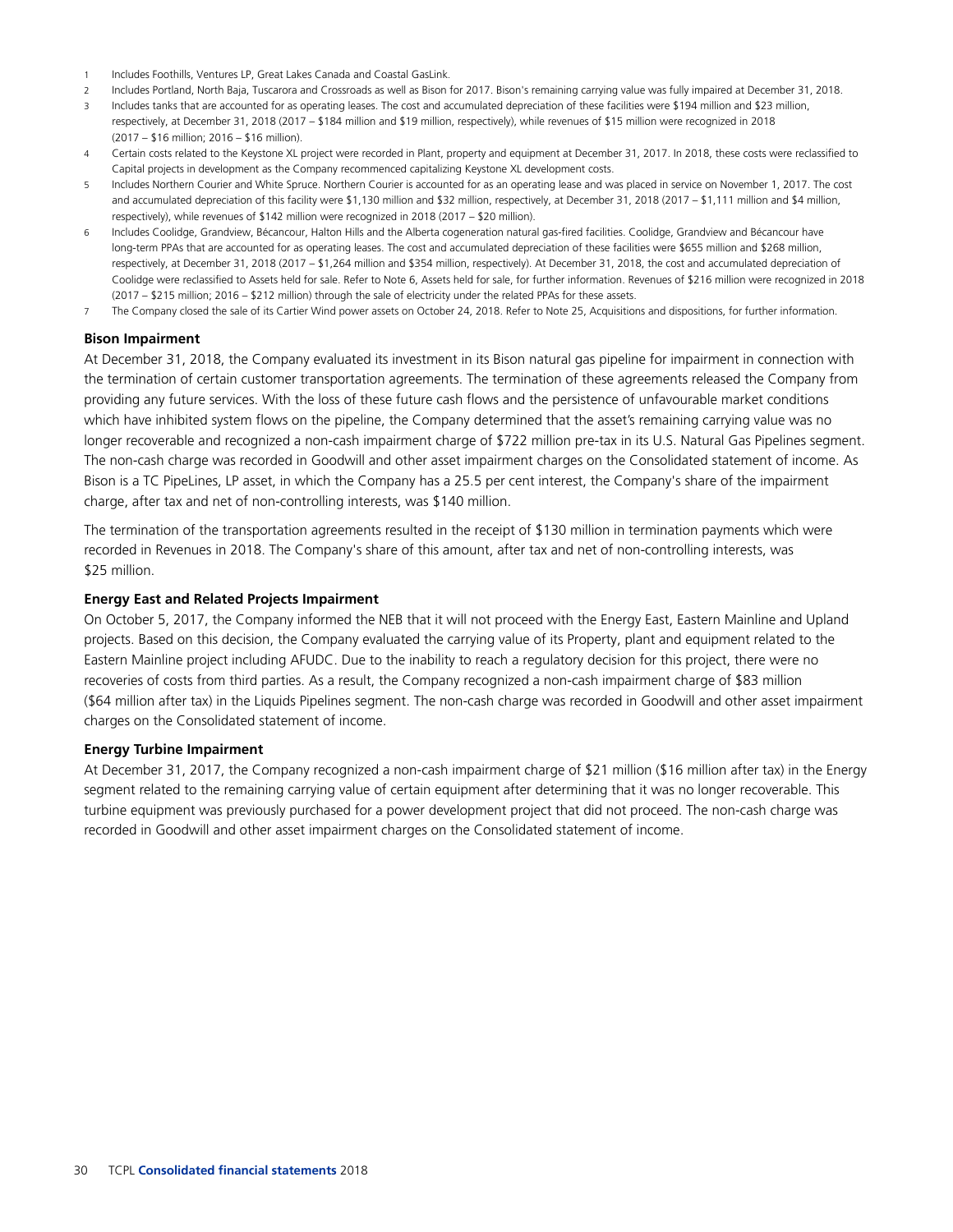# **9. EQUITY INVESTMENTS**

|                                       |                          |                        | Income/(Loss) from Equity<br><b>Investments</b> |      | <b>Equity</b><br><b>Investments</b> |       |
|---------------------------------------|--------------------------|------------------------|-------------------------------------------------|------|-------------------------------------|-------|
|                                       | Ownership<br>Interest at | year ended December 31 |                                                 |      | at December 31                      |       |
| (millions of Canadian \$)             | December 31, 2018        | 2018                   | 2017                                            | 2016 | 2018                                | 2017  |
| <b>Canadian Natural Gas Pipelines</b> |                          |                        |                                                 |      |                                     |       |
| <b>TQM</b>                            | 50.0%                    | 12                     | 11                                              | 12   | 71                                  | 68    |
| <b>U.S. Natural Gas Pipelines</b>     |                          |                        |                                                 |      |                                     |       |
| Northern Border <sup>1</sup>          | 50.0%                    | 87                     | 87                                              | 92   | 677                                 | 641   |
| Iroquois <sup>2</sup>                 | 50.0%                    | 60                     | 59                                              | 54   | 291                                 | 280   |
| Millennium $3$                        | 47.5%                    | 75                     | 66                                              | 33   | 511                                 | 291   |
| Pennant Midstream <sup>3</sup>        | 47.0%                    | 17                     | 11                                              | 6    | 256                                 | 228   |
| Other                                 | Various                  | 17                     | 17                                              | 29   | 113                                 | 92    |
| <b>Mexico Natural Gas Pipelines</b>   |                          |                        |                                                 |      |                                     |       |
| Sur de Texas <sup>4</sup>             | 60.0%                    | 27                     | 66                                              | (3)  | 627                                 | 399   |
| TransGas                              | nil                      |                        | (12)                                            |      |                                     |       |
| <b>Liquids Pipelines</b>              |                          |                        |                                                 |      |                                     |       |
| Grand Rapids <sup>5</sup>             | 50.0%                    | 65                     | 17                                              | (1)  | 1,028                               | 996   |
| Other <sup>6</sup>                    | Various                  | (1)                    | (20)                                            |      | 21                                  | 20    |
| <b>Energy</b>                         |                          |                        |                                                 |      |                                     |       |
| Bruce Power <sup>7</sup>              | 48.3%                    | 311                    | 434                                             | 293  | 3,166                               | 2,987 |
| Portlands Energy <sup>8</sup>         | 50.0%                    | 36                     | 31                                              | 33   | 289                                 | 301   |
| ASTC Power Partnership                | 50.0%                    |                        |                                                 | (37) |                                     |       |
| Other                                 | Various                  | 8                      | 6                                               | 3    | 63                                  | 63    |
|                                       |                          | 714                    | 773                                             | 514  | 7,113                               | 6,366 |

1 At December 31, 2018, the difference between the carrying value of the investment and the underlying equity in the net assets of Northern Border Pipeline Company was US\$115 million (2017 – US\$115 million) due to the fair value assessment of assets at the time of acquisition.

2 At December 31, 2018, the difference between the carrying value of the investment and the underlying equity in the net assets of Iroquois was US\$41 million (2017 – US\$41 million) due mainly to the fair value assessment of the assets at the time of acquisition.

3 Acquired as part of Columbia Pipeline Group, Inc. (Columbia) on July 1, 2016. Income from Equity investments reflects equity earnings from the date of acquisition.

4 TCPL has an ownership interest of 60.0 per cent in Sur de Texas which, as a jointly controlled entity, applies the equity method of accounting. Income from equity investments includes foreign exchange gains and losses recorded in the Corporate segment which are fully offset in Interest income and other in the Consolidated statement of income.

5 Grand Rapids was placed in service in August 2017. At December 31, 2018, the difference between the carrying value of the investment and the underlying equity in the net assets of Grand Rapids was \$102 million (2017 – \$105 million) due mainly to interest capitalized during construction and the fair value of guarantees.

6 Includes investments in Canaport Energy East Marine Terminal Limited Partnership and HoustonLink Pipeline Company LLC. At December 31, 2018 and 2017, the Canaport Energy East Marine Terminal Limited Partnership investment was nil.

At December 31, 2018, the difference between the carrying value of the investment and the underlying equity in the net assets of Bruce Power was \$870 million (2017 – \$902 million) due to the fair value assessment of assets at the time of acquisitions.

8 At December 31, 2018, the difference between the carrying value of the investment and the underlying equity in the net assets of Portlands Energy was \$73 million (2017 – \$73 million) due mainly to interest capitalized during construction.

#### **TransGas de Occidente S.A. Impairment**

In August 2017, TCPL recognized an impairment charge of \$12 million on its 46.5 per cent equity investment in TransGas de Occidente S.A. (TransGas). TransGas constructed and operated a natural gas pipeline in Colombia for a 20-year contract term. As per the terms of the agreement, upon completion of the 20-year contract in August 2017, TransGas transferred its pipeline assets to Transportadora de Gas Internacional S.A. The non-cash impairment charge represented the write-down of the remaining carrying value of the equity investment which was recognized in Income from equity investments in the Consolidated statement of income.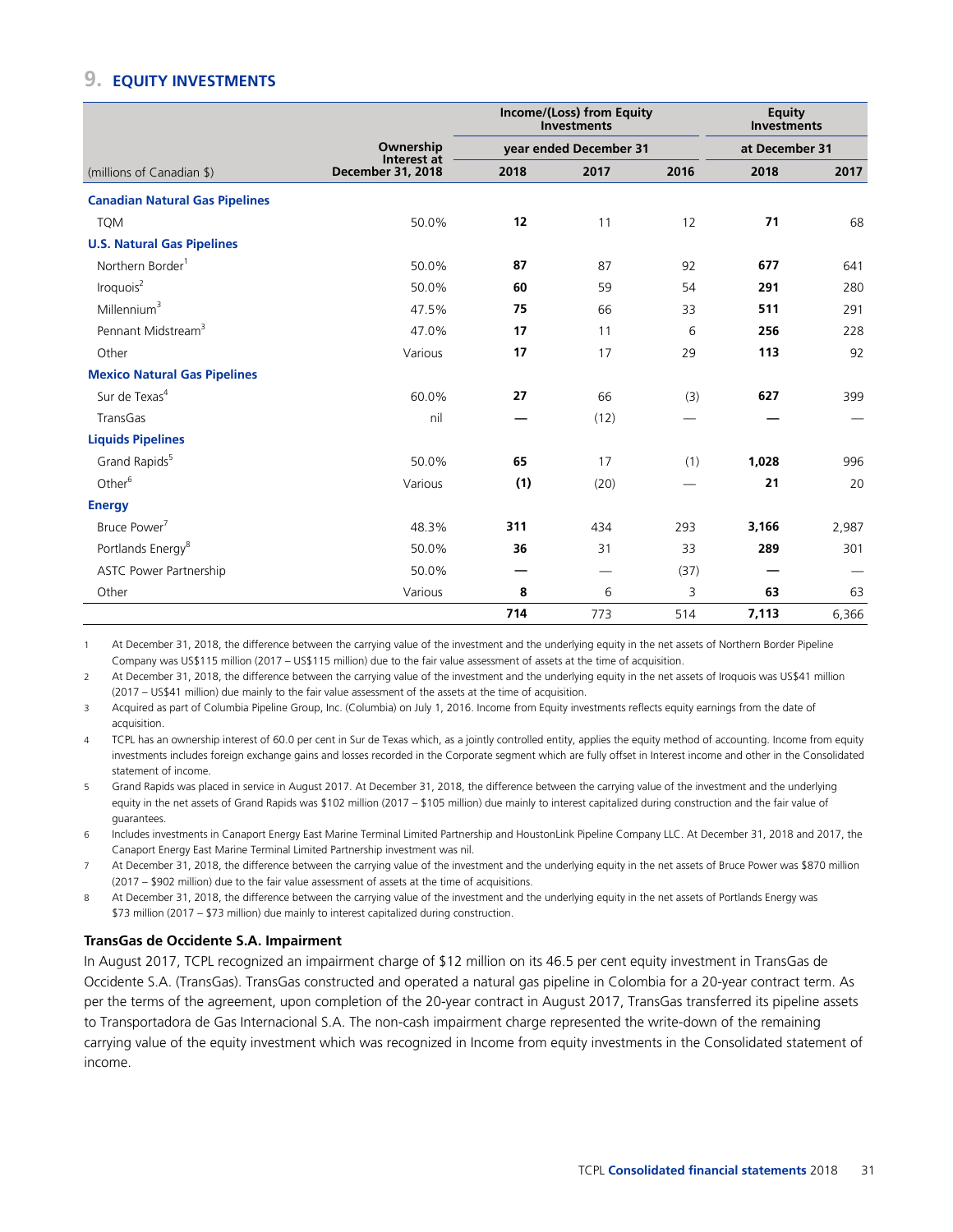#### **Canaport Energy East Marine Terminal Limited Partnership Impairment**

On October 5, 2017, the Company informed the NEB that it will not be proceeding with the Energy East, Eastern Mainline and Upland projects. As a result, in October 2017, the Company recognized a non-cash impairment charge of \$20 million in Income from equity investments in its Liquids Pipelines segment which represented the carrying value of the equity investment in the Canaport Energy East Marine Terminal Limited Partnership. Due to the inability to reach a regulatory decision for this project, there were no recoveries of costs from third parties.

#### **ASTC Power Partnership Impairment**

In March 2016, TCPL issued notice to the Balancing Pool of the decision to terminate its Sundance B PPA held through ASTC Power Partnership. In accordance with a provision in the PPA, a buyer was permitted to terminate the arrangement if a change in law occurs that makes the arrangement unprofitable or more unprofitable. As a result of changes in law surrounding the Alberta Specified Gas Emitters Regulation, the Company expected increasing costs related to carbon emissions to continue throughout the remaining term of the PPA resulting in increasing unprofitability. As a result, in first quarter 2016, the Company recognized a non-cash impairment charge of \$29 million (\$21 million after tax) in its Energy segment Income from equity investments which represented the carrying value of the equity investment in ASTC Partnership. The PPA termination was settled in December 2016.

# **Distributions and Contributions**

Distributions received from equity investments for the year ended December 31, 2018 were \$1,106 million (2017 – \$1,332 million; 2016 – \$1,571 million) of which \$121 million (2017 – \$362 million; 2016 – \$727 million) was included in Investing activities in the Consolidated statement of cash flows with respect to distributions received from Bruce Power from its financing program.

Contributions made to equity investments for the year ended December 31, 2018 were \$1,015 million (2017 – \$1,681 million; 2016 – \$765 million) and are included in Investing activities in the Consolidated statement of cash flows. For 2018, contributions include \$179 million (2017 – \$977 million) related to TCPL's proportionate share of the Sur de Texas debt financing requirements.

# **Summarized Financial Information of Equity Investments**

| year ended December 31          |          |         |          |
|---------------------------------|----------|---------|----------|
| (millions of Canadian \$)       | 2018     | 2017    | 2016     |
| <b>Income</b>                   |          |         |          |
| Revenues                        | 4,836    | 4,913   | 4,336    |
| Operating and other expenses    | (3, 545) | (2,993) | (3,068)  |
| Net income                      | 1,515    | 1,636   | 1,080    |
| Net income attributable to TCPL | 714      | 773     | 514      |
|                                 |          |         |          |
| at December 31                  |          |         |          |
| (millions of Canadian \$)       |          | 2018    | 2017     |
| <b>Balance Sheet</b>            |          |         |          |
| Current assets                  |          | 2,209   | 2,176    |
| Non-current assets              |          | 20,647  | 17,869   |
| Current liabilities             |          | (2,049) | (1, 577) |

#### **Loan receivable from affiliate**

TCPL holds a 60 per cent equity interest in a joint venture with IEnova to build, own and operate the Sur de Texas pipeline. In 2017, TCPL entered into a MXN\$21.3 billion unsecured revolving credit facility with the joint venture, which bears interest at a floating rate and matures in March 2022. At December 31, 2018, the Company's consolidated balance sheet included a MXN \$18.9 billion or \$1.3 billion (2017 – MXN\$14.4 billion or \$0.9 billion) loan receivable from the Sur de Texas joint venture which represents TCPL's proportionate share of long-term debt financing requirements related to the joint venture. Interest income and other included interest income of \$120 million in 2018 (2017 – \$34 million) from this joint venture with a corresponding proportionate share of interest expense recorded in Income from equity investments.

Non-current liabilities **(9,042)** (8,217)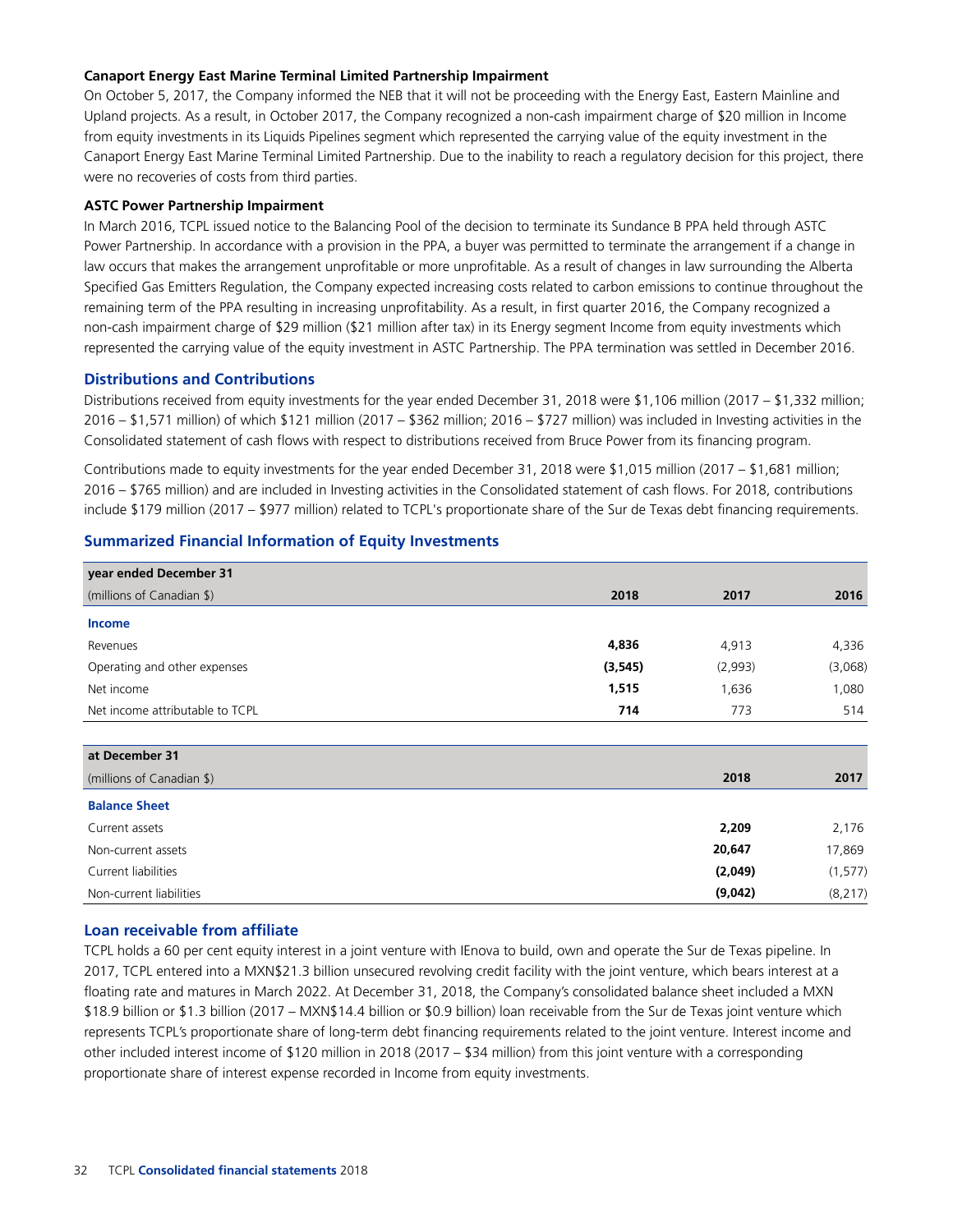# **10. RATE-REGULATED BUSINESSES**

TCPL's businesses that apply RRA currently include certain Canadian, U.S. and Mexico natural gas pipelines, and certain regulated U.S. natural gas storage operations. Rate-regulated businesses account for and report assets and liabilities consistent with the resulting economic impact of the regulators' established rates, provided the rates are designed to recover the costs of providing the regulated service and the competitive environment makes it probable that such rates can be charged and collected. Certain expenses and credits subject to utility regulation or rate determination that would otherwise be reflected in the statement of income are deferred on the balance sheet and are expected to be included in future service rates and recovered from or refunded to customers in subsequent years.

# **Canadian Regulated Operations**

TCPL's Canadian natural gas pipelines are regulated by the NEB under the National Energy Board Act. The NEB regulates the construction and operation of facilities, and the terms and conditions of services, including rates, for the Company's Canadian regulated natural gas transmission systems.

TCPL's Canadian natural gas transmission services are supplied under natural gas transportation tariffs that provide for cost recovery, including return of and return on capital as approved by the NEB. Rates charged for these services are typically set through a process that involves filing an application with the regulator wherein forecasted operating costs, including a return of and on capital, determine the revenue requirement for the upcoming year or multiple years. To the extent actual costs and revenues are more or less than forecasted costs and revenues, the regulators generally allow the difference to be deferred to a future period and recovered or refunded in rates at that time. Differences between actual and forecasted costs that the regulator does not allow to be deferred are included in the determination of net income in the year they occur. The Company's most significant regulated Canadian natural gas pipelines are described below.

# **NGTL System**

NGTL's 2018 results reflect the terms of the 2018-2019 Revenue Requirement Settlement (the 2018-2019 Settlement) approved by the NEB in June 2018. This two-year settlement includes an ROE of 10.1 per cent on 40 per cent deemed common equity, a composite depreciation rate of approximately 3.5 per cent, a mechanism for sharing variances above and below a fixed annual operating, maintenance and administration (OM&A) cost amount and flow-through treatment of all other costs.

#### **Canadian Mainline**

The Canadian Mainline currently operates under the terms of the 2015-2030 Tolls Application approved in 2014 (the NEB 2014 Decision). The terms of the settlement include an ROE of 10.1 per cent on deemed common equity of 40 per cent, an incentive mechanism that has both upside and downside risk and a \$20 million after-tax annual TCPL contribution to reduce the revenue requirement. Toll stabilization is achieved through the use of deferral accounts, namely the bridging amortization account and the long-term adjustment account (LTAA), to capture the surplus or shortfall between the Company's revenues and cost of service for each year over the 2015-2020 six-year fixed toll term of the NEB 2014 Decision. The NEB 2014 Decision also directed TCPL to file an application to review tolls for the 2018-2020 period. In December 2018, an NEB decision was received on the 2018-2020 Tolls Review (NEB 2018 Decision) which included an accelerated amortization of the December 31, 2017 LTAA balance and an increase to the composite depreciation rate from 3.2 per cent to 3.9 per cent.

# **U.S. Regulated Operations**

TCPL's U.S. regulated natural gas pipelines operate under the provisions of the Natural Gas Act of 1938, the Natural Gas Policy Act of 1978 (NGA) and the Energy Policy Act of 2005, and are subject to the jurisdiction of the FERC. The NGA grants the FERC authority over the construction and operation of pipelines and related facilities, including the regulation of tariffs which incorporates maximum and minimum rates for services and allows U.S. regulated natural gas pipelines to discount or negotiate rates on a non-discriminatory basis. The Company's most significant regulated U.S. natural gas pipelines, based on effective ownership and total operated pipe length, are described below.

In 2018, FERC prescribed changes (2018 FERC Actions) related to U.S. Tax Reform and income taxes for rate-making purposes in a master limited partnership (MLP) that impact future earnings and cash flows of FERC-regulated pipelines. The 2018 FERC Actions also established a process and schedule by which all FERC-regulated interstate pipelines and natural gas storage facilities had to either (i) file a new uncontested rate settlement or (ii) file a FERC Form 501-G that quantifies the isolated impact of U.S. Tax Reform on FERC-regulated pipelines and natural gas storage assets as well as the impact of the 2018 FERC Actions on pipelines held by MLPs.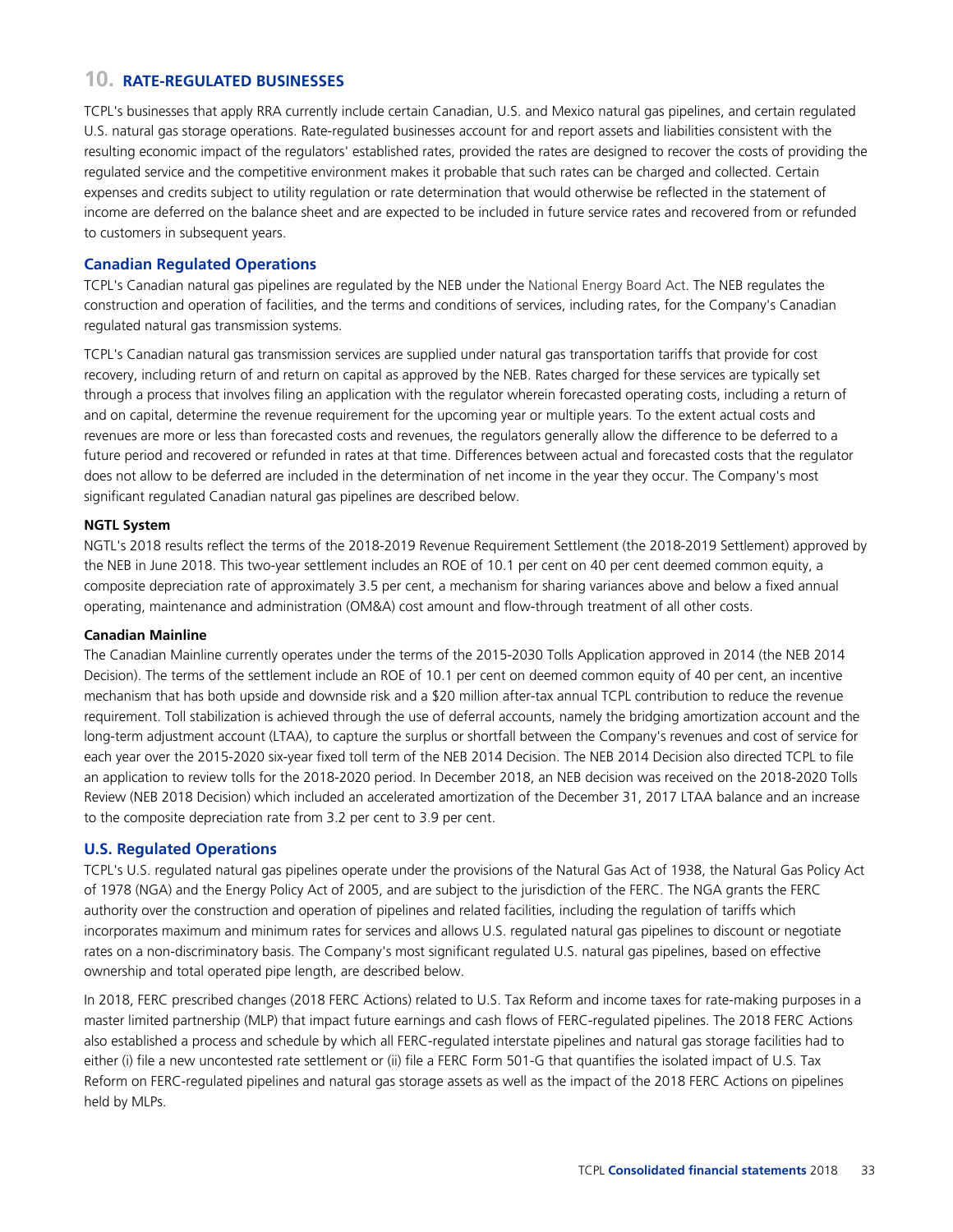The impact of the 2018 FERC Actions on the Company's more significant U.S. regulated natural gas pipelines is included below.

### **Columbia Gas**

Columbia Gas' natural gas transportation and storage services are provided under a tariff at rates subject to FERC approval. In 2013, the FERC approved a modernization settlement which provides for cost recovery and return on investment of up to US\$1.5 billion over a five-year period to modernize the Columbia Gas system to improve system integrity and enhance service reliability and flexibility. In March 2016, an extension of this settlement was approved by the FERC, which will allow for the cost recovery and return on additional expanded scope investment of US\$1.1 billion over a three-year period through 2020.

In response to the 2018 FERC Actions, Columbia Gas filed a Form 501-G including a statement explaining its rationale why the pipeline's rates are not required to change.

#### **ANR Pipeline**

ANR Pipeline operates under rates established under a FERC-approved rate settlement in 2016. Under terms of the 2016 settlement, neither ANR Pipeline nor the settling parties could file for new rates to become effective earlier than August 1, 2019. However, ANR Pipeline is required to file for new rates to be effective no later than August 1, 2022.

In December 2018, ANR Pipeline filed a Form 501-G including a statement explaining its rationale why the pipeline's rates are not required to change.

#### **Columbia Gulf**

Columbia Gulf's natural gas transportation services are provided under a tariff at rates subject to FERC approval. In September 2016, FERC issued an order approving an uncontested settlement following a FERC-initiated rate proceeding pursuant to Section 5 of the NGA, which required a reduction in Columbia Gulf's daily maximum recourse rate and addressed treatment of post-retirement benefits other than pensions, pension expense and regulatory expenses. The FERC order also required Columbia Gulf to file a general rate case under section 4 of the NGA by January 31, 2020, for rates to take effect by August 1, 2020.

In response to the 2018 FERC Actions, Columbia Gulf filed a Form 501-G including a statement explaining its rationale why the pipeline's rates are not required to change.

### **TC PipeLines, LP**

TCPL owns a 25.5 per cent interest in TC PipeLines, LP, which has ownership interests in eight wholly-owned or partially-owned natural gas pipelines serving major markets in the U.S. As TC PipeLines, LP is an MLP, all pipelines it owns wholly or in part were potentially impacted by the 2018 FERC Actions which creates a presumption that entities whose earnings are not taxed through a corporation should not be permitted to recover an income tax allowance in their regulated cost-of-service rates. Additionally, to the extent an entity's income tax allowance is eliminated from rates, it must also eliminate its existing accumulated deferred income tax (ADIT) balance from its rate base. Refer to Note 16, Income Taxes for further information regarding the impact of these changes to TCPL.

#### **Great Lakes**

Great Lakes reached a rate settlement with its customers, which was approved by FERC on February 22, 2018, decreasing Great Lakes' maximum transportation rates by 27 per cent effective October 1, 2017. This settlement does not contain a moratorium and Great Lakes will be required to file for new rates no later than March 31, 2022, with new rates to be effective October 1, 2022. As a result of the 2018 FERC Actions, Great Lakes made a limited Section 4 filing which had the effect of reducing rates by 2 per cent from what was in place prior to the FERC changes in 2018. The reduction in rates became effective on February 1, 2019 after the limited Section 4 filing was accepted by FERC on January 31, 2019.

#### **Mexico Regulated Operations**

TCPL's Mexico natural gas pipelines are regulated by the CRE and operate in accordance with CRE-approved tariffs. The rates in effect on TCPL's Mexico natural gas pipelines were established based on CRE-approved contracts that provide for the recovery of costs of providing services and a return on and of invested capital.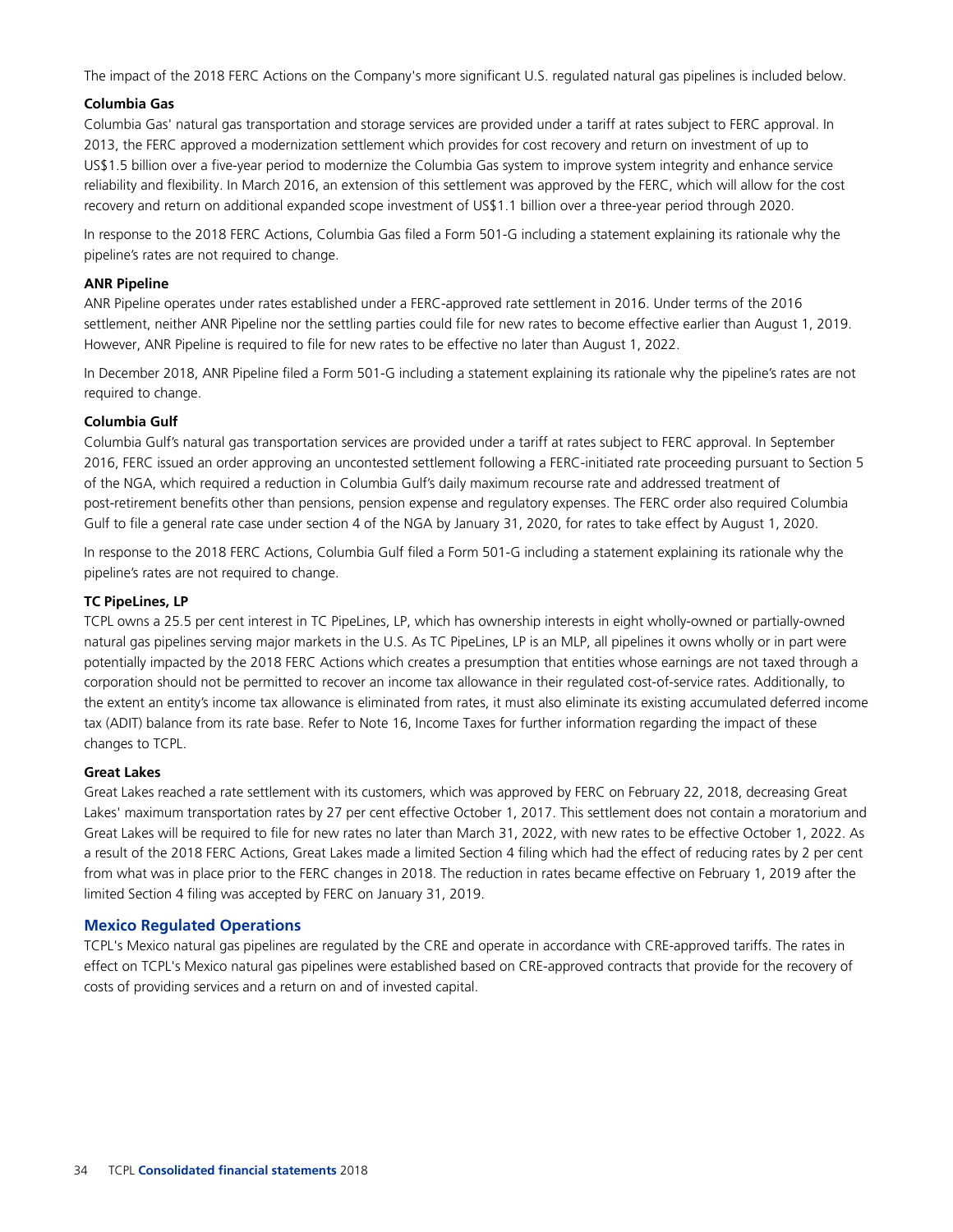# **Regulatory Assets and Liabilities**

| at December 31                                                                      |       |       | Remaining<br>Recovery/              |
|-------------------------------------------------------------------------------------|-------|-------|-------------------------------------|
| (millions of Canadian \$)                                                           | 2018  | 2017  | <b>Settlement</b><br>Period (years) |
| <b>Regulatory Assets</b>                                                            |       |       |                                     |
| Deferred income taxes <sup>1</sup>                                                  | 1,051 | 940   | n/a                                 |
| Operating and debt-service regulatory assets <sup>2</sup>                           | 12    |       | -1                                  |
| Pensions and other post-retirement benefits <sup>1,3</sup>                          | 379   | 388   | n/a                                 |
| Foreign exchange on long-term debt <sup>1,4</sup>                                   | 46    |       | $1 - 11$                            |
| Other                                                                               | 143   | 71    | n/a                                 |
|                                                                                     | 1,631 | 1,399 |                                     |
| Less: Current portion included in Other current assets (Note 7)                     | 83    | 23    |                                     |
|                                                                                     | 1,548 | 1,376 |                                     |
| <b>Regulatory Liabilities</b>                                                       |       |       |                                     |
| Operating and debt-service regulatory liabilities <sup>2</sup>                      | 96    | 188   | $\mathbf{1}$                        |
| Pensions and other post-retirement benefits <sup>3</sup>                            | 53    | 164   | n/a                                 |
| ANR related post-employment and retirement benefits other than pension <sup>5</sup> | 54    | 66    | n/a                                 |
| Long term adjustment account <sup>6</sup>                                           | 1,015 | 1,142 | $2 - 45$                            |
| Bridging amortization account <sup>6</sup>                                          | 305   | 202   | 12                                  |
| Pipeline abandonment trust balance                                                  | 1,113 | 825   | n/a                                 |
| Cost of removal <sup>7</sup>                                                        | 261   | 216   | n/a                                 |
| Deferred income taxes                                                               | 165   | 75    | n/a                                 |
| Deferred income taxes - U.S. Tax Reform <sup>8</sup>                                | 1,394 | 1,659 | n/a                                 |
| Other                                                                               | 65    | 47    | n/a                                 |
|                                                                                     | 4,521 | 4,584 |                                     |
| Less: Current portion included in Accounts payable and other (Note 14)              | 591   | 263   |                                     |
|                                                                                     | 3,930 | 4,321 |                                     |

1 These regulatory assets are underpinned by non-cash transactions or are recovered without an allowance for return as approved by the regulator. Accordingly, these regulatory assets are not included in rate base and do not yield a return on investment during the recovery period.

2 Operating and debt-service regulatory assets and liabilities represent the accumulation of cost and revenue variances approved by the regulator for inclusion in determining tolls for the following calendar year.

3 These balances represent the regulatory offset to pension plan and other post-retirement obligations to the extent the amounts are expected to be collected from or refunded to customers in future rates.

4 Foreign exchange on long-term debt of the NGTL System represents the variance resulting from revaluing foreign currency-denominated debt instruments to the current foreign exchange rate from the historical foreign exchange rate at the time of issue. Foreign exchange gains and losses realized when foreign debt matures or is redeemed early are expected to be recovered or refunded through the determination of future tolls.

5 This balance represents the amount ANR estimates it would be required to refund to its customers for post-retirement and post-employment benefit amounts collected through its FERC-approved rates that have not been used to pay benefits to its employees. Pursuant to a FERC-approved September 2016 rate settlement, \$11 million (US\$8 million) of the regulatory liability balance at December 31, 2018 (2017 – \$26 million; US\$21 million) which accumulated between January 2007 and July 2016 will be fully amortized at July 31, 2019. The remaining \$43 million (US\$32 million) balance accumulated prior to 2007 is subject to resolution through future regulatory proceedings and, accordingly, a settlement period cannot be determined at this time.

6 These regulatory accounts are used to capture Canadian Mainline revenue and cost variances plus toll stabilization during the 2015-2030 settlement term. The 2018 LTAA balance of \$1,015 million consists of \$932 million to be amortized over two years with the remaining balance to be amortized over 45 years.

7 This balance represents anticipated costs of removal that have been, and continue to be, included in depreciation rates and collected in the service rates of certain rate-regulated operations for future costs to be incurred.

8 These balances represent the impact of U.S. Tax Reform. The regulatory liabilities will be amortized over varying terms that approximate the expected reversal of the underlying deferred tax liabilities that gave rise to the regulatory liabilities. See Note 16, Income taxes, for further information on U.S. Tax Reform.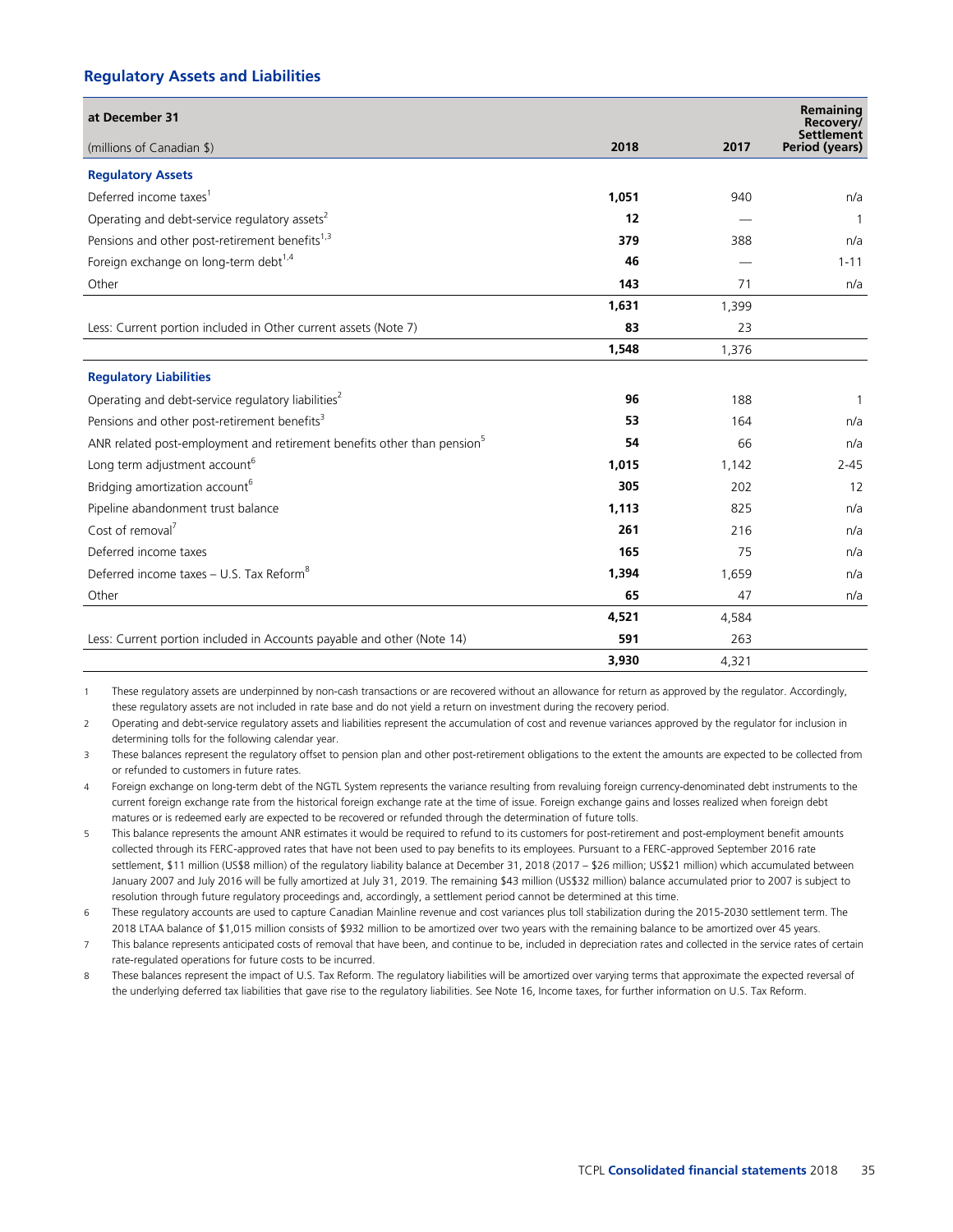# **11. GOODWILL**

The Company has recorded the following Goodwill on its acquisitions:

| (millions of Canadian \$)           | <b>U.S. Natural</b><br><b>Gas Pipelines</b> |
|-------------------------------------|---------------------------------------------|
| Balance at January 1, 2017          | 13,958                                      |
| Columbia adjustment (Note 25)       | 71                                          |
| Foreign exchange rate changes       | (945)                                       |
| Balance at December 31, 2017        | 13,084                                      |
| Tuscarora impairment charge         | (79)                                        |
| Foreign exchange rate changes       | 1,173                                       |
| <b>Balance at December 31, 2018</b> | 14,178                                      |

# **Tuscarora**

In the fourth quarter of 2018, the Company finalized its regulatory filing for Tuscarora in response to the 2018 FERC Actions and Form 501-G requirements. In January 2019, Tuscarora reached a settlement-in-principle with its customers which was filed with FERC. As a result of these developments, as well as changes to other valuation assumptions responsive to Tuscarora's commercial environment, it was determined that the fair value of Tuscarora did not exceed its carrying value, including goodwill. The fair value of the reporting unit was determined using a discounted cash flow analysis. The expected cash flows were discounted using a risk-adjusted discount rate to determine the fair value. As a result, the Company recorded a goodwill impairment charge of \$79 million pre-tax within the U.S. Natural Gas Pipelines segment. This non-cash charge was recorded in Goodwill and other asset impairment charges on the Consolidated statement of income. As Tuscarora is a TC PipeLines, LP asset, the Company's share of this amount, after tax and net of non-controlling interests, was \$15 million. The goodwill balance related to Tuscarora at December 31, 2018 was US\$23 million (2017 – US\$82 million).

# **Great Lakes**

At December 31, 2018, the estimated fair value of Great Lakes exceeded its carrying value by less than 10 per cent. The fair value of this reporting unit was measured using a discounted cash flow analysis in its most recent valuation. Assumptions used in the analysis regarding Great Lakes' ability to realize long-term value in the North American energy market included the impact of its 501-G election, revenue opportunities on the system as well as changes to other valuation assumptions responsive to Great Lakes' commercial environment. Although evolving market conditions and other factors relevant to Great Lakes' long term financial performance have been positive, there is a risk that reductions in future cash flow forecasts or adverse changes in other key assumptions could result in a future impairment of a portion of the goodwill balance relating to Great Lakes. The goodwill balance related to Great Lakes at December 31, 2018 was US\$573 million (2017 – US\$573 million).

#### **Ravenswood**

As a result of information received during the process to monetize the Company's U.S. Northeast power business in third quarter 2016, it was determined that the fair value of Ravenswood did not exceed its carrying value, including goodwill. The fair value of the reporting unit was determined using a combination of methods including a discounted cash flow analysis and a range of expected consideration from a potential sale. The expected cash flows were discounted using a risk-adjusted discount rate to determine the fair value. As a result, in 2016, the Company recorded a goodwill impairment charge on the full carrying value of Ravenswood goodwill of \$1,085 million (\$656 million after tax) within the Energy segment.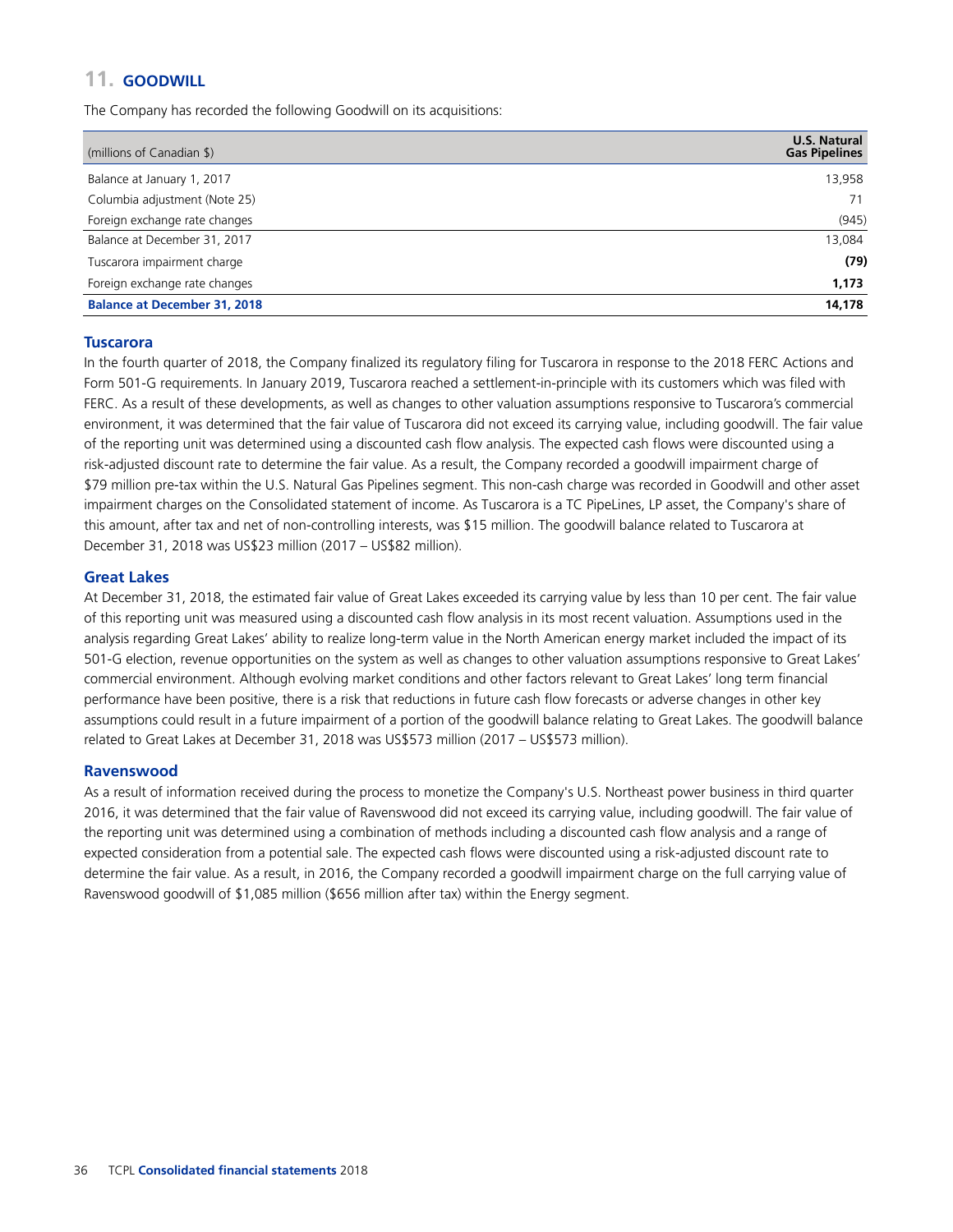# **12. INTANGIBLE AND OTHER ASSETS**

| at December 31                               |       |       |
|----------------------------------------------|-------|-------|
| (millions of Canadian \$)                    | 2018  | 2017  |
| Capital projects in development              | 1,051 | 596   |
| Deferred income tax assets (Note 16)         | 288   | 255   |
| Employee post-retirement benefits (Note 22)  | 192   | 193   |
| Fair value of derivative contracts (Note 23) | 61    | 73    |
| Other                                        | 295   | 306   |
|                                              | 1,887 | 1,423 |

## **Capital projects in development**

## **Keystone XL**

In January 2018, the Company recommenced capitalizing development costs related to Keystone XL. In addition, certain project costs that were recorded in Plant, property and equipment at December 31, 2017 were transferred to Capital projects in development in 2018. These costs were related to the net realizable value of Keystone XL assets after an impairment charge was recorded in 2015. As a result, at December 31, 2018, Capital projects in development for this project were \$0.8 billion (2017 – nil).

## **Reimbursement of Coastal GasLink pipeline costs**

In accordance with provisions in the agreements with the LNG Canada joint venture participants, all five parties elected to reimburse TCPL for their share of costs incurred prior to receiving the Final Investment Decision (FID) on the Coastal GasLink pipeline project. In November 2018, the Company received payments totaling \$470 million which were recorded as a reduction of the carrying value of Coastal GasLink.

### **Prince Rupert Gas Transmission**

In July 2017, the Company was notified that Pacific Northwest LNG would not be proceeding with its proposed LNG project and that Progress Energy (Progress) would be terminating its agreement with TCPL for the development of the PRGT project effective August 10, 2017. In accordance with the terms of the agreement, all project costs incurred to advance the project, including carrying charges, were fully recoverable upon termination. In October 2017, the Company received full payment of the \$634 million reimbursement from Progress.

## **Energy East and Related Projects Impairment**

On October 5, 2017, the Company informed the NEB that it will not proceed with the Energy East, Eastern Mainline and Upland projects. Based on this decision, the Company evaluated its Capital projects in development balance related to the Energy East and Upland projects including AFUDC. As a result, the Company recognized a non-cash impairment charge of \$1,153 million (\$870 million after tax) in the Liquids Pipelines segment. Due to the inability to reach a regulatory decision for this project, there were no recoveries of costs from third parties. The non-cash charge was recorded in Goodwill and other asset impairment charges on the Consolidated statement of income.

## **Power Purchase Arrangements Impairment**

In March 2016, TCPL terminated its Sheerness and Sundance A PPAs. In accordance with a provision in the PPAs, a buyer was permitted to terminate the arrangement if a change in law occurs that makes the arrangement unprofitable or more unprofitable. The Company expected increasing costs related to carbon emissions to continue throughout the remaining terms of the PPAs resulting in increasing unprofitability. As such, in 2016, the Company recognized a non-cash impairment charge of \$211 million (\$155 million after tax) in its Energy segment, representing the carrying value of the PPAs which was recorded in Intangible and other assets. In December 2016, TCPL transferred to the Balancing Pool a package of environmental credits that were being held to offset the PPA emissions costs and recorded a non-cash charge of \$92 million (\$68 million after tax) related to the carrying value of these environmental credits.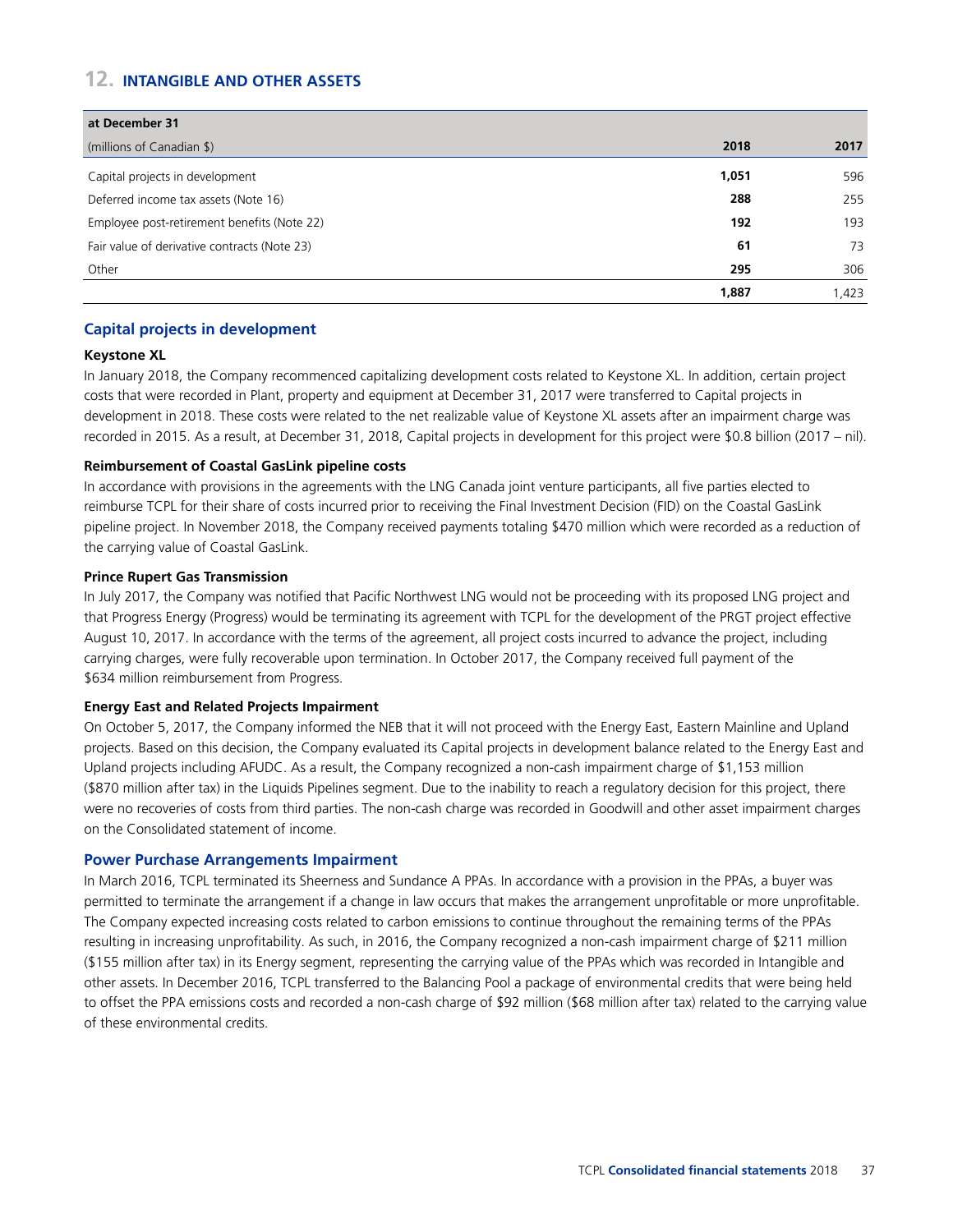# **13. NOTES PAYABLE**

|                                                   |                               | 2018                                                                       | 2017                          |                                                                            |
|---------------------------------------------------|-------------------------------|----------------------------------------------------------------------------|-------------------------------|----------------------------------------------------------------------------|
| (millions of Canadian \$, unless otherwise noted) | Outstanding at<br>December 31 | Weighted<br>Average<br><b>Interest Rate</b><br>per Annum<br>at December 31 | Outstanding at<br>December 31 | Weighted<br>Average<br><b>Interest Rate</b><br>per Annum<br>at December 31 |
| Canada                                            | 2.117                         | 2.5%                                                                       | 884                           | 1.6%                                                                       |
| U.S. (2018 - US\$448; 2017 - US\$688)             | 611                           | 3.1%                                                                       | 862                           | $2.2\%$                                                                    |
| Mexico (2018 - US\$25; 2017 - MXN\$275)           | 34                            | 3.3%                                                                       | 17                            | 8.0%                                                                       |
|                                                   | 2.762                         |                                                                            | .763                          |                                                                            |

At December 31, 2018, Notes payable consists of short-term borrowings in Canada by TCPL, in the U.S. by TransCanada PipeLine USA Ltd. (TCPL USA) and TransCanada American Investments Ltd. (TAIL), and in Mexico by a Mexican subsidiary.

At December 31, 2018, total committed revolving and demand credit facilities were \$12.9 billion (2017 – \$11.0 billion). When drawn, interest on these lines of credit is charged at negotiated floating rates of Canadian and U.S. banks, and at other negotiated financial bases. These unsecured credit facilities included the following:

| at December 31                         |                                                                                                                                                                   |                  |                                   |                           |                                   |
|----------------------------------------|-------------------------------------------------------------------------------------------------------------------------------------------------------------------|------------------|-----------------------------------|---------------------------|-----------------------------------|
|                                        | (billions of Canadian \$, unless otherwise noted)                                                                                                                 |                  | 2018                              |                           | 2017                              |
| <b>Borrower</b>                        | <b>Description</b>                                                                                                                                                | <b>Matures</b>   | <b>Total</b><br><b>Facilities</b> | <b>Unused</b><br>Capacity | <b>Total</b><br><b>Facilities</b> |
|                                        | Committed, syndicated, revolving, extendible, senior unsecured credit facilities <sup>1</sup> :                                                                   |                  |                                   |                           |                                   |
| <b>TCPL</b>                            | Supports TCPL's Canadian dollar commercial paper<br>program and for general corporate purposes                                                                    | December<br>2023 | 3.0                               | 3.0                       | 3.0                               |
| <b>TCPL/TCPL USA/</b><br>Columbia/TAIL | Supports TCPL, TCPL USA and TAIL's U.S. dollar<br>commercial paper programs and is used for general<br>corporate purposes of the borrowers, quaranteed<br>by TCPL | December<br>2019 | <b>US 4.5</b>                     | <b>US 4.5</b>             |                                   |
| <b>TCPL/TCPL USA/</b><br>Columbia/TAIL | Used for general corporate purposes of the<br>borrowers, quaranteed by TCPL                                                                                       | December<br>2021 | <b>US 1.0</b>                     | <b>US 1.0</b>             |                                   |
| <b>TCPL</b>                            | Supports TCPL's U.S. dollar commercial paper<br>program and for general corporate purposes                                                                        |                  |                                   |                           | <b>US 2.0</b>                     |
| <b>TCPL USA</b>                        | Used for TCPL USA general corporate purposes,<br>quaranteed by TCPL                                                                                               |                  |                                   |                           | <b>US 1.0</b>                     |
| Columbia                               | Used for Columbia general corporate purposes,<br>guaranteed by TCPL                                                                                               |                  |                                   |                           | <b>US 1.0</b>                     |
| <b>TAIL</b>                            | Supports TAIL's U.S. dollar commercial paper<br>program and for general corporate purposes,<br>guaranteed by TCPL                                                 |                  |                                   |                           | <b>US 0.5</b>                     |
|                                        | Demand senior unsecured revolving credit facilities <sup>1</sup> :                                                                                                |                  |                                   |                           |                                   |
| <b>TCPL/TCPL USA</b>                   | Supports the issuance of letters of credit and<br>provides additional liquidity, TCPL USA facility<br>quaranteed by TCPL                                          | Demand           | 2.1                               | 1.0                       | 1.9                               |
| Mexico subsidiary                      | Used for Mexico general corporate purposes,<br>quaranteed by TCPL                                                                                                 | Demand           | <b>MXN 5.0</b>                    | <b>MXN 4.5</b>            | <b>MXN 5.0</b>                    |

1 Provisions of various credit arrangements with the Company's subsidiaries can restrict their ability to declare and pay dividends or make distributions under certain circumstances. If such restrictions apply, they may, in turn, have an impact on the Company's ability to declare and pay dividends on common shares. These credit arrangements also require the Company to comply with various affirmative and negative covenants and maintain certain financial ratios. At December 31, 2018, the Company was in compliance with all debt covenants.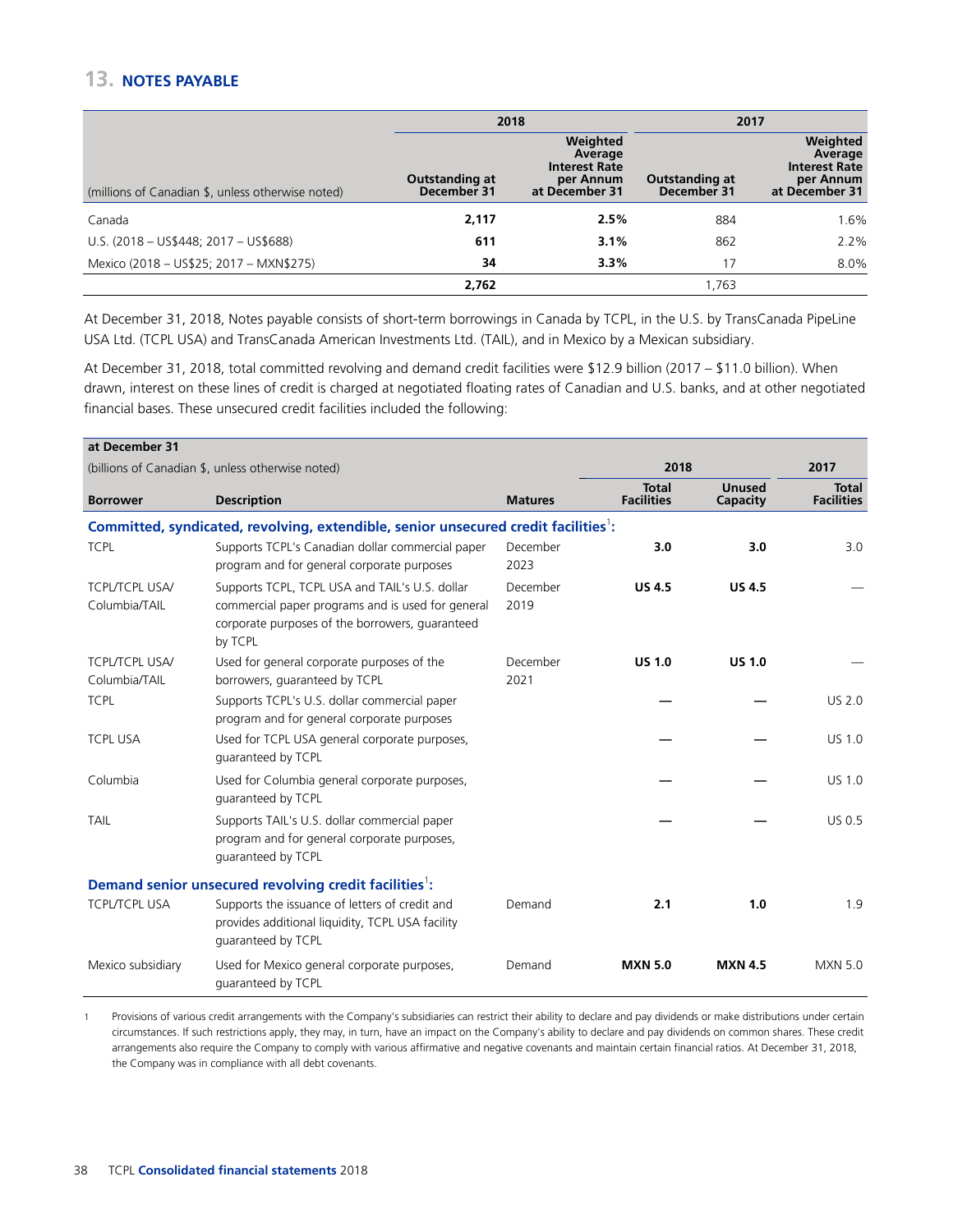For the year ended December 31, 2018, the cost to maintain the above facilities was \$12 million (2017 – \$7 million; 2016 – \$10 million).

At December 31, 2018, the Company's operated affiliates had an additional \$0.8 billion (2017 – \$0.4 billion) of undrawn capacity on committed credit facilities.

# **14. ACCOUNTS PAYABLE AND OTHER**

| at December 31                               |       |       |
|----------------------------------------------|-------|-------|
| (millions of Canadian \$)                    | 2018  | 2017  |
| Trade payables                               | 3,224 | 2,847 |
| Fair value of derivative contracts (Note 23) | 922   | 387   |
| Unredeemed shares of Columbia                | 357   | 312   |
| Regulatory liabilities (Note 10)             | 591   | 263   |
| Other                                        | 332   | 262   |
|                                              | 5,426 | 4,071 |

# **15. OTHER LONG-TERM LIABILITIES**

| at December 31                               |       |      |
|----------------------------------------------|-------|------|
| (millions of Canadian \$)                    | 2018  | 2017 |
| Employee post-retirement benefits (Note 22)  | 569   | 389  |
| Asset retirement obligations                 | 90    | 98   |
| Fair value of derivative contracts (Note 23) | 42    | 72   |
| Guarantees (Note 26)                         | 12    | 16   |
| Other                                        | 295   | 152  |
|                                              | 1,008 | 727  |

# **16. INCOME TAXES**

## **U.S. Tax Reform**

On December 22, 2017, the President of the United States signed H.R.1, the Tax Cuts and Jobs Act (U.S. Tax Reform or the Act) into law. As a result, among other things, the enacted U.S. federal corporate income tax rate was reduced from 35 per cent to 21 per cent effective January 1, 2018 and resulted in a remeasurement of existing deferred income tax assets and deferred income tax liabilities related to the Company's U.S. businesses to reflect the new lower income tax rate as at December 31, 2017.

For the Company's U.S. businesses not subject to RRA, the reduction in enacted income tax rates resulted in a decrease in net deferred income tax liabilities and a deferred income tax recovery of \$816 million in 2017. For the Company's U.S. businesses subject to RRA, the reduction in income tax rates resulted in a reduction in net deferred income tax liabilities and the recognition of a net regulatory liability of \$1,686 million on the Consolidated balance sheet at December 31, 2017.

Net deferred income tax liabilities related to the cumulative remeasurements of employee post-retirement benefits included in AOCI were also adjusted with a corresponding increase in deferred income tax expense of \$12 million in 2017.

Given the significance of the legislation, the U.S. Securities and Exchange Commission (SEC) staff issued guidance which allowed registrants to record provisional amounts at December 31, 2017 which may be adjusted as information becomes available, prepared or analyzed during a measurement period not to exceed one year. The SEC guidance summarized a three-step process to be applied at each reporting period to identify: (1) where the accounting is complete; (2) provisional amounts where the accounting is not yet complete, but a reasonable estimate has been determined; and (3) where a reasonable estimate cannot yet be determined and therefore income taxes are reflected in accordance with law prior to the enactment of the Act.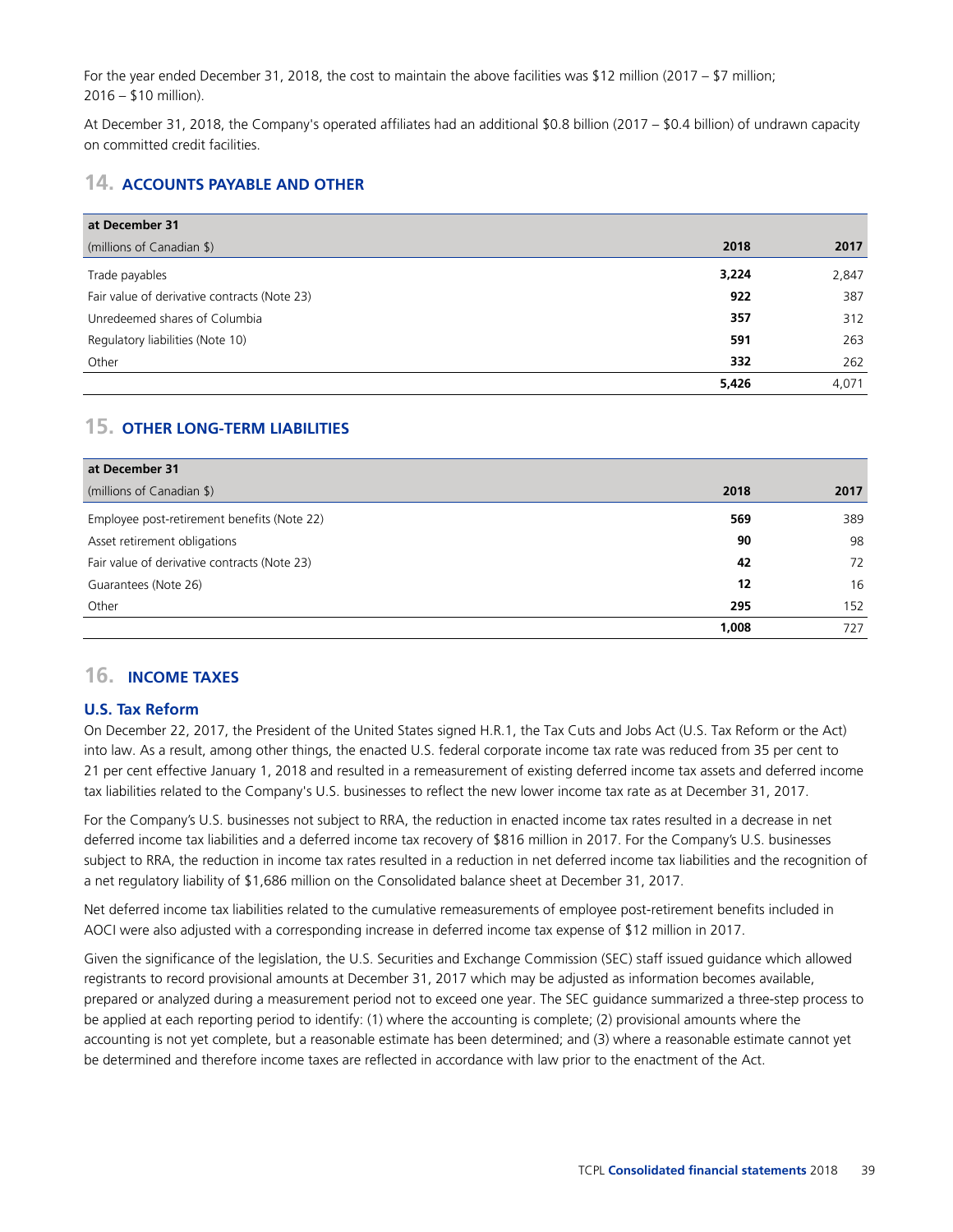At December 31, 2017, the Company considered amounts recorded related to U.S. Tax Reform to be reasonable estimates, however, certain amounts were provisional as the Company's interpretation, assessment and presentation of the impact of the tax law change were further clarified with additional guidance from regulatory, tax and accounting authorities received in 2018. With additional guidance provided during the one-year measurement period and upon finalizing its 2017 annual tax return for its U.S. businesses, in fourth quarter 2018 the Company recognized further adjustments to its deferred income tax liability and net regulatory liability balances as well as a deferred income tax recovery of \$52 million in fourth quarter 2018.

In addition, the 2018 FERC Actions established that, to the extent an entity's income tax allowance should be eliminated from rates, it must also eliminate its existing ADIT balance from its rate base. In accordance with the FERC Form 501-G and uncontested rate settlement filings, the ADIT balances for all pipelines held wholly or in part by TC PipeLines, LP were eliminated from their respective rate bases. As a result, net regulatory liabilities recorded for these assets pursuant to U.S. Tax Reform were written off, resulting in a further deferred income tax recovery of \$115 million in fourth quarter 2018.

Commencing January 1, 2018, the Company amortized the net regulatory liabilities, recorded per U.S. Tax Reform, using the Reverse South Georgia methodology. Under this methodology, rate-regulated entities determine and immediately begin recording amortization based on their composite depreciation rates. In 2018, amortization of these net regulatory liabilities in the amount of \$58 million was recorded and included in Revenues in the Consolidated statement of income. The net regulatory liability related to U.S. Tax Reform at December 31, 2018 was \$1,394 million (2017 – \$1,686 million).

Further to U.S. Tax Reform, the U.S. Treasury and the U.S. Internal Revenue Service issued proposed regulations in November and December of 2018 which provided administrative guidance and clarified certain aspects of the new laws with respect to interest deductibility, base erosion and anti-abuse tax, the new dividend received deduction and anti-hybrid rules. Based on the Company's review and analysis of these proposed regulations, no material adjustments were recorded in the 2018 Consolidated financial statements. The proposed regulations are complex and comprehensive, and considerable uncertainty continues to exist until the final regulations are released, which is expected to occur later in 2019. TCPL continues to review and analyze these proposed regulations as well as assess their potential impact on the Company.

### **Provision for Income Taxes**

| year ended December 31                          |       |       |      |
|-------------------------------------------------|-------|-------|------|
| (millions of Canadian \$)                       | 2018  | 2017  | 2016 |
| <b>Current</b>                                  |       |       |      |
| Canada                                          | 66    | 113   | 117  |
| Foreign                                         | 250   | 36    | 40   |
|                                                 | 316   | 149   | 157  |
| <b>Deferred</b>                                 |       |       |      |
| Canada                                          | 19    | (203) | 97   |
| Foreign                                         | 235   | 751   | 95   |
| Foreign – U.S. Tax Reform and 2018 FERC Actions | (167) | (804) |      |
|                                                 | 87    | (256) | 192  |
| <b>Income Tax Expense/(Recovery)</b>            | 403   | (107) | 349  |

## **Geographic Components of Income before Income Taxes**

| year ended December 31     |       |       |      |
|----------------------------|-------|-------|------|
| (millions of Canadian \$)  | 2018  | 2017  | 2016 |
| Canada                     | 317   | (408) | 304  |
| Foreign                    | 3.516 | 3.645 | 618  |
| Income before Income Taxes | 3,833 | 3,237 | 922  |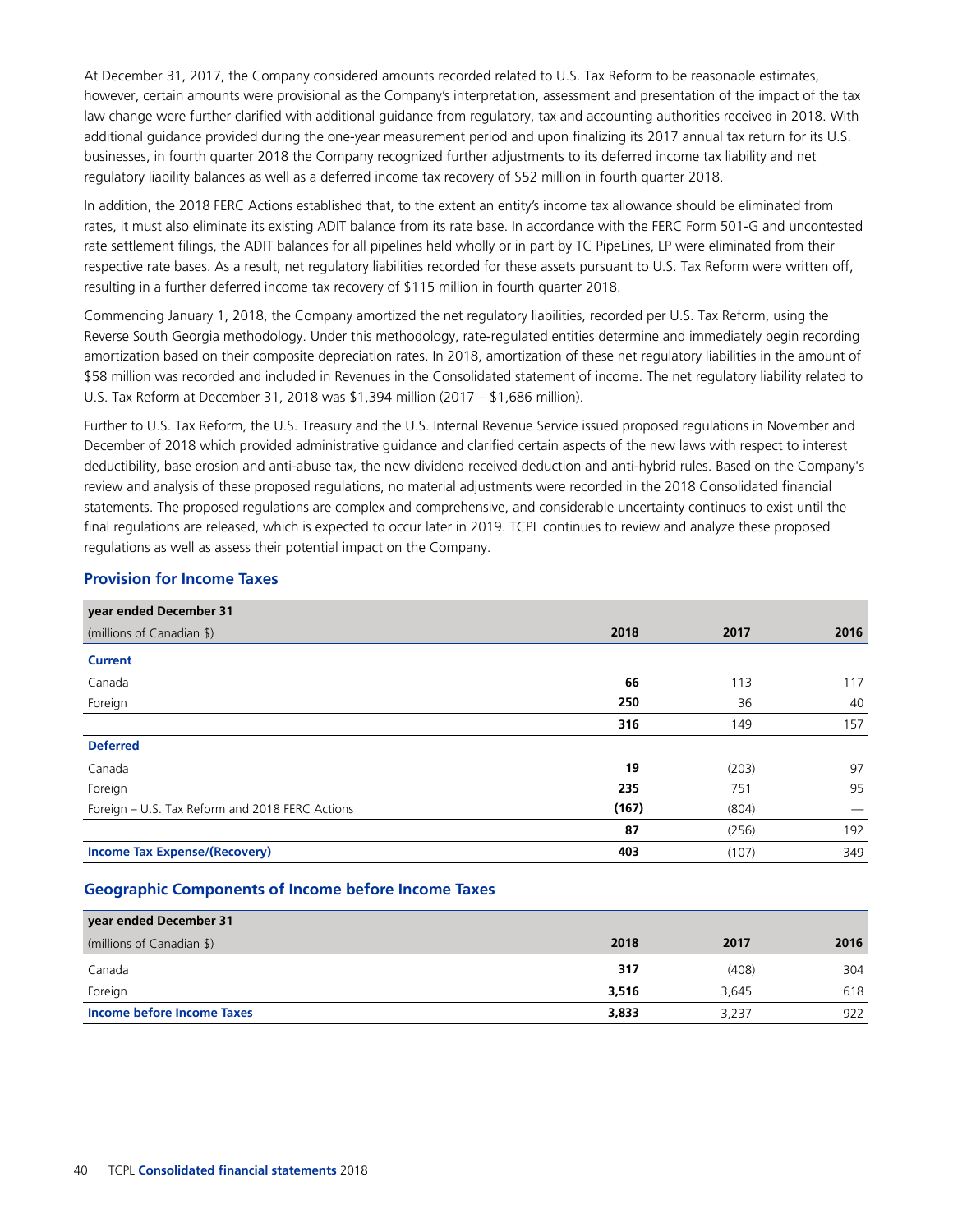# **Reconciliation of Income Tax Expense/(Recovery)**

| year ended December 31                                              |       |       |       |
|---------------------------------------------------------------------|-------|-------|-------|
| (millions of Canadian \$)                                           | 2018  | 2017  | 2016  |
| Income before income taxes                                          | 3,833 | 3,237 | 922   |
| Federal and provincial statutory tax rate                           | 27%   | 27%   | 27%   |
| Expected income tax expense                                         | 1,035 | 874   | 249   |
| U.S. Tax Reform and 2018 FERC Actions                               | (167) | (804) |       |
| Foreign income tax rate differentials                               | (432) | (81)  | (196) |
| Loss/(income) from equity investments and non-controlling interests | 50    | (64)  | (68)  |
| Income tax differential related to regulated operations             | (54)  | (42)  | 81    |
| Non-taxable portion of capital gains                                | (11)  | (42)  |       |
| Asset impairment charges <sup>1</sup>                               |       | 34    | 242   |
| Non-deductible amounts                                              |       | 4     | 18    |
| Other                                                               | (18)  | 14    | 23    |
| <b>Income Tax Expense/(Recovery)</b>                                | 403   | (107) | 349   |

<sup>1</sup> Net of nil (2017 – nil, 2016 – \$112 million) attributed to higher foreign tax rates.

# **Deferred Income Tax Assets and Liabilities**

| at December 31                                                                     |       |       |
|------------------------------------------------------------------------------------|-------|-------|
| (millions of Canadian \$)                                                          | 2018  | 2017  |
| <b>Deferred Income Tax Assets</b>                                                  |       |       |
| Tax loss and credit carryforwards                                                  | 1,238 | 1,365 |
| Difference in accounting and tax bases of impaired assets and assets held for sale | 574   | 651   |
| Regulatory and other deferred amounts                                              | 858   | 512   |
| Unrealized foreign exchange losses on long-term debt                               | 491   | 216   |
| Financial instruments                                                              |       | 10    |
| Other                                                                              | 258   | 180   |
|                                                                                    | 3,419 | 2,934 |
| Less: valuation allowance                                                          | 1,159 | 832   |
|                                                                                    | 2,260 | 2,102 |
| <b>Deferred Income Tax Liabilities</b>                                             |       |       |
| Difference in accounting and tax bases of plant, property and equipment and PPAs   | 6,449 | 6,240 |
| Equity investments                                                                 | 1,069 | 632   |
| Taxes on future revenue requirement                                                | 300   | 238   |
| Other                                                                              | 180   | 140   |
|                                                                                    | 7,998 | 7,250 |
| <b>Net Deferred Income Tax Liabilities</b>                                         | 5,738 | 5,148 |

The above deferred tax amounts have been classified in the Consolidated balance sheet as follows:

| at December 31                             |       |       |
|--------------------------------------------|-------|-------|
| (millions of Canadian \$)                  | 2018  | 2017  |
| <b>Deferred Income Tax Assets</b>          |       |       |
| Intangible and other assets (Note 12)      | 288   | 255   |
| <b>Deferred Income Tax Liabilities</b>     |       |       |
| Deferred income tax liabilities            | 6,026 | 5,403 |
| <b>Net Deferred Income Tax Liabilities</b> | 5,738 | 5,148 |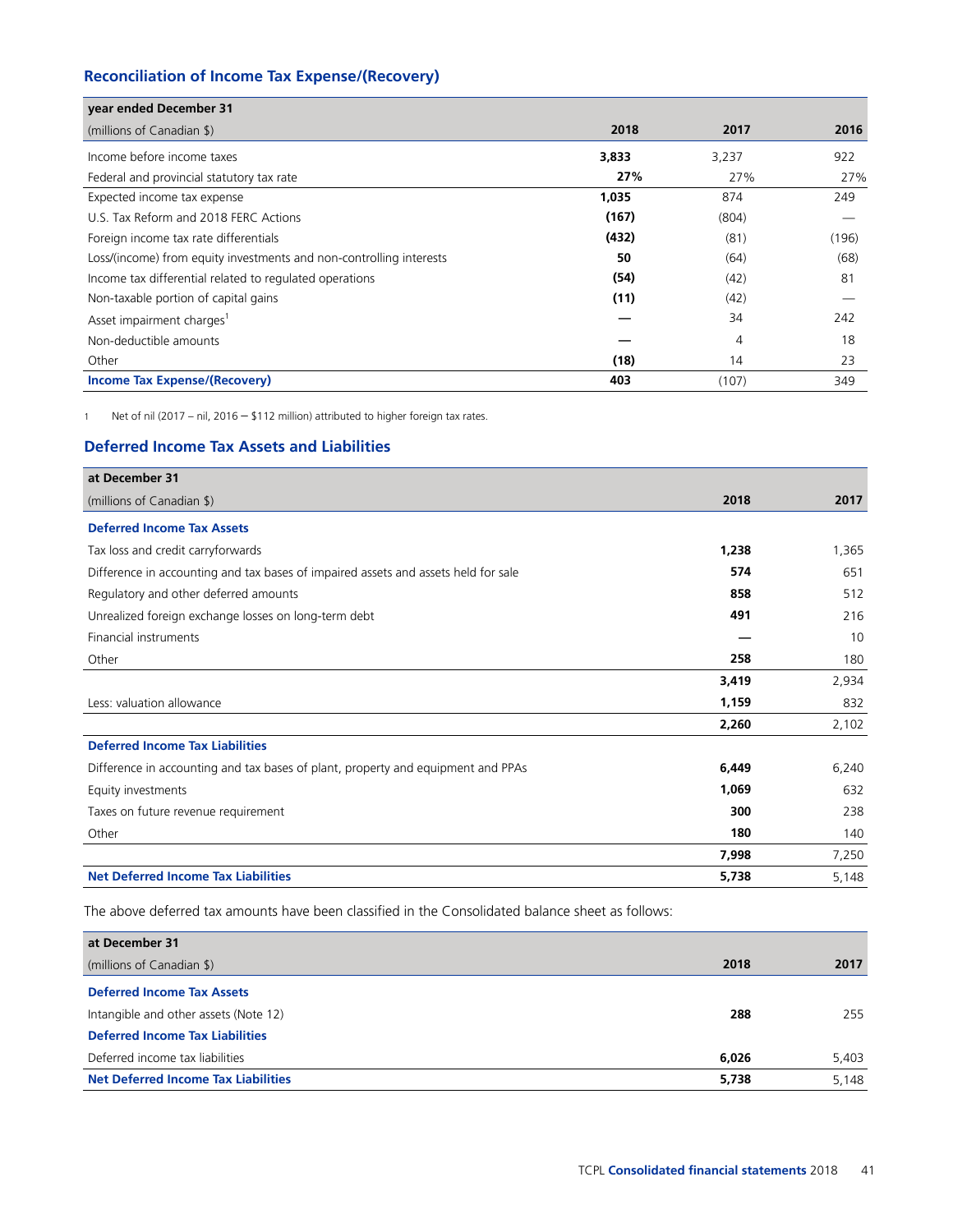At December 31, 2018, the Company has recognized the benefit of unused non-capital loss carryforwards of \$1,867 million (2017 – \$1,231 million) for federal and provincial purposes in Canada, which expire from 2030 to 2038. The Company has not recognized the benefit of capital loss carry forwards of \$821 million (2017 – \$668 million) for federal and provincial purposes in Canada. The Company also has recognized the benefit of Ontario minimum tax credits of \$91 million (2017 – \$82 million), which expire from 2026 to 2038.

At December 31, 2018, the Company has recognized the benefit of unused net operating loss carryforwards of US\$889 million (2017 – US\$1,800 million) for federal purposes in the U.S., which expire from 2029 to 2037. The Company has not recognized the benefit of unused net operating loss carryforwards of US\$706 million (2017 – US\$710 million) for federal purposes in the U.S. The Company also has recognized the benefit of alternative minimum tax credits of US\$1 million (2017 – US\$56 million).

At December 31, 2018, the Company has recognized the benefit of unused net operating loss carryforwards of US\$3 million (2017 – US\$7 million) in Mexico, which expire from 2024 to 2028.

### **Unremitted Earnings of Foreign Investments**

Income taxes have not been provided on the unremitted earnings of foreign investments that the Company does not intend to repatriate in the foreseeable future. Deferred income tax liabilities would have increased at December 31, 2018 by approximately \$619 million (2017 – \$569 million) if there had been a provision for these taxes.

#### **Income Tax Payments**

Income tax payments of \$338 million, net of refunds, were made in 2018 (2017 – payments, net of refunds, of \$247 million; 2016 – payments, net of refunds, of \$105 million).

### **Reconciliation of Unrecognized Tax Benefit**

Below is the reconciliation of the annual changes in the total unrecognized tax benefit:

| at December 31                                   |      |      |      |
|--------------------------------------------------|------|------|------|
| (millions of Canadian \$)                        | 2018 | 2017 | 2016 |
| Unrecognized tax benefit at beginning of year    | 13   | 15   | 13   |
| Gross increases - tax positions in prior years   | 13   |      | 3    |
| Gross decreases $-$ tax positions in prior years | (5)  | (1)  |      |
| Gross increases – tax positions in current year  |      |      |      |
| Settlement                                       |      |      | (1)  |
| Lapse of statutes of limitations                 | (3)  | (3)  | (2)  |
| <b>Unrecognized Tax Benefit at End of Year</b>   | 18   | 13   | 15   |

Subject to the results of audit examinations by taxing authorities and other legislative amendments, TCPL does not anticipate further adjustments to the unrecognized tax benefits during the next 12 months that would have a material impact on its financial statements.

TCPL and its subsidiaries are subject to either Canadian federal and provincial income tax, U.S. federal, state and local income tax or the relevant income tax in other international jurisdictions. The Company has substantially concluded all Canadian federal and provincial income tax matters for the years through 2010. Substantially all material U.S. federal, state and local income tax matters have been concluded for years through 2011.

TCPL's practice is to recognize interest and penalties related to income tax uncertainties in Income tax expense. Income tax expense for the year ended December 31, 2018 reflects nil of interest expense and nil for penalties (2017 – nil of interest expense and nil for penalties; 2016 – nil of interest expense and nil for penalties). At December 31, 2018, the Company had \$3 million accrued for interest expense and nil accrued for penalties (December 31, 2017 – \$4 million accrued for interest expense and nil accrued for penalties).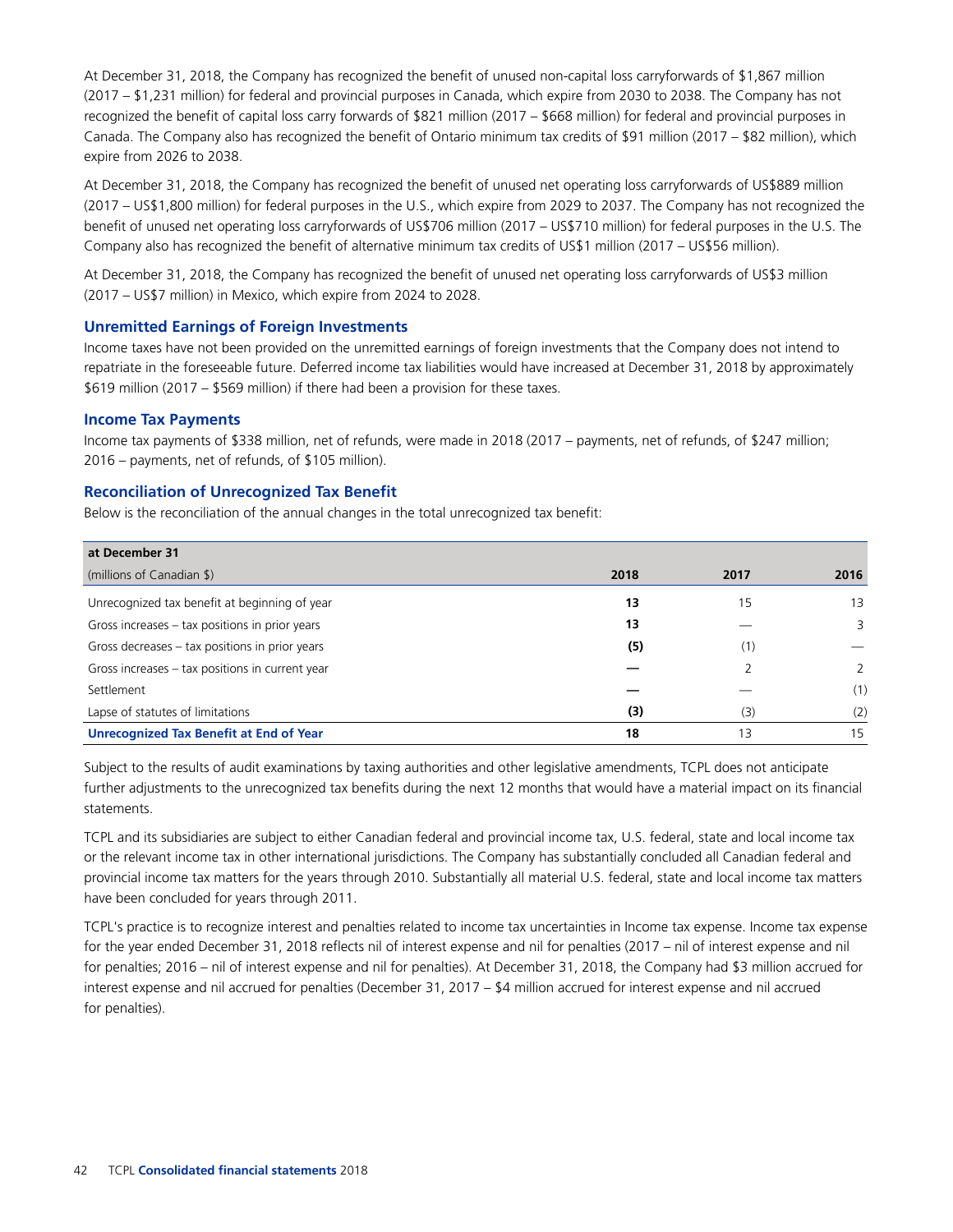# **17. LONG-TERM DEBT**

|                                                                                 |                                 | 2018                          |                                      | 2017                          |                                      |
|---------------------------------------------------------------------------------|---------------------------------|-------------------------------|--------------------------------------|-------------------------------|--------------------------------------|
| <b>Outstanding amounts</b><br>(millions of Canadian \$, unless otherwise noted) | <b>Maturity</b><br><b>Dates</b> | Outstanding at<br>December 31 | <b>Interest</b><br>Rate <sup>1</sup> | Outstanding at<br>December 31 | <b>Interest</b><br>Rate <sup>1</sup> |
| <b>TRANSCANADA PIPELINES LIMITED</b>                                            |                                 |                               |                                      |                               |                                      |
| Debentures                                                                      |                                 |                               |                                      |                               |                                      |
| Canadian                                                                        | 2019 to 2020                    | 350                           | 11.4%                                | 500                           | 10.8%                                |
| U.S. (2018 and 2017 - US\$400)                                                  | 2021                            | 546                           | 9.9%                                 | 501                           | 9.9%                                 |
| Medium Term Notes                                                               |                                 |                               |                                      |                               |                                      |
| Canadian                                                                        | 2019 to 2048                    | 7,504                         | 4.8%                                 | 6,504                         | 4.9%                                 |
| Senior Unsecured Notes                                                          |                                 |                               |                                      |                               |                                      |
| U.S. (2018 - US\$17,192; 2017 - US\$14,892)                                     | 2019 to 2049                    | 23,456                        | 5.1%                                 | 18,644                        | 5.1%                                 |
|                                                                                 |                                 | 31,856                        |                                      | 26,149                        |                                      |
| <b>NOVA GAS TRANSMISSION LTD.</b>                                               |                                 |                               |                                      |                               |                                      |
| Debentures and Notes                                                            |                                 |                               |                                      |                               |                                      |
| Canadian                                                                        | 2024                            | 100                           | 9.9%                                 | 100                           | 9.9%                                 |
| U.S. (2018 and 2017 - US\$200)                                                  | 2023                            | 273                           | 7.9%                                 | 250                           | 7.9%                                 |
| Medium Term Notes                                                               |                                 |                               |                                      |                               |                                      |
| Canadian                                                                        | 2025 to 2030                    | 504                           | 7.4%                                 | 504                           | 7.4%                                 |
| U.S. (2018 and 2017 - US\$33)                                                   | 2026                            | 44                            | 7.5%                                 | 41                            | 7.5%                                 |
|                                                                                 |                                 | 921                           |                                      | 895                           |                                      |
| <b>COLUMBIA PIPELINE GROUP, INC.</b>                                            |                                 |                               |                                      |                               |                                      |
| Senior Unsecured Notes                                                          |                                 |                               |                                      |                               |                                      |
| U.S. $(2018 - US$2,250; 2017 - US$2,750)^2$                                     | 2020 to 2045                    | 3,070                         | 4.4%                                 | 3,443                         | 4.0%                                 |
| TC PIPELINES, LP                                                                |                                 |                               |                                      |                               |                                      |
| Unsecured Loan Facility                                                         |                                 |                               |                                      |                               |                                      |
| U.S. (2018 - US\$40; 2017 - US\$185)                                            | 2021                            | 55                            | 3.8%                                 | 232                           | 2.7%                                 |
| Unsecured Term Loan                                                             |                                 |                               |                                      |                               |                                      |
| U.S. (2018 - US\$500; 2017 - US\$670) <sup>3</sup>                              | 2022                            | 682                           | 3.6%                                 | 839                           | 2.7%                                 |
| Senior Unsecured Notes                                                          |                                 |                               |                                      |                               |                                      |
| U.S. (2018 and 2017 - US\$1,200)                                                | 2021 to 2027                    | 1,637                         | 4.4%                                 | 1,502                         | 4.4%                                 |
|                                                                                 |                                 | 2,374                         |                                      | 2,573                         |                                      |
| <b>ANR PIPELINE COMPANY</b>                                                     |                                 |                               |                                      |                               |                                      |
| Senior Unsecured Notes                                                          |                                 |                               |                                      |                               |                                      |
| U.S. (2018 and 2017 - US\$672)                                                  | 2021 to 2026                    | 918                           | 7.2%                                 | 842                           | 7.2%                                 |
| <b>GAS TRANSMISSION NORTHWEST LLC</b>                                           |                                 |                               |                                      |                               |                                      |
| Unsecured Term Loan                                                             |                                 |                               |                                      |                               |                                      |
| U.S. $(2018 - US$35; 2017 - US$55)$                                             | 2019                            | 48                            | 3.3%                                 | 69                            | 1.1%                                 |
| Senior Unsecured Notes                                                          |                                 |                               |                                      |                               |                                      |
| U.S. (2018 and 2017 - US\$250)                                                  | 2020 to 2035                    | 341                           | 5.6%                                 | 313                           | 5.6%                                 |
|                                                                                 |                                 | 389                           |                                      | 382                           |                                      |
| <b>GREAT LAKES GAS TRANSMISSION LIMITED PARTNERSHIP</b>                         |                                 |                               |                                      |                               |                                      |
| Senior Unsecured Notes                                                          |                                 |                               |                                      |                               |                                      |
| U.S. $(2018 - US$240; 2017 - US$259)$                                           | 2021 to 2030                    | 327                           | 7.7%                                 | 324                           | 7.7%                                 |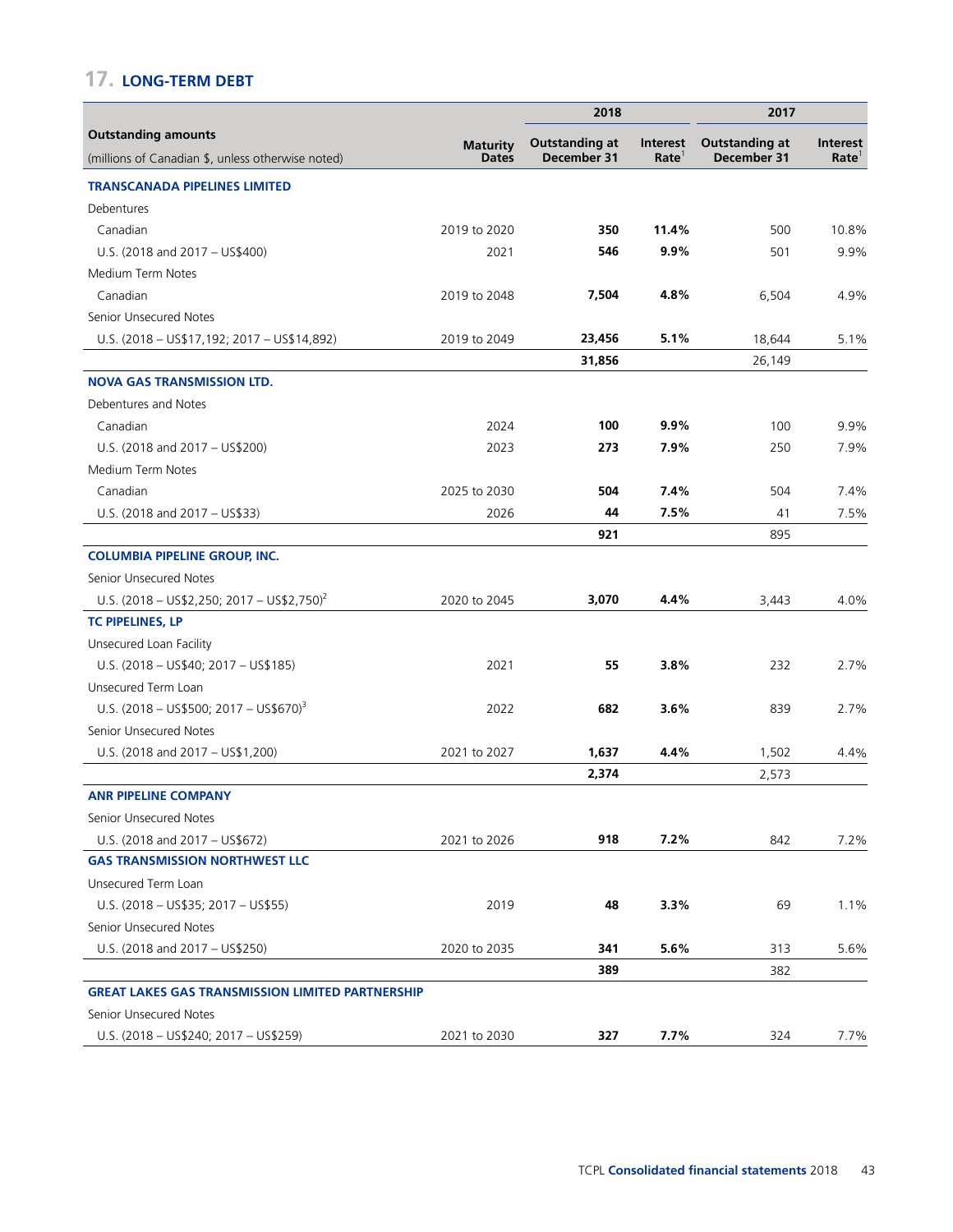|                                                   |                 | 2018                  |                   | 2017                  |                   |
|---------------------------------------------------|-----------------|-----------------------|-------------------|-----------------------|-------------------|
| <b>Outstanding amounts</b>                        | <b>Maturity</b> | <b>Outstanding at</b> | Interest          | <b>Outstanding at</b> | Interest          |
| (millions of Canadian \$, unless otherwise noted) | <b>Dates</b>    | December 31           | Rate <sup>1</sup> | December 31           | Rate <sup>1</sup> |
| <b>PORTLAND NATURAL GAS TRANSMISSION SYSTEM</b>   |                 |                       |                   |                       |                   |
| Unsecured Loan Facility                           |                 |                       |                   |                       |                   |
| U.S. $(2018 - US$19; 2017 - nil)$                 | 2023            | 26                    | 3.6%              |                       |                   |
| Senior Secured Notes <sup>4</sup>                 |                 |                       |                   |                       |                   |
| U.S. $(2018 - nil; 2017 - US$30)$                 |                 |                       |                   | 38                    | 6.0%              |
|                                                   |                 | 26                    |                   | 38                    |                   |
| <b>TUSCARORA GAS TRANSMISSION COMPANY</b>         |                 |                       |                   |                       |                   |
| Unsecured Term Loan                               |                 |                       |                   |                       |                   |
| U.S. $(2018 - US$24; 2017 - US$25)$               | 2020            | 33                    | 3.5%              | 31                    | 1.1%              |
| <b>NORTH BAJA PIPELINE, LLC</b>                   |                 |                       |                   |                       |                   |
| Unsecured Term Loan                               |                 |                       |                   |                       |                   |
| U.S. $(2018 - US$50; 2017 - nil)$                 | 2021            | 68                    | 3.5%              |                       |                   |
|                                                   |                 | 39,982                |                   | 34,677                |                   |
| Current portion of long-term debt                 |                 | (3, 462)              |                   | (2,866)               |                   |
| Unamortized debt discount and issue costs         |                 | (241)                 |                   | (174)                 |                   |
| Fair value adjustments <sup>5</sup>               |                 | 230                   |                   | 238                   |                   |
|                                                   |                 | 36,509                |                   | 31,875                |                   |

1 Interest rates are the effective interest rates except for those pertaining to long-term debt issued for the Company's Canadian regulated natural gas operations, in which case the weighted average interest rate is presented as approved by the regulators. The effective interest rate is calculated by discounting the expected future interest payments, adjusted for loan fees, premium and discounts. Weighted average and effective interest rates are stated as at the respective outstanding dates.

2 Certain subsidiaries of Columbia have guaranteed the principal payments of Columbia's senior unsecured notes. Each guarantor of Columbia's obligations is required to comply with covenants under the debt indenture and in the event of default, the guarantors would be obligated to pay the principal and related interest.

3 The US\$500 million term loan facility was amended in September 2017 to extend the maturity dates from 2018 to 2022.

4 These notes were secured by shipper transportation contracts, existing and new guarantees, letters of credit and collateral requirements.

5 The fair value adjustments include \$232 million (2017 – \$242 million) related to the acquisition of Columbia. The fair value adjustments also include a decrease of \$2 million (2017 – \$4 million) related to hedged interest rate risk. Refer to Note 23, Risk management and financial instruments, for further information.

### **Principal Repayments**

At December 31, 2018, principal repayments for the next five years on the Company's long-term debt are approximately as follows:

| (millions of Canadian \$)              | 2019  | 2020  | 2021  | 2022  | 2023 |
|----------------------------------------|-------|-------|-------|-------|------|
| Principal repayments on long-term debt | 3.465 | 2.834 | 2.098 | ?.100 | .930 |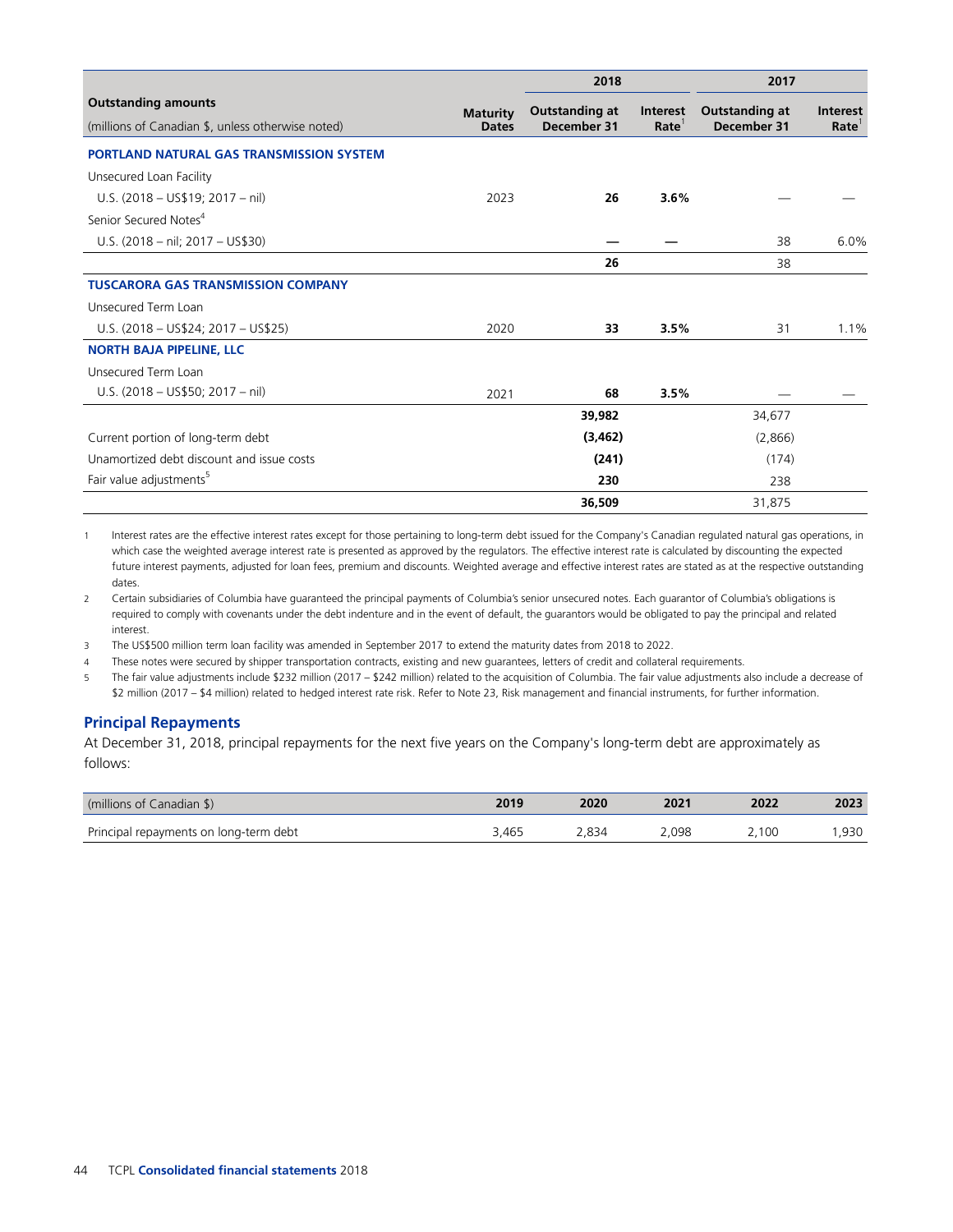# **Long-Term Debt Issued**

The Company issued long-term debt over the three years ended December 31, 2018 as follows:

| (millions of Canadian \$, unless otherwise noted) |                   |                                          |                      |               |                      |
|---------------------------------------------------|-------------------|------------------------------------------|----------------------|---------------|----------------------|
| Company                                           | <b>Issue Date</b> | <b>Type</b>                              | <b>Maturity Date</b> | <b>Amount</b> | <b>Interest Rate</b> |
| <b>TRANSCANADA PIPELINES LIMITED</b>              |                   |                                          |                      |               |                      |
|                                                   | October 2018      | Senior Unsecured Notes                   | March 2049           | US 1,000      | 5.10%                |
|                                                   | October 2018      | Senior Unsecured Notes                   | May 2028             | <b>US 400</b> | 4.25% 1              |
|                                                   | <b>July 2018</b>  | Medium Term Notes                        | <b>July 2048</b>     | 800           | 4.18%                |
|                                                   | <b>July 2018</b>  | Medium Term Notes                        | March 2028           | 200           | 3.39% 2              |
|                                                   | May 2018          | Senior Unsecured Notes                   | May 2028             | US 1,000      | 4.25%                |
|                                                   | May 2018          | Senior Unsecured Notes                   | May 2048             | US 1,000      | 4.875%               |
|                                                   | May 2018          | Senior Unsecured Notes                   | May 2038             | <b>US 500</b> | 4.75%                |
|                                                   | November 2017     | Senior Unsecured Notes                   | November 2019        | <b>US 550</b> | Floating             |
|                                                   | November 2017     | Senior Unsecured Notes                   | November 2019        | <b>US 700</b> | 2.125%               |
|                                                   | September 2017    | Medium Term Notes                        | March 2028           | 300           | 3.39%                |
|                                                   | September 2017    | Medium Term Notes                        | September 2047       | 700           | 4.33%                |
|                                                   | June 2016         | Acquisition Bridge Facility <sup>3</sup> | June 2018            | US 5,213      | Floating             |
|                                                   | June 2016         | Medium Term Notes                        | <b>July 2023</b>     | 300           | 3.69% 4              |
|                                                   | June 2016         | Medium Term Notes                        | June 2046            | 700           | 4.35%                |
|                                                   | January 2016      | Senior Unsecured Notes                   | January 2026         | <b>US 850</b> | 4.875%               |
|                                                   | January 2016      | Senior Unsecured Notes                   | January 2019         | <b>US 400</b> | 3.125%               |
| <b>NORTH BAJA PIPELINE, LLC</b>                   |                   |                                          |                      |               |                      |
|                                                   | December 2018     | Unsecured Term Loan                      | December 2021        | <b>US 50</b>  | Floating             |
| <b>PORTLAND NATURAL GAS TRANSMISSION SYSTEM</b>   |                   |                                          |                      |               |                      |
|                                                   | April 2018        | Unsecured Loan Facility                  | April 2023           | <b>US 19</b>  | Floating             |
| <b>TUSCARORA GAS TRANSMISSION COMPANY</b>         |                   |                                          |                      |               |                      |
|                                                   | August 2017       | Unsecured Term Loan                      | August 2020          | <b>US 25</b>  | Floating             |
|                                                   | April 2016        | Unsecured Term Loan                      | April 2019           | <b>US 10</b>  | Floating             |
| TC PIPELINES, LP                                  |                   |                                          |                      |               |                      |
|                                                   | May 2017          | Senior Unsecured Notes                   | May 2027             | <b>US 500</b> | 3.90%                |
| <b>TRANSCANADA PIPELINE USA LTD.</b>              |                   |                                          |                      |               |                      |
|                                                   | June 2016         | Acquisition Bridge Facility <sup>3</sup> | June 2018            | US 1,700      | Floating             |
| <b>ANR PIPELINE COMPANY</b>                       |                   |                                          |                      |               |                      |
|                                                   | June 2016         | Senior Unsecured Notes                   | June 2026            | <b>US 240</b> | 4.14%                |

1 Reflects coupon rate on re-opening of a pre-existing senior unsecured notes issue. The notes were issued at a discount to par, resulting in a re-issuance yield of 4.439 per cent.

2 Reflects coupon rate on re-opening of a pre-existing medium term notes (MTN) issue. The MTNs were issued at a discount to par, resulting in a re-issuance yield of 3.41 per cent.

3 These facilities were put in place to finance a portion of the Columbia acquisition and bear interest at LIBOR plus an applicable margin. Proceeds from the issuance of common shares in fourth quarter 2016 and proceeds from the sale of the U.S. Northeast power assets were used to fully retire the remaining acquisition bridge facilities in second quarter 2017.

4 Reflects coupon rate on re-opening of a pre-existing MTN issue. The MTNs were issued at premium to par, resulting in a re-issuance yield of 2.69 per cent.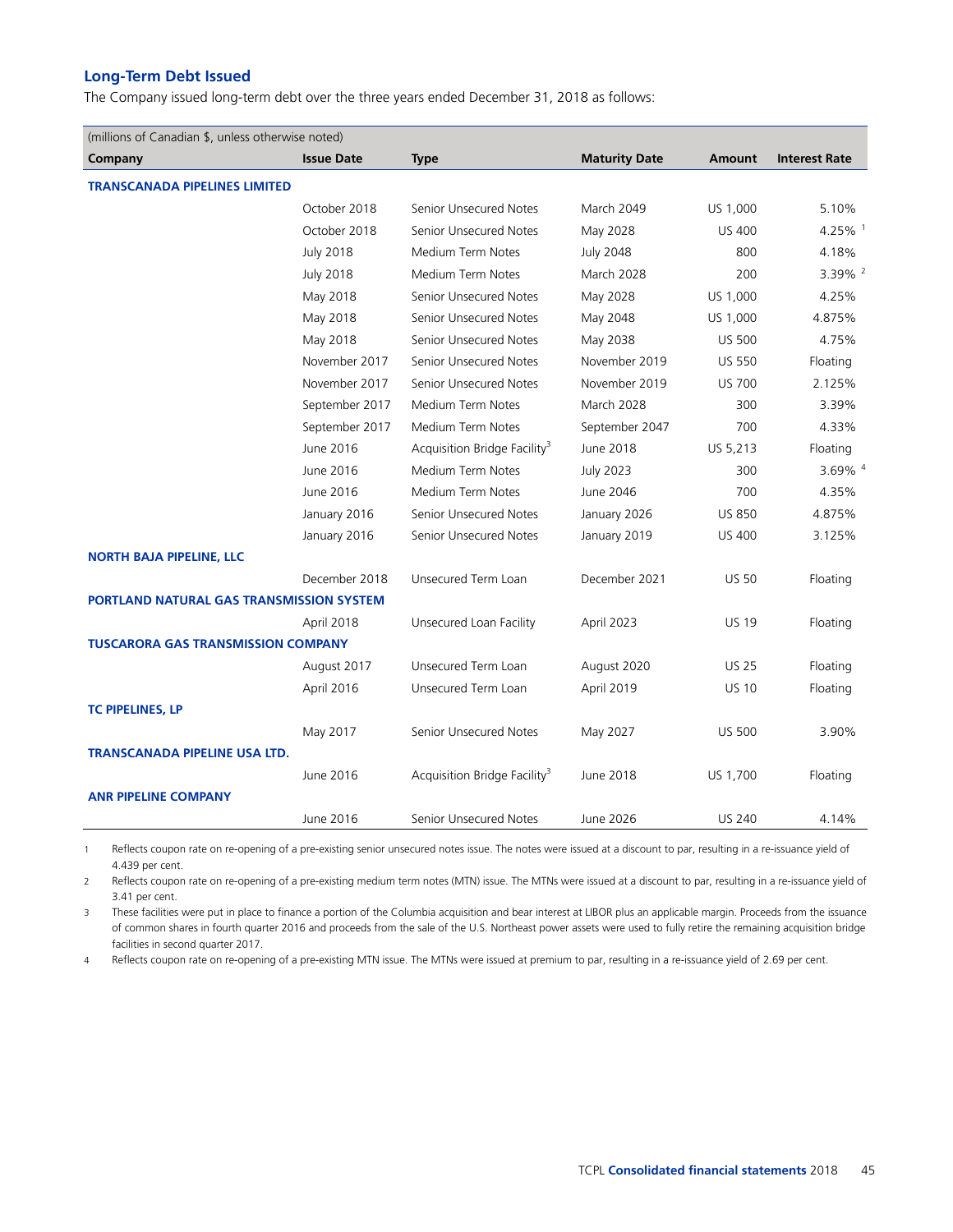# **Long-Term Debt Retired**

The Company retired/repaid long-term debt over the three years ended December 31, 2018 as follows:

| (millions of Canadian \$, unless otherwise noted)       |                                      |                                          |               |                      |
|---------------------------------------------------------|--------------------------------------|------------------------------------------|---------------|----------------------|
| Company                                                 | Retirement/<br><b>Repayment Date</b> | <b>Type</b>                              | <b>Amount</b> | <b>Interest Rate</b> |
| <b>TRANSCANADA PIPELINES LIMITED</b>                    |                                      |                                          |               |                      |
|                                                         | August 2018                          | Senior Unsecured Notes                   | <b>US 850</b> | 6.50%                |
|                                                         | March 2018                           | Debentures                               | 150           | 9.45%                |
|                                                         | January 2018                         | Senior Unsecured Notes                   | <b>US 500</b> | 1.875%               |
|                                                         | January 2018                         | Senior Unsecured Notes                   | <b>US 250</b> | Floating             |
|                                                         | December 2017                        | Debentures                               | 100           | 9.80%                |
|                                                         | November 2017                        | Senior Unsecured Notes                   | US 1,000      | 1.625%               |
|                                                         | June 2017                            | Acquisition Bridge Facility <sup>1</sup> | US 1,513      | Floating             |
|                                                         | February 2017                        | Acquisition Bridge Facility <sup>1</sup> | <b>US 500</b> | Floating             |
|                                                         | January 2017                         | Medium Term Notes                        | 300           | 5.10%                |
|                                                         | November 2016                        | Acquisition Bridge Facility <sup>1</sup> | US 3,200      | Floating             |
|                                                         | October 2016                         | Medium Term Notes                        | 400           | 4.65%                |
|                                                         | June 2016                            | Senior Unsecured Notes                   | <b>US 84</b>  | 7.69%                |
|                                                         | June 2016                            | Senior Unsecured Notes                   | <b>US 500</b> | Floating             |
|                                                         | January 2016                         | Senior Unsecured Notes                   | <b>US 750</b> | 0.75%                |
| <b>TC PIPELINES, LP</b>                                 |                                      |                                          |               |                      |
|                                                         | December 2018                        | Unsecured Term Loan                      | <b>US 170</b> | Floating             |
| <b>COLUMBIA PIPELINE GROUP, INC.</b>                    |                                      |                                          |               |                      |
|                                                         | June 2018                            | Senior Unsecured Notes                   | <b>US 500</b> | 2.45%                |
| PORTLAND NATURAL GAS TRANSMISSION SYSTEM                |                                      |                                          |               |                      |
|                                                         | May 2018                             | Senior Secured Notes                     | <b>US 18</b>  | 5.90%                |
| <b>GREAT LAKES GAS TRANSMISSION LIMITED PARTNERSHIP</b> |                                      |                                          |               |                      |
|                                                         | March 2018                           | Senior Unsecured Notes                   | <b>US9</b>    | 6.73%                |
| <b>TUSCARORA GAS TRANSMISSION COMPANY</b>               |                                      |                                          |               |                      |
|                                                         | August 2017                          | Senior Secured Notes                     | <b>US 12</b>  | 3.82%                |
| <b>TRANSCANADA PIPELINE USA LTD.</b>                    |                                      |                                          |               |                      |
|                                                         | June 2017                            | Acquisition Bridge Facility <sup>1</sup> | <b>US 630</b> | Floating             |
|                                                         | April 2017                           | Acquisition Bridge Facility <sup>1</sup> | US 1,070      | Floating             |
| <b>NOVA GAS TRANSMISSION LTD.</b>                       |                                      |                                          |               |                      |
|                                                         | February 2016                        | Debentures                               | 225           | 12.20%               |

1 These facilities were put in place to finance a portion of the Columbia acquisition and were fully retired in second quarter 2017.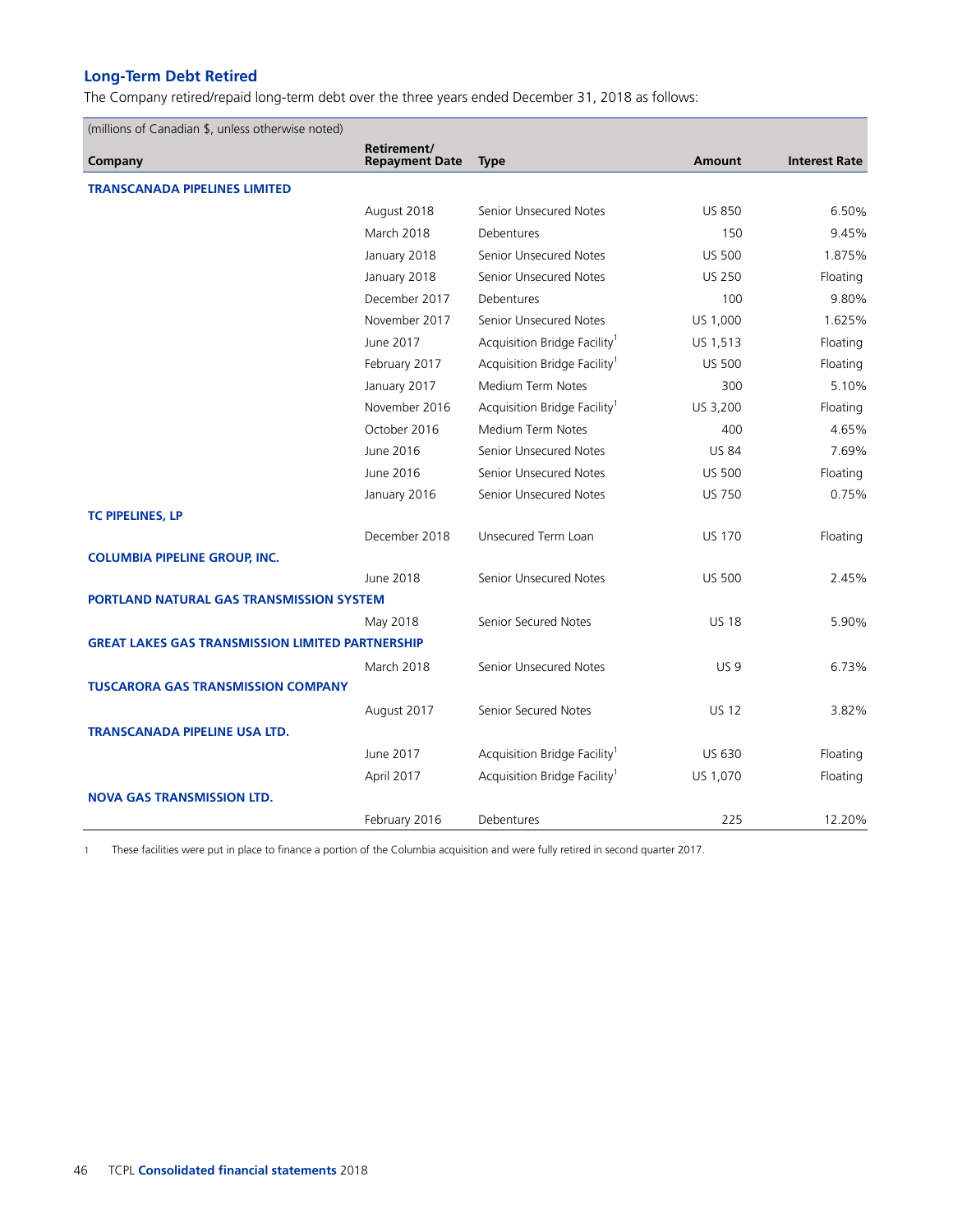### **Interest Expense**

Interest expense in the three years ended December 31 was as follows:

| year ended December 31                                |       |       |       |
|-------------------------------------------------------|-------|-------|-------|
| (millions of Canadian \$)                             | 2018  | 2017  | 2016  |
| Interest on long-term debt                            | 1,877 | 1,794 | 1,765 |
| Interest on junior subordinated notes                 | 391   | 348   | 180   |
| Interest on short-term debt                           | 187   | 101   | 56    |
| Capitalized interest                                  | (124) | (173) | (176) |
| Amortization and other financial charges <sup>1</sup> | 48    | 67    | 102   |
|                                                       | 2,379 | 2.137 | 1,927 |

Amortization and other financial charges includes amortization of transaction costs and debt discounts calculated using the effective interest method and changes in the fair value of derivatives used to manage the Company's exposure to changes in interest rates.

The Company made interest payments of \$2,268 million in 2018 (2017 – \$2,055 million; 2016 – \$1,757 million) on long-term debt, junior subordinated notes and short-term debt, net of interest capitalized.

# **18. JUNIOR SUBORDINATED NOTES**

|                                                                              |                         | 2018                          |                                          | 2017                          |                                          |  |
|------------------------------------------------------------------------------|-------------------------|-------------------------------|------------------------------------------|-------------------------------|------------------------------------------|--|
| Outstanding loan amount<br>(millions of Canadian \$, unless otherwise noted) | <b>Maturity</b><br>Date | Outstanding at<br>December 31 | <b>Effective</b><br><b>Interest Rate</b> | Outstanding at<br>December 31 | <b>Effective</b><br><b>Interest Rate</b> |  |
| <b>TRANSCANADA PIPELINES LIMITED<sup>2</sup></b>                             |                         |                               |                                          |                               |                                          |  |
| US\$1,000 notes issued 2007 at 6.35% <sup>3</sup>                            | 2067                    | 1.364                         | $5.6\%$                                  | 1,252                         | $5.0\%$                                  |  |
| US\$750 notes issued 2015 at 5.875% <sup>4,5</sup>                           | 2075                    | 1.024                         | 6.5%                                     | 939                           | 5.9%                                     |  |
| US\$1,200 notes issued 2016 at 6.125% <sup>4,5</sup>                         | 2076                    | 1.637                         | 7.2%                                     | 1,502                         | 6.6%                                     |  |
| US\$1,500 notes issued 2017 at 5.55% <sup>4,5</sup>                          | 2077                    | 2,047                         | 6.2%                                     | 1,878                         | 5.6%                                     |  |
| \$1,500 notes issued 2017 at 4.90% <sup>4,5</sup>                            | 2077                    | 1,500                         | 5.5%                                     | 1,500                         | 5.1%                                     |  |
|                                                                              |                         | 7,572                         |                                          | 7,071                         |                                          |  |
| Unamortized debt discount and issue costs                                    |                         | (64)                          |                                          | (64)                          |                                          |  |
|                                                                              |                         | 7,508                         |                                          | 7,007                         |                                          |  |

1 The effective interest rate is calculated by discounting the expected future interest payments using the coupon rate and any estimated future rate resets, adjusted for loan fees and discounts.

2 The Junior subordinated notes are subordinated in right of payment to existing and future senior indebtedness or other obligations of TCPL.

3 In May 2017, Junior subordinated notes of US\$1 billion converted from a fixed rate of 6.35 per cent to a floating rate that is reset quarterly to the three month LIBOR plus 2.21 per cent.

4 The Junior subordinated notes were issued to TransCanada Trust, a financing trust subsidiary wholly-owned by TCPL. While the obligations of the Trust are fully and unconditionally guaranteed by TCPL on a subordinated basis, the Trust is not consolidated in TCPL's financial statements since TCPL does not have a variable interest in the Trust and the only substantive assets of the Trust are junior subordinated notes of TCPL.

5 The coupon rate is initially a fixed interest rate for the first ten years and converts to a floating rate thereafter.

In March 2017, TransCanada Trust (the Trust) issued US\$1.5 billion of Trust Notes – Series 2017-A to third party investors with a fixed interest rate of 5.30 per cent for the first ten years converting to a floating rate thereafter. All of the proceeds of the issuance by the Trust were loaned to TCPL for US\$1.5 billion of junior subordinated notes of TCPL at an initial fixed rate of 5.55 per cent, including a 0.25 per cent administration charge. The rate will reset commencing March 2027 until March 2047 to the then three month LIBOR plus 3.458 per cent per annum; from March 2047 until March 2077, the interest rate will reset to the then three month LIBOR plus 4.208 per cent per annum. The junior subordinated notes are redeemable at TCPL's option at any time on or after March 15, 2027 at 100 per cent of the principal amount plus accrued and unpaid interest to the date of redemption.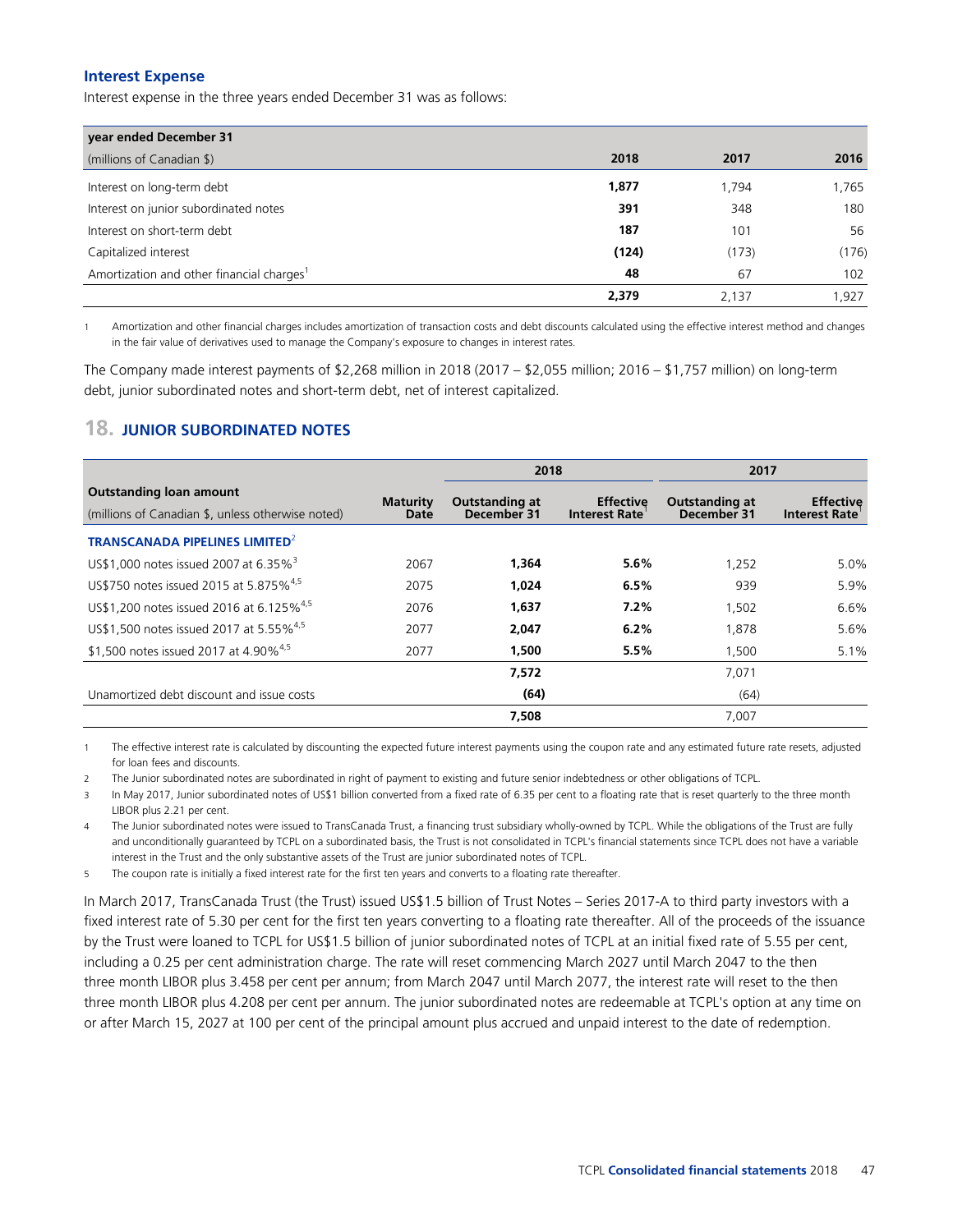In May 2017, the Trust issued \$1.5 billion of Trust Notes – Series 2017-B to third party investors with a fixed interest rate of 4.65 per cent for the first ten years converting to a floating rate thereafter. All of the proceeds of the issuance by the Trust were loaned to TCPL for \$1.5 billion of junior subordinated notes of TCPL at an initial fixed rate of 4.90 per cent, including a 0.25 per cent administration charge. The rate will reset commencing May 2027 until May 2047 to the then three month Bankers' Acceptance rate plus 3.33 per cent per annum; from May 2047 until May 2077, the interest rate will reset to the then three month Bankers' Acceptance rate plus 4.08 per cent per annum. The junior subordinated notes are redeemable at TCPL's option at any time on or after May 18, 2027 at 100 per cent of the principal amount plus accrued and unpaid interest to the date of redemption.

In August 2016, the Trust issued US\$1.2 billion of Trust Notes – Series 2016-A to third party investors at a fixed interest rate of 5.875 per cent for the first ten years, converting to a floating rate thereafter. All of the issuance proceeds of the Trust were loaned to TCPL for US\$1.2 billion of junior subordinated notes of TCPL at an initial fixed rate of 6.125 per cent, including a 0.25 per cent administration charge. The rate will reset commencing August 2026 until August 2046 to the then three month LIBOR plus 4.89 per cent per annum; from August 2046 to August 2076 the interest rate will reset to the then three month LIBOR plus 5.64 per cent per annum. The junior subordinated notes are redeemable at TCPL's option at any time on or after August 15, 2026 at 100 per cent of the principal amount plus accrued and unpaid interest to the date of redemption.

Pursuant to the terms of the Trust Notes and related agreements, in certain circumstances (1) TCPL may issue deferral preferred shares to holders of the Trust Notes in lieu of interest; and (2) TransCanada and TCPL would be prohibited from declaring or paying dividends on or redeeming their outstanding preferred shares (or, if none are outstanding, their respective common shares) until all deferral preferred shares are redeemed by TCPL. The Trust Notes may also be automatically exchanged for preferred shares of TCPL upon certain kinds of bankruptcy and insolvency events. All of these preferred shares would rank equally with any other outstanding first preferred shares of TCPL.

# **19. NON-CONTROLLING INTERESTS**

The Company's Non-controlling interests included in the Consolidated balance sheet are as follows:

| at December 31                               |       |      |
|----------------------------------------------|-------|------|
| (millions of Canadian \$)                    | 2018  | 2017 |
| Non-controlling interest in TC PipeLines, LP | 1,655 | ,852 |

The Company's Net (loss)/income attributable to non-controlling interests included in the Consolidated statement of income are as follows:

| year ended December 31                                                            |       |      |      |
|-----------------------------------------------------------------------------------|-------|------|------|
| (millions of Canadian \$)                                                         | 2018  | 2017 | 2016 |
| Non-controlling interest in TC PipeLines, LP                                      | (185) | 220  | 215  |
| Non-controlling interest in Portland Natural Gas Transmission System <sup>1</sup> |       |      | 20   |
| Non-controlling interest in Columbia Pipeline Partners $LP^2$                     |       |      | 17   |
|                                                                                   | (185) | 238  | 252  |

Non-controlling interest in 2017 for the period January 1 to May 31 when TCPL sold its remaining interest in Portland to TC PipeLines, LP. Refer to Note 25, Acquisitions and dispositions for further information.

2 Non-controlling interest up to February 17, 2017 acquisition of all publicly held common units of Columbia Pipeline Partners LP.

## **TC PipeLines, LP**

During 2018, the non-controlling interest in TC PipeLines, LP increased from 74.3 per cent to 74.5 per cent due to periodic issuances of common units in TC PipeLines, LP to third parties under an at-the-market issuance program. In 2017, the non-controlling interest in TC PipeLines, LP ranged between 73.2 per cent and 74.3 per cent, and in 2016, between 72.0 per cent and 73.2 per cent.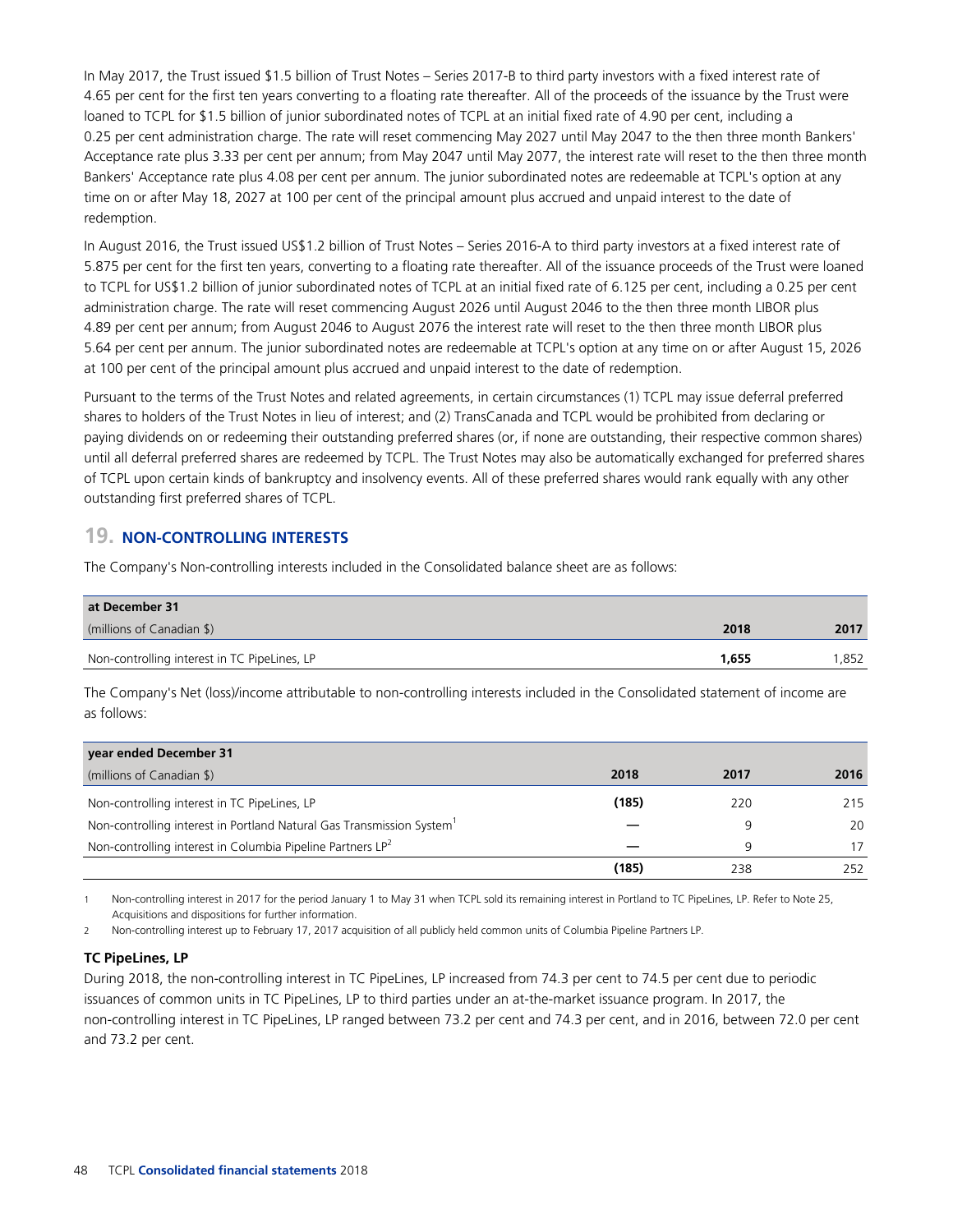### **Portland Natural Gas Transmission System**

On June 1, 2017, TCPL sold its remaining 11.81 per cent directly held interest in Portland to TC PipeLines, LP and, as a result, at December 31, 2017 and 2018, non-controlling interest in Portland was nil. On January 1, 2016, TCPL sold 49.9 per cent of Portland to TC PipeLines, LP. Refer to Note 25, Acquisitions and dispositions for further information.

### **Columbia Pipeline Partners LP**

On July 1, 2016, TCPL acquired Columbia, which included a 53.5 per cent non-controlling interest in Columbia Pipeline Partners LP (CPPL). On February 17, 2017, TCPL acquired all outstanding publicly held common units of CPPL at a price of US\$17.00 and a stub period distribution payment of US\$0.10 per common unit for an aggregate transaction value of US\$921 million. As this was a transaction between entities under common control, it was recognized in equity.

At December 31, 2016, the entire \$1,073 million (US\$799 million) of TCPL's non-controlling interest in CPPL was recorded as Common units subject to rescission or redemption on the Consolidated balance sheet. The Company classified this non-controlling interest outside of equity as the potential redemption rights of the units were not within the control of the Company.

## **Common Units of TC PipeLines, LP Subject to Rescission**

In connection with a late filing of an employee-related Form 8-K with the SEC, in March 2016, TC PipeLines, LP became ineligible to use the then effective shelf registration statement upon filing of its 2015 Annual Report. As a result, it was determined that the purchasers of the 1.6 million common units that were issued from March 8, 2016 to May 19, 2016 under the TC PipeLines, LP at-the-market issuance program may have had a rescission right for an amount equal to the purchase price paid for the units, plus statutory interest and less any distributions paid, upon the return of such units to TC PipeLines, LP within one year of purchase.

As a result, at December 31, 2016, \$106 million (US\$82 million) was recorded as Common units subject to rescission or redemption on the Consolidated balance sheet. The Company classified these 1.6 million common units outside equity because the potential rescission rights of the units were not within the control of the Company. At December 31, 2017, all rescission rights previously classified outside of equity had lapsed and been reclassified to equity. These rights expired one year from the date of purchase of each unit and no unitholder claimed or attempted to exercise any of these rescission rights while they remained outstanding.

# **20. COMMON SHARES**

|                                                 | <b>Number of Shares</b> | <b>Amount</b>             |
|-------------------------------------------------|-------------------------|---------------------------|
|                                                 | (thousands)             | (millions of Canadian \$) |
| Outstanding at January 1, 2016                  | 779,479                 | 16,320                    |
| Issuance of common shares for cash <sup>1</sup> | 79,656                  | 4,661                     |
| Outstanding at December 31, 2016                | 859,135                 | 20,981                    |
| Issuance of common shares for cash              | 12,499                  | 780                       |
| Outstanding at December 31, 2017                | 871,634                 | 21,761                    |
| Issuance of common shares for cash              | 15,572                  | 845                       |
| <b>Outstanding at December 31, 2018</b>         | 887,206                 | 22,606                    |

Proceeds of \$2.5 billion were used to finance the acquisition of Columbia and proceeds of \$2.0 billion were used to repay a portion of the US\$6.9 billion acquisition bridge facilities

## **Common Shares Issued and Outstanding**

The Company is authorized to issue an unlimited number of common shares without par value. TCPL issued the following common shares to TransCanada during 2018:

- 3.4 million shares on January 31, 2018 for proceeds of \$192 million
- 4.3 million shares on April 30, 2018 for proceeds of \$234 million
- 3.6 million shares on July 31, 2018 for proceeds of \$207 million
- 4.3 million shares on October 31, 2018 for proceeds of \$212 million.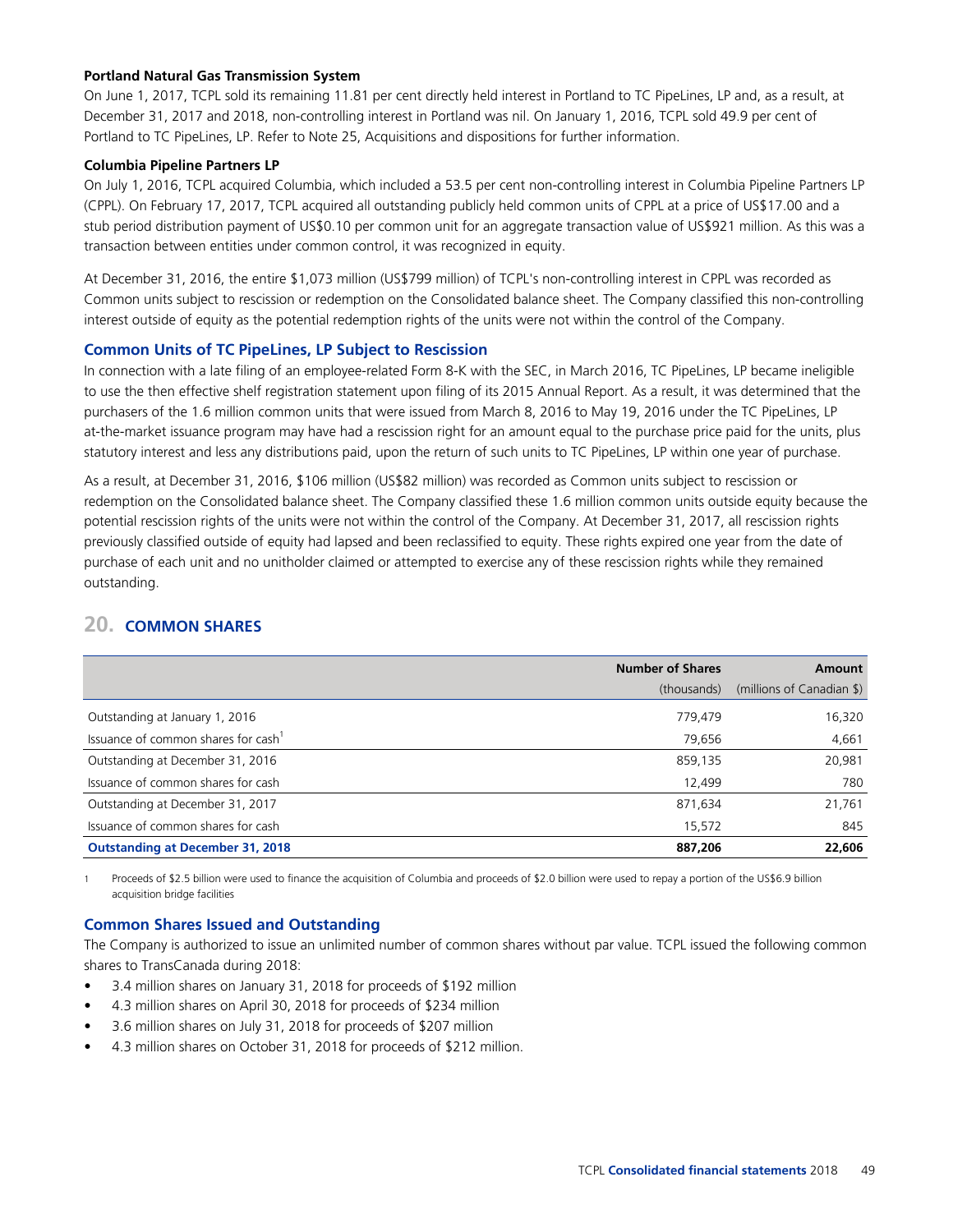# **Restrictions on Dividends**

Provisions of various credit arrangements with the Company's subsidiaries can restrict their ability to declare and pay dividends or make distributions under certain circumstances. If such restrictions apply, they may, in turn, have an impact on the Company's ability to declare and pay dividends on common shares. At December 31, 2018, the Company had no restrictions to declare or pay dividends.

# **Stock Options**

TransCanada's Stock Option Plan permits options for the purchase of TransCanada common shares to be awarded to certain employees, including officers. The contractual life of options granted is seven years. Options may be exercised at a price determined at the time the option is awarded and vest on the anniversary date in each of the three years following the award. Forfeiture of stock options results from their expiration and, if not previously vested, upon resignation or termination of the option holder's employment.

TransCanada used a binomial model for determining the fair value of options granted applying the following weighted average assumptions:

| year ended December 31             | 2018   | 2017   | 2016   |
|------------------------------------|--------|--------|--------|
| Weighted average fair value        | \$5.80 | \$7.22 | \$5.67 |
| Expected life (years) <sup>1</sup> | 5.7    | 5.7    | 5.8    |
| Interest rate                      | 2.1%   | 1.2%   | 0.7%   |
| Volatility <sup>2</sup>            | 16%    | 18%    | 21%    |
| Dividend yield                     | 4.2%   | 3.6%   | 4.9%   |
| Forfeiture rate <sup>3</sup>       |        |        | 5%     |

1 Expected life is based on historical exercise activity.

2 Volatility is derived based on the average of both the historical and implied volatility of the Company's common shares.

3 On January 1, 2017, TransCanada made an election to account for forfeitures when they occur as a result of new GAAP guidance.

The amount expensed for TransCanada stock options, with a corresponding increase in Additional paid-in capital, was \$13 million in 2018 (2017 – \$12 million; 2016 – \$15 million). At December 31, 2018, unrecognized compensation costs related to non-vested stock options was \$16 million. The cost is expected to be fully recognized over a three-year period.

The following table summarizes additional stock option information:

| year ended December 31                            |             |             |             |
|---------------------------------------------------|-------------|-------------|-------------|
| (millions of Canadian \$, unless otherwise noted) | 2018        | 2017        | 2016        |
| Total intrinsic value of options exercised        | 10          | 28          | 31          |
| Fair value of options that have vested            | 101         | 140         | 126         |
| Total options vested                              | 2.1 million | 2.3 million | 2.1 million |

As at December 31, 2018, the aggregate intrinsic value of the total options exercisable was \$8 million and the total intrinsic value of options outstanding was \$9 million.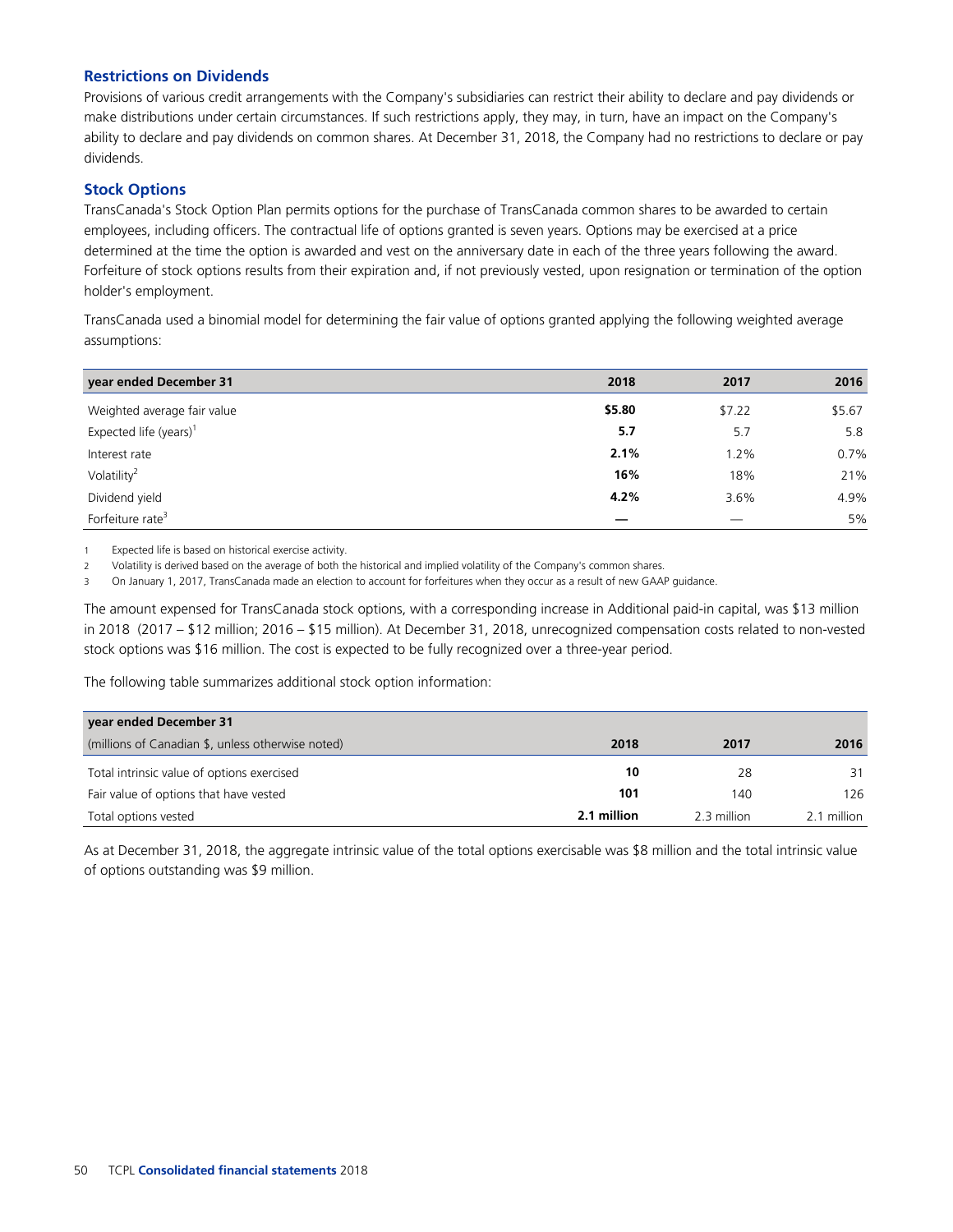# **21. OTHER COMPREHENSIVE INCOME/(LOSS) AND ACCUMULATED OTHER COMPREHENSIVE LOSS**

Components of OCI, including the portion attributable to non-controlling interests and related tax effects, are as follows:

| year ended December 31, 2018                                                                         | <b>Before Tax</b> | <b>Income Tax</b>      | Net of Tax |
|------------------------------------------------------------------------------------------------------|-------------------|------------------------|------------|
| (millions of Canadian \$)                                                                            | Amount            | Recovery/<br>(Expense) | Amount     |
| Foreign currency translation gains on net investment in foreign operations                           | 1.323             | 35                     | 1,358      |
| Change in fair value of net investment hedges                                                        | (57)              | 15                     | (42)       |
| Change in fair value of cash flow hedges                                                             | (14)              | 4                      | (10)       |
| Reclassification to net income of gains and losses on cash flow hedges                               | 27                | (6)                    | 21         |
| Unrealized actuarial gains and losses on pension and other post-retirement benefit<br>plans          | (153)             | 39                     | (114)      |
| Reclassification of actuarial gains and losses on pension and other post-retirement<br>benefit plans | 20                | (5)                    | 15         |
| Other comprehensive income on equity investments                                                     | 113               | (27)                   | 86         |
| <b>Other Comprehensive Income</b>                                                                    | 1.259             | 55                     | 1.314      |

| year ended December 31, 2017                                                                         | <b>Before Tax</b> | <b>Income Tax</b>      | Net of Tax |
|------------------------------------------------------------------------------------------------------|-------------------|------------------------|------------|
| (millions of Canadian \$)                                                                            | Amount            | Recovery/<br>(Expense) | Amount     |
| Foreign currency translation losses on net investment in foreign operations                          | (746)             | (3)                    | (749)      |
| Reclassification of foreign currency translation gains on disposal of foreign<br>operations          | (77)              |                        | (77)       |
| Change in fair value of cash flow hedges                                                             | 3                 |                        | 3          |
| Reclassification to net income of gains and losses on cash flow hedges                               | (3)               |                        | (2)        |
| Unrealized actuarial gains and losses on pension and other post-retirement benefit<br>plans          | (14)              | 3                      | (11)       |
| Reclassification of actuarial gains and losses on pension and other post-retirement<br>benefit plans | 21                | (5)                    | 16         |
| Other comprehensive loss on equity investments                                                       | (141)             | 35                     | (106)      |
| <b>Other Comprehensive Loss</b>                                                                      | (957)             | 31                     | (926)      |

| year ended December 31, 2016                                                                         | <b>Before Tax</b> | <b>Income Tax</b><br>Recovery/ | Net of Tax |
|------------------------------------------------------------------------------------------------------|-------------------|--------------------------------|------------|
| (millions of Canadian \$)                                                                            | Amount            | (Expense)                      | Amount     |
| Foreign currency translation gains on net investment in foreign operations                           | 3                 |                                | 3          |
| Change in fair value of net investment hedges                                                        | (14)              | 4                              | (10)       |
| Change in fair value of cash flow hedges                                                             | 44                | (14)                           | 30         |
| Reclassification to net income of gains and losses on cash flow hedges                               | 71                | (29)                           | 42         |
| Unrealized actuarial gains and losses on pension and other post-retirement benefit<br>plans          | (38)              | 12                             | (26)       |
| Reclassification of actuarial gains and losses on pension and other post-retirement<br>benefit plans | 22                | (6)                            | 16         |
| Other comprehensive loss on equity investments                                                       | (117)             | 30                             | (87)       |
| <b>Other Comprehensive Loss</b>                                                                      | (29)              | (3)                            | (32)       |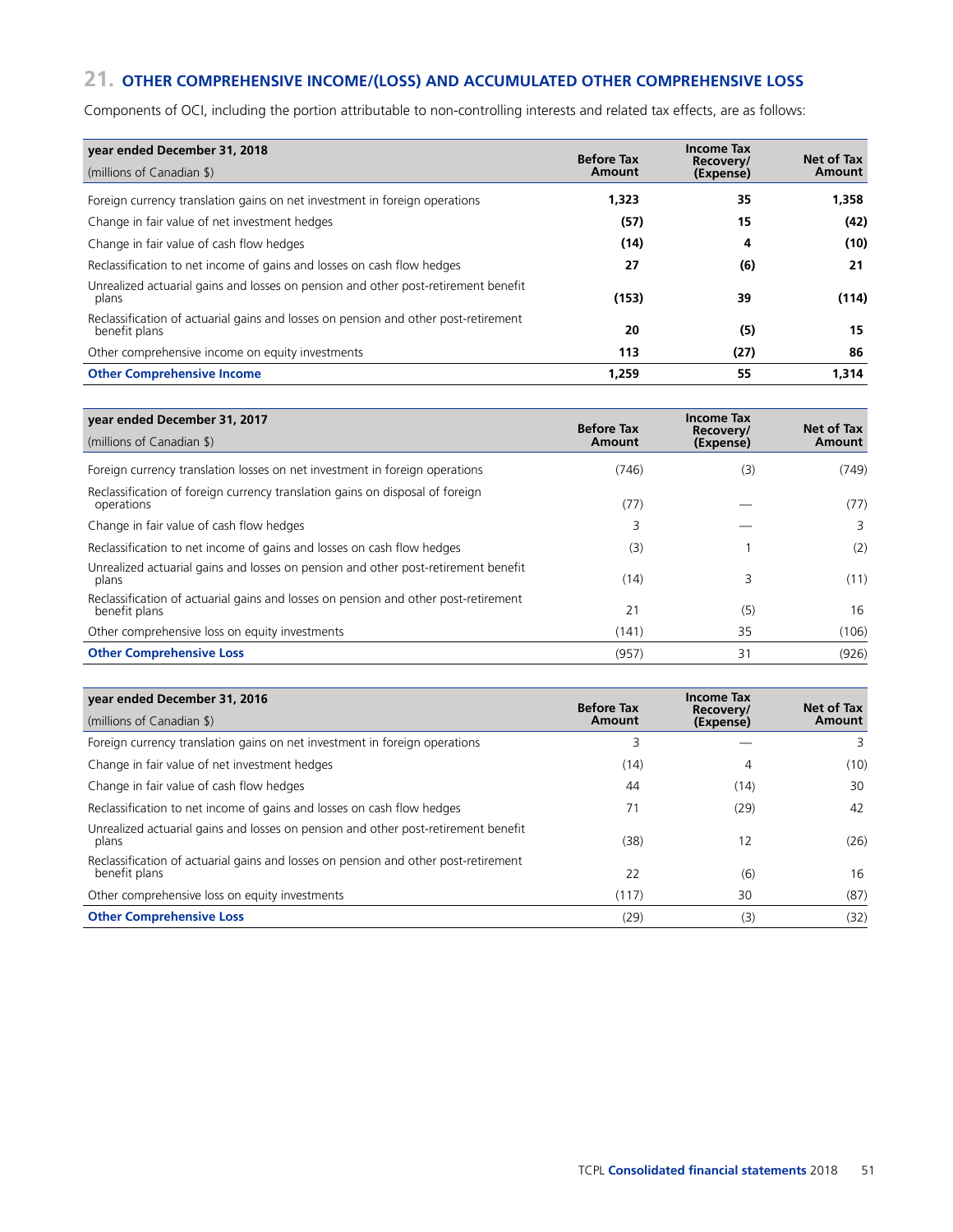### The changes in AOCI by component are as follows:

|                                                                                 | Currency<br><b>Translation</b><br><b>Adjustments</b> | Cash<br><b>Flow</b><br><b>Hedges</b> | <b>Pension and</b><br><b>Other Post-</b><br><b>Retirement</b><br><b>Benefit Plan</b><br><b>Adjustments</b> | <b>Equity</b><br><b>Investments</b> | Total <sup>'</sup> |
|---------------------------------------------------------------------------------|------------------------------------------------------|--------------------------------------|------------------------------------------------------------------------------------------------------------|-------------------------------------|--------------------|
| AOCI balance at January 1, 2016                                                 | (383)                                                | (97)                                 | (198)                                                                                                      | (261)                               | (939)              |
| Other comprehensive income/(loss) before reclassifications <sup>2</sup>         | 7                                                    | 27                                   | (26)                                                                                                       | (101)                               | (93)               |
| Amounts reclassified from AOCI                                                  |                                                      | 42                                   | 16                                                                                                         | 14                                  | 72                 |
| Net current period other comprehensive income/(loss)                            | 7                                                    | 69                                   | (10)                                                                                                       | (87)                                | (21)               |
| AOCI balance at December 31, 2016                                               | (376)                                                | (28)                                 | (208)                                                                                                      | (348)                               | (960)              |
| Other comprehensive (loss)/income before reclassifications <sup>2,3</sup>       | (590)                                                | (1)                                  | (11)                                                                                                       | (117)                               | (719)              |
| Amounts reclassified from AOCI                                                  | (77)                                                 | (2)                                  | 16                                                                                                         | 11                                  | (52)               |
| Net current period other comprehensive (loss)/income                            | (667)                                                | (3)                                  | 5                                                                                                          | (106)                               | (771)              |
| AOCI balance at December 31, 2017                                               | (1,043)                                              | (31)                                 | (203)                                                                                                      | (454)                               | (1,731)            |
| Other comprehensive income/(loss) before reclassifications <sup>2</sup>         | 1,150                                                | (9)                                  | (114)                                                                                                      | 72                                  | 1,099              |
| Amounts reclassified from AOCI <sup>4,5</sup>                                   |                                                      | 16                                   | 15                                                                                                         | 12                                  | 43                 |
| Net current period other comprehensive income/(loss)                            | 1,150                                                | 7                                    | (99)                                                                                                       | 84                                  | 1,142              |
| Reclassification of AOCI to retained earnings resulting from U.S.<br>Tax Reform |                                                      | 1                                    | (12)                                                                                                       | (6)                                 | (17)               |
| AOCI balance at December 31, 2018                                               | 107                                                  | (23)                                 | (314)                                                                                                      | (376)                               | (606)              |

1 All amounts are net of tax. Amounts in parentheses indicate losses recorded to OCI.

2 In 2018, other comprehensive income before reclassifications on currency translation adjustments and cash flow hedges are net of non-controlling interest gains of \$166 million (2017 – \$159 million losses; 2016 – \$14 million losses) and losses of \$1 million (2017 – \$4 million gains and 2016 – \$3 million gains), respectively.

3 Other comprehensive (loss)/income before reclassification on pension and other post-retirement benefit plan adjustments includes a \$27 million reduction on settlements and curtailments.

4 Losses related to cash flow hedges reported in AOCI and expected to be reclassified to net income in the next 12 months are estimated to be \$15 million (\$11 million, net of tax) at December 31, 2018. These estimates assume constant commodity prices, interest rates and foreign exchange rates over time, however, the amounts reclassified will vary based on the actual value of these factors at the date of settlement.

5 Amounts reclassified from AOCI on cash flow hedges and equity investments are net of non-controlling interest gains of \$5 million and \$2 million, respectively.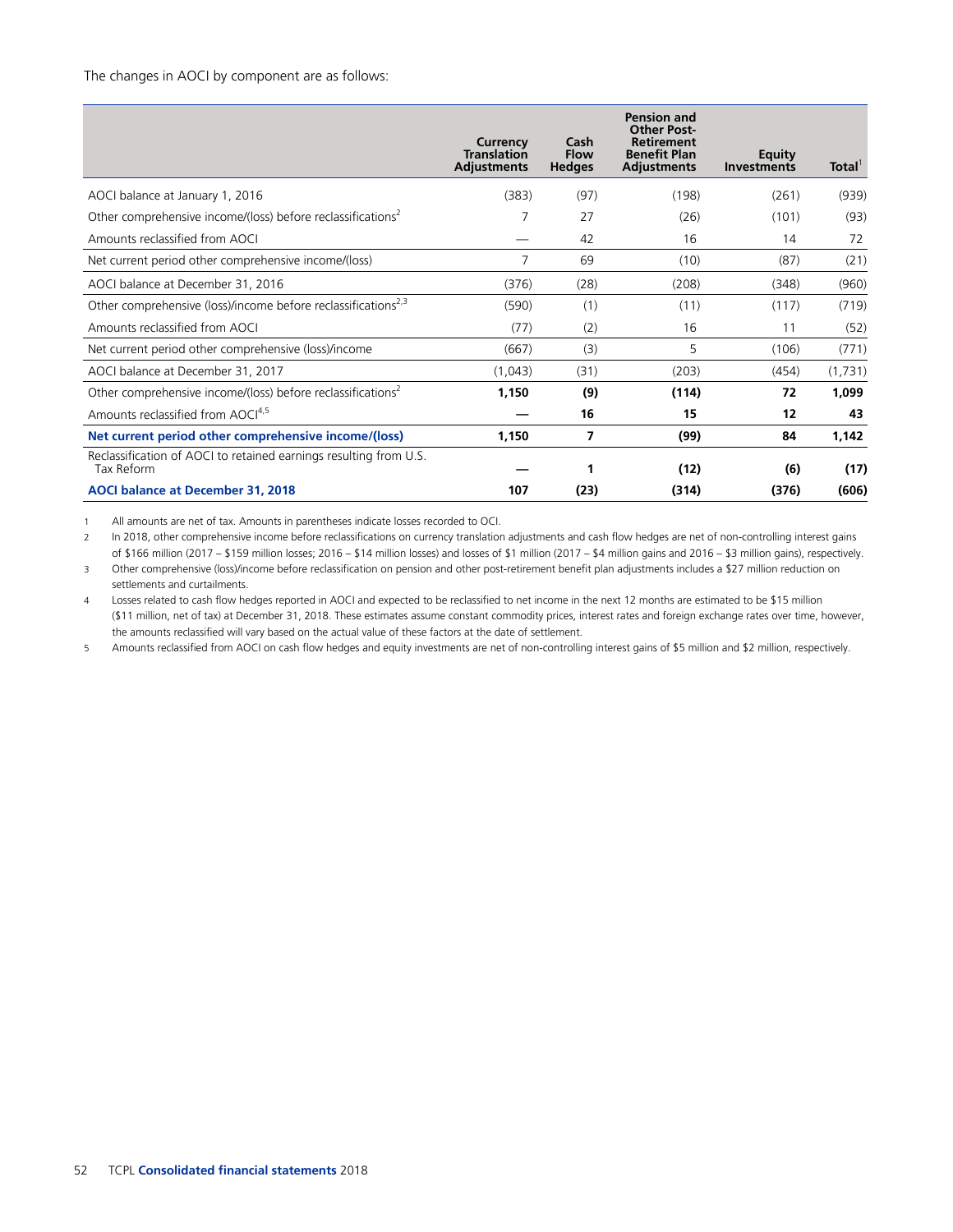Details about reclassifications out of AOCI into the Consolidated statement of income are as follows:

|                                                                                        | <b>Amounts Reclassified</b><br>From AOCI <sup>1</sup> |      |                          | <b>Affected Line Item</b>                    |
|----------------------------------------------------------------------------------------|-------------------------------------------------------|------|--------------------------|----------------------------------------------|
| year ended December 31                                                                 |                                                       |      |                          | in the Consolidated<br><b>Statement of</b>   |
| (millions of Canadian \$)                                                              | 2018                                                  | 2017 | 2016                     | Income                                       |
| Cash flow hedges                                                                       |                                                       |      |                          |                                              |
| Commodities                                                                            | (4)                                                   | 20   | (57)                     | Revenues (Energy)                            |
| Interest                                                                               | (18)                                                  | (17) | (14)                     | Interest expense                             |
|                                                                                        | (22)                                                  | 3    | (71)                     | Total before tax                             |
|                                                                                        | 6                                                     | (1)  | 29                       | Income tax expense                           |
|                                                                                        | (16)                                                  | 2    | (42)                     | Net of tax $1,3$                             |
| Pension and other post-retirement benefit plan adjustments                             |                                                       |      |                          |                                              |
| Amortization of actuarial gains and losses                                             | (16)                                                  | (15) | (22)                     | Plant operating costs and other <sup>2</sup> |
| Settlement charge                                                                      | (4)                                                   | (2)  | $\overline{\phantom{0}}$ | Plant operating costs and other <sup>2</sup> |
|                                                                                        | (20)                                                  | (17) | (22)                     | Total before tax                             |
|                                                                                        | 5                                                     | 5    | 6                        | Income tax expense                           |
|                                                                                        | (15)                                                  | (12) | (16)                     | Net of tax <sup>1</sup>                      |
| Equity investments                                                                     |                                                       |      |                          |                                              |
| Equity income                                                                          | (16)                                                  | (15) | (19)                     | Income from equity investments               |
|                                                                                        | 4                                                     | 4    | 5                        | Income tax expense                           |
|                                                                                        | (12)                                                  | (11) | (14)                     | Net of tax <sup>1,3</sup>                    |
| Currency translation adjustments                                                       |                                                       |      |                          |                                              |
| Realization of foreign currency translation gains on<br>disposal of foreign operations |                                                       | 77   |                          | Gain/(loss) on assets held for<br>sale/sold  |
|                                                                                        |                                                       |      |                          | Income tax expense                           |
|                                                                                        |                                                       | 77   |                          | Net of tax $1$                               |

1 Amounts in parentheses indicate expenses to the Consolidated statement of income.

2 These AOCI components are included in the computation of net benefit cost. Refer to Note 22, Employee post-retirement benefits for further information.

3 Amounts reclassified from AOCI on cash flow hedges and equity investments are net of non-controlling interest gains of \$5 million (2017 – nil , 2016 – nil) and \$2 million (2017 – nil, 2016 – nil), respectively.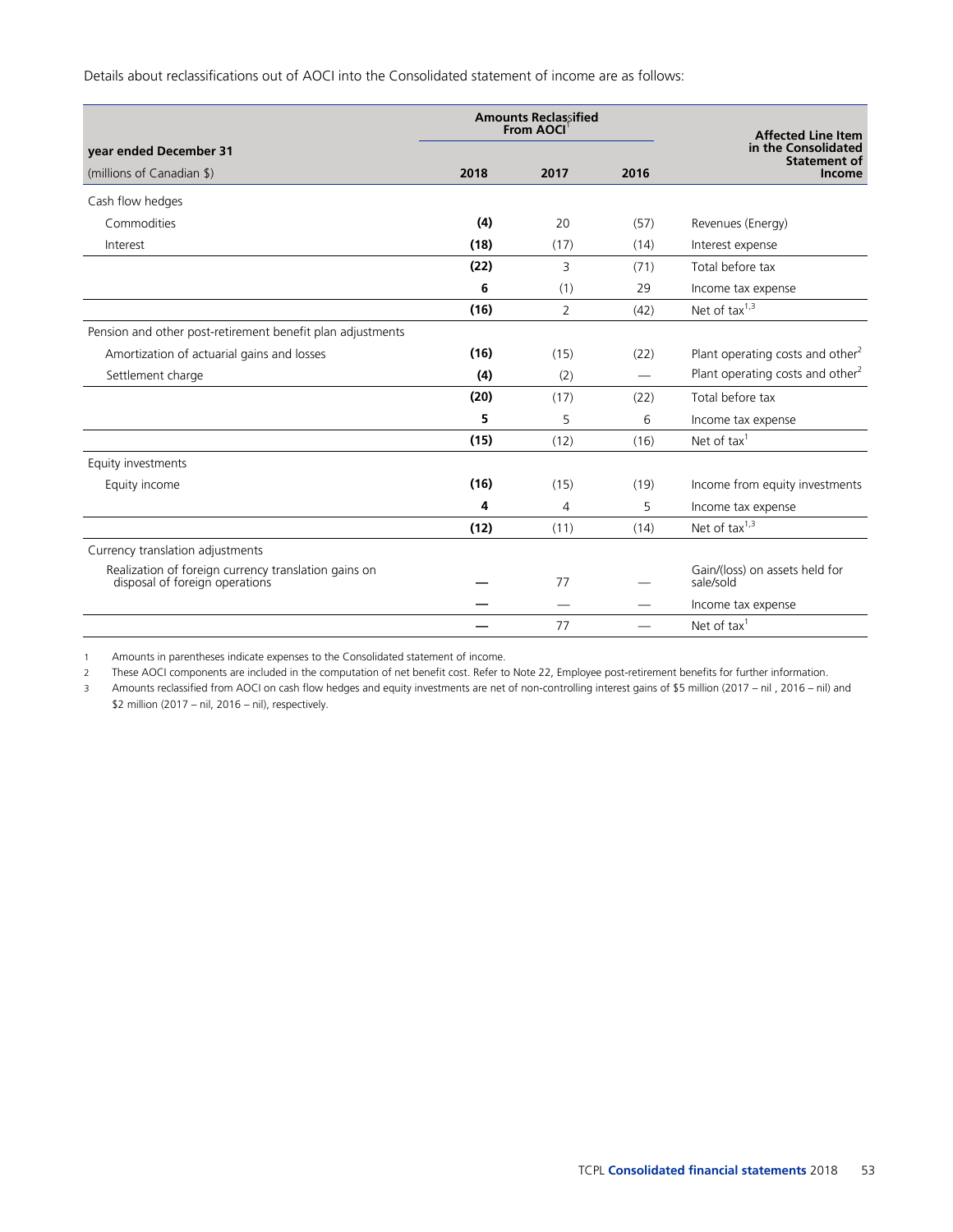# **22. EMPLOYEE POST-RETIREMENT BENEFITS**

The Company sponsors DB Plans for its employees. Pension benefits provided under the DB Plans are based on years of service and highest average earnings over three consecutive years of employment. Upon commencement of retirement, pension benefits in the Canadian DB Plan increase annually by a portion of the increase in the Consumer Price Index. Net actuarial gains or losses are amortized out of AOCI over the expected average remaining service life of employees, which is approximately nine years at December 31, 2018 (2017 and 2016 – nine years).

On December 31, 2017, the Columbia DB Plan merged with TCPL's U.S. DB Plan. Members accruing benefits in the Columbia DB Plan as of December 31, 2017 were provided an option to either continue receiving benefits in the Columbia DB Plan or instead participate in the existing U.S. DC plan. In addition, on January 1, 2018, the Columbia other post-retirement benefit plan merged with TCPL's U.S. other post-retirement benefit plan.

The Company also provides its employees with a savings plan in Canada, DC Plans consisting of 401(k) Plans in the U.S., and post-employment benefits other than pensions, including termination benefits and life insurance and medical benefits beyond those provided by government-sponsored plans. Net actuarial gains or losses for the plans are amortized out of AOCI over the expected average remaining service life of employees, which was approximately 12 years at December 31, 2018 (2017 and 2016 – 12 years). In 2018, the Company expensed \$59 million (2017 – \$42 million; 2016 – \$52 million) for the savings and DC Plans.

Effective April 1, 2017, the Company closed its U.S. DB Plan to non-union new entrants. As of April 1, 2017, all non-union hires participate in the existing DC plan. Non-union U.S. employees who participated in the DC Plan, had one final election opportunity to become a member of the U.S. DB Plan as of January 1, 2018.

Total cash contributions by the Company for employee post-retirement benefits were as follows:

| year ended December 31              |      |      |      |
|-------------------------------------|------|------|------|
| (millions of Canadian \$)           | 2018 | 2017 | 2016 |
| DB Plans                            | 103  | 163  | 111  |
| Other post-retirement benefit plans | 23   |      | 8    |
| Savings and DC Plans                | 59   | 42   | 52   |
|                                     | 185  | 212  | 171  |

Current Canadian pension legislation allows for partial funding of solvency requirements over a number of years through letters of credit in lieu of cash contributions, up to certain limits. As such, in addition to the cash contributions noted above, the Company provided a \$17 million letter of credit to the Canadian DB Plan in 2018 (2017 – \$27 million; 2016 – \$20 million), resulting in a total of \$277 million provided to the Canadian DB Plan under letters of credit at December 31, 2018.

The most recent actuarial valuation of the pension plans for funding purposes was as at January 1, 2018 and the next required valuation will be as at January 1, 2019.

In December 2018, the Company recorded a settlement resulting from lump sum payments made in 2018 to certain terminated non-union vested participants in the Company's U.S. DB Plan related to voluntary cash settlement options available to these participants. The impact of the settlement was determined using assumptions consistent with those employed at December 31, 2017. The settlement reduced the Company's U.S. DB Plan's unrealized actuarial losses by \$4 million which was included in OCI and resulted in a settlement charge of\$4 million which was recorded in net benefit costs in 2018. Effective December 1, 2018, the plan was amended to include this unlimited lump sum payment option for certain union employees who were not previously eligible.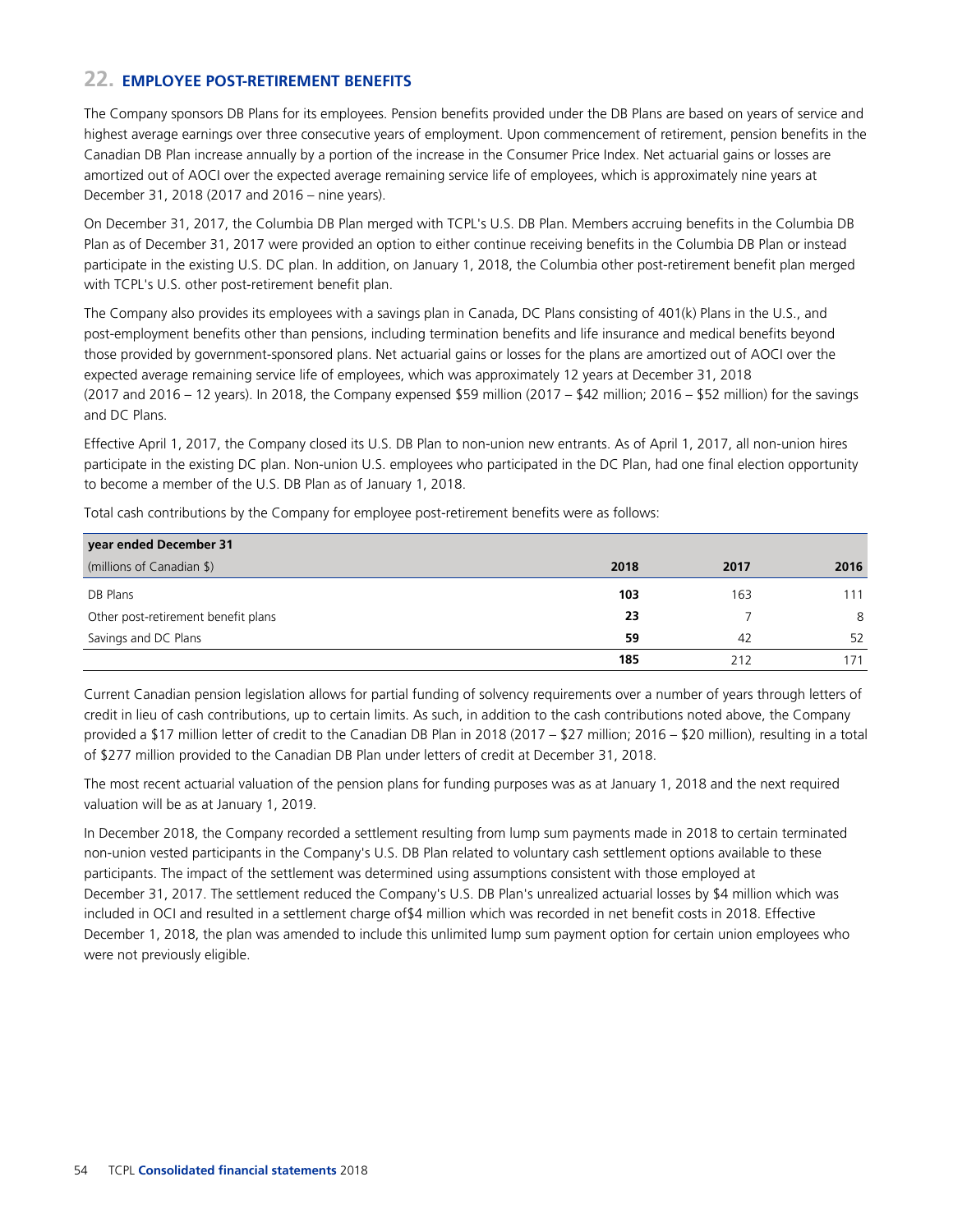In 2017, as a result of settlements and curtailments that occurred upon the completion of the U.S. Northeast power generation asset sales, interim remeasurements were performed on TCPL's U.S. DB Plan and other post-retirement benefit plans using a weighted average discount rate of 4.10 per cent. All other assumptions were consistent with those employed at December 31, 2016. The impact of these remeasurements reduced the U.S. DB Plan's unrealized actuarial losses by \$3 million, which was included in OCI, and resulted in a settlement charge of \$2 million which was recorded in net benefit cost in 2017. These remeasurements had no impact on the other post-retirement benefit plan's unrealized actuarial losses.

Also in 2017, lump sum payouts exceeded service and interest costs for the Columbia DB Plan. As a result, an interim remeasurement was performed on the Columbia DB Plan at September 30, 2017 using a discount rate of 3.70 per cent. The interim remeasurement of the Columbia DB Plan increased the Company's unrealized actuarial gains by \$16 million, of which \$14 million was recorded in Regulatory assets and \$2 million was recorded in OCI. All other assumptions were consistent with those employed at December 31, 2016.

The Company's funded status at December 31 is comprised of the following:

| at December 31                                | <b>Pension</b><br><b>Benefit Plans</b> |       | <b>Other Post-Retirement</b><br><b>Benefit Plans</b> |                |  |
|-----------------------------------------------|----------------------------------------|-------|------------------------------------------------------|----------------|--|
| (millions of Canadian \$)                     | 2018                                   | 2017  | 2018                                                 | 2017           |  |
| Change in Benefit Obligation <sup>1</sup>     |                                        |       |                                                      |                |  |
| Benefit obligation – beginning of year        | 3,646                                  | 3,456 | 375                                                  | 372            |  |
| Service cost                                  | 121                                    | 113   | 4                                                    | $\overline{4}$ |  |
| Interest cost                                 | 134                                    | 135   | 14                                                   | 14             |  |
| Employee contributions                        | 5                                      | 5     |                                                      | 3              |  |
| Benefits paid                                 | (177)                                  | (166) | (23)                                                 | (19)           |  |
| Actuarial (gain)/loss                         | (92)                                   | 253   | 43                                                   | 19             |  |
| Curtailment                                   |                                        | (14)  |                                                      | (2)            |  |
| Settlement                                    | (71)                                   | (66)  |                                                      |                |  |
| Foreign exchange rate changes                 | 87                                     | (70)  | 17                                                   | (16)           |  |
| Benefit obligation – end of year              | 3,653                                  | 3,646 | 430                                                  | 375            |  |
| <b>Change in Plan Assets</b>                  |                                        |       |                                                      |                |  |
| Plan assets at fair value – beginning of year | 3,451                                  | 3,208 | 365                                                  | 354            |  |
| Actual return on plan assets                  | (73)                                   | 358   | (15)                                                 | 45             |  |
| Employer contributions <sup>2</sup>           | 103                                    | 163   | 23                                                   | $\overline{7}$ |  |
| Employee contributions                        | 5                                      | 5     |                                                      | 3              |  |
| Benefits paid                                 | (176)                                  | (166) | (27)                                                 | (19)           |  |
| Settlement                                    | (71)                                   | (57)  |                                                      |                |  |
| Foreign exchange rate changes                 | 82                                     | (60)  | 30                                                   | (25)           |  |
| Plan assets at fair value – end of year       | 3,321                                  | 3,451 | 376                                                  | 365            |  |
| <b>Funded Status - Plan Deficit</b>           | (332)                                  | (195) | (54)                                                 | (10)           |  |

1 The benefit obligation for the Company's pension benefit plans represents the projected benefit obligation. The benefit obligation for the Company's other post-retirement benefit plans represents the accumulated post-retirement benefit obligation.

2 Excludes a \$17 million letter of credit provided to the Canadian DB Plan for funding purposes (2017 – \$27 million).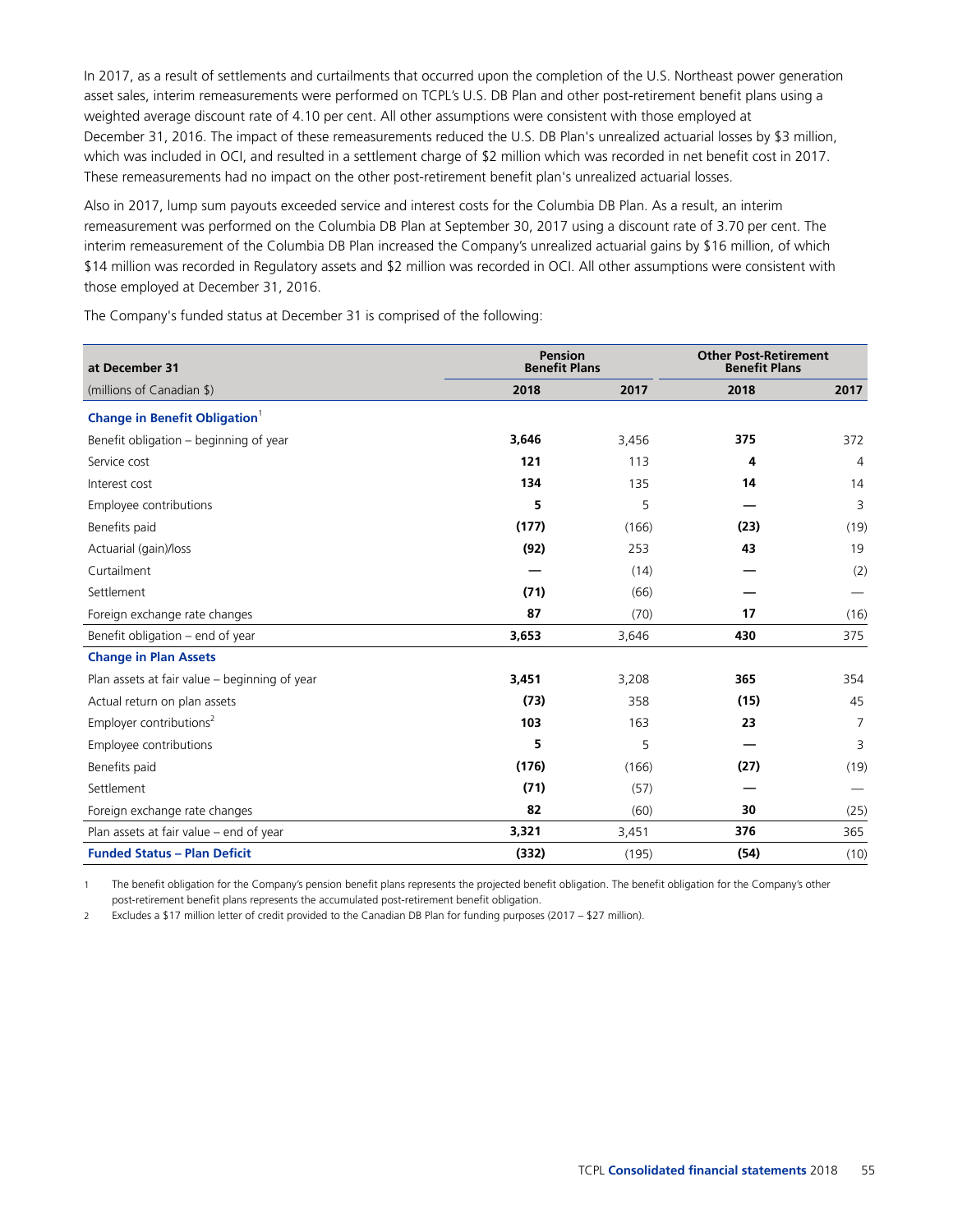The amounts recognized in the Company's Consolidated balance sheet for its DB Plans and other post-retirement benefits plans are as follows:

| at December 31                        |       | <b>Pension</b><br><b>Benefit Plans</b> |       | <b>Other Post-Retirement</b><br><b>Benefit Plans</b> |
|---------------------------------------|-------|----------------------------------------|-------|------------------------------------------------------|
| (millions of Canadian \$)             | 2018  | 2017                                   | 2018  | 2017                                                 |
| Intangible and other assets (Note 12) |       |                                        | 192   | 193                                                  |
| Accounts payable and other            | (1)   | (1)                                    | (8)   | (8)                                                  |
| Other long-term liabilities (Note 15) | (331) | (194)                                  | (238) | (195)                                                |
|                                       | (332) | (195)                                  | (54)  | (10)                                                 |

Included in the above benefit obligation and fair value of plan assets were the following amounts for plans that are not fully funded:

| at December 31                            | Pension<br><b>Benefit Plans</b> |         | <b>Other Post-Retirement</b><br><b>Benefit Plans</b> |       |
|-------------------------------------------|---------------------------------|---------|------------------------------------------------------|-------|
| (millions of Canadian \$)                 | 2018                            | 2017    | 2018                                                 | 2017  |
| Projected benefit obligation <sup>1</sup> | (3,653)                         | (3,646) | (246)                                                | (203) |
| Plan assets at fair value                 | 3.321                           | 3.451   |                                                      |       |
| <b>Funded Status - Plan Deficit</b>       | (332)                           | (195)   | (246)                                                | (203) |

1 The projected benefit obligation for the pension benefit plans differ from the accumulated benefit obligation in that it includes an assumption with respect to future compensation levels.

The funded status based on the accumulated benefit obligation for all DB Plans is as follows:

| at December 31                 |          |         |
|--------------------------------|----------|---------|
| (millions of Canadian \$)      | 2018     | 2017    |
| Accumulated benefit obligation | (3, 347) | (3,372) |
| Plan assets at fair value      | 3,321    | 3,451   |
| <b>Funded Status</b>           | (26)     | 79      |

Included in the above accumulated benefit obligation and fair value of plan assets are the following amounts in respect of plans that are not fully funded.

| at December 31                      |          |       |
|-------------------------------------|----------|-------|
| (millions of Canadian \$)           | 2018     | 2017  |
| Accumulated benefit obligation      | (3, 347) | (944) |
| Plan assets at fair value           | 3.321    | 925   |
| <b>Funded Status - Plan Deficit</b> | (26)     | (19)  |

The Company pension plans' weighted average asset allocations and target allocations by asset category were as follows:

|                   | Percentage of<br><b>Plan Assets</b> |      | <b>Target Allocations</b> |
|-------------------|-------------------------------------|------|---------------------------|
| at December 31    | 2018                                | 2017 | 2018                      |
| Debt securities   | 33%                                 | 30%  | 25% to 45%                |
| Equity securities | 56%                                 | 64%  | 40% to 70%                |
| Alternatives      | 11%                                 | 6%   | 5% to 15%                 |
|                   | 100%                                | 100% |                           |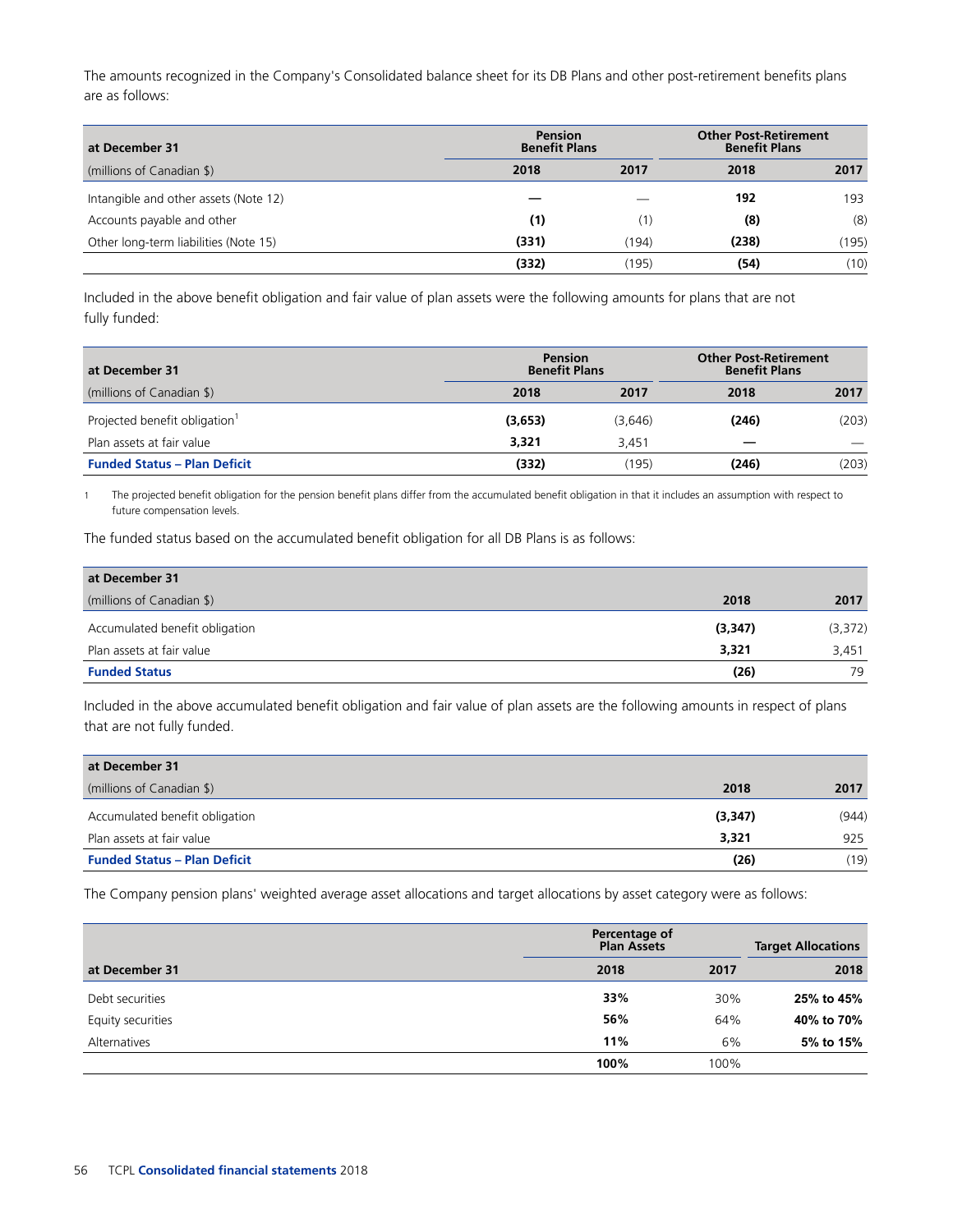Debt and equity securities include the Company's debt and common shares as follows:

| at December 31            |      |      | Percentage of<br><b>Plan Assets</b> |      |
|---------------------------|------|------|-------------------------------------|------|
| (millions of Canadian \$) | 2018 | 2017 | 2018                                | 2017 |
| Debt securities           |      |      | 0.3%                                | 0.2% |
| Equity securities         |      |      | 0.2%                                | 0.1% |

Pension plan assets are managed on a going concern basis, subject to legislative restrictions, and are diversified across asset classes to maximize returns at an acceptable level of risk. Asset mix strategies consider plan demographics and may include traditional equity and debt securities, as well as alternative assets such as infrastructure, private equity, real estate and derivatives to diversify risk. Derivatives are not used for speculative purposes and the use of leveraged derivatives is prohibited.

All investments are measured at fair value using market prices. Where the fair value cannot be readily determined by reference to generally available price quotations, the fair value is determined by considering the discounted cash flows on a risk-adjusted basis and by comparison to similar assets which are publicly traded. In Level I, the fair value of assets is determined by reference to quoted prices in active markets for identical assets that the Company has the ability to access at the measurement date. In Level II, the fair value of assets is determined using valuation techniques, such as option pricing models and extrapolation using significant inputs which are observable directly or indirectly. In Level III, the fair value of assets is determined using a market approach based on inputs that are unobservable and significant to the overall fair value measurement.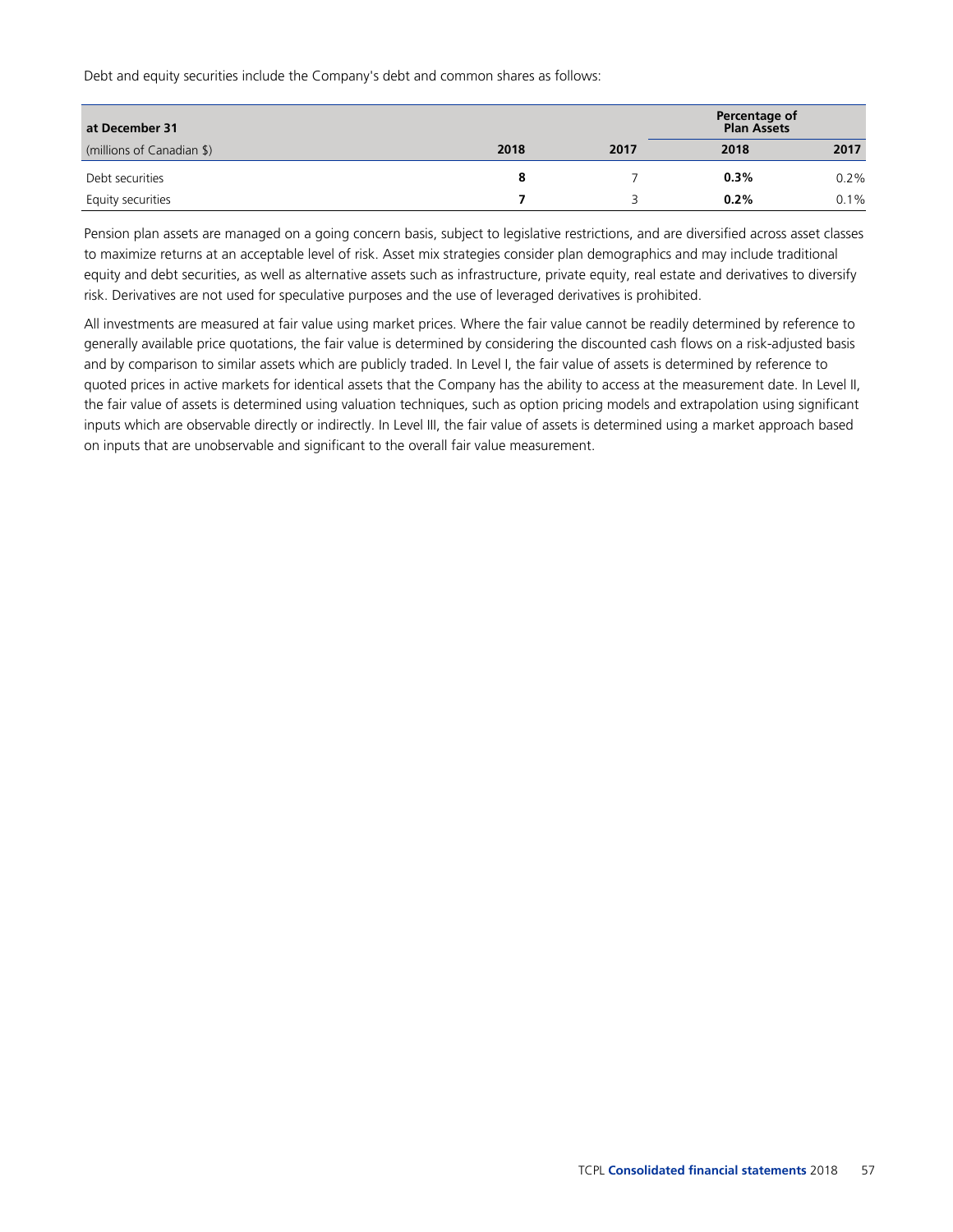The following table presents plan assets for DB Plans and other post-retirement benefits measured at fair value, which have been categorized into the three categories based on a fair value hierarchy. For further information on the fair value hierarchy, refer to Note 23, Risk management and financial instruments.

| at December 31            | <b>Quoted Prices in</b><br><b>Active Markets</b><br>(Level I) |       | <b>Significant Other</b><br><b>Observable</b><br><b>Inputs</b><br>(Level II) |                | Significant<br>Unobservable<br><b>Inputs</b><br>(Level III) |                          | <b>Total</b> |                | Percentage of<br><b>Total Portfolio</b> |                |
|---------------------------|---------------------------------------------------------------|-------|------------------------------------------------------------------------------|----------------|-------------------------------------------------------------|--------------------------|--------------|----------------|-----------------------------------------|----------------|
| (millions of Canadian \$) | 2018                                                          | 2017  | 2018                                                                         | 2017           | 2018                                                        | 2017                     | 2018         | 2017           | 2018                                    | 2017           |
| <b>Asset Category</b>     |                                                               |       |                                                                              |                |                                                             |                          |              |                |                                         |                |
| Cash and Cash Equivalents | 48                                                            | 44    |                                                                              | 17             |                                                             |                          | 48           | 61             | 1                                       | $\overline{2}$ |
| Equity Securities:        |                                                               |       |                                                                              |                |                                                             |                          |              |                |                                         |                |
| Canadian                  | 355                                                           | 410   | 138                                                                          | 151            |                                                             |                          | 493          | 561            | 13                                      | 15             |
| U.S.                      | 460                                                           | 543   | 116                                                                          | 354            |                                                             |                          | 576          | 897            | 16                                      | 24             |
| International             | 40                                                            | 45    | 281                                                                          | 322            |                                                             |                          | 321          | 367            | 9                                       | 10             |
| Global                    | 116                                                           |       | 268                                                                          | 301            |                                                             |                          | 384          | 301            | 10                                      | 8              |
| Emerging                  | 8                                                             | 8     | 138                                                                          | 147            |                                                             | $\overline{\phantom{0}}$ | 146          | 155            | 4                                       | $\overline{4}$ |
| Fixed Income Securities:  |                                                               |       |                                                                              |                |                                                             |                          |              |                |                                         |                |
| Canadian Bonds:           |                                                               |       |                                                                              |                |                                                             |                          |              |                |                                         |                |
| Federal                   |                                                               |       | 186                                                                          | 193            |                                                             |                          | 186          | 193            | 5                                       | 5              |
| Provincial                |                                                               |       | 198                                                                          | 194            |                                                             |                          | 198          | 194            | 5                                       | 5              |
| Municipal                 |                                                               |       | 8                                                                            | 8              |                                                             |                          | 8            | 8              | 1                                       |                |
| Corporate                 |                                                               |       | 112                                                                          | 122            |                                                             |                          | 112          | 122            | 3                                       | 3              |
| U.S. Bonds:               |                                                               |       |                                                                              |                |                                                             |                          |              |                |                                         |                |
| Federal                   | 350                                                           |       |                                                                              | 244            |                                                             |                          | 350          | 244            | 9                                       | 6              |
| State                     |                                                               |       |                                                                              | 41             |                                                             | $\overline{\phantom{0}}$ |              | 41             |                                         | $\mathbf{1}$   |
| Municipal                 |                                                               |       |                                                                              | $\overline{4}$ |                                                             |                          |              | $\overline{4}$ |                                         |                |
| Corporate                 | 145                                                           |       | 51                                                                           | 234            |                                                             |                          | 196          | 234            | 5                                       | 6              |
| International:            |                                                               |       |                                                                              |                |                                                             |                          |              |                |                                         |                |
| Government                | 6                                                             |       | 4                                                                            | $\overline{4}$ |                                                             |                          | 10           | $\overline{4}$ | 1                                       |                |
| Corporate                 | 19                                                            |       | 18                                                                           | 5              |                                                             |                          | 37           | 5              | 1                                       |                |
| Mortgage backed           | 128                                                           |       |                                                                              | 73             |                                                             |                          | 128          | 73             | 3                                       | $\overline{2}$ |
| Other Investments:        |                                                               |       |                                                                              |                |                                                             |                          |              |                |                                         |                |
| Real estate               |                                                               |       |                                                                              |                | 196                                                         | 140                      | 196          | 140            | 5                                       | 4              |
| Infrastructure            |                                                               |       |                                                                              |                | 163                                                         | 70                       | 163          | 70             | 4                                       | 2              |
| Private equity funds      |                                                               |       |                                                                              |                | 3                                                           | 6                        | 3            | 6              | 1                                       |                |
| Funds held on deposit     | 142                                                           | 136   |                                                                              |                |                                                             |                          | 142          | 136            | 4                                       | 3              |
|                           | 1,817                                                         | 1,186 | 1,518                                                                        | 2,414          | 362                                                         | 216                      | 3,697        | 3,816          | 100                                     | 100            |

The following table presents the net change in the Level III fair value category:

| (millions of Canadian \$, pre-tax)  |     |
|-------------------------------------|-----|
| Balance at December 31, 2016        | 199 |
| Purchases and sales                 | 11  |
| Realized and unrealized gains       | 6   |
| Balance at December 31, 2017        | 216 |
| Purchases and sales                 | 127 |
| Realized and unrealized gains       | 19  |
| <b>Balance at December 31, 2018</b> | 362 |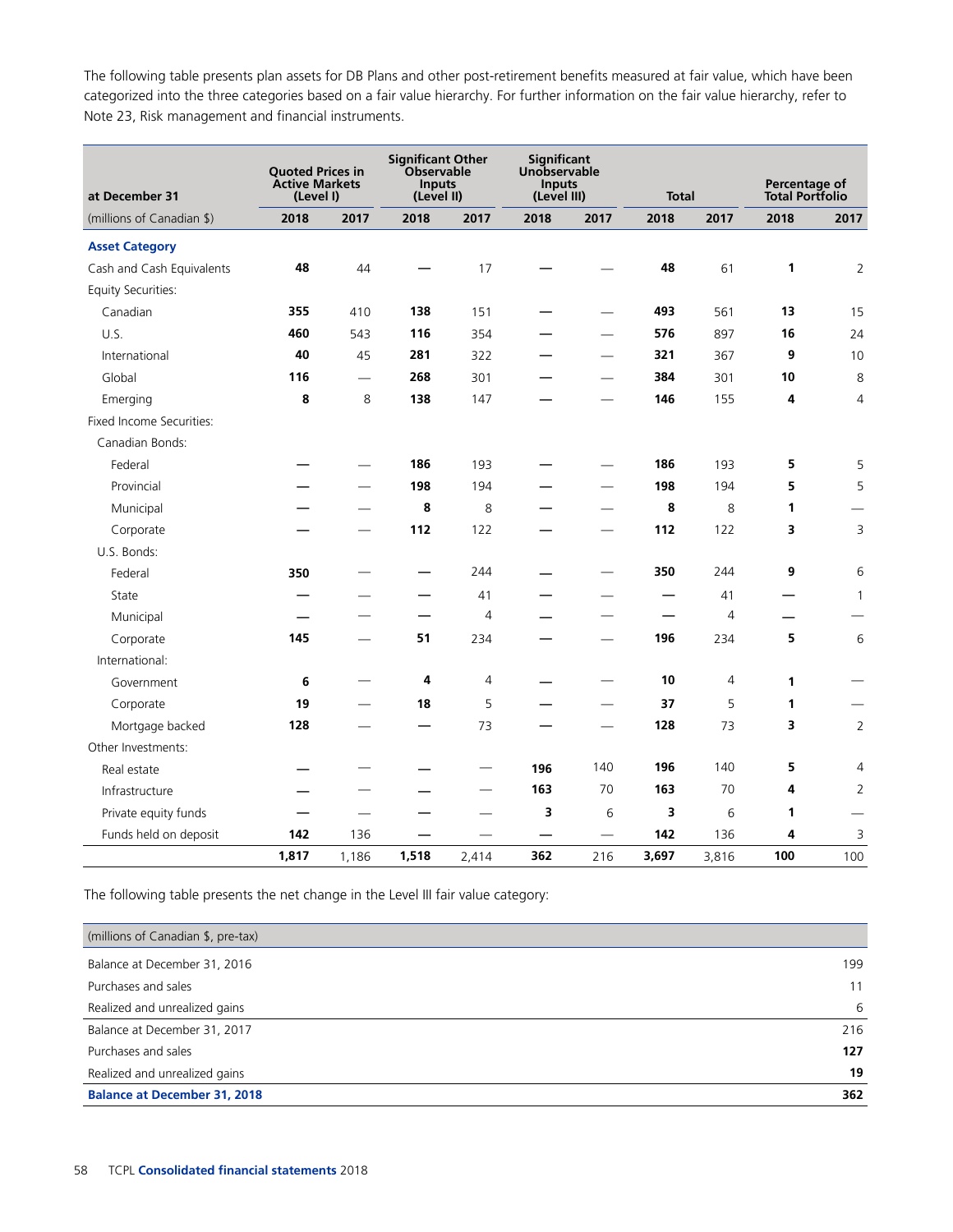The Company's expected funding contributions in 2019 are approximately \$113 million for the DB Plans, approximately \$7 million for the other post-retirement benefit plans and approximately \$61 million for the savings plan and DC Plans. The Company expects to provide an additional estimated \$17 million letter of credit to the Canadian DB Plan for the funding of solvency requirements.

The following are estimated future benefit payments, which reflect expected future service:

| (millions of Canadian \$) | Pension<br><b>Benefits</b> | <b>Other Post-</b><br>Retirement<br><b>Benefits</b> |
|---------------------------|----------------------------|-----------------------------------------------------|
| 2019                      | 190                        | 24                                                  |
| 2020                      | 193                        | 23                                                  |
| 2021                      | 198                        | 23                                                  |
| 2022                      | 203                        | 23                                                  |
| 2023                      | 207                        | 23                                                  |
| 2024 to 2028              | 1,081                      | 114                                                 |

The rate used to discount pension and other post-retirement benefit plan obligations was developed based on a yield curve of corporate AA bond yields at December 31, 2018. This yield curve is used to develop spot rates that vary based on the duration of the obligations. The estimated future cash flows for the pension and other post-retirement obligations were matched to the corresponding rates on the spot rate curve to derive a weighted average discount rate.

The significant weighted average actuarial assumptions adopted in measuring the Company's benefit obligations were as follows:

|                               | <b>Pension</b><br><b>Benefit Plans</b> | <b>Other Post-Retirement</b><br><b>Benefit Plans</b> |       |       |
|-------------------------------|----------------------------------------|------------------------------------------------------|-------|-------|
| at December 31                | 2018                                   | 2017                                                 | 2018  | 2017  |
| Discount rate                 | 3.90%                                  | 3.60%                                                | 4.10% | 3.70% |
| Rate of compensation increase | $3.00\%$                               | 3.00%                                                |       |       |

The significant weighted average actuarial assumptions adopted in measuring the Company's net benefit plan costs were as follows:

|                                                  | <b>Pension</b><br><b>Other Post-Retirement</b><br><b>Benefit Plans</b><br><b>Benefit Plans</b> |         |          |       |       |       |
|--------------------------------------------------|------------------------------------------------------------------------------------------------|---------|----------|-------|-------|-------|
| year ended December 31                           | 2018                                                                                           | 2017    | 2016     | 2018  | 2017  | 2016  |
| Discount rate                                    | 3.60%                                                                                          | 3.95%   | 4.20%    | 3.70% | 4.15% | 4.30% |
| Expected long-term rate of return on plan assets | 6.70%                                                                                          | 6.50%   | 6.70%    | 4.00% | 6.05% | 5.95% |
| Rate of compensation increase                    | $3.00\%$                                                                                       | $.20\%$ | $0.80\%$ |       |       |       |

The overall expected long-term rate of return on plan assets is based on historical and projected rates of return for the portfolio in aggregate and for each asset class in the portfolio. Assumed projected rates of return are selected after analyzing historical experience and estimating future levels and volatility of returns. Asset class benchmark returns, asset mix and anticipated benefit payments from plan assets are also considered in determining the overall expected rate of return. The discount rate is based on market interest rates of high-quality bonds that match the timing and benefits expected to be paid under each plan.

A six per cent weighted average annual rate of increase in the per capita cost of covered health care benefits was assumed for 2019 measurement purposes. The rate was assumed to decrease gradually to 4.50% by 2028 and remain at this level thereafter. A one per cent change in assumed health care cost trend rates would have the following effects:

| (millions of Canadian \$)                               | Increase | Decrease |
|---------------------------------------------------------|----------|----------|
| Effect on total of service and interest cost components |          |          |
| Effect on post-retirement benefit obligation            |          |          |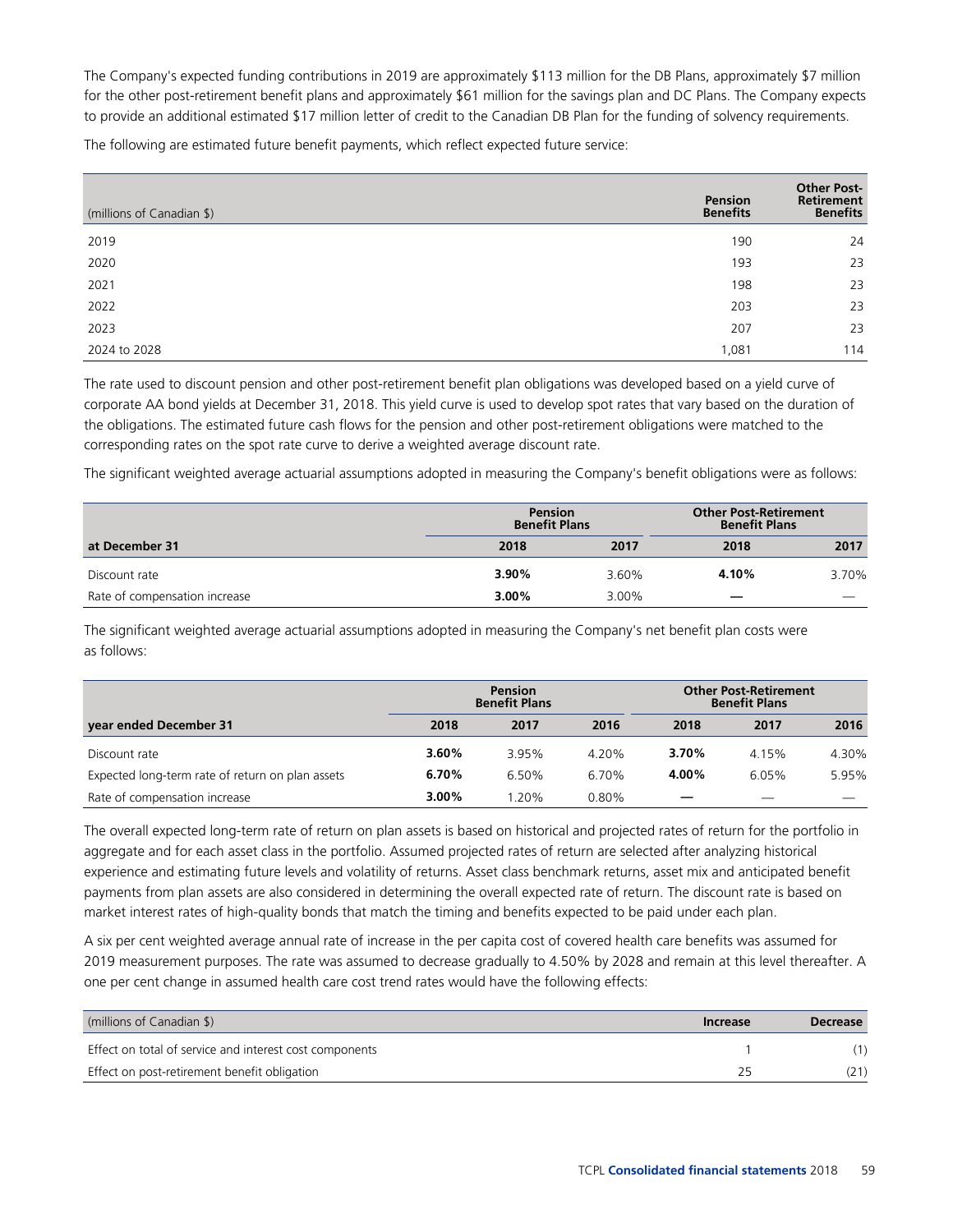The net benefit cost recognized for the Company's pension benefit plans and other post-retirement benefit plans is as follows:

| at December 31                                                           |       | <b>Pension</b><br><b>Benefit Plans</b> |       |      | <b>Other Post-Retirement</b><br><b>Benefit Plans</b> |      |  |
|--------------------------------------------------------------------------|-------|----------------------------------------|-------|------|------------------------------------------------------|------|--|
| (millions of Canadian \$)                                                | 2018  | 2017                                   | 2016  | 2018 | 2017                                                 | 2016 |  |
| Service cost <sup>1</sup>                                                | 121   | 108                                    | 107   | 4    | 4                                                    | 3    |  |
| Other components of net benefit cost <sup>1</sup>                        |       |                                        |       |      |                                                      |      |  |
| Interest cost                                                            | 134   | 122                                    | 127   | 14   | 14                                                   | 13   |  |
| Expected return on plan assets                                           | (221) | (178)                                  | (175) | (16) | (21)                                                 | (11) |  |
| Amortization of actuarial loss                                           | 15    | 14                                     | 20    |      |                                                      | 2    |  |
| Amortization of regulatory asset                                         | 18    | 37                                     | 27    |      |                                                      |      |  |
| Amortization of transitional obligation related to<br>regulated business |       |                                        |       |      |                                                      | 2    |  |
| Settlement charge - regulatory asset                                     |       | 2                                      |       |      |                                                      |      |  |
| Settlement charge - AOCI                                                 | 4     | 2                                      |       |      |                                                      |      |  |
|                                                                          | (50)  | (1)                                    | (1)   | (1)  | (5)                                                  |      |  |
| <b>Net Benefit Cost Recognized</b>                                       | 71    | 107                                    | 106   | 3    | (1)                                                  | 10   |  |

Service cost and other components of net benefit cost are included in Plant operating costs and other in the Consolidated statement of income.

Pre-tax amounts recognized in AOCI were as follows:

|                                             | 2018                              |                                                     | 2017                              |                                              | 2016                              |                                                     |
|---------------------------------------------|-----------------------------------|-----------------------------------------------------|-----------------------------------|----------------------------------------------|-----------------------------------|-----------------------------------------------------|
| at December 31<br>(millions of Canadian \$) | <b>Pension</b><br><b>Benefits</b> | <b>Other Post-</b><br>Retirement<br><b>Benefits</b> | <b>Pension</b><br><b>Benefits</b> | Other Post-<br>Retirement<br><b>Benefits</b> | <b>Pension</b><br><b>Benefits</b> | <b>Other Post-</b><br>Retirement<br><b>Benefits</b> |
| Net loss                                    | 364                               | 53                                                  | 273                               |                                              | 270                               |                                                     |

The estimated net loss for the DB Plans and for the other post-retirement benefit plans that will be amortized from AOCI into net periodic benefit cost in 2019 is \$12 million and \$2 million, respectively.

Pre-tax amounts recognized in OCI were as follows:

|                                              | 2018                              |                                                            | 2017                              |                                                            | 2016                       |                                                     |
|----------------------------------------------|-----------------------------------|------------------------------------------------------------|-----------------------------------|------------------------------------------------------------|----------------------------|-----------------------------------------------------|
| at December 31<br>(millions of Canadian \$)  | <b>Pension</b><br><b>Benefits</b> | <b>Other Post-</b><br><b>Retirement</b><br><b>Benefits</b> | <b>Pension</b><br><b>Benefits</b> | <b>Other Post-</b><br><b>Retirement</b><br><b>Benefits</b> | Pension<br><b>Benefits</b> | <b>Other Post-</b><br>Retirement<br><b>Benefits</b> |
| Amortization of net loss from<br>AOCI to OCI | (15)                              | (1)                                                        | (18)                              | (1)                                                        | (20)                       | (2)                                                 |
| Curtailment                                  |                                   |                                                            | (14)                              | (2)                                                        |                            |                                                     |
| Settlement                                   | (4)                               |                                                            | (11)                              |                                                            |                            |                                                     |
| Funded status adjustment                     | 110                               | 43                                                         | 46                                | (7)                                                        | 43                         | (5)                                                 |
|                                              | 91                                | 42                                                         | 3                                 | (10)                                                       | 23                         | (7)                                                 |

# **23. RISK MANAGEMENT AND FINANCIAL INSTRUMENTS**

## **Risk Management Overview**

TCPL has exposure to market risk and counterparty credit risk, and has strategies, policies and limits in place to manage the impact of these risks on earnings, cash flow and shareholder value.

Risk management strategies, policies and limits are designed to ensure TCPL's risks and related exposures are in line with the Company's business objectives and risk tolerance. Market risk and counterparty credit risk are managed within limits established by the Company's Board of Directors, implemented by senior management and monitored by the Company's risk management and internal audit groups. The Board of Directors' Audit Committee oversees how management monitors compliance with market risk and counterparty credit risk management policies and procedures, and oversees management's review of the adequacy of the risk management framework.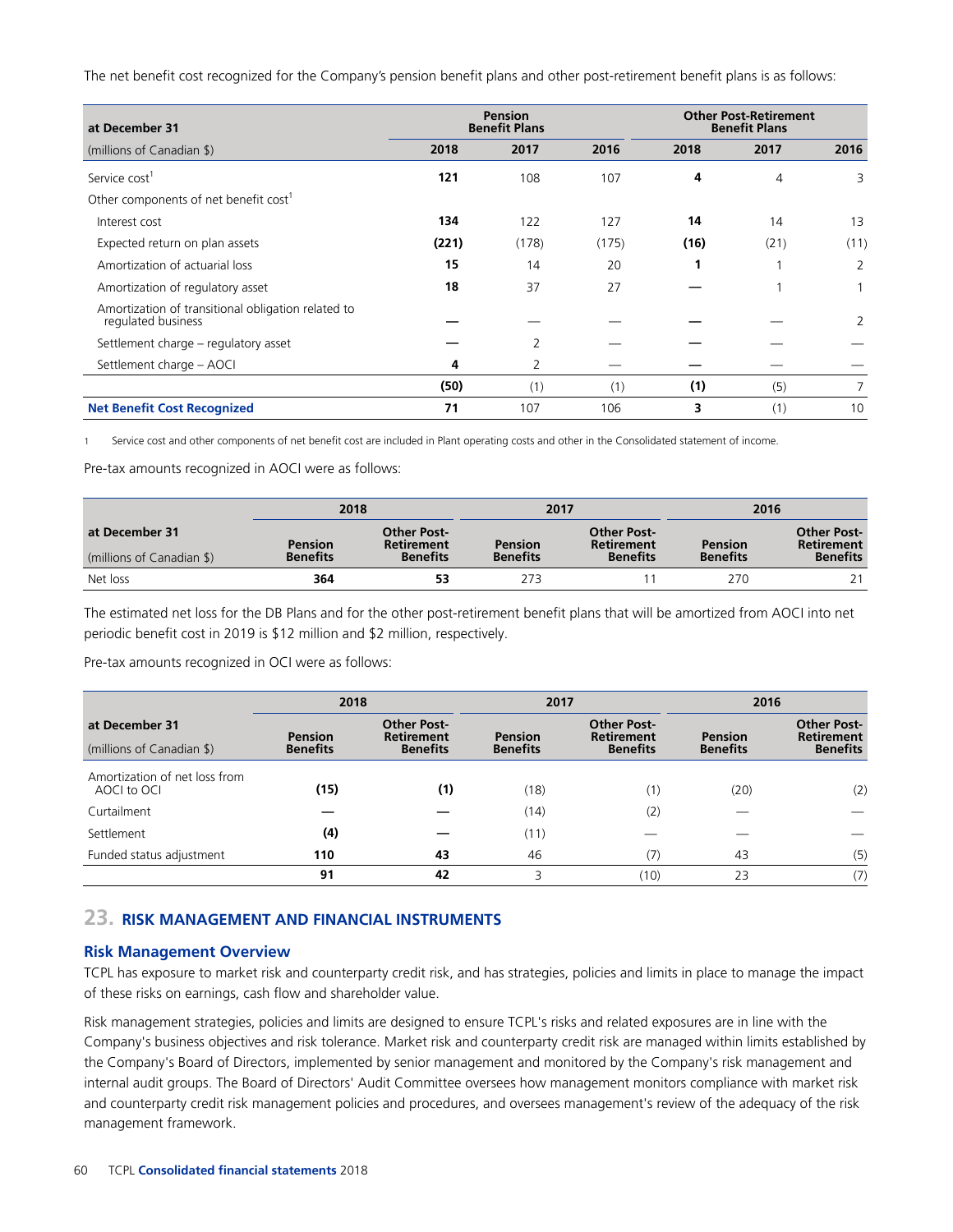# **Market Risk**

The Company constructs and invests in energy infrastructure projects, purchases and sells commodities, issues short-term and long-term debt, including amounts in foreign currencies, and invests in foreign operations. Certain of these activities expose the Company to market risk from changes in commodity prices, foreign exchange rates and interest rates, which may affect the Company's earnings and the value of the financial instruments it holds. The Company assesses contracts used to manage market risk to determine whether all, or a portion, meets the definition of a derivative.

Derivative contracts the Company uses to assist in managing the exposure to market risk may consist of the following:

- Forwards and futures contracts agreements to purchase or sell a specific financial instrument or commodity at a specified price and date in the future
- Swaps agreements between two parties to exchange streams of payments over time according to specified terms
- Options agreements that convey the right, but not the obligation of the purchaser to buy or sell a specific amount of a financial instrument or commodity at a fixed price, either at a fixed date or at any time within a specified period.

### **Commodity price risk**

The following strategies may be used to manage exposure to commodity price risk in the Company's non-regulated businesses:

- In the Company's power generation business, TCPL manages the exposure to fluctuating commodity prices through long-term contracts and hedging activities including selling and purchasing power and natural gas in forward markets
- In the Company's non-regulated natural gas storage business, TCPL's exposure to seasonal natural gas price spreads is managed with a portfolio of third-party storage capacity contracts and through offsetting purchases and sales of natural gas in forward markets to lock in future positive margins
- In the Company's liquids marketing business, TCPL enters into pipeline and storage terminal capacity contracts. TCPL fixes a portion of its exposure on these contracts by entering into derivative instruments to manage its variable price fluctuations that arise from physical liquids transactions.

The Company's exposure to electricity price risk has been greatly reduced following the sales of its U.S. Northeast power generation assets in 2017 and its U.S. Northeast power retail contracts on March 1, 2018 as well as the continued wind-down of its remaining U.S. Power marketing contracts.

### **Interest rate risk**

TCPL utilizes short-term and long-term debt to finance its operations which exposes the Company to interest rate risk. TCPL typically pays fixed rates of interest on its long-term debt and floating rates on its commercial paper programs and amounts drawn on its credit facilities. A small portion of TCPL's long-term debt is at floating interest rates. In addition, the Company is exposed to interest rate risk on financial instruments and contractual obligations containing variable interest rate components. The Company manages its interest rate risk using a combination of interest rate swaps and option derivatives.

### **Foreign exchange risk**

TCPL generates revenues and incurs expenses that are denominated in currencies other than Canadian dollars. As a result, the Company's earnings and cash flows are exposed to currency fluctuations.

A portion of TCPL's businesses generate earnings in U.S. dollars, but since its financial results are reported in Canadian dollars, changes in the value of the U.S. dollar against the Canadian dollar can affect its net income. As the Company's U.S. dollar-denominated operations continue to grow, this exposure increases. A portion of this risk is offset by interest expense on U.S. dollar-denominated debt. The balance of the exposure is hedged on a rolling one-year basis using foreign exchange derivatives, but the exposure remains beyond that period.

### **Net investment hedges**

The Company hedges its net investment in foreign operations (on an after-tax basis) with U.S. dollar-denominated debt, cross-currency swaps and foreign exchange options.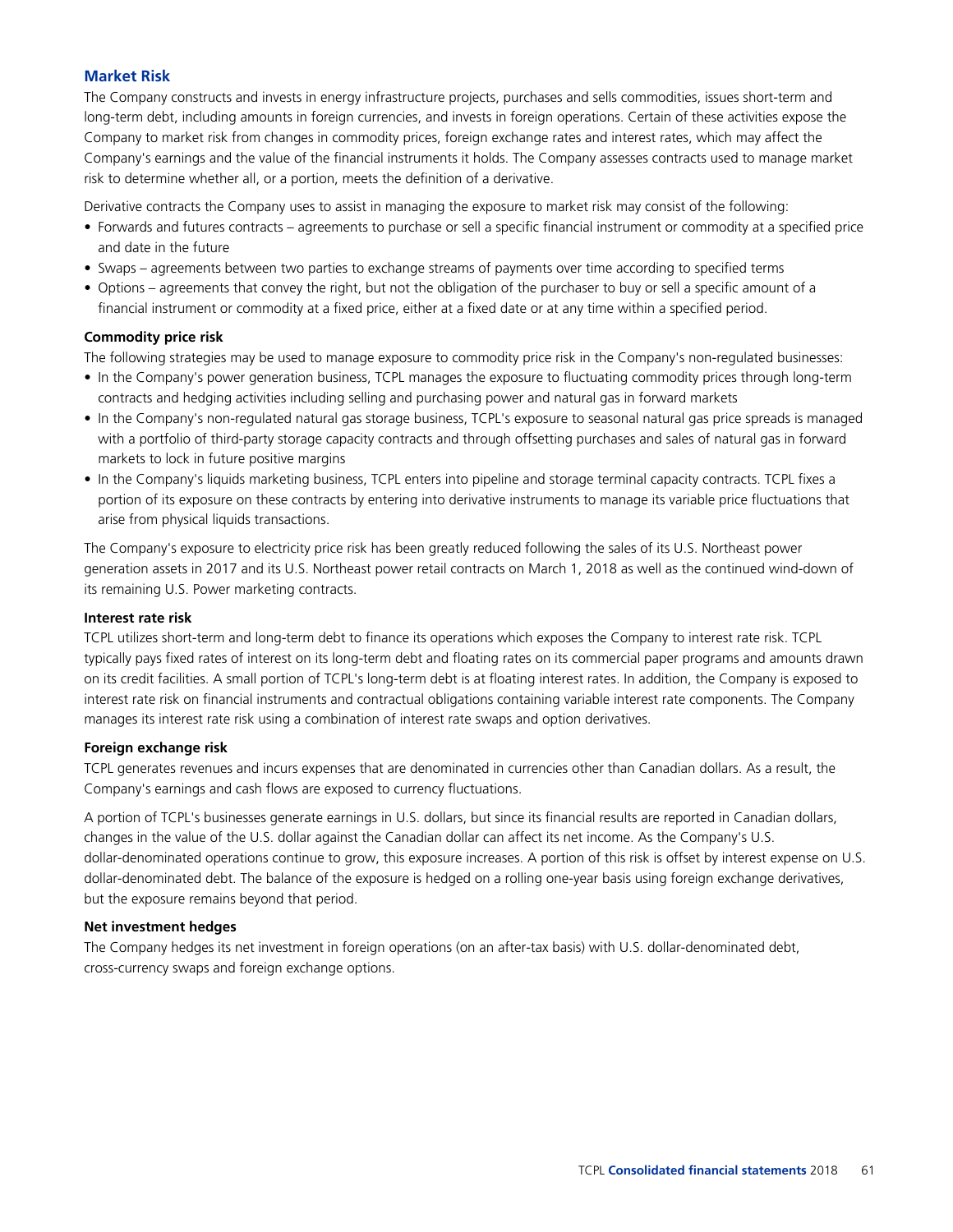The fair values and notional amounts for the derivatives designated as a net investment hedge were as follows:

|                                                                             | 2018        |                 | 2017        |                 |  |
|-----------------------------------------------------------------------------|-------------|-----------------|-------------|-----------------|--|
| at December 31                                                              | Fair        | <b>Notional</b> | Fair        | <b>Notional</b> |  |
| (millions of Canadian \$, unless otherwise noted)                           | Value $1,2$ | Amount          | Value $1,2$ | <b>Amount</b>   |  |
| U.S. dollar cross-currency interest rate swaps (maturing 2019) <sup>3</sup> | (43)        | <b>US 300</b>   | (199)       | US 1,200        |  |
| U.S. dollar foreign exchange options (maturing 2019 to 2020)                | (47)        | <b>US 2,500</b> |             | <b>US 500</b>   |  |
|                                                                             | (90)        | <b>US 2,800</b> | (194)       | US 1.700        |  |

1 Fair value equals carrying value.

2 No amounts have been excluded from the assessment of hedge effectiveness.

In 2018, Net income includes net realized gains of \$2 million (2017 – gains of \$4 million) related to the interest component of cross-currency swap settlements which are reported within Interest expense.

The notional amounts and fair value of U.S. dollar-denominated debt designated as a net investment hedge were as follows:

| at December 31                                    |                    |                    |  |  |  |
|---------------------------------------------------|--------------------|--------------------|--|--|--|
| (millions of Canadian \$, unless otherwise noted) | 2018               | 2017               |  |  |  |
| Notional amount                                   | 31,000 (US 22,700) | 25,400 (US 20,200) |  |  |  |
| Fair value                                        | 31,700 (US 23,200) | 28,900 (US 23,100) |  |  |  |

### **Counterparty Credit Risk**

TCPL's maximum counterparty credit exposure with respect to financial instruments at December 31, 2018, without taking into account security held, consisted of cash and cash equivalents, accounts receivable, available-for-sale assets, derivative assets and a loan receivable.

Counterparty credit risk represents the financial loss the Company would experience if a counterparty to a financial instrument failed to meet its obligations in accordance with the terms and conditions of the related contract or agreement with the Company.

The Company manages its exposure to this potential loss by dealing with creditworthy counterparties, obtaining financial assurances such as guarantees, letters of credit or cash where considered necessary, and setting limits on the amount TCPL can transact with any one counterparty. There is no guarantee that these techniques will protect the Company from material losses.

The Company monitors its counterparties and regularly reviews its accounts receivable. The Company records an allowance for doubtful accounts as necessary using the specific identification method. At December 31, 2018 and 2017, there were no significant amounts past due or impaired, no significant credit risk concentration and no significant credit losses during the year.

TCPL has significant credit and performance exposures to financial institutions as they hold cash deposits and provide committed credit lines and letters of credit that help manage the Company's exposure to counterparties and provide liquidity in commodity, foreign exchange and interest rate derivative markets.

### **Fair Value of Non-Derivative Financial Instruments**

Available-for-sale assets are recorded at fair value which is calculated using quoted market prices where available. Certain non-derivative financial instruments included in cash and cash equivalents, accounts receivable, intangible and other assets, notes payable, accounts payable and other, due to affiliate, accrued interest and other long-term liabilities have carrying amounts that approximate their fair value due to the nature of the item or the short time to maturity and would also be classified in Level II of the fair value hierarchy.

Credit risk has been taken into consideration when calculating the fair value of non-derivative financial instruments.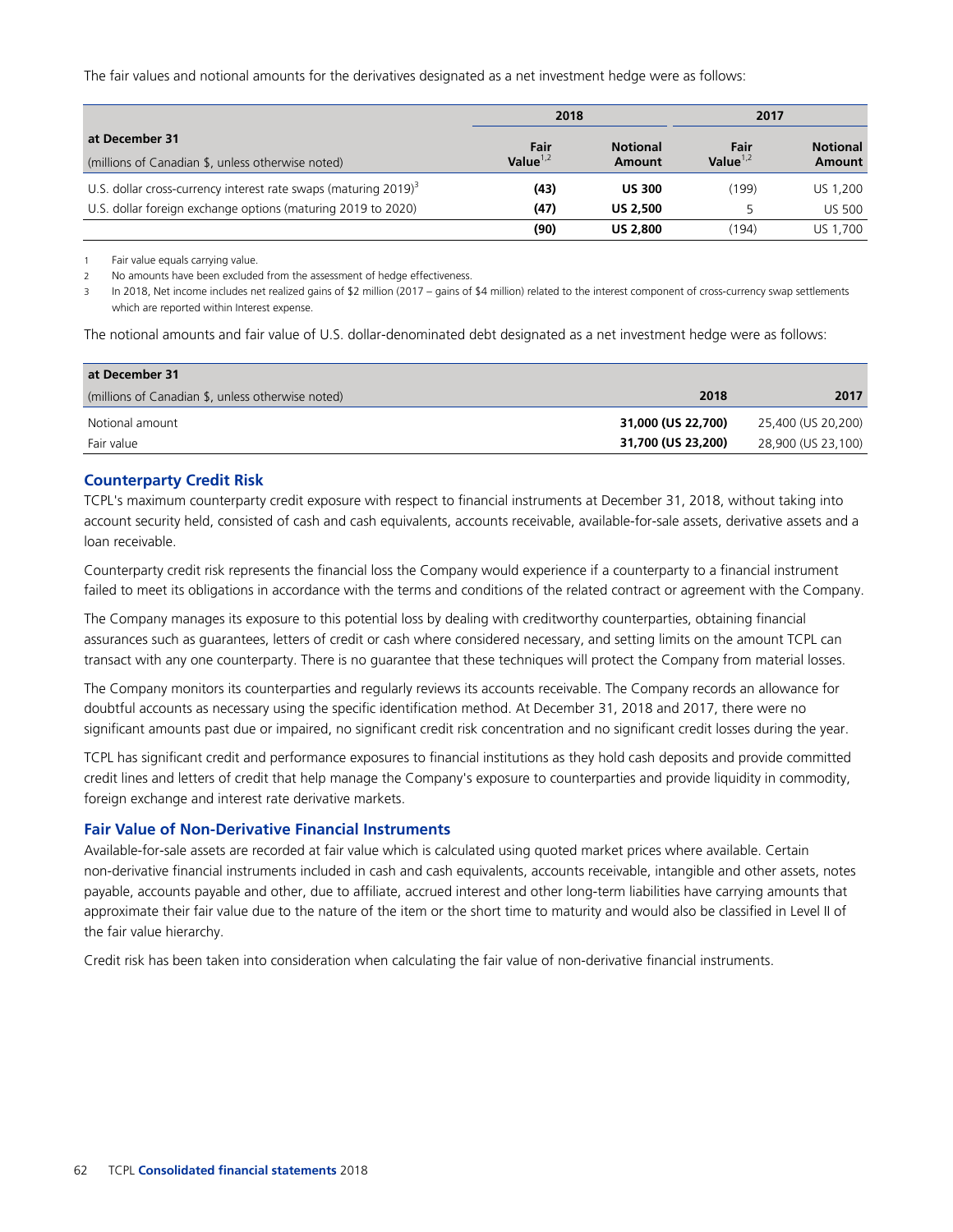# **Balance Sheet Presentation of Non-Derivative Financial Instruments**

The following table details the fair value of non-derivative financial instruments, excluding those where carrying amounts approximate fair value, and would be classified in Level II of the fair value hierarchy:

|                                                                    | 2018      |           | 2017      |           |  |
|--------------------------------------------------------------------|-----------|-----------|-----------|-----------|--|
| at December 31                                                     | Carrying  | Fair      | Carrying  | Fair      |  |
| (millions of Canadian \$)                                          | Amount    | Value     | Amount    | Value     |  |
| Long-term debt, including current portion <sup>1,2</sup> (Note 17) | (39, 971) | (42.284)  | (34.741)  | (40, 180) |  |
| Junior subordinated notes (Note 18)                                | (7,508)   | (6,665)   | (7.007)   | (7,233)   |  |
|                                                                    | (47, 479) | (48, 949) | (41, 748) | (47, 413) |  |

Long-term debt is recorded at amortized cost, except for US\$750 million (2017 - US\$1.1 billion) that is attributed to hedged risk and recorded at fair value.

2 Net income in 2018 included unrealized losses of \$2 million (2017 – gains of \$4 million) for fair value adjustments attributable to the hedged interest rate risk associated with interest rate swap fair value hedging relationships on US\$750 million of long-term debt at December 31, 2018 (2017 – US\$1.1 billion). There were no other unrealized gains or losses from fair value adjustments to the non-derivative financial instruments.

### **Available-for-Sale Assets Summary**

The following tables summarize additional information about the Company's restricted investments that are classified as availablefor-sale assets:

|                                                      | 2018                                         |                                        | 2017                                         |                                        |  |
|------------------------------------------------------|----------------------------------------------|----------------------------------------|----------------------------------------------|----------------------------------------|--|
| at December 31<br>(millions of Canadian \$)          | <b>LMCI Restricted</b><br><b>Investments</b> | <b>Other Restricted</b><br>Investments | <b>LMCI Restricted</b><br><b>Investments</b> | <b>Other Restricted</b><br>Investments |  |
| Fair value of fixed income securities <sup>2</sup>   |                                              |                                        |                                              |                                        |  |
| Fixed income securities (maturing within 1 year)     |                                              | 22                                     |                                              | 23                                     |  |
| Fixed income securities (maturing within 1-5 years)  |                                              | 110                                    |                                              | 107                                    |  |
| Fixed income securities (maturing within 5-10 years) | 140                                          |                                        | 14                                           |                                        |  |
| Fixed income securities (maturing after 10 years)    | 952                                          |                                        | 790                                          |                                        |  |
|                                                      | 1,092                                        | 132                                    | 804                                          | 130                                    |  |

1 Other restricted investments have been set aside to fund insurance claim losses to be paid by the Company's wholly-owned captive insurance subsidiary.

2 Available-for-sale assets are recorded at fair value and included in Other current assets and Restricted investments on the Company's Consolidated balance sheet.

|                                                     | 2018                                            |                                    | 2017                                     |                                    | 2016                                      |                                           |
|-----------------------------------------------------|-------------------------------------------------|------------------------------------|------------------------------------------|------------------------------------|-------------------------------------------|-------------------------------------------|
| year ended December 31<br>(millions of Canadian \$) | <b>LMCI</b><br>restricted<br><i>investments</i> | Other<br>restricted<br>investments | <b>LMCI</b><br>restricted<br>investments | Other<br>restricted<br>investments | <b>LMCI</b><br>restricted<br>investments' | <b>Other</b><br>restricted<br>investments |
| Net unrealized gains/(losses)                       | 11                                              |                                    | (3)                                      |                                    | (28)                                      |                                           |
| Net realized losses <sup>2</sup>                    | (4)                                             |                                    |                                          | $-$                                |                                           |                                           |

1 Gains and losses arising from changes in the fair value of LMCI restricted investments impact the subsequent amounts to be collected through tolls to cover future pipeline abandonment costs. As a result, the Company records these gains and losses as regulatory assets or liabilities.

2 The realized gains and losses on the sale of LMCI restricted investment securities are determined using the average cost basis.

#### **Fair Value of Derivative Instruments**

The fair value of foreign exchange and interest rate derivatives has been calculated using the income approach which uses yearend market rates and applies a discounted cash flow valuation model. The fair value of commodity derivatives has been calculated using a market approach. The market approach bases the fair value measures on a comparable transaction using quoted market prices, or in the absence of quoted market prices, third-party broker quotes or other valuation techniques. The fair value of options has been calculated using the Black-Scholes pricing model. Credit risk has been taken into consideration when calculating the fair value of derivative instruments. Unrealized gains and losses on derivative instruments are not necessarily representative of the amounts that will be realized on settlement.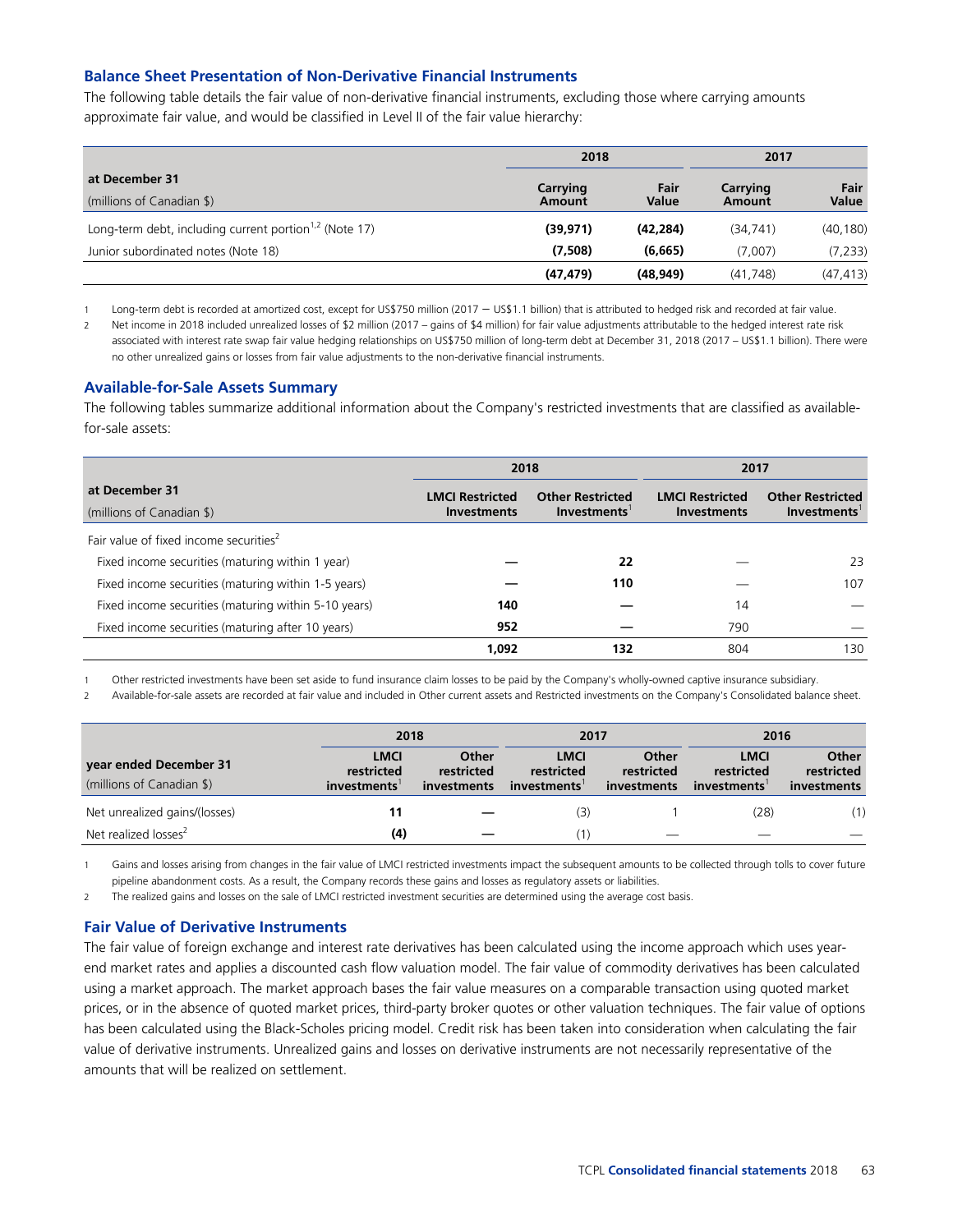In some cases, even though the derivatives are considered to be effective economic hedges, they do not meet the specific criteria for hedge accounting treatment or are not designated as a hedge and are accounted for at fair value with changes in fair value recorded in net income in the period of change. This may expose the Company to increased variability in reported earnings because the fair value of the derivative instruments can fluctuate significantly from period to period.

The recognition of gains and losses on derivatives for Canadian natural gas regulated pipeline exposures is determined through the regulatory process. Gains and losses arising from changes in the fair value of derivatives accounted for as part of RRA, including those that qualify for hedge accounting treatment, can be recovered or refunded through the tolls charged by the Company. As a result, these gains and losses are deferred as regulatory assets or regulatory liabilities and are refunded to or collected from the ratepayers in subsequent years when the derivative settles.

### **Balance Sheet Presentation of Derivative Instruments**

The balance sheet classification of the fair value of derivative instruments as at December 31, 2018 is as follows:

| at December 31, 2018<br>(millions of Canadian \$) | <b>Cash Flow</b><br><b>Hedges</b> | <b>Fair Value</b><br><b>Hedges</b> | <b>Net</b><br>Investment<br><b>Hedges</b> | <b>Held for</b><br><b>Trading</b> | <b>Total Fair</b><br>Value of<br><b>Derivative</b><br>Instruments |
|---------------------------------------------------|-----------------------------------|------------------------------------|-------------------------------------------|-----------------------------------|-------------------------------------------------------------------|
| Other current assets (Note 7)                     |                                   |                                    |                                           |                                   |                                                                   |
| Commodities <sup>2</sup>                          | $\mathbf{1}$                      |                                    |                                           | 716                               | 717                                                               |
| Foreign exchange                                  |                                   |                                    | 16                                        | 1                                 | 17                                                                |
| Interest rate                                     | 3                                 |                                    |                                           |                                   | 3                                                                 |
|                                                   | 4                                 |                                    | 16                                        | 717                               | 737                                                               |
| Intangible and other assets (Note 12)             |                                   |                                    |                                           |                                   |                                                                   |
| Commodities <sup>2</sup>                          | 1                                 |                                    |                                           | 50                                | 51                                                                |
| Foreign exchange                                  |                                   |                                    | 1                                         |                                   | $\mathbf 1$                                                       |
| Interest rate                                     | 8                                 | 1                                  |                                           |                                   | 9                                                                 |
|                                                   | 9                                 | $\mathbf{1}$                       | 1                                         | 50                                | 61                                                                |
| <b>Total Derivative Assets</b>                    | 13                                | 1                                  | 17                                        | 767                               | 798                                                               |
| Accounts payable and other (Note 14)              |                                   |                                    |                                           |                                   |                                                                   |
| Commodities <sup>2</sup>                          | (4)                               |                                    |                                           | (622)                             | (626)                                                             |
| Foreign exchange                                  |                                   |                                    | (105)                                     | (188)                             | (293)                                                             |
| Interest rate                                     |                                   | (3)                                |                                           |                                   | (3)                                                               |
|                                                   | (4)                               | (3)                                | (105)                                     | (810)                             | (922)                                                             |
| Other long-term liabilities (Note 15)             |                                   |                                    |                                           |                                   |                                                                   |
| Commodities <sup>2</sup>                          |                                   |                                    |                                           | (28)                              | (28)                                                              |
| Foreign exchange                                  |                                   |                                    | (2)                                       |                                   | (2)                                                               |
| Interest rate                                     | (11)                              | (1)                                |                                           |                                   | (12)                                                              |
|                                                   | (11)                              | (1)                                | (2)                                       | (28)                              | (42)                                                              |
| <b>Total Derivative Liabilities</b>               | (15)                              | (4)                                | (107)                                     | (838)                             | (964)                                                             |
| <b>Total Derivatives</b>                          | (2)                               | (3)                                | (90)                                      | (71)                              | (166)                                                             |

1 Fair value equals carrying value.

2 Includes purchases and sales of power, natural gas and liquids.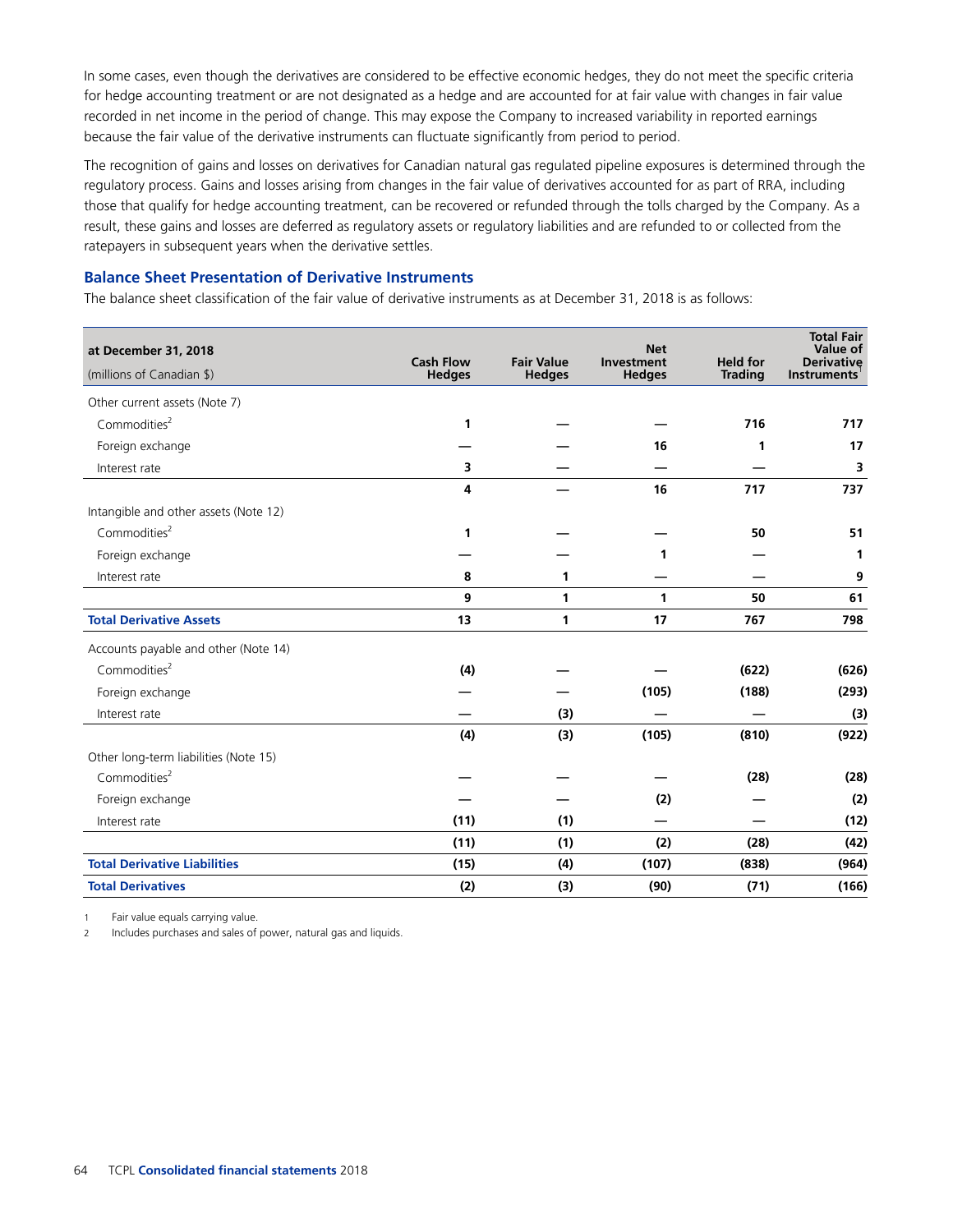The balance sheet classification of the fair value of derivative instruments as at December 31, 2017 is as follows:

| at December 31, 2017<br>(millions of Canadian \$) | <b>Cash Flow</b><br><b>Hedges</b> | <b>Fair Value</b><br><b>Hedges</b> | <b>Net</b><br>Investment<br><b>Hedges</b> | <b>Held for</b><br><b>Trading</b> | <b>Total Fair</b><br>Value of<br><b>Derivative</b><br>Instruments |
|---------------------------------------------------|-----------------------------------|------------------------------------|-------------------------------------------|-----------------------------------|-------------------------------------------------------------------|
| Other current assets (Note 7)                     |                                   |                                    |                                           |                                   |                                                                   |
| Commodities <sup>2</sup>                          | $\mathbf{1}$                      |                                    |                                           | 249                               | 250                                                               |
| Foreign exchange                                  |                                   |                                    | 8                                         | 70                                | 78                                                                |
| Interest rate                                     | 3                                 |                                    |                                           | 1                                 | $\overline{4}$                                                    |
|                                                   | $\overline{4}$                    |                                    | 8                                         | 320                               | 332                                                               |
| Intangible and other assets (Note 12)             |                                   |                                    |                                           |                                   |                                                                   |
| Commodities <sup>2</sup>                          |                                   |                                    |                                           | 69                                | 69                                                                |
| Interest rate                                     | 4                                 |                                    |                                           |                                   | 4                                                                 |
|                                                   | 4                                 |                                    |                                           | 69                                | 73                                                                |
| <b>Total Derivative Assets</b>                    | 8                                 |                                    | 8                                         | 389                               | 405                                                               |
| Accounts payable and other (Note 14)              |                                   |                                    |                                           |                                   |                                                                   |
| Commodities <sup>2</sup>                          | (6)                               |                                    |                                           | (208)                             | (214)                                                             |
| Foreign exchange                                  |                                   |                                    | (159)                                     | (10)                              | (169)                                                             |
| Interest rate                                     |                                   | (4)                                |                                           |                                   | (4)                                                               |
|                                                   | (6)                               | (4)                                | (159)                                     | (218)                             | (387)                                                             |
| Other long-term liabilities (Note 15)             |                                   |                                    |                                           |                                   |                                                                   |
| Commodities <sup>2</sup>                          | (2)                               |                                    |                                           | (26)                              | (28)                                                              |
| Foreign exchange                                  |                                   |                                    | (43)                                      |                                   | (43)                                                              |
| Interest rate                                     |                                   | (1)                                |                                           |                                   | (1)                                                               |
|                                                   | (2)                               | (1)                                | (43)                                      | (26)                              | (72)                                                              |
| <b>Total Derivative Liabilities</b>               | (8)                               | (5)                                | (202)                                     | (244)                             | (459)                                                             |
| <b>Total Derivatives</b>                          |                                   | (5)                                | (194)                                     | 145                               | (54)                                                              |

1 Fair value equals carrying value.

2 Includes purchases and sales of power, natural gas and liquids.

The majority of derivative instruments held for trading have been entered into for risk management purposes and all are subject to the Company's risk management strategies, policies and limits. These include derivatives that have not been designated as hedges or do not qualify for hedge accounting treatment but have been entered into as economic hedges to manage the Company's exposures to market risk.

### **Derivatives in fair value hedging relationships**

The following table details amounts recorded on the Consolidated balance sheet in relation to cumulative adjustments for fair value hedges included in the carrying amount of the hedged liabilities:

| at December 31                    | <b>Carrying amount</b> |          | Fair value hedging adjustments |      |  |
|-----------------------------------|------------------------|----------|--------------------------------|------|--|
| (millions of Canadian \$)         | 2018                   | 2017     | 2018                           | 2017 |  |
| Current portion of long-term debt | (748)                  | (688)    |                                |      |  |
| Long-term debt                    | (273)                  | (685)    |                                |      |  |
|                                   | (1,021)                | (1, 373) |                                |      |  |

1 At December 31, 2018 and 2017, adjustments for discontinued hedging relationships included in these balances were nil.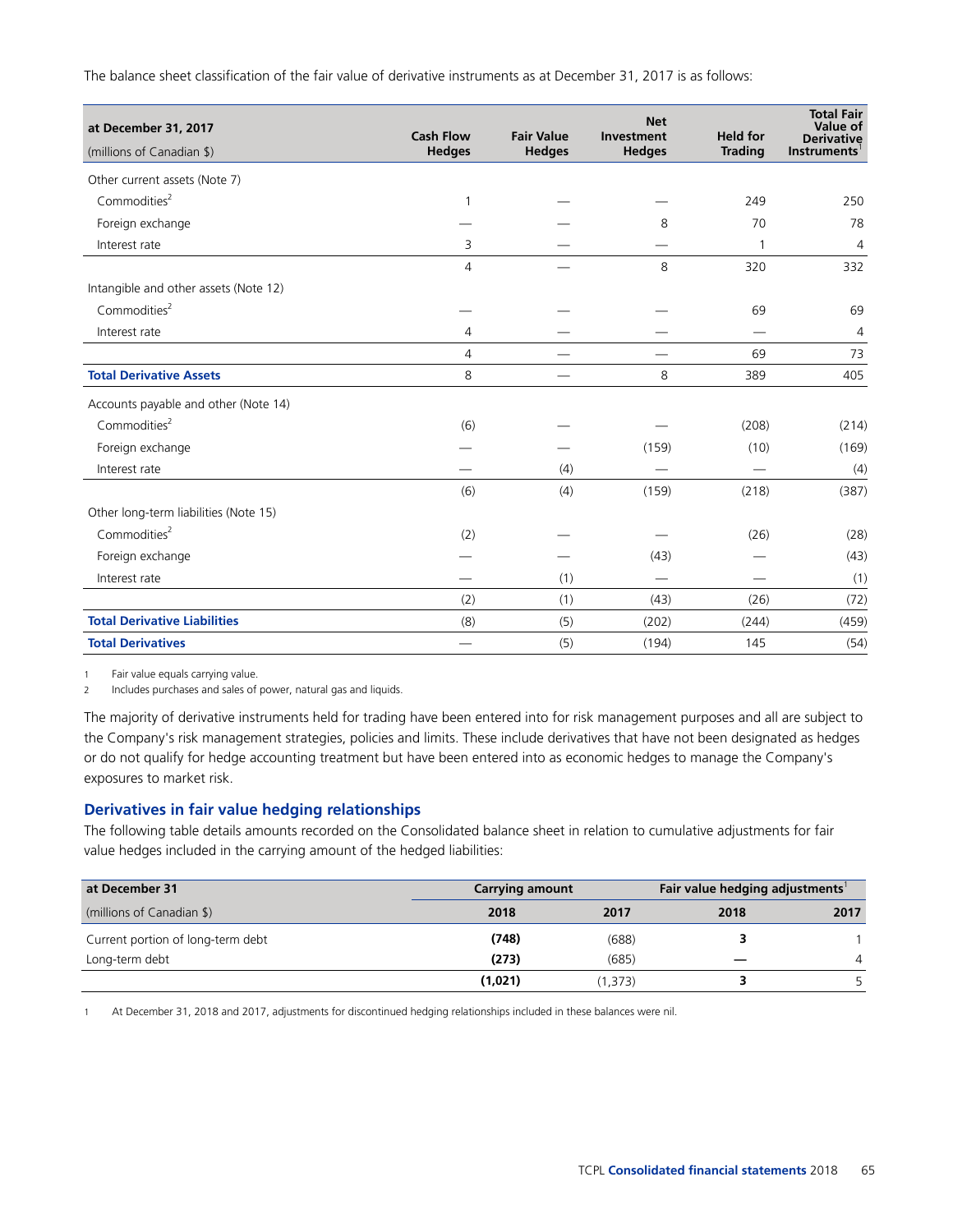## **Notional and Maturity Summary**

The maturity and notional amount or quantity outstanding related to the Company's derivative instruments excluding hedges of the net investment in foreign operations is as follows:

| at December 31, 2018     | Power     | <b>Natural Gas</b> | <b>Liquids</b> | Foreign<br>Exchange | Interest<br>Rate |
|--------------------------|-----------|--------------------|----------------|---------------------|------------------|
| Purchases <sup>1</sup>   | 23,865    | 44                 | 59             |                     |                  |
| Sales <sup>1</sup>       | 17.689    | 56                 | 79             | –                   |                  |
| Millions of U.S. dollars |           | -                  |                | 3,862               | 1.650            |
| Maturity dates           | 2019-2023 | 2019-2027          | 2019           | 2019                | 2019-2030        |
|                          |           |                    |                |                     |                  |

1 Volumes for power, natural gas and liquids derivatives are in GWh, Bcf and MMBbls respectively.

| at December 31, 2017      | <b>Power</b> | <b>Natural Gas</b> | <b>Liauids</b> | Foreign<br>Exchange | <b>Interest</b><br>Rate |
|---------------------------|--------------|--------------------|----------------|---------------------|-------------------------|
| Purchases <sup>1</sup>    | 66,132       | 133                | 6              |                     |                         |
| <b>Sales</b>              | 42.836       | 135                |                | __                  |                         |
| Millions of U.S. dollars  |              |                    |                | 2.931               | 2,300                   |
| Millions of Mexican pesos |              |                    |                | 100                 |                         |
| Maturity dates            | 2018-2022    | 2018-2021          | 2018           | 2018                | 2018-2022               |

1 Volumes for power, natural gas and liquids derivatives are in GWh, Bcf and MMBbls respectively.

## **Unrealized and Realized Gains/(Losses) on Derivative Instruments**

The following summary does not include hedges of the net investment in foreign operations.

| year ended December 31                          |       |       |                |
|-------------------------------------------------|-------|-------|----------------|
| (millions of Canadian \$)                       | 2018  | 2017  | 2016           |
| Derivative instruments held for trading         |       |       |                |
| Amount of unrealized gains/(losses) in the year |       |       |                |
| Commodities <sup>2</sup>                        | 28    | 62    | 123            |
| Foreign exchange                                | (248) | 88    | 25             |
| Interest rate                                   |       | (1)   |                |
| Amount of realized gains/(losses) in the year   |       |       |                |
| Commodities                                     | 351   | (107) | (204)          |
| Foreign exchange                                | (24)  | 18    | 62             |
| Interest rate                                   |       |       |                |
| Derivative instruments in hedging relationships |       |       |                |
| Amount of realized (losses)/gains in the year   |       |       |                |
| Commodities                                     | (1)   | 23    | (167)          |
| Foreign exchange                                |       | 5     | (101)          |
| Interest rate                                   | (1)   |       | $\overline{4}$ |

1 Realized and unrealized gains and losses on held-for-trading derivative instruments used to purchase and sell commodities are included on a net basis in Revenues. Realized and unrealized gains and losses on interest rate and foreign exchange held-for-trading derivative instruments are included on a net basis in Interest expense and Interest income and other, respectively.

2 In 2018 and 2017, there were no gains or losses included in Net Income relating to discontinued cash flow hedges where it was probable that the anticipated transaction would not occur (2016 – net loss of \$42 million).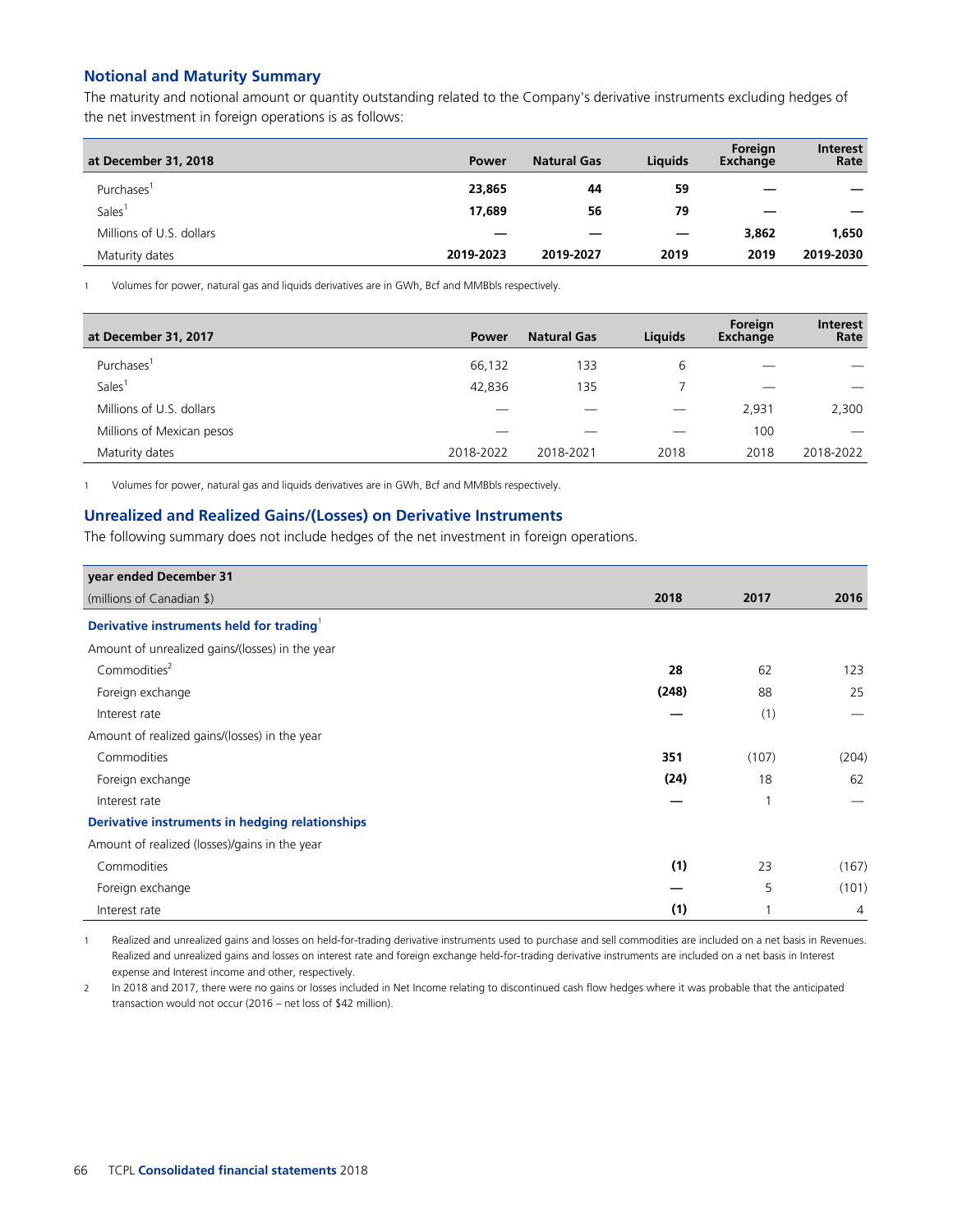## **Derivatives in cash flow hedging relationships**

The components of OCI (Note 21) related to derivatives in cash flow hedging relationships including the portion attributable to non-controlling interests are as follows:

| year ended December 31                                                        |      |      |      |
|-------------------------------------------------------------------------------|------|------|------|
| (millions of Canadian \$, pre-tax)                                            | 2018 | 2017 | 2016 |
| Change in fair value of derivative instruments recognized in OCI <sup>1</sup> |      |      |      |
| Commodities                                                                   | (1)  | (1)  | 39   |
| Interest rate                                                                 | (13) | 4    | 5.   |
|                                                                               | (14) |      | 44   |

1 No amounts have been excluded from the assessment of hedge effectiveness. Amounts in parentheses indicate losses recorded to OCI and AOCI.

### **Effect of fair value and cash flow hedging relationships**

The following table details amounts presented on the Consolidated statement of income in which the effects of fair value or cash flow hedging relationships are recorded.

| year ended December 31                                                                                 | <b>Revenues (Energy)</b> |       | <b>Interest Expense</b> |         |          |         |
|--------------------------------------------------------------------------------------------------------|--------------------------|-------|-------------------------|---------|----------|---------|
| (millions of Canadian \$)                                                                              | 2018                     | 2017  | 2016                    | 2018    | 2017     | 2016    |
| Total Amount Presented in the Consolidated Statement of<br><b>Income</b>                               | 2,124                    | 3,593 | 4,206                   | (2,379) | (2, 137) | (1,927) |
| <b>Fair Value Hedges</b>                                                                               |                          |       |                         |         |          |         |
| Interest rate contracts                                                                                |                          |       |                         |         |          |         |
| Hedged items                                                                                           |                          |       |                         | (71)    | (74)     | (74)    |
| Derivatives designated as hedging instruments                                                          |                          |       |                         | (4)     |          | 8       |
| <b>Cash Flow Hedges</b>                                                                                |                          |       |                         |         |          |         |
| Reclassification of gains/(losses) on derivative instruments from AOCI<br>to net income <sup>1,2</sup> |                          |       |                         |         |          |         |
| Interest rate contracts                                                                                |                          |       |                         | 22      | 17       | 14      |
| Commodity contracts                                                                                    | 5                        | (20)  | 57                      |         |          |         |

1 Refer to Note 21, Other comprehensive income/(loss) and accumulated other comprehensive loss, for the components of OCI related to derivatives in cash flow hedging relationships including the portion attributable to non-controlling interests.

2 There are no amounts recognized in earnings that were excluded from effectiveness testing.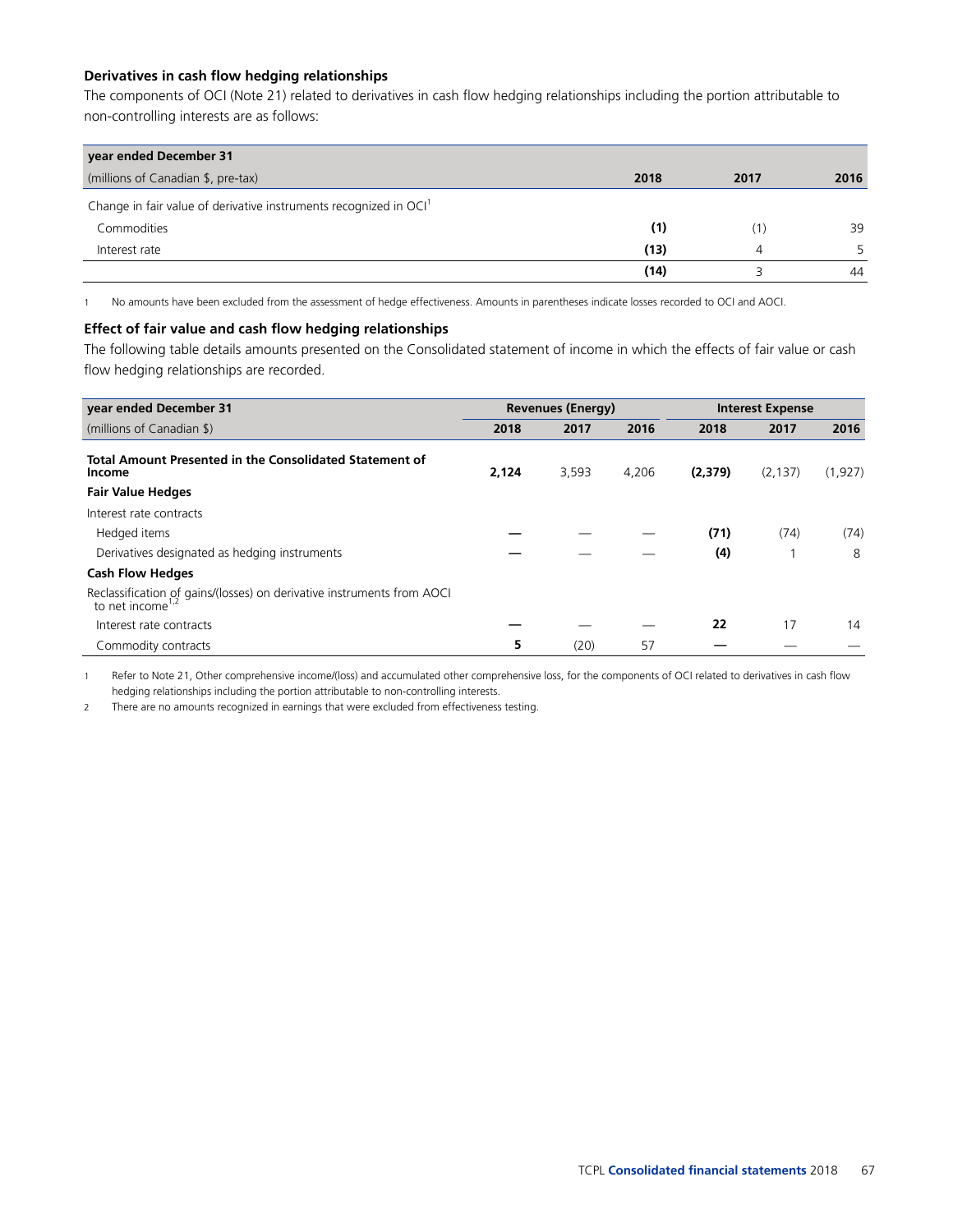### **Offsetting of derivative instruments**

The Company enters into derivative contracts with the right to offset in the normal course of business as well as in the event of default. TCPL has no master netting agreements, however, similar contracts are entered into containing rights to offset. The Company has elected to present the fair value of derivative instruments with the right to offset on a gross basis in the Consolidated balance sheet. The following table shows the impact on the presentation of the fair value of derivative instrument assets and liabilities had the Company elected to present these contracts on a net basis as at December 31, 2018:

| at December 31, 2018          | <b>Gross Derivative</b> | <b>Amounts Available</b> |                    |
|-------------------------------|-------------------------|--------------------------|--------------------|
| (millions of Canadian \$)     | <b>Instruments</b>      | for Offset <sup>1</sup>  | <b>Net Amounts</b> |
| <b>Derivative - Asset</b>     |                         |                          |                    |
| Commodities                   | 768                     | (626)                    | 142                |
| Foreign exchange              | 18                      | (18)                     |                    |
| Interest rate                 | 12                      | (4)                      | 8                  |
|                               | 798                     | (648)                    | 150                |
| <b>Derivative - Liability</b> |                         |                          |                    |
| Commodities                   | (654)                   | 626                      | (28)               |
| Foreign exchange              | (295)                   | 18                       | (277)              |
| Interest rate                 | (15)                    | 4                        | (11)               |
|                               | (964)                   | 648                      | (316)              |

1 Amounts available for offset do not include cash collateral pledged or received.

The following table shows the impact on the presentation of the fair value of derivative instrument assets and liabilities had the Company elected to present these contracts on a net basis as at December 31, 2017:

| at December 31, 2017          | <b>Gross Derivative</b> | <b>Amounts Available</b> |                    |
|-------------------------------|-------------------------|--------------------------|--------------------|
| (millions of Canadian \$)     | <b>Instruments</b>      | for Offset <sup>1</sup>  | <b>Net Amounts</b> |
| <b>Derivative - Asset</b>     |                         |                          |                    |
| Commodities                   | 319                     | (198)                    | 121                |
| Foreign exchange              | 78                      | (56)                     | 22                 |
| Interest rate                 | 8                       | (1)                      | $\overline{7}$     |
|                               | 405                     | (255)                    | 150                |
| <b>Derivative - Liability</b> |                         |                          |                    |
| Commodities                   | (242)                   | 198                      | (44)               |
| Foreign exchange              | (212)                   | 56                       | (156)              |
| Interest rate                 | (5)                     |                          | (4)                |
|                               | (459)                   | 255                      | (204)              |

1 Amounts available for offset do not include cash collateral pledged or received.

With respect to the derivative instruments presented above, the Company provided cash collateral of \$143 million and letters of credit of \$22 million (2017 – \$165 million and \$30 million) to its counterparties. At December 31, 2018, the Company held nil in cash collateral and \$1 million in letters of credit (2017 – nil and \$3 million) from counterparties on asset exposures.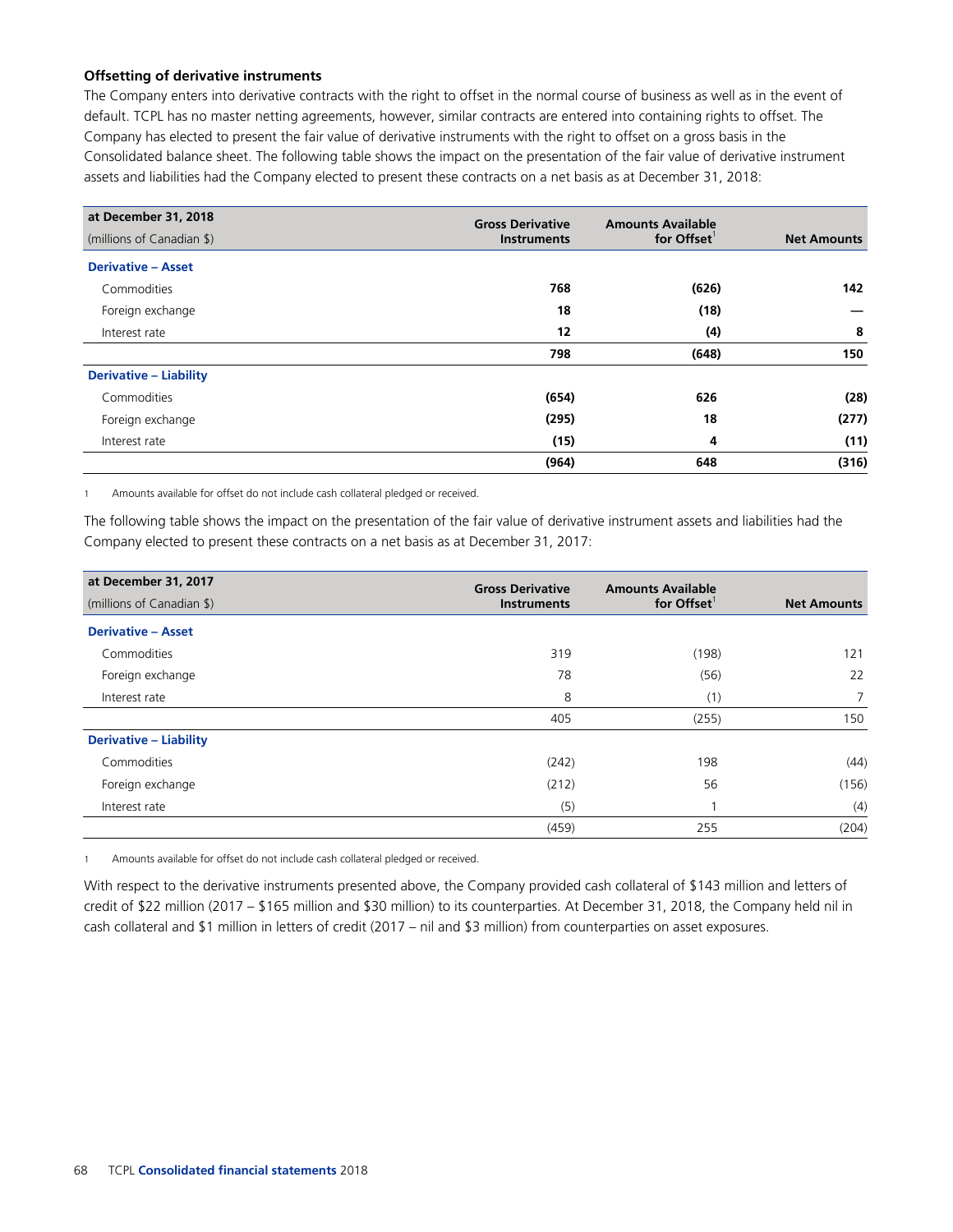### **Credit-risk-related contingent features of derivative instruments**

Derivative contracts entered into to manage market risk often contain financial assurance provisions that allow parties to the contracts to manage credit risk. These provisions may require collateral to be provided if a credit-risk-related contingent event occurs, such as a downgrade in the Company's credit rating to non-investment grade. The company may also need to provide collateral if the fair value of its derivative financial instruments exceeds pre-defined exposure limits.

Based on contracts in place and market prices at December 31, 2018, the aggregate fair value of all derivative instruments with credit-risk-related contingent features that were in a net liability position was \$6 million (2017 – \$2 million), for which the Company has provided no collateral in the normal course of business. If the credit-risk-related contingent features in these agreements were triggered on December 31, 2018, the Company would have been required to provide collateral of \$6 million (2017 – \$2 million) to its counterparties. Collateral may also need to be provided should the fair value of derivative instruments exceed pre-defined contractual exposure limit thresholds.

The Company has sufficient liquidity in the form of cash and undrawn committed revolving bank lines to meet these contingent obligations should they arise.

# **Fair Value Hierarchy**

The Company's financial assets and liabilities recorded at fair value have been categorized into three categories based on a fair value hierarchy.

| <b>Levels</b> | How fair value has been determined                                                                                                                                                                                                                                                                                                                                                                                                                                                                                                                                          |
|---------------|-----------------------------------------------------------------------------------------------------------------------------------------------------------------------------------------------------------------------------------------------------------------------------------------------------------------------------------------------------------------------------------------------------------------------------------------------------------------------------------------------------------------------------------------------------------------------------|
| Level I       | Quoted prices in active markets for identical assets and liabilities that the Company has the ability to access at<br>the measurement date. An active market is a market in which frequency and volume of transactions provides<br>pricing information on an ongoing basis.                                                                                                                                                                                                                                                                                                 |
| Level II      | Valuation based on the extrapolation of inputs, other than quoted prices included within Level I, for which all<br>significant inputs are observable directly or indirectly.                                                                                                                                                                                                                                                                                                                                                                                                |
|               | Inputs include published exchange rates, interest rates, interest rate swap curves, yield curves and broker quotes<br>from external data service providers.                                                                                                                                                                                                                                                                                                                                                                                                                 |
|               | This category includes interest rate and foreign exchange derivative assets and liabilities where fair value is<br>determined using the income approach and commodity derivatives where fair value is determined using the<br>market approach.                                                                                                                                                                                                                                                                                                                              |
|               | Transfers between Level I and Level II would occur when there is a change in market circumstances.                                                                                                                                                                                                                                                                                                                                                                                                                                                                          |
| Level III     | Valuation of assets and liabilities are measured using a market approach based on extrapolation of inputs that<br>are unobservable or where observable data does not support a significant portion of the derivative's fair value.<br>This category includes long-dated commodity transactions in certain markets where liquidity is low and the<br>Company uses the most observable inputs available or, if not available, long-term broker quotes to estimate the<br>fair value for these transactions. Valuation of options is based on the Black-Scholes pricing model. |
|               | Assets and liabilities measured at fair value can fluctuate between Level II and Level III depending on the<br>proportion of the value of the contract that extends beyond the time frame for which significant inputs are<br>considered to be observable. As contracts near maturity and observable market data becomes available, they are<br>transferred out of Level III and into Level II.                                                                                                                                                                             |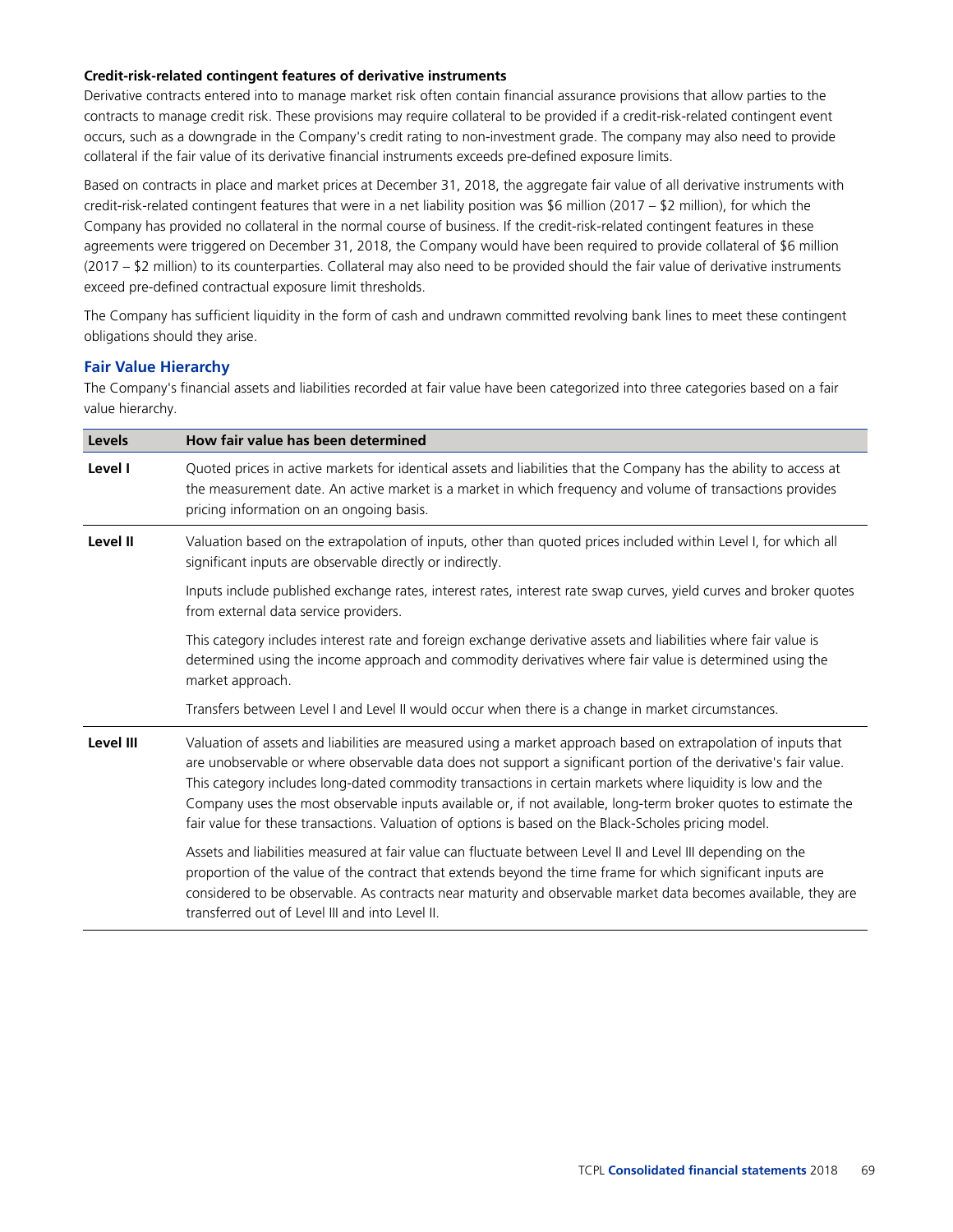The fair value of the Company's derivative assets and liabilities measured on a recurring basis, including both current and non-current portions for 2018, are categorized as follows:

| at December 31, 2018<br>(millions of Canadian \$) | <b>Ouoted Prices in</b><br><b>Active Markets</b><br>$(Level I)^T$ | Significant<br>Other<br><b>Observable</b><br>Inputs (Level II) $^{\dagger}$ | <b>Significant</b><br>Unobservable<br><b>Inputs</b><br>(Level III) $^1$ | <b>Total</b> |
|---------------------------------------------------|-------------------------------------------------------------------|-----------------------------------------------------------------------------|-------------------------------------------------------------------------|--------------|
| Derivative Instrument Assets:                     |                                                                   |                                                                             |                                                                         |              |
| Commodities                                       | 581                                                               | 187                                                                         |                                                                         | 768          |
| Foreign exchange                                  |                                                                   | 18                                                                          |                                                                         | 18           |
| Interest rate                                     |                                                                   | 12                                                                          |                                                                         | 12           |
| Derivative Instrument Liabilities:                |                                                                   |                                                                             |                                                                         |              |
| Commodities                                       | (555)                                                             | (95)                                                                        | (4)                                                                     | (654)        |
| Foreign exchange                                  |                                                                   | (295)                                                                       |                                                                         | (295)        |
| Interest rate                                     |                                                                   | (15)                                                                        |                                                                         | (15)         |
|                                                   | 26                                                                | (188)                                                                       | (4)                                                                     | (166)        |

1 There were no transfers from Level I to Level II or from Level II to Level III for the year ended December 31, 2018.

The fair value of the Company's derivative assets and liabilities measured on a recurring basis, including both current and non-current portions for 2017, are categorized as follows:

| at December 31, 2017<br>(millions of Canadian \$) | <b>Quoted Prices in</b><br><b>Active Markets</b><br>(Level I) $1$ | Significant<br>Other<br><b>Observable</b><br>Inputs (Level II) $^{\dagger}$ | <b>Significant</b><br><b>Unobservable</b><br><b>Inputs</b><br>(Level III) $^1$ | <b>Total</b> |
|---------------------------------------------------|-------------------------------------------------------------------|-----------------------------------------------------------------------------|--------------------------------------------------------------------------------|--------------|
|                                                   |                                                                   |                                                                             |                                                                                |              |
| Derivative Instrument Assets:                     |                                                                   |                                                                             |                                                                                |              |
| Commodities                                       | 21                                                                | 283                                                                         | 15                                                                             | 319          |
| Foreign exchange                                  |                                                                   | 78                                                                          |                                                                                | 78           |
| Interest rate                                     |                                                                   | 8                                                                           |                                                                                | 8            |
| Derivative Instrument Liabilities:                |                                                                   |                                                                             |                                                                                |              |
| Commodities                                       | (27)                                                              | (193)                                                                       | (22)                                                                           | (242)        |
| Foreign exchange                                  |                                                                   | (212)                                                                       |                                                                                | (212)        |
| Interest rate                                     |                                                                   | (5)                                                                         |                                                                                | (5)          |
|                                                   | (6)                                                               | (41)                                                                        | (7)                                                                            | (54)         |

1 There were no transfers from Level I to Level II or from Level II to Level III for the year ended December 31, 2017.

The following table presents the net change in fair value of derivative assets and liabilities classified in Level III of the fair value hierarchy:

| (millions of Canadian \$, pre-tax)          | 2018 | 2017 |
|---------------------------------------------|------|------|
| Balance at beginning of year                | (7)  | 16   |
| Transfers out of Level III                  | 5    | (19) |
| Total gains/(losses) included in Net income | 8    | (17) |
| Settlements                                 | (9)  | 18   |
| Sales                                       |      | (5)  |
| Foreign exchange                            | (1)  | _    |
| Balance at end of year <sup>1</sup>         | (4)  | (7)  |

1 Revenues include unrealized losses of \$5 million attributed to derivatives in the Level III category that were still held at December 31, 2018 (2017 – unrealized losses of \$7 million).

A 10 per cent increase or decrease in commodity prices, with all other variables held constant, would result in a \$2 million decrease or increase, respectively, in the fair value of outstanding derivative instruments included in Level III as at December 31, 2018.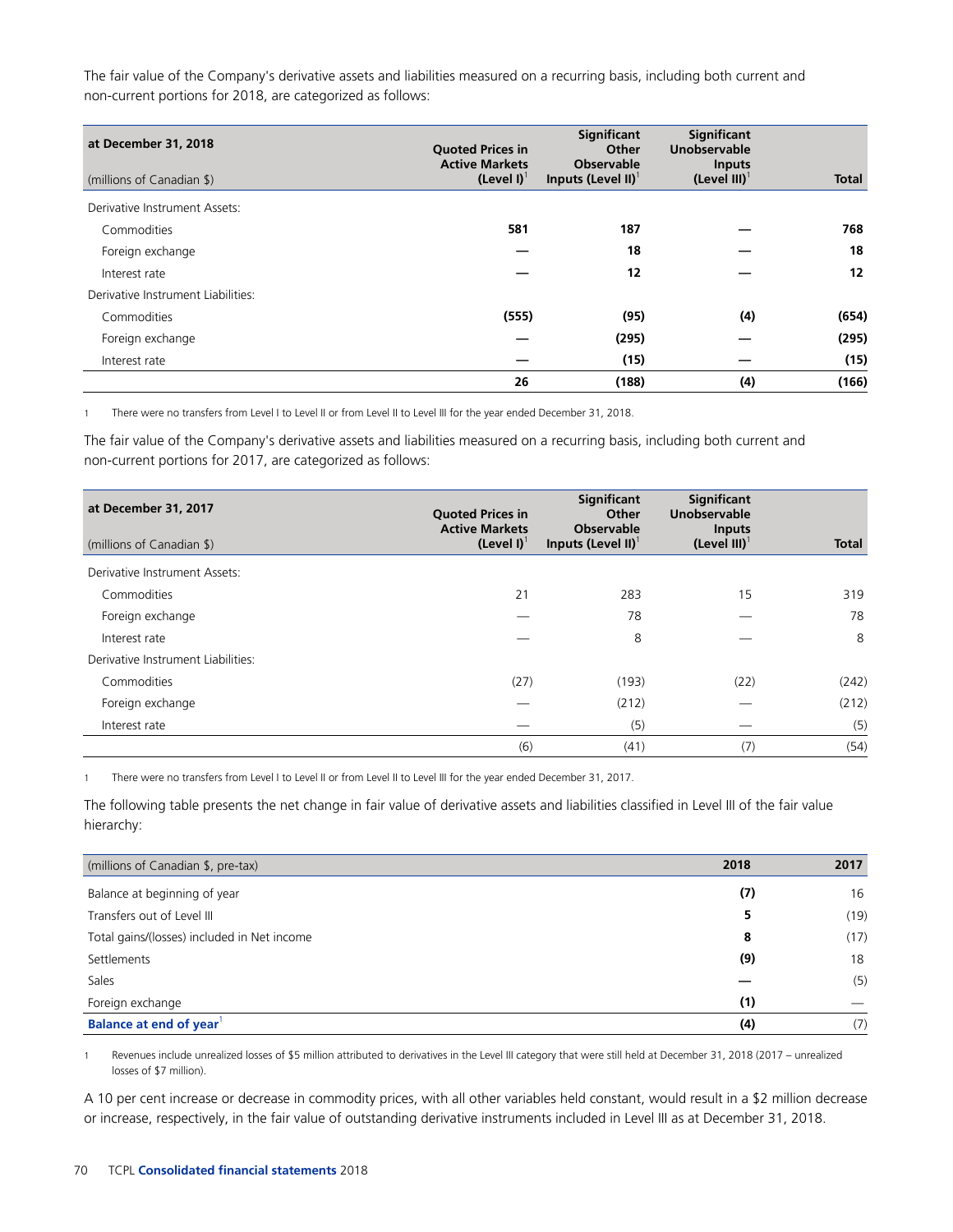# **24. CHANGES IN OPERATING WORKING CAPITAL**

| year ended December 31                                             |      |       |       |
|--------------------------------------------------------------------|------|-------|-------|
| (millions of Canadian \$)                                          | 2018 | 2017  | 2016  |
| Increase in Accounts receivable                                    | (68) | (573) | (487) |
| Increase in Inventories                                            | (49) | (38)  | (87)  |
| Decrease/(increase) in Assets held for sale                        |      | 14    | (13)  |
| Decrease in Other current assets                                   | 45   | 189   | 328   |
| (Decrease)/increase in Accounts payable and other                  | (68) | 149   | 432   |
| Increase in Accrued interest                                       | 41   | 12    | 62    |
| (Decrease)/increase in Liabilities related to assets held for sale |      | (25)  | 16    |
| (Increase)/decrease in Operating Working Capital                   | (99) | (272) | 251   |

# **25. ACQUISITIONS AND DISPOSITIONS**

## **U.S. Natural Gas Pipelines**

## **Iroquois Gas Transmission System and Portland Natural Gas Transmission System**

On June 1, 2017, TCPL closed the sale of 49.34 per cent of its 50 per cent interest in Iroquois, along with an option to sell the remaining 0.66 per cent at a later date, to TC PipeLines, LP. At the same time, TCPL closed the sale of its remaining 11.81 per cent interest in Portland to TC PipeLines, LP. Proceeds from these transactions were US\$765 million, before post-closing adjustments, and were comprised of US\$597 million in cash and US\$168 million representing a proportionate share of Iroquois and Portland debt.

In January 2016, TCPL closed the sale of a 49.9 per cent interest in Portland to TC PipeLines, LP for an aggregate purchase price of US\$223 million. Proceeds were comprised of US\$188 million in cash and the assumption of US\$35 million of a proportional share of Portland debt.

In March 2016, TCPL acquired a 4.87 per cent interest in Iroquois for an aggregate purchase price of US\$54 million, increasing TCPL's interest in Iroquois to 49.35 per cent. On May 1, 2016, the Company acquired an additional 0.65 per cent interest for an aggregate purchase price of US\$7 million, further increasing TCPL's interest in Iroquois to 50 per cent.

## **Acquisition of Columbia**

On July 1, 2016, TCPL acquired 100 per cent ownership of Columbia for a purchase price of US\$10.3 billion in cash, based on US \$25.50 per share for all of Columbia's outstanding common shares as well as all outstanding restricted and performance stock units. The acquisition was financed through the issuance of TCPL common shares to TransCanada, an intercompany loan due to TransCanada in connection with proceeds received from the sale of TransCanada subscription receipts and draws on acquisition bridge facilities in the aggregate amount of US\$6.9 billion. The sale of the subscription receipts was completed on April 1, 2016 through a public offering, and gross proceeds of approximately \$4.4 billion were transferred to TCPL prior to the closing of the acquisition. Refer to Note 20, Common shares, Note 28, Related party transactions and Note 17, Long-term debt for further information on the common shares issued to TransCanada, the intercompany loan due to TransCanada and the acquisition bridge facilities.

At the date of acquisition, Columbia operated a portfolio of approximately 24,500 km (15,200 miles) of regulated natural gas pipelines, 285 Bcf of natural gas storage facilities and midstream and other assets in various regions in the U.S. TCPL acquired Columbia to expand the Company's natural gas business in the U.S. market, positioning the Company for additional long-term growth opportunities.

The goodwill arising from the acquisition principally reflects the opportunities to expand the Company's U.S. Natural Gas Pipelines segment and to gain a stronger competitive position in the North American natural gas business. The goodwill resulting from the acquisition is not deductible for income tax purposes. The acquisition was accounted for as a business combination using the acquisition method where the acquired tangible and intangible assets and assumed liabilities were recorded at their estimated fair values at the date of acquisition. The purchase price equation reflects management's estimate of the fair value of Columbia's assets and liabilities as at July 1, 2016.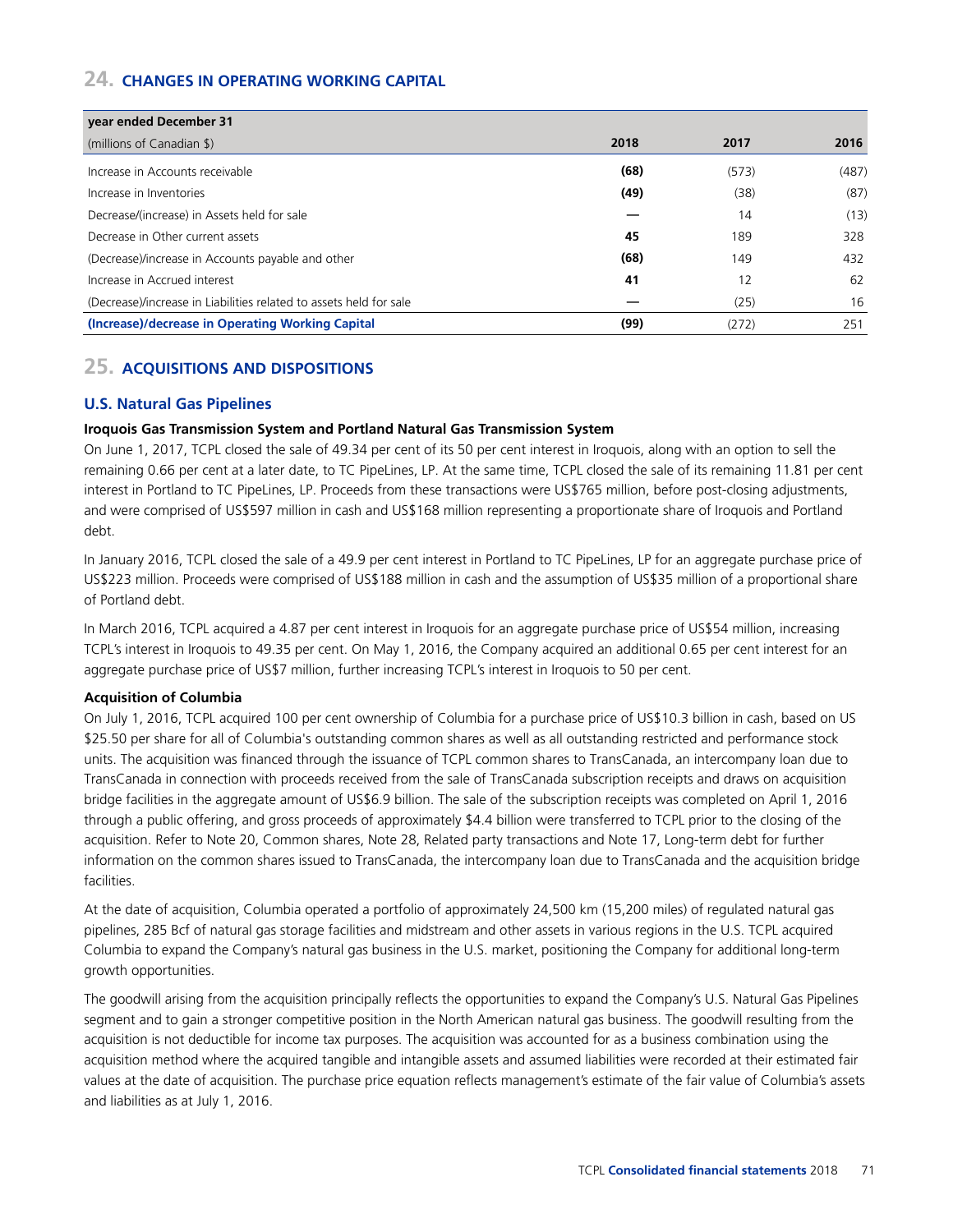|                                          |             | <b>July 1, 2016</b>   |
|------------------------------------------|-------------|-----------------------|
| (millions of $$$ )                       | <b>U.S.</b> | Canadian <sup>1</sup> |
| <b>Purchase Price Consideration</b>      | 10,294      | 13,392                |
| <b>Fair Value</b>                        |             |                       |
| Current assets                           | 658         | 856                   |
| Plant, property and equipment            | 7,560       | 9,835                 |
| Equity investments                       | 441         | 574                   |
| Regulatory assets                        | 190         | 248                   |
| Intangible and other assets              | 135         | 175                   |
| Current liabilities                      | (597)       | (777)                 |
| Regulatory liabilities                   | (294)       | (383)                 |
| Other long-term liabilities              | (144)       | (187)                 |
| Deferred income tax liabilities          | (1,613)     | (2,098)               |
| Long-term debt                           | (2,981)     | (3,878)               |
| Non-controlling interests                | (808)       | (1,051)               |
| <b>Fair Value of Net Assets Acquired</b> | 2,547       | 3,314                 |
| Goodwill                                 | 7,747       | 10,078                |

1 At July 1, 2016 exchange rate of \$1.30.

The fair values of current assets including cash and cash equivalents, accounts receivable, and inventories and the fair values of current liabilities including notes payable and accrued interest approximated their carrying values due to the short-term nature of these items. Certain acquisition-related working capital items resulted in an adjustment to accounts payable.

Columbia's natural gas pipelines are subject to FERC regulations and, as a result, their rate bases are expected to be recovered with a reasonable rate of return over the life of the assets. These assets, as well as related regulatory assets and liabilities, had fair values equal to their carrying values on acquisition. The fair value of mineral rights included in Columbia's plant, property and equipment was determined using a discounted cash flow approach which resulted in a fair value increase of \$241 million (US\$185 million). On acquisition date, the fair value of base gas included in Columbia's plant, property and equipment was determined by using a quoted market price multiplied by the estimated volume of base gas in place which resulted in a fair value increase of \$840 million (US\$646 million).

In second quarter 2017, the Company completed its procedures over measuring the volume of base gas acquired and, as a result, decreased its fair value by \$116 million (US\$90 million). This impacted the purchase price equation by decreasing property, plant and equipment by \$116 million (US\$90 million), decreasing deferred income tax liabilities by \$45 million (US\$35 million) and increasing goodwill by \$71 million (US\$55 million) to a total of US\$7,802 million (2016 – US\$7,747 million) at December 31, 2017. This adjustment did not impact the Company's net income.

The fair value of Columbia's long-term debt was estimated using an income approach based on observable market rates for similar debt instruments from external data service providers. This resulted in a fair value increase of \$300 million (US\$231 million).

The following table summarizes the acquisition date fair value of Columbia's debt acquired by TCPL.

| (millions of $$$ )                   | <b>Maturity Date</b> | <b>Type</b>                        | <b>Fair Value</b> | <b>Interest Rate</b> |
|--------------------------------------|----------------------|------------------------------------|-------------------|----------------------|
| <b>COLUMBIA PIPELINE GROUP, INC.</b> |                      |                                    |                   |                      |
|                                      | June 2018            | Senior Unsecured Notes (US\$500)   | US\$506           | 2.45%                |
|                                      | June 2020            | Senior Unsecured Notes (US\$750)   | US\$779           | 3.30%                |
|                                      | June 2025            | Senior Unsecured Notes (US\$1,000) | US\$1,092         | 4.50%                |
|                                      | June 2045            | Senior Unsecured Notes (US\$500)   | US\$604           | 5.80%                |
|                                      |                      |                                    | <b>US\$2,981</b>  |                      |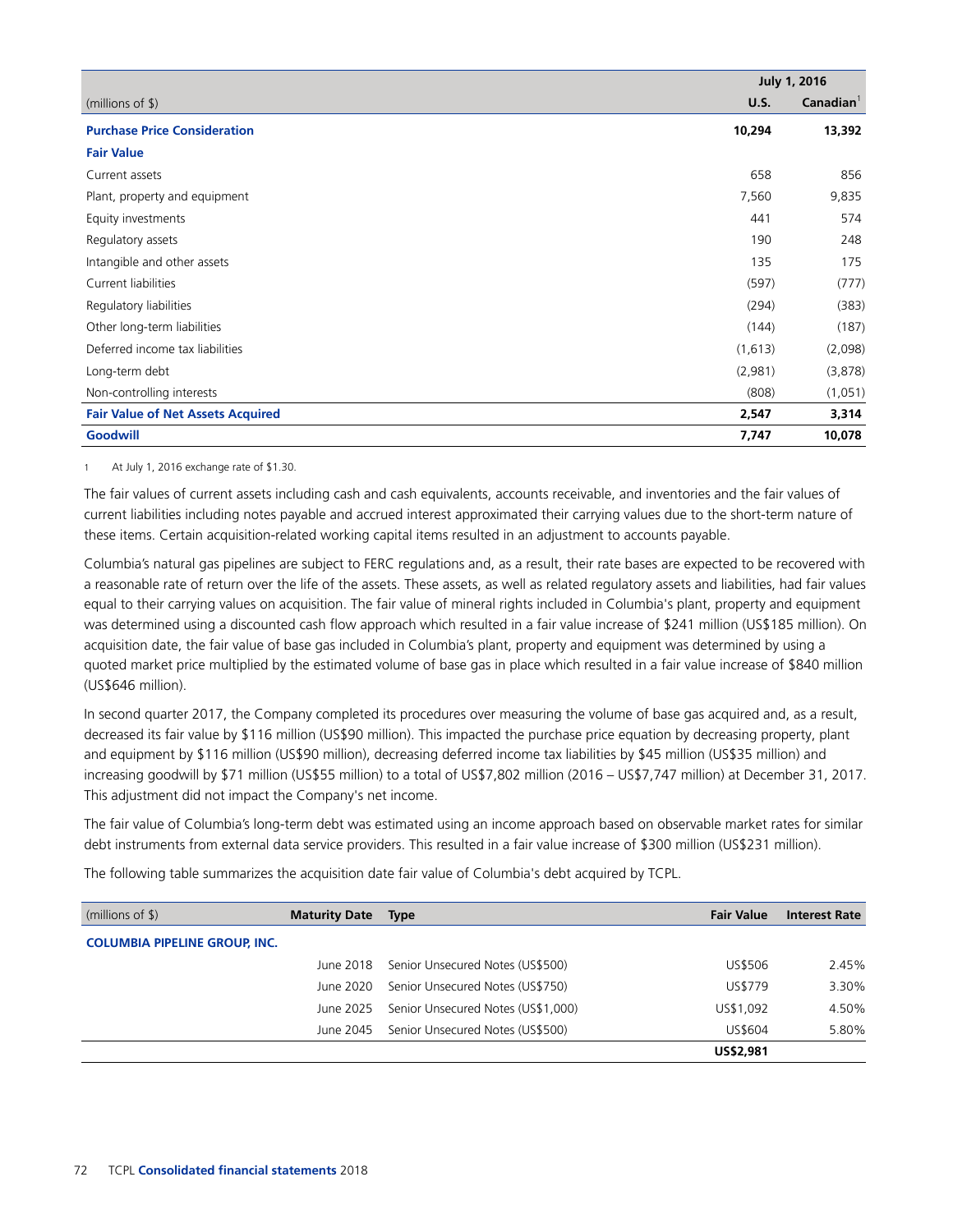The fair values of Columbia's DB plan and other post-retirement benefit plans were based on an actuarial valuation of the funded status of the plans as of the acquisition date which resulted in an increase of \$15 million (US\$12 million) and \$5 million (US\$4 million) to Regulatory assets and Other long-term liabilities, respectively, and a decrease of \$14 million (US\$11 million) and \$2 million (US\$2 million) to Intangible and other assets and Regulatory liabilities, respectively.

Temporary differences created as a result of the fair value changes described above resulted in deferred income tax assets and liabilities that were recorded at the Company's then U.S. effective tax rate of 39 per cent.

The fair value of Columbia's non-controlling interests was based on the approximately 53.8 million CPPL common units outstanding to the public as of June 30, 2016, and valued at the June 30, 2016 closing price of US\$15.00 per common unit. On February 17, 2017, TCPL acquired all outstanding publicly held common units of CPPL. Refer to Note 19, Non-controlling interests, for further information.

In 2016, acquisition expenses of approximately \$36 million were included in Plant operating costs and other in the Consolidated statement of income.

Upon completion of the acquisition, the Company began consolidating Columbia. Columbia's significant accounting policies were consistent with TCPL's and continued to be applied. Columbia contributed \$929 million to the Company's Revenues and \$132 million to the Company's net income from July 1, 2016 to December 31, 2016.

The following supplemental pro forma consolidated financial information of the Company for the years ended December 31, 2016 and 2015 includes the results of operations for Columbia as if the acquisition had been completed on January 1, 2015.

| year ended December 31                                                       |        |        |
|------------------------------------------------------------------------------|--------|--------|
| (millions of Canadian \$)                                                    | 2016   | 2015   |
| Revenues                                                                     | 13,404 | 13,007 |
| Net Income/(Loss)                                                            | 715    | (820)  |
| Net Income/(Loss) Attributable to Controlling Interests and to Common Shares | 431    | (877)  |

## **Energy**

#### **Cartier Wind**

On October 24, 2018, the Company completed the sale of its 62 per cent interest in the Cartier Wind power facilities to Innergex Renewable Energy Inc for proceeds of \$630 million, before post-closing adjustments. As a result, the Company recorded a gain on sale of \$170 million (\$143 million after tax) which is included in Gain/(loss) on assets held for sale/sold in the Consolidated statement of income.

#### **Ontario Solar Assets**

On December 19, 2017, the Company completed the sale of its Ontario solar assets to a third party for proceeds of \$541 million, before post-closing adjustments. As a result, the Company recorded a gain on sale of \$127 million (\$136 million after tax) which is included in Gain/(loss) on assets held for sale/sold in the Consolidated statement of income.

#### **U.S. Northeast Power Assets**

In 2018, upon finalizing its 2017 annual tax return for its U.S. operations, the Company recorded a \$27 million income tax recovery related to the sale of its U.S. Northeast power generation assets.

On April 19, 2017, the Company completed the sale of TC Hydro for proceeds of approximately US\$1.07 billion, before post-closing adjustments. As a result, in 2017 the Company recorded a gain on sale of \$715 million (\$440 million after tax) including the impact of \$5 million of foreign currency translation gains which were reclassified from AOCI to net income.

On June 2, 2017, TCPL completed the sale of Ravenswood, Ironwood, Kibby Wind and Ocean State Power for proceeds of approximately US\$2.029 billion, before post-closing adjustments. In 2016, the Company recorded a loss of \$829 million (\$863 million after tax) which included the impact of \$70 million of foreign currency translation gains that were reclassified from AOCI to net income on close. The Company recorded an additional loss on sale of \$211 million (\$167 million after tax) in 2017 which included \$2 million in foreign currency translation gains. This additional loss primarily related to adjustments to the purchase price and repair costs for an unplanned outage at Ravenswood prior to close of the sale.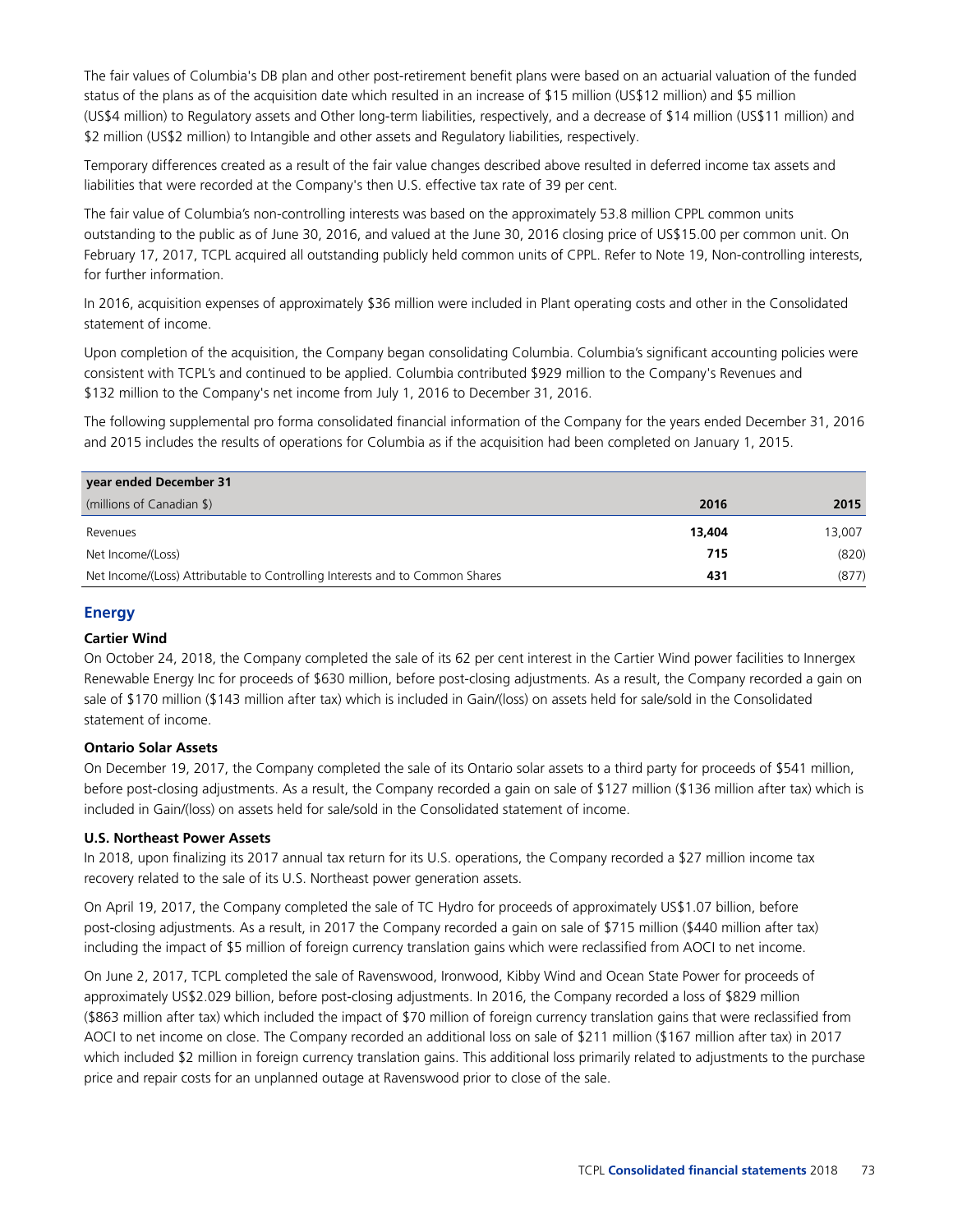Gains and losses from these sales are included in Gain/(loss) on assets held for sale/sold in the Consolidated statement of income. The proceeds received from the sale of the U.S. Northeast Power assets were used to repay the outstanding balances on the Company's acquisition bridge facilities that partially funded the acquisition of Columbia.

#### **Ironwood**

In February 2016, TCPL acquired the Ironwood natural gas fired, combined cycle power plant for US\$653 million in cash after post-closing adjustments. The evaluation of assigned fair value of acquired assets and liabilities did not result in the recognition of goodwill. The Company began consolidating Ironwood as of the date of acquisition which did not have a material impact on the Revenues and Net income of the Company. In addition, the pro forma incremental impact of Ironwood on the Company's Revenues and Net income from the date of acquisition to the date of sale was not material.

## **26. COMMITMENTS, CONTINGENCIES AND GUARANTEES**

## **Commitments**

### **Operating leases**

Future annual payments under the Company's operating leases for various premises, services and equipment, net of sublease receipts, are approximately as follows:

| year ended December 31<br>(millions of Canadian \$) | <b>Minimum</b><br>Lease<br><b>Payments</b> | <b>Amounts</b><br>Recoverable<br>under<br><b>Subleases</b> | <b>Net</b><br><b>Payments</b> |
|-----------------------------------------------------|--------------------------------------------|------------------------------------------------------------|-------------------------------|
| 2019                                                | 81                                         |                                                            | 74                            |
| 2020                                                | 78                                         |                                                            | 71                            |
| 2021                                                | 76                                         | $\overline{4}$                                             | 72                            |
| 2022                                                | 69                                         | 3                                                          | 66                            |
| 2023                                                | 67                                         | 3                                                          | 64                            |
| 2024 and thereafter                                 | 390                                        | 8                                                          | 382                           |
|                                                     | 761                                        | 32                                                         | 729                           |

The operating lease agreements for premises, services and equipment expire at various dates through 2052, with an option to renew certain lease agreements for periods of one year to 25 years. Net rental expense on operating leases in 2018 was \$84 million (2017 – \$93 million; 2016 – \$145 million).

#### **Other commitments**

TCPL and its affiliates have long-term natural gas transportation and natural gas purchase arrangements as well as other purchase obligations, all of which are transacted at market prices and in the normal course of business.

Capital expenditure commitments include obligations related to the construction of growth projects and are based on the projects proceeding as planned. Changes to these projects, including cancellation, would reduce or possibly eliminate these commitments as a result of cost mitigation efforts. At December 31, 2018, TCPL had the following capital expenditure commitments:

- approximately \$4.6 billion for its Canadian natural gas pipelines, primarily related to construction costs associated with the construction of the Coastal GasLink and NGTL System pipeline projects
- approximately \$0.1 billion for its U.S. natural gas pipelines, primarily related to construction costs associated with Columbia Gas and Columbia Gulf growth projects
- approximately \$0.3 billion for its Mexico natural gas pipelines, primarily related to construction of the Sur de Texas, Villa de Reyes and Tula pipeline projects
- approximately \$0.4 billion for its Liquids pipelines, primarily related to the development of Keystone XL and construction of White Spruce
- approximately \$0.7 billion for its Energy business, primarily related to its proportionate share of commitments for Bruce Power's life extension program
- approximately \$0.1 billion for its Corporate segment related to various information technology services agreements.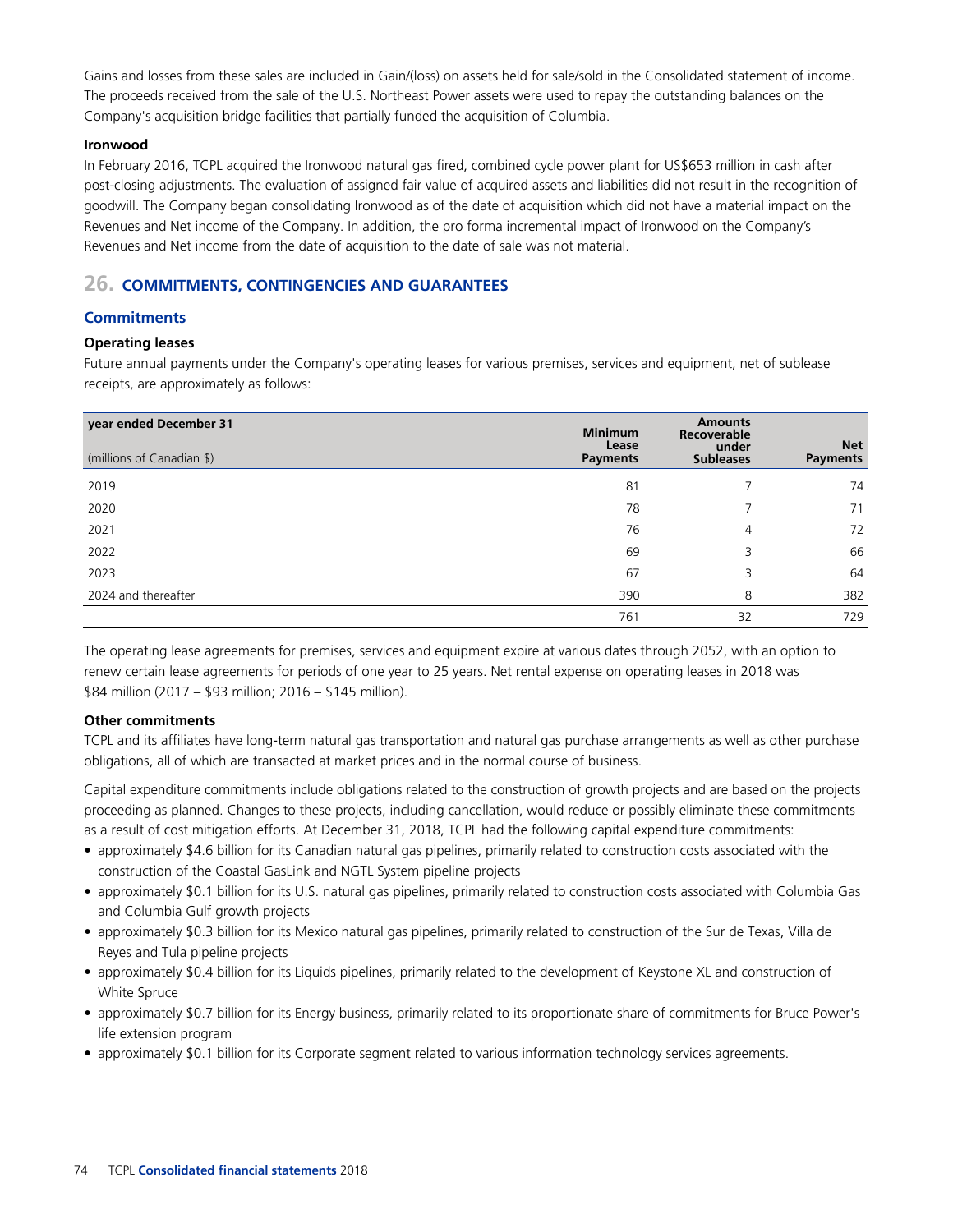## **Contingencies**

TCPL is subject to laws and regulations governing environmental quality and pollution control. As at December 31, 2018, the Company had accrued approximately \$40 million (2017 – \$34 million) related to operating facilities, which represents the present value of the estimated future amount it expects to spend to remediate the sites. However, additional liabilities may be incurred as assessments take place and remediation efforts continue.

TCPL and its subsidiaries are subject to various legal proceedings, arbitrations and actions arising in the normal course of business. The amounts involved in such proceedings are not reasonably estimable as the final outcome of such legal proceedings cannot be predicted with certainty. It is the opinion of management that the ultimate resolution of such proceedings and actions will not have a material impact on the Company's consolidated financial position or results of operations.

### **Guarantees**

TCPL and its partner on the Sur de Texas pipeline, IEnova, have jointly guaranteed the financial performance of this entity. Such agreements include a guarantee and a letter of credit which are primarily related to construction services and the delivery of natural gas.

TCPL and its joint venture partner on Bruce Power, BPC Generation Infrastructure Trust, have each severally guaranteed certain contingent financial obligations of Bruce Power related to a lease agreement and contractor and supplier services.

The Company and its partners in certain other jointly owned entities have either (i) jointly and severally, (ii) jointly or (iii) severally guaranteed the financial performance of these entities. Such agreements include guarantees and letters of credit which are primarily related to delivery of natural gas, construction services and the payment of liabilities. For certain of these entities, any payments made by TCPL under these guarantees in excess of its ownership interest are to be reimbursed by its partners.

The carrying value of these guarantees has been recorded in Other long-term liabilities on the Consolidated balance sheet. Information regarding the Company's guarantees is as follows:

|                              |                 | 2018             |                       | 2017             |                       |
|------------------------------|-----------------|------------------|-----------------------|------------------|-----------------------|
| at December 31               |                 | <b>Potential</b> |                       | <b>Potential</b> |                       |
| (millions of Canadian \$)    | <b>Term</b>     | Exposure         | <b>Carrying Value</b> | Exposure         | <b>Carrying Value</b> |
| Sur de Texas                 | ranging to 2020 | 183              |                       | 315              | 2                     |
| <b>Bruce Power</b>           | ranging to 2021 | 88               |                       | 88               |                       |
| Other jointly owned entities | ranging to 2059 | 104              | 11                    | 104              | 13                    |
|                              |                 | 375              | 12                    | 507              | 16                    |

1 TCPL's share of the potential estimated current or contingent exposure.

## **27. CORPORATE RESTRUCTURING COSTS**

In mid-2015, the Company commenced a business restructuring and transformation initiative to reduce overall costs and maximize the effectiveness and efficiency of its existing operations. The Company incurred corporate restructuring costs and recorded a provision to allow for planned severance costs in future years, as well as expected future losses under lease commitments.

Cumulatively to December 31, 2018, the Company has incurred costs of \$86 million for employee severance and \$60 million for lease commitments, net of \$157 million related to costs that were recoverable through regulatory and tolling structures. The Company recorded additional provisions in 2018 to reflect the changes in expected future losses under lease commitments. The remaining lease commitments provision at December 31, 2018 is expected to be fully realized by 2027.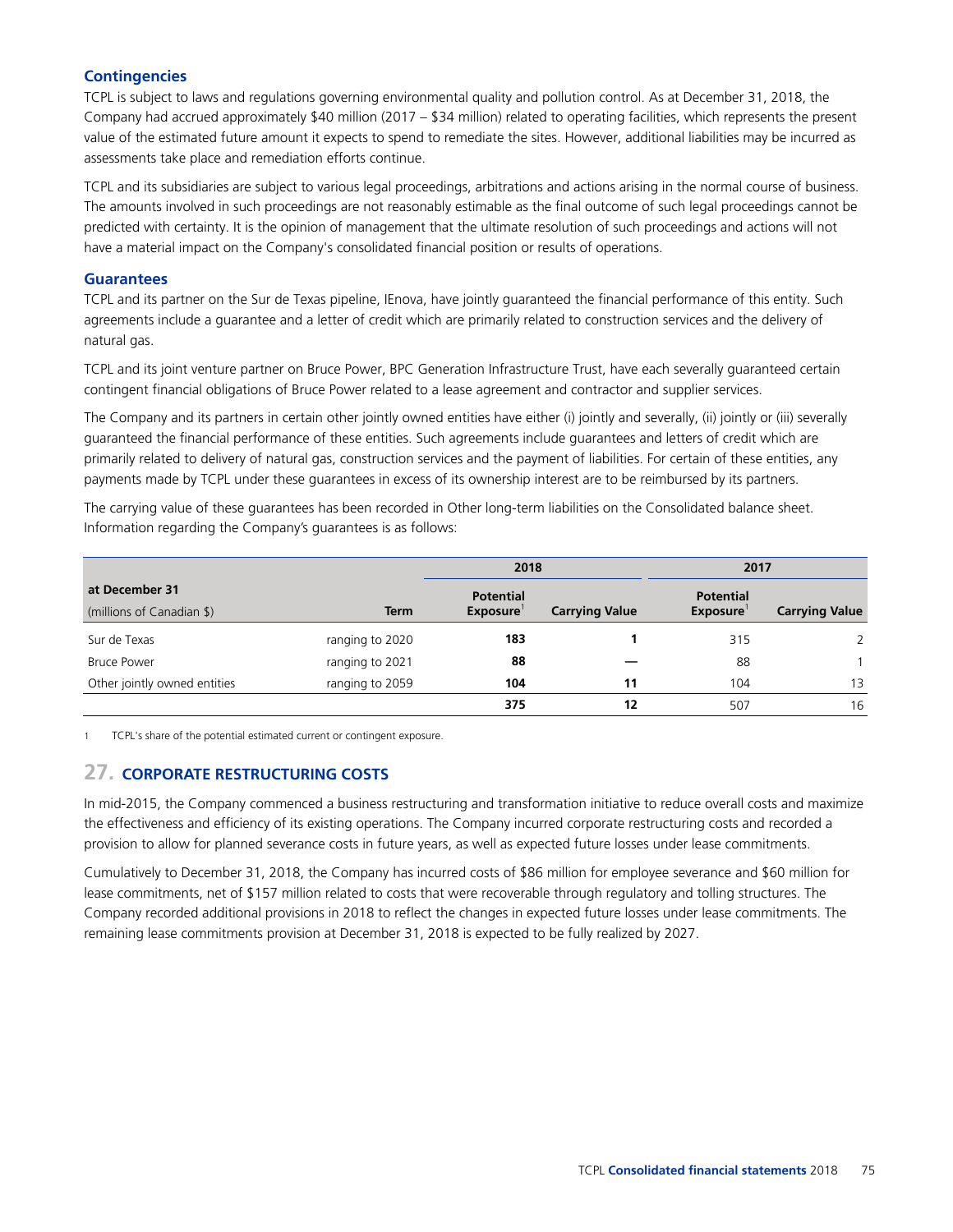#### Changes in the restructuring liability were as follows:

| (millions of Canadian \$)                              | <b>Employee</b><br><b>Severance</b> | Lease<br><b>Commitments</b> | <b>Total</b> |
|--------------------------------------------------------|-------------------------------------|-----------------------------|--------------|
| Restructuring liability as at December 31, 2016        | 36                                  | 63                          | 99           |
| Restructuring charges <sup>1</sup>                     |                                     | 6                           | 6            |
| Accretion expense                                      |                                     |                             |              |
| Cash payments                                          | (27)                                | (17)                        | (44)         |
| Restructuring liability as at December 31, 2017        | 9                                   | 53                          | 62           |
| Restructuring charges <sup>1</sup>                     |                                     | 42                          | 42           |
| Accretion expense                                      |                                     |                             |              |
| Cash payments                                          | (9)                                 | (15)                        | (24)         |
| <b>Restructuring Liability as at December 31, 2018</b> |                                     | 81                          | 81           |

1 At December 31, 2018, the Company recorded an additional \$21 million in Plant operating costs and other in the Consolidated statement of income and \$21 million as a regulatory asset on the Consolidated balance sheet related to costs that are recoverable through regulatory and tolling structures in future periods (2017 – \$3 million and \$3 million, respectively).

## **28.** RELATED PARTY TRANSACTIONS

Related party transactions are conducted in the normal course of business and are measured at the exchange amount, which is the amount of consideration established and agreed to by the related parties.

In 2018, Interest income and other included nil as a result of inter-affiliate lending to TransCanada (2017 - nil; 2016 - \$19 million).

The following amounts are included in Due to affiliates:

|                              |                      | 2018                       |                                          | 2017                       |                                          |
|------------------------------|----------------------|----------------------------|------------------------------------------|----------------------------|------------------------------------------|
| (millions of Canadian \$)    | <b>Maturity Date</b> | Outstanding<br>December 31 | <b>Effective</b><br><b>Interest Rate</b> | Outstanding<br>December 31 | <b>Effective</b><br><b>Interest Rate</b> |
| Credit Facility <sup>1</sup> | Demand               | 3.617                      | 3.95%                                    | 2.551                      | 3.2%                                     |

1 TCPL has an unsecured \$4.5 billion credit facility with TransCanada. Interest on this facility is charged at the prime rate per annum.

In 2018, Interest expense included \$114 million of interest charges as a result of inter-affiliate borrowing (2017 - \$68 million; 2016 - \$38 million).

At December 31, 2018, Accounts payable and other included \$19 million due to TransCanada (December 31, 2017 - \$16 million).The company made interest payments of \$99 million to TransCanada in 2018 (2017 - \$68 million; 2016 - \$36 million).

## **29. VARIABLE INTEREST ENTITIES**

A VIE is a legal entity that does not have sufficient equity at risk to finance its activities without additional subordinated financial support or is structured such that equity investors lack the ability to make significant decisions relating to the entity's operations through voting rights or do not substantively participate in the gains and losses of the entity.

In the normal course of business, the Company consolidates VIEs in which it has a variable interest and for which it is considered to be the primary beneficiary. VIEs in which the Company has a variable interest but is not the primary beneficiary are accounted for as equity investments.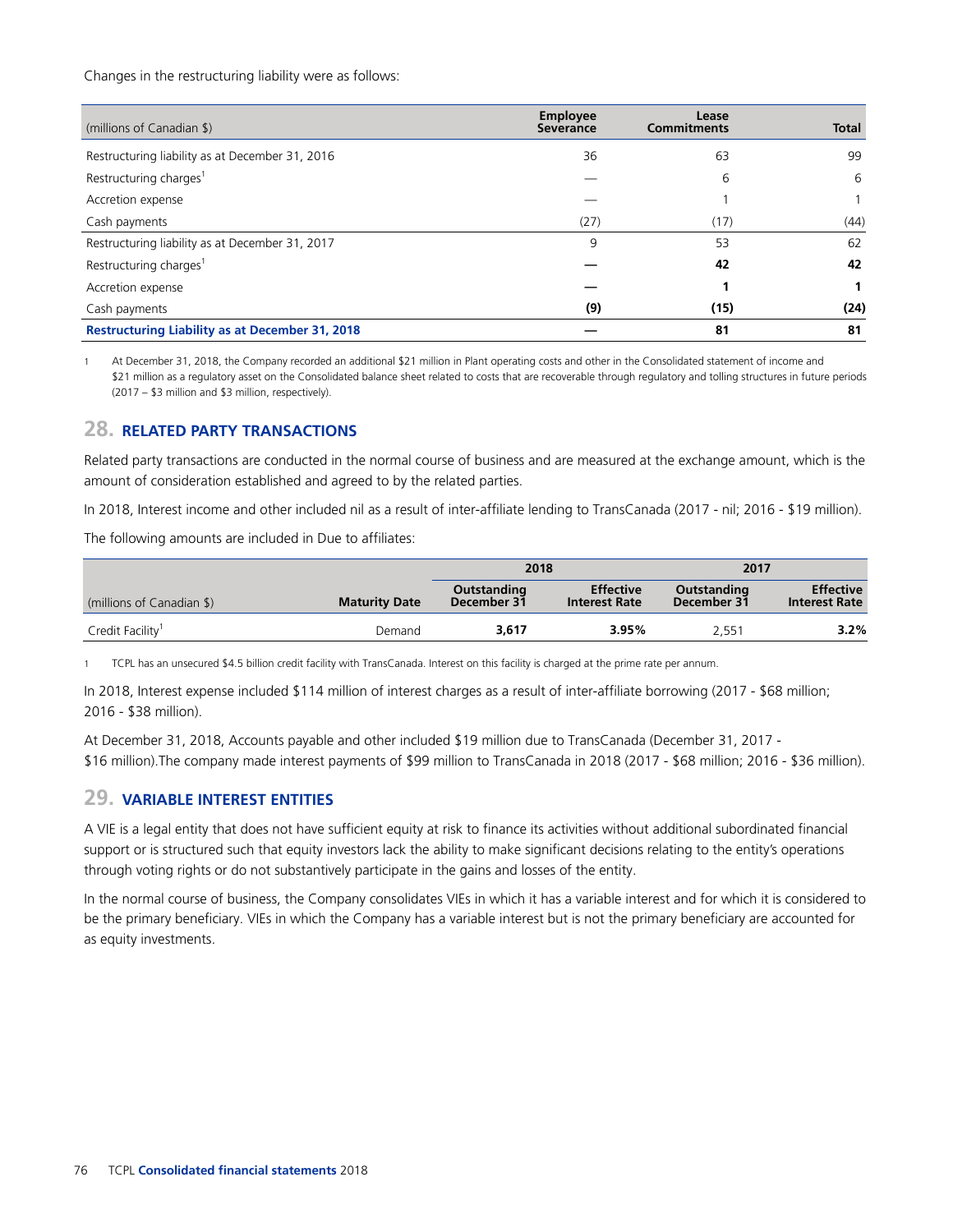## **Consolidated VIEs**

The Company's consolidated VIEs consist of legal entities where the Company is the primary beneficiary. As the primary beneficiary, the Company has the power, through voting or similar rights, to direct the activities of the VIE that most significantly impact economic performance including purchasing or selling significant assets; maintenance and operations of assets; incurring additional indebtedness; or determining the strategic operating direction of the entity. In addition, the Company has the obligation to absorb losses or the right to receive benefits from the consolidated VIE that could potentially be significant to the VIE.

A significant portion of the Company's assets are held through VIEs in which the Company holds a 100 per cent voting interest, the VIE meets the definition of a business and the VIE's assets can be used for general corporate purposes. The Consolidated VIEs whose assets cannot be used for purposes other than for the settlement of the VIE's obligations are as follows:

| at December 31                         |       |              |
|----------------------------------------|-------|--------------|
| (millions of Canadian \$)              | 2018  | 2017         |
| <b>ASSETS</b>                          |       |              |
| <b>Current Assets</b>                  |       |              |
| Cash and cash equivalents              | 45    | 41           |
| Accounts receivable                    | 79    | 63           |
| Inventories                            | 24    | 23           |
| Other                                  | 13    | 11           |
|                                        | 161   | 138          |
| <b>Plant, Property and Equipment</b>   | 3,026 | 3,535        |
| <b>Equity Investments</b>              | 965   | 917          |
| Goodwill                               | 453   | 490          |
| <b>Intangible and Other Assets</b>     | 8     | 3            |
|                                        | 4,613 | 5,083        |
| <b>LIABILITIES</b>                     |       |              |
| <b>Current Liabilities</b>             |       |              |
| Accounts payable and other             | 88    | 137          |
| Dividends payable                      |       | $\mathbf{1}$ |
| Accrued interest                       | 24    | 23           |
| Current portion of long-term debt      | 79    | 88           |
|                                        | 191   | 249          |
| <b>Regulatory Liabilities</b>          | 43    | 34           |
| <b>Other Long-Term Liabilities</b>     | 3     | 3            |
| <b>Deferred Income Tax Liabilities</b> | 13    | 13           |
| <b>Long-Term Debt</b>                  | 3,125 | 3,244        |
|                                        | 3,375 | 3,543        |